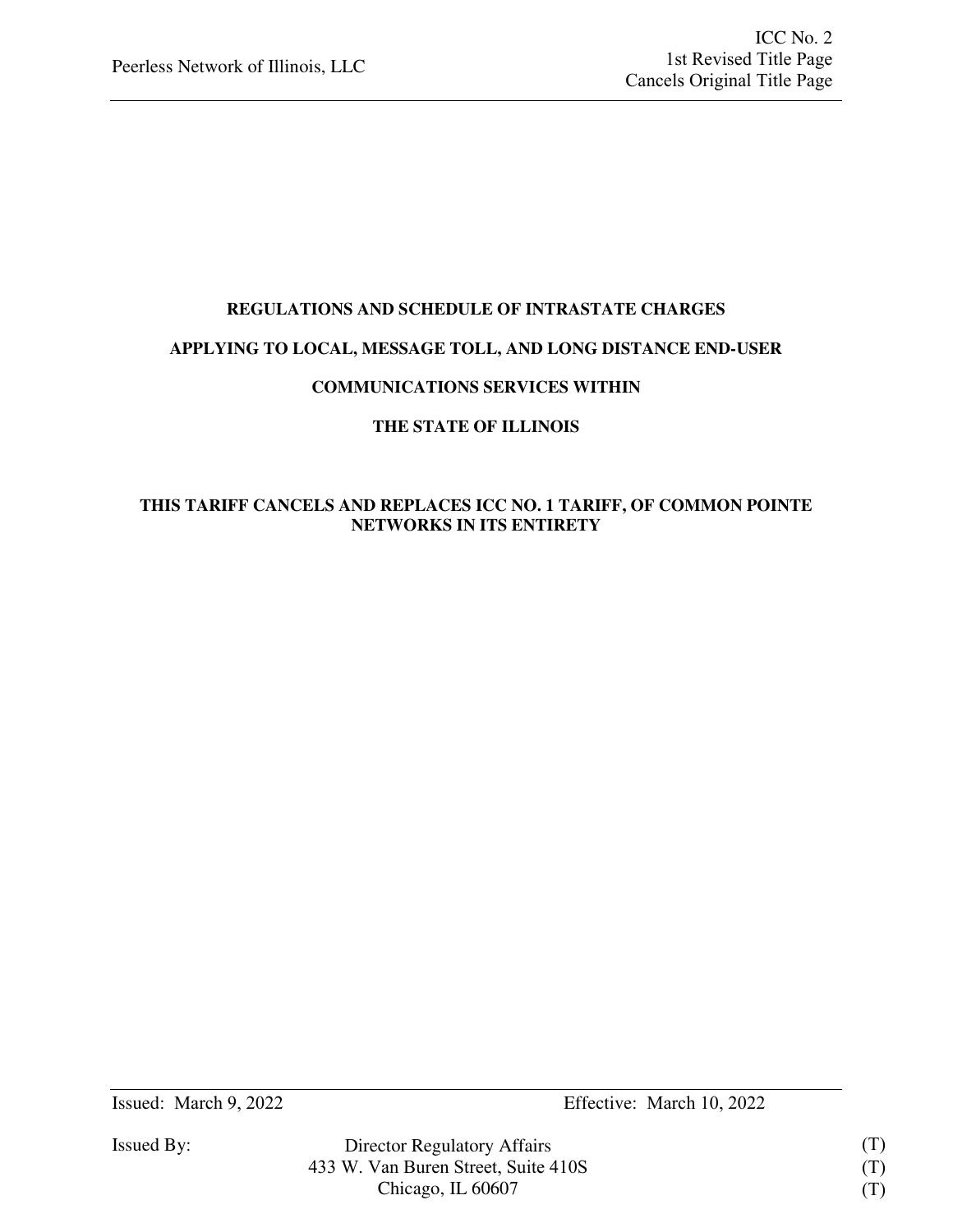### TABLE OF CONTENTS

| <b>TABLE OF CONTENTS</b>     |                                                                  | Preface                 | $\mathbf{1}$     |     |
|------------------------------|------------------------------------------------------------------|-------------------------|------------------|-----|
|                              | EXPLANATION OF SYMBOLS, REFERENCE<br>MARKS, AND ABBREVIATIONS OF |                         |                  |     |
|                              | TECHNICAL TERMS USED IN THIS TARIFF                              | Preface                 | $\overline{4}$   |     |
| <b>APPLICATION OF TARIFF</b> |                                                                  | Preface                 | 5                |     |
| <b>DEFINITIONS</b>           |                                                                  | $\mathbf{1}$            | $\mathbf{1}$     |     |
| <b>REGULATIONS</b>           |                                                                  | $\overline{2}$          |                  |     |
| 2.1                          | Undertaking of the Company                                       | $\mathbf{2}$            | $\mathbf{1}$     |     |
| 2.2                          | <b>Prohibited Uses</b>                                           | $\overline{c}$          | 10               |     |
| 2.3                          | Obligations of the Customer                                      | $\sqrt{2}$              | 11               |     |
| 2.4                          | <b>Customer Equipment and Channels</b>                           | $\overline{2}$          | 14               |     |
| 2.5                          | <b>Customer Deposits and</b>                                     |                         |                  |     |
|                              | <b>Advanced Payments</b>                                         | $\mathbf{2}$            | 17               |     |
| 2.6                          | <b>Payment Arrangements</b>                                      | $\sqrt{2}$              | 19               |     |
| 2.7                          | Allowances for Interruptions in Service                          | $\overline{2}$          | 24               |     |
| 2.8                          | Cancellation of Service/                                         |                         |                  |     |
|                              | <b>Termination Liability</b>                                     | $\overline{2}$          | 26               |     |
| 2.9                          | Customer Liability for Unauthorized Use                          |                         |                  |     |
|                              | of the Network                                                   | $\mathbf{2}$            | 28               |     |
| 2.10                         | Use of Customer's Service by Others                              | $\overline{2}$          | 30               |     |
| 2.11                         | <b>Transfers and Assignments</b>                                 | $\overline{c}$          | 31               |     |
| 2.12                         | Notices and Communications                                       | $\overline{c}$          | 31               |     |
| 2.13                         | <b>Operator Services Rules</b>                                   | $\overline{c}$          | 32               |     |
| 2.14                         | Illinois Telephone Access Corporation Line Charge                | $\overline{2}$          | 33               |     |
| 2.15                         | Link-Up Program                                                  | $\overline{c}$          | 33               |     |
| 2.16                         | Lifeline Telephone Assistance Program                            | $\overline{2}$          | 33.1             |     |
| 2.17                         | Universal Telephone Assistance Program Voluntary                 |                         |                  |     |
| 2.18                         | Funding<br>Digital Divide Elimination Fund                       | $\frac{2}{2}$           | $33.2$<br>$33.3$ | (N) |
|                              | <b>APPLICATION OF RATES</b>                                      | 3                       |                  |     |
| 3.1                          | Introduction                                                     | $\mathfrak 3$           | $\mathbf{1}$     |     |
| 3.2                          | Charges Based on Duration of Use                                 | $\overline{\mathbf{3}}$ | $\mathbf{1}$     |     |
| 3.3                          | <b>Rates Based Upon Distance</b>                                 | 3                       | $\overline{2}$   |     |
|                              |                                                                  |                         |                  |     |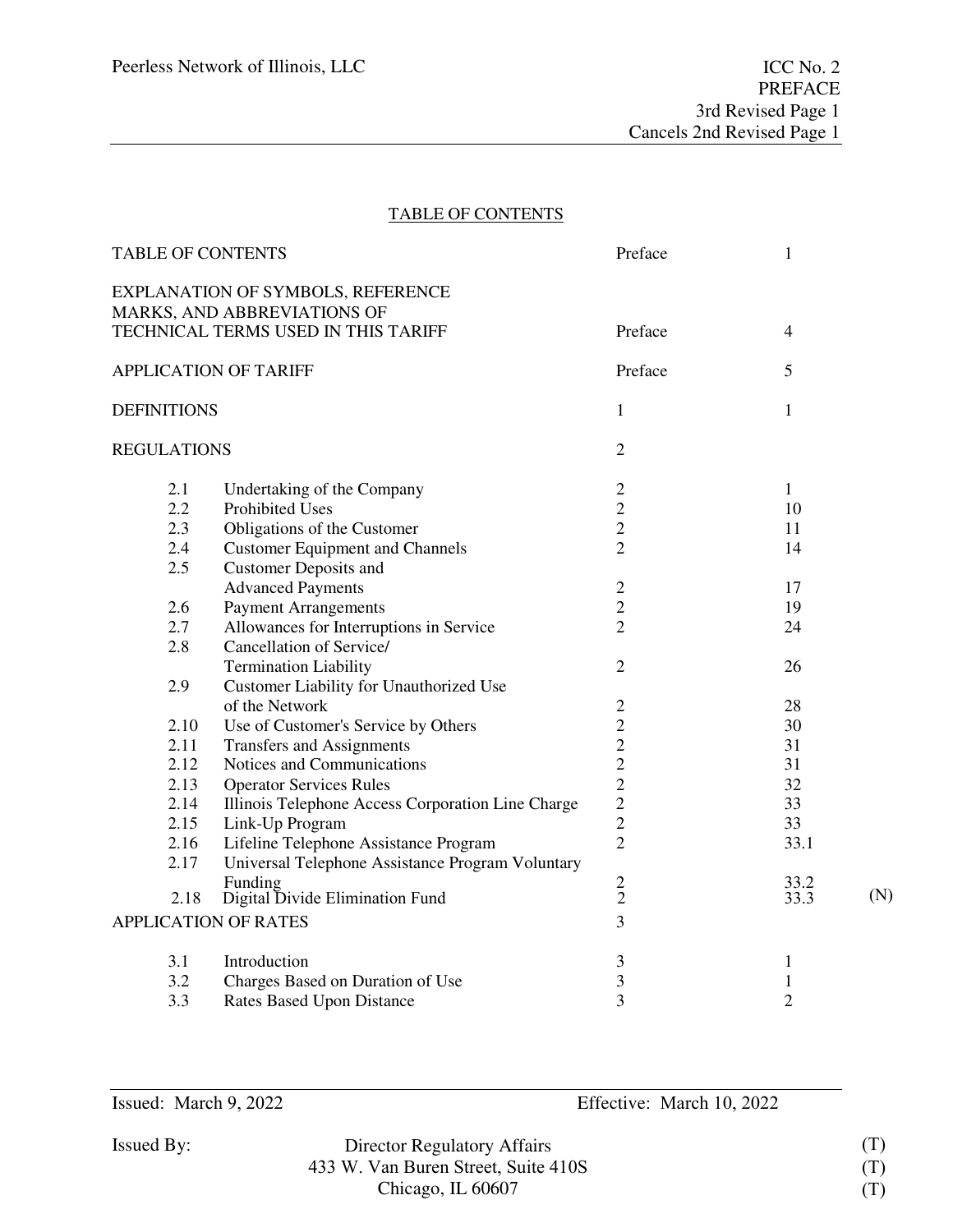| <b>SERVICE AREAS</b> |                                     | $\overline{4}$ |                |     |
|----------------------|-------------------------------------|----------------|----------------|-----|
| 4.1                  | Local Exchange Service Areas (EASA) | $\overline{4}$ | $\mathbf{1}$   |     |
| 4.2                  | <b>Calling Areas</b>                | $\overline{4}$ | $\overline{2}$ |     |
|                      | <b>LOCAL EXCHANGE SERVICE</b>       | 5              |                |     |
| 5.1                  | General                             | 5              | $\mathbf 1$    |     |
| 5.2                  | <b>Business Line Services</b>       | 5              | 3              | (T) |
| 5.3                  | <b>Basic Truck Service</b>          | 5              | 4              |     |
| 5.4                  | <b>DID Trunk Service</b>            | 5              | 5              |     |
| 5.5                  | Digital Trunk Service               | 5              | 6              |     |
| 5.6                  | <b>ISDN</b> Primary Rate            | 5              | 7              |     |
| 5.7                  | Interface IP Control Service        | 5              | 11             |     |
| 5.8                  | Circuits                            | 5              | 13             | (N) |
|                      | LOCAL EXCHANGE OPTIONAL FEATURES    | 6              |                |     |
| 6.1                  | Directory Listings                  | 6              | $\mathbf{1}$   |     |
| 6.2                  | Premium Number Service              | 6              | $\mathbf{1}$   |     |
|                      | LOCAL AND INTRALATA CALLING SERVICE | $\tau$         |                |     |
| 7.1                  | Description                         | 7              | $\mathbf{1}$   |     |
| 7.2                  | <b>Time Periods</b>                 | $\overline{7}$ | 1              |     |
| 7.3                  | Rates                               | 7              | $\overline{2}$ |     |
|                      | MESSAGE TOLL SERVICE                | 8              |                |     |
| 8.1                  | Description                         | $\,$ 8 $\,$    | $\mathbf{1}$   |     |
| 8.2                  | Rates                               | 8              | $\mathbf{1}$   |     |
|                      | LONG DISTANCE SERVICE               | 9              |                |     |
| 9.1                  | Description                         | 9              | 1              |     |
| 9.2                  | Rates                               | 9              | $\mathbf{1}$   |     |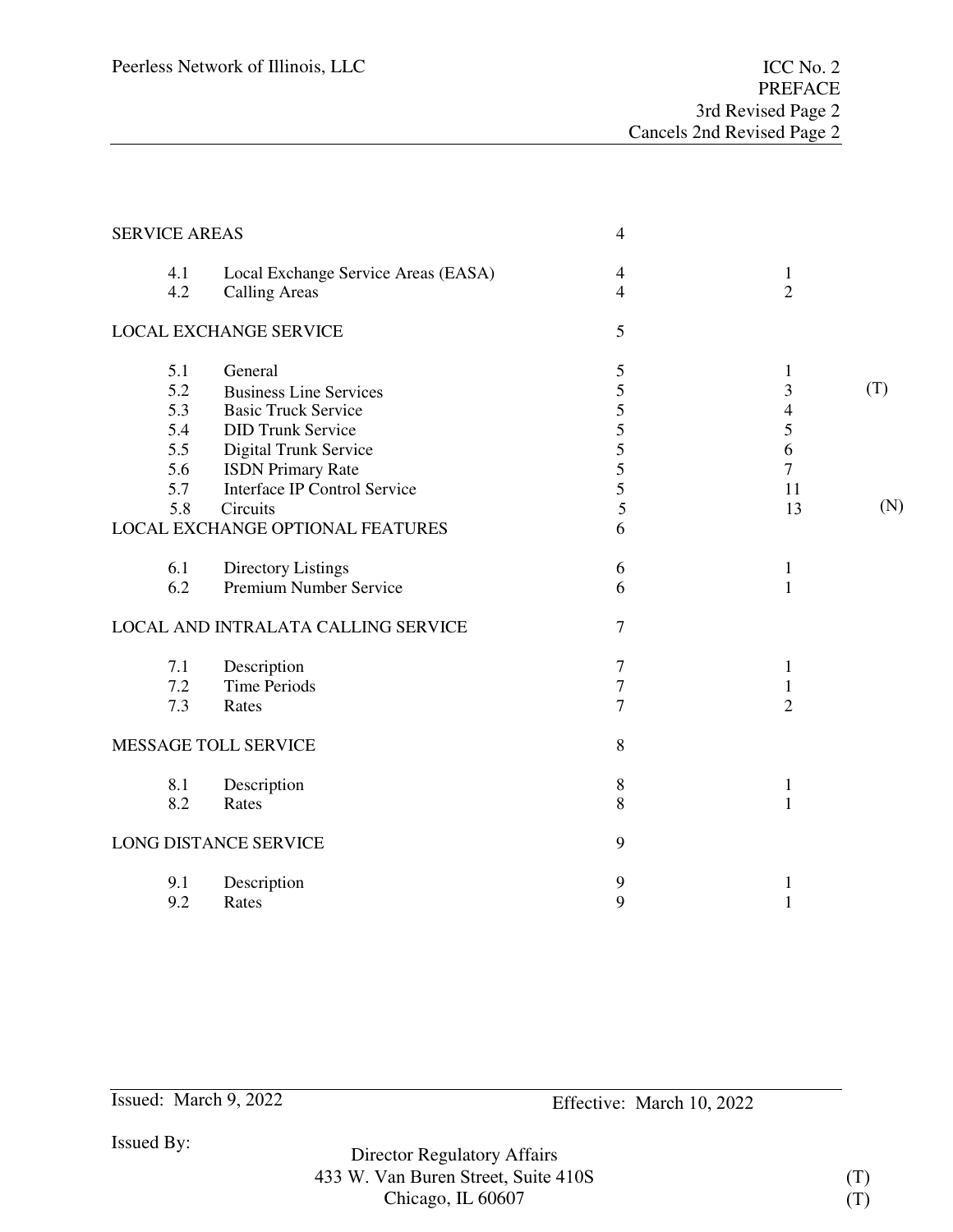|      | OTHER SERVICE ARRANGEMENTS                | 10 |   |     |
|------|-------------------------------------------|----|---|-----|
|      | <b>MISCELLANEOUS SERVICES</b>             | 11 |   |     |
| 11.1 | <b>Operator Services</b>                  | 11 |   |     |
| 11.2 | Busy Line Verify & Line Interrupt Service | 11 | 3 |     |
| 11.3 | Directory Assistance                      | 11 | 4 |     |
| 11.4 | <b>Reserved For Future Use</b>            | 11 | 5 |     |
| 11.6 | <b>Restoration of Service</b>             | 11 | 6 | (T) |
| 11.7 | Service Trip Charge                       | 11 | 6 | (T) |
| 11.8 | Schedules for Emergency Telephone         |    |   |     |
|      | System Surcharge (9-1-1)                  | 11 | 6 | (T) |
|      | SPECIAL ARRANGEMENTS                      | 12 |   |     |
| 12.1 | Special Construction                      | 12 |   |     |
| 12.2 | Individual Case Basis (ICB) Arrangements  | 12 |   |     |
| 12.3 | <b>Temporary Promotional Programs</b>     | 12 | 4 |     |
|      | <b>GRANDFATHERED SERVICES</b>             | 13 |   |     |
|      |                                           |    |   |     |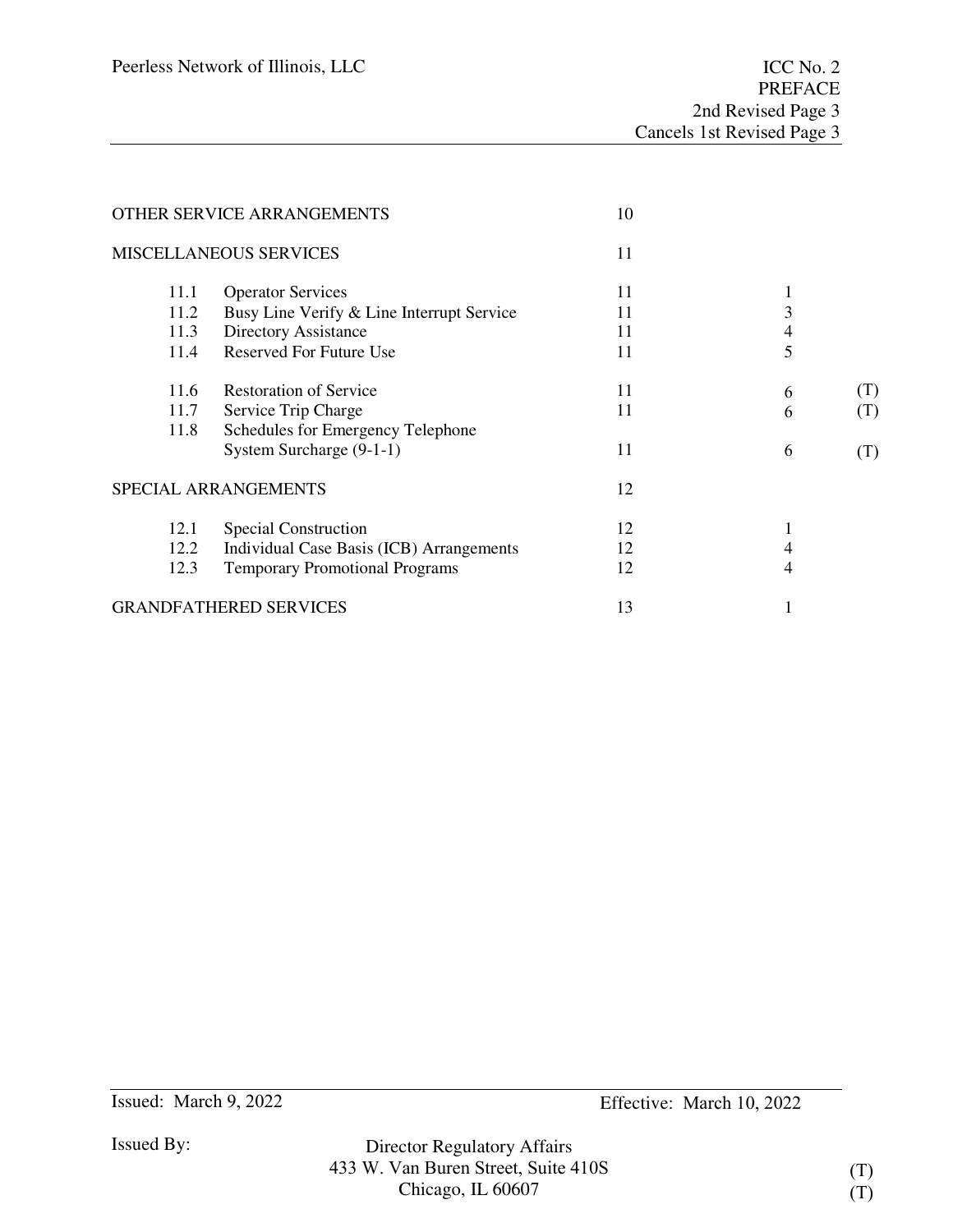### EXPLANATION OF SYMBOLS, REFERENCE MARKS, AND ABBREVIATIONS OF TECHNICAL TERMS USED IN THIS TARIFF

The following symbols shall be used in this tariff for the purpose indicated below:

- C To signify changed regulation.
- D To signify discontinued rate or regulation.
- I To signify increased rate.
- M To signify a move in the location of text.
- N To signify new rate or regulation.
- R To signify reduced rate.
- S To signify reissued matter.<br>T To signify a change in text
- To signify a change in text but no change in rate or regulation.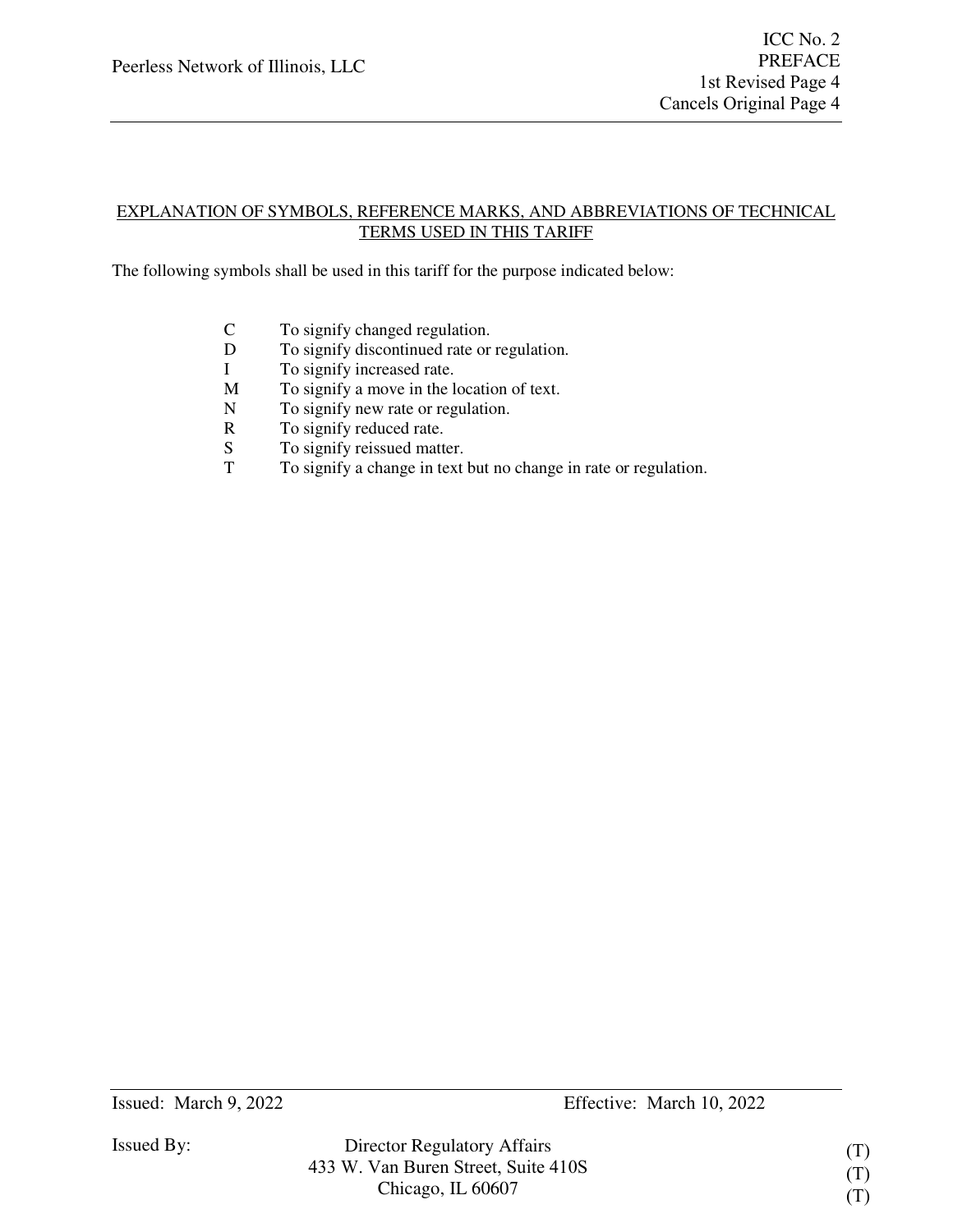### APPLICATION OF TARIFF

This tariff sets forth the competitive service offerings, rates, terms and conditions applicable to the furnishing of intrastate end-user communications services by Peerless Network of Illinois, LLC, to customers within the State of Illinois. The Company will offer service under the following name: Peerless Network of Illinois. All names are service marks of the Company. Certain terms used generally throughout this tariff are defined below.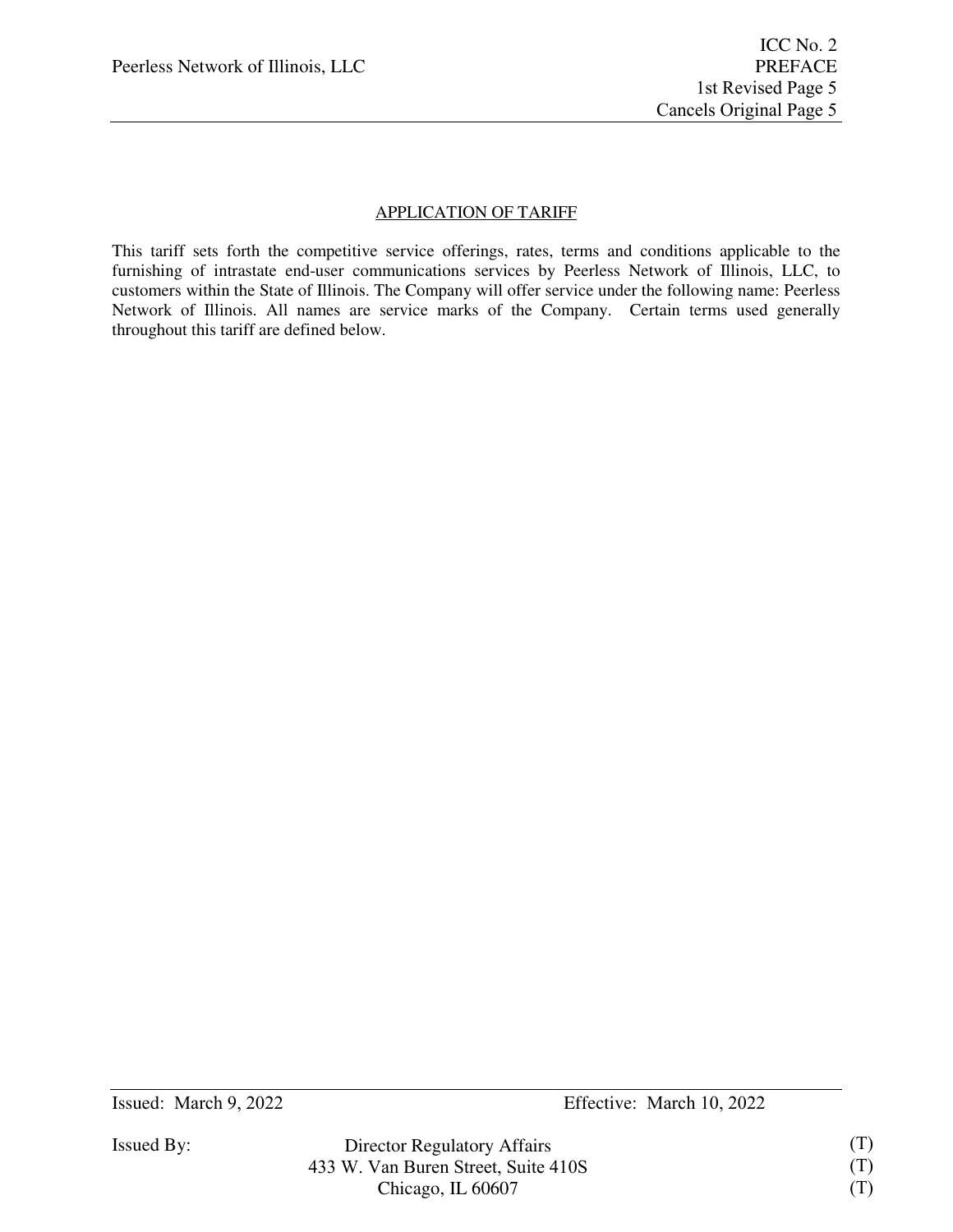Access Line: A transmission path, which connects a subscriber location to the carrier's terminal location or switching center.

Advance Payment: Part or all of a payment required before the start of service.

Automatic Number Identification (ANI): Allows the automatic transmission of a caller's billing account telephone number to a local exchange company, interexchange carrier or a third party subscriber. The primary purpose of ANI is to allow for billing of toll calls.

|  | Band A – Local calls less than 8 miles within a LATA |  |  |  |  |  |
|--|------------------------------------------------------|--|--|--|--|--|
|--|------------------------------------------------------|--|--|--|--|--|

Band B – Local calls between 8 and 15 miles within a LATA

Band C – Local calls greater than 15 miles within a LATA

Bandwidth: The total frequency band, in hertz, allocated for a channel.

Base Rate – The rate applied prior to billed term and/or volume discounts.

Bit: The smallest unit of information in the binary system of notation.

Call Back/Camp: Permits a station line encountering an all-trunk-busy condition the option of being notified when a trunk becomes idle.

Call Forwarding:

- Call Forwarding Station: Allows calls directed to a station line to be routed to a user defined line inside or outside the customer's telephone system.
- Call Forwarding System: Permits calls attempting to terminate to a busy station line to be redirected to a predetermined line inside or outside the customer's telephone system.
- Call Forwarding Remote: This optional feature allows a user to activate/deactivate the Call Forwarding - All Calls feature or change the forwarded to telephone number from a remote location.
- Call Forwarding Busy: Allows incoming calls to a busy station to be routed to a preselected station line or attendant within the same system or outside the system. Intercom calls can be arranged to be forwarded to a number different from DID calls.
- Call Forwarding Don't Answer: Allows incoming calls to be automatically routed to a preselected station line or attendant in the same system or outside the system, when the called station is not answered after a preset number of rings. Intercom calls can be arranged to be forwarded to a number different from DID calls.
- Call Forwarding Variable Limited: When this feature is activated by a station line user or the attendant, incoming calls to the activated station line or attendant position will be automatically routed to any other selected station line, within the same Centrex system, or to the attendant position. The attendant may also activate this feature for a station line user.

Issued By: Director Regulatory Affairs 433 W. Van Buren Street, Suite 410S Chicago, IL 60607

(N) (N) (N)

(N)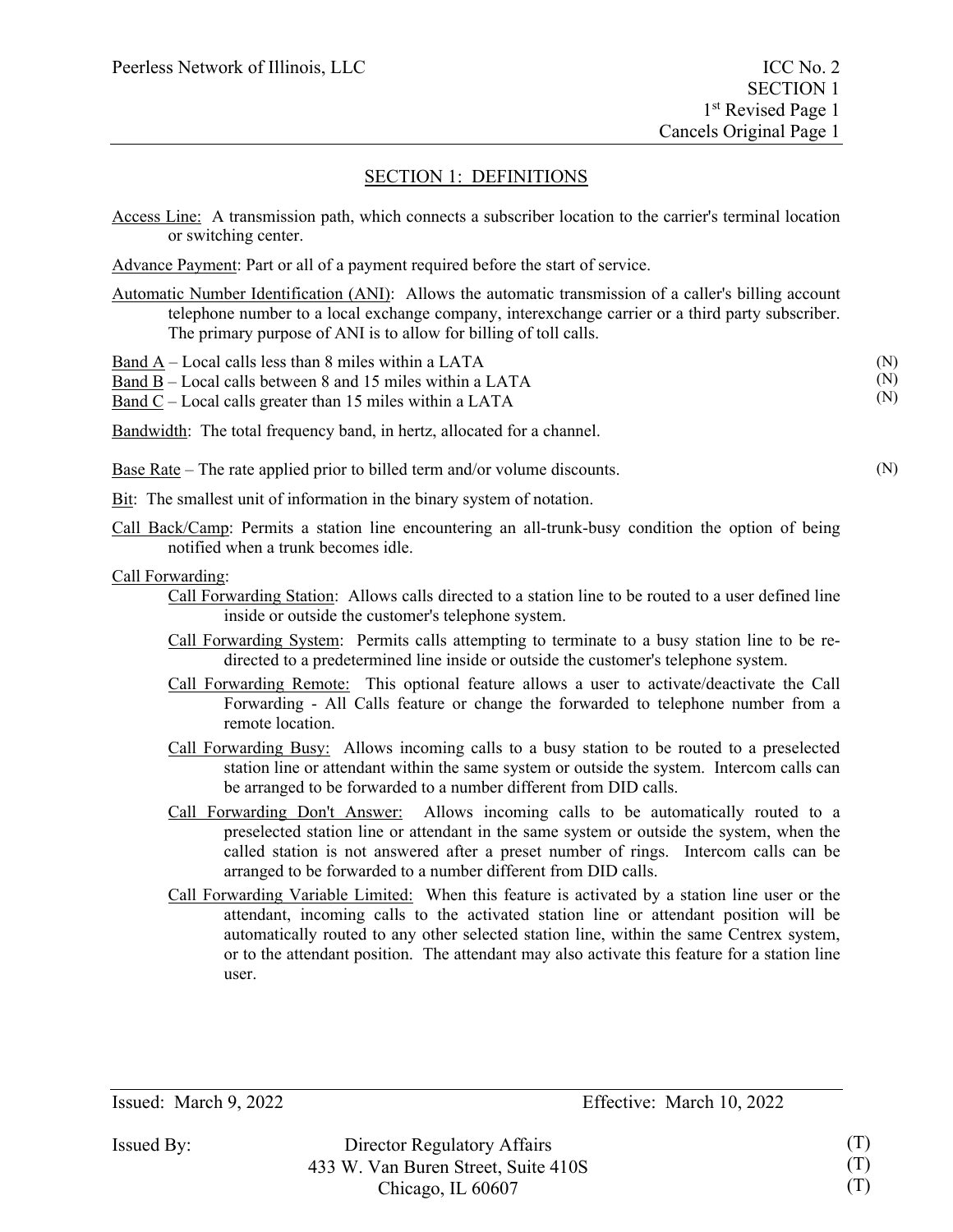- Call Forwarding Variable Unlimited: The same as Call Forwarding Variable Limited except that incoming calls may be automatically routed to a telephone number outside the Centrex system or to station lines within the same Centrex system. The attendant may not activate this feature to a telephone number outside the Centrex system for a station line use. Calls forwarded outside the Centrex system are subject to the appropriate charges for local and toll messages.
- Call Hold: Allows the user to hold one call for any length of time provided that neither party goes onhook.
- Call Park: Allows a station line to park a call against its own line number. The parked call can be retrieved from any station line by dialing a feature code and the line number against which the call is parked.
- Call Pickup: Allows a station line to answer incoming calls to another station line within a defined call pickup group. Call pickup is provided on individual station lines within a customer group.
- Call Transfer: Allows a station line user to transfer any established call to another station line inside or outside the customer group without the assistance of the attendant.
- Call Waiting: Permits a line in the talking state to be alerted by a tone when another call is attempting to complete to the line. Audible ringing is returned to the originating line. The Service also provides a hold feature that is activated by a switch-hook flash.
- Calling Party Number: (CPN) means a Signaling System 7 parameter whereby the ten (10) digit number is used to identify the calling or originating party.
- Communications Services: The Company's intrastate toll and local exchange switched telephone services offered for both intraLATA and interLATA use.
- Company, Peerless Network of Illinois, or Peerless Network: Peerless Network of Illinois, the issuer of this tariff.

Customer or Subscriber: The person, firm, government agency or entity, partnership, association, jointstock company, trust or corporation or corporation that orders or uses the Company's service and is responsible for the payment of charges and compliance with the Company's regulations.

Customer Proprietary Network Information (CPNI): Information that relates to the quantity, technical configuration, type, destination, location, and amount of use of a telecommunications service subscribed to by any customer of a the Company and that is made available to the Company by the customer solely by virtue of the Company-customer relationship; and information contained in the bills pertaining to telephone exchange service or telephone toll service received by a customer of a carrier; except that such term (CPNI) does not include subscriber list information.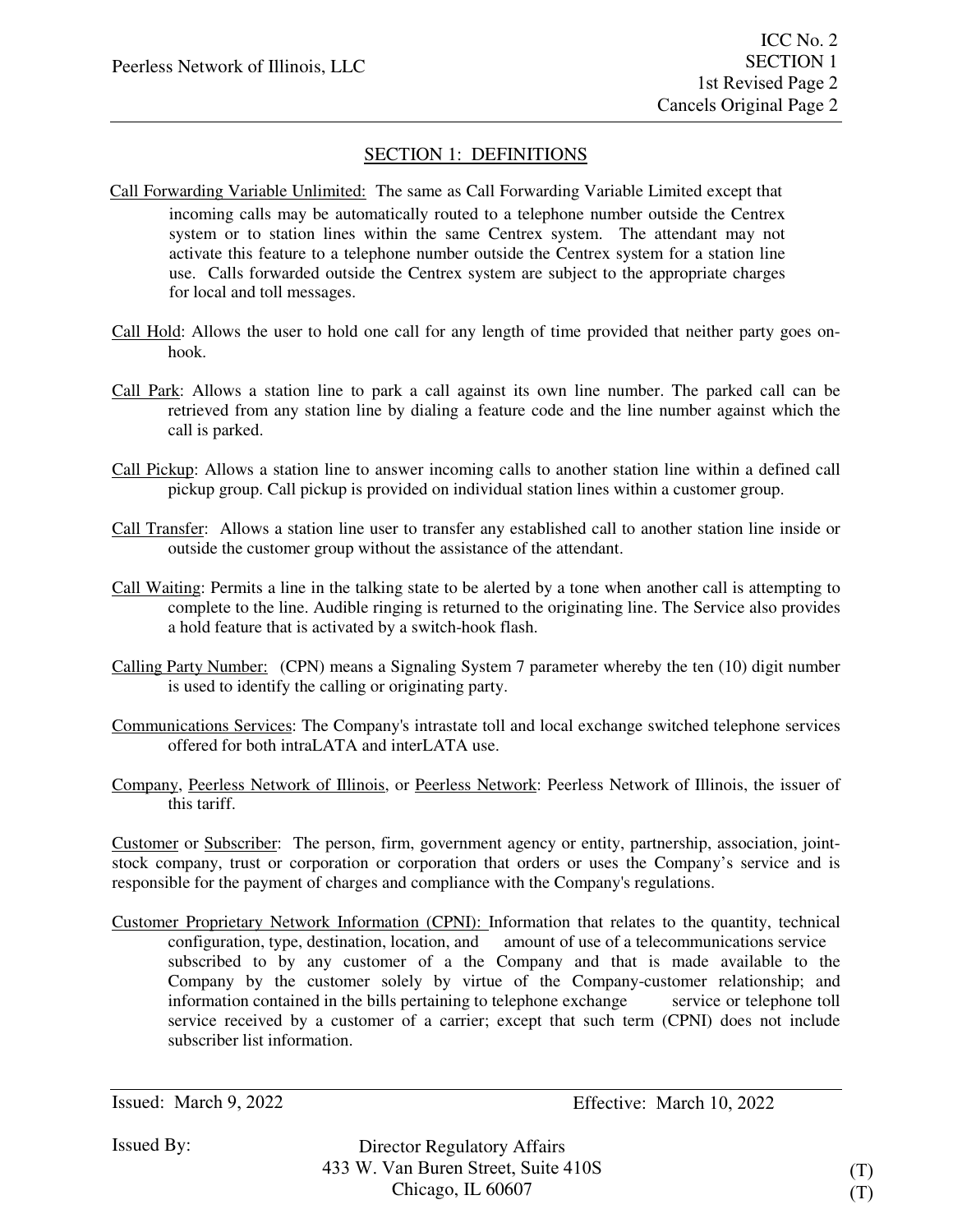- Dedicated Access Lines ("DAL"): A group of leased lines which interconnect a switching system to a dedicated subscriber.
- Dedicated Inbound Calls: Refers to calls that are terminated via dedicated access facilities connecting the Customer's premises and the Company's POP. This service is offered to the extent facilities are available and where the Company and the Customer jointly arrange for the establishment of dedicated access facilities connecting the Customer's trunk-compatible PBX or other suitable equipment to the Company's POP. The Customer shall be responsible for all costs and charges associated with the dedicated access facilities.
- Dedicated Outbound Calls: Refers to service that is offered to the extent facilities are available in those cases where the Company and the Customer jointly arrange for the establishment of dedicated access facilities connecting the Customer's trunk-compatible PBX or other suitable equipment to the Company's Point of Presence (POP). The Customer shall be responsible for all costs and charges associated with the dedicated access facilities.
- Dial Pulse (or "DP"): The pulse type employed by rotary dial station sets.
- DID Trunk: A form of local switched access that provides the ability for an outside party to call an internal extension directly without the intervention of the company operator.
- Direct Inward Dial (or "DID"): A service attribute that routes incoming calls directly to stations, bypassing a central answering point.
- Direct Outward Dial (or "DOD"): A service attribute that allows individual station users to access and dial outside numbers directly.
- Disconnection: The disconnection of a circuit, dedicated access line or port connection being used for existing service.
- Do Not Disturb: Permits the attendant to cut off a single station line and selected groups of station lines from receiving incoming and station-to-station calls.
- DSX-1 Panel: Distribution equipment used to terminate and administer DS1 (1.544 Mbps) circuits.

Digital Signal Level 1 (DS1 ):The 1.544 Mbps first level signal in the time division multiplex hierarchy.

Dual Tone Multi-Frequency (or "DTMF"): The pulse type employed by tone dial station sets.

Duplex Service: Service which provides for simultaneous transmission in both directions.

FCC: The Federal Communications Commission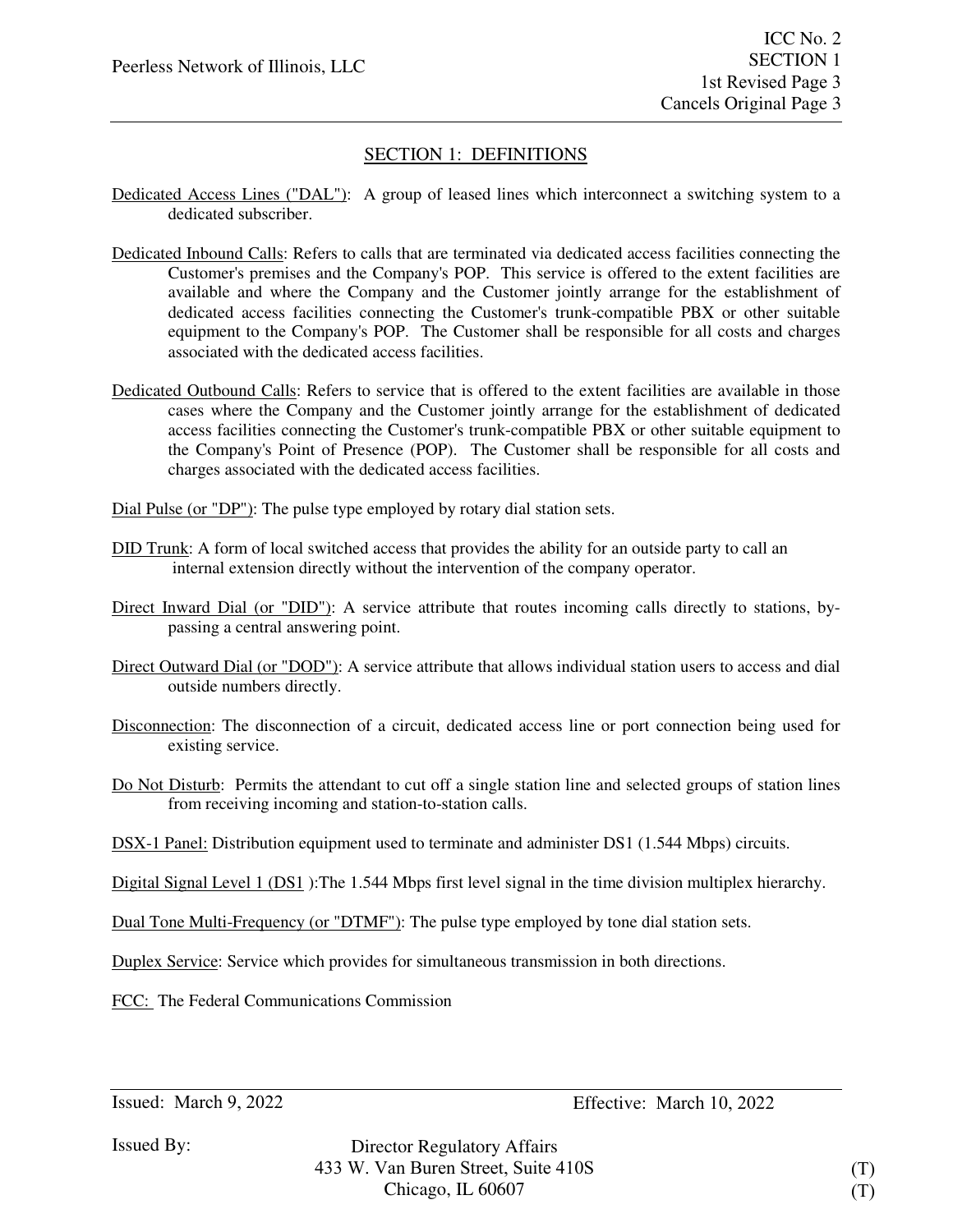- Fiber Optic Cable: A thin filament of glass with a protective outer coating through which a light beam carrying communications signals may be transmitted by means of multiple internal reflections to a receiver, which translates the message.
- Grandfathered: Services ordered under the provisions of this tariff but are no longer available to new customers.
- Hunting: Routes a call to an idle station line in a prearranged group when the called station line is busy.
- In-Only: A service attribute that restricts outward dial access and routes incoming calls to a designated answer point.
- Individual Case Basis: A condition in which the regulations (if applicable), rates and charges for an offering under the provision of this tariff are developed based on the circumstance in each case.
- Interconnection: The connection of telephone equipment to the network; also, the connection of one carrier with another, i.e., the interface between carriers.
- Interexchange Service: Any of the Company's service offerings which provide switched communications between Local Exchange Carrier defined exchange service areas. Interexchange Services include, but are not limited to MTS, Toll Free Service and Other Service Arrangements.
- Joint User: A person, firm or corporation that is designated by the Customer as a user of services furnished to the Customer by Peerless Network of Illinois and to whom a portion of the charges for the service will be billed under a joint user arrangement as specified herein.
- Kbps: Kilobits per second, denotes thousands of bits per second.
- Last Number Redial: Enables a station line user to redial the last called number by use of an access code rather than dialing the entire number.
- LATA: A Local Access and Transport Area established pursuant to the Modification of Final Judgment entered by the United States District Court for the District of Columbia in Civil Action No. 82- 0192; or any other geographic area designated as a LATA in the National Exchange Carrier Association, Inc. Tariff F.C.C. No. 4.
- Local Exchange Carrier or ("LEC"): Denotes any individual, partnership, association, joint-stock company, trust or corporation engaged in providing switched communication within an exchange.
- Loss: The value placed on injury or damages due to an accident caused by another's negligence, a breach of contract or other wrongdoing.
- Mbps: Megabits, denotes millions of bits per second.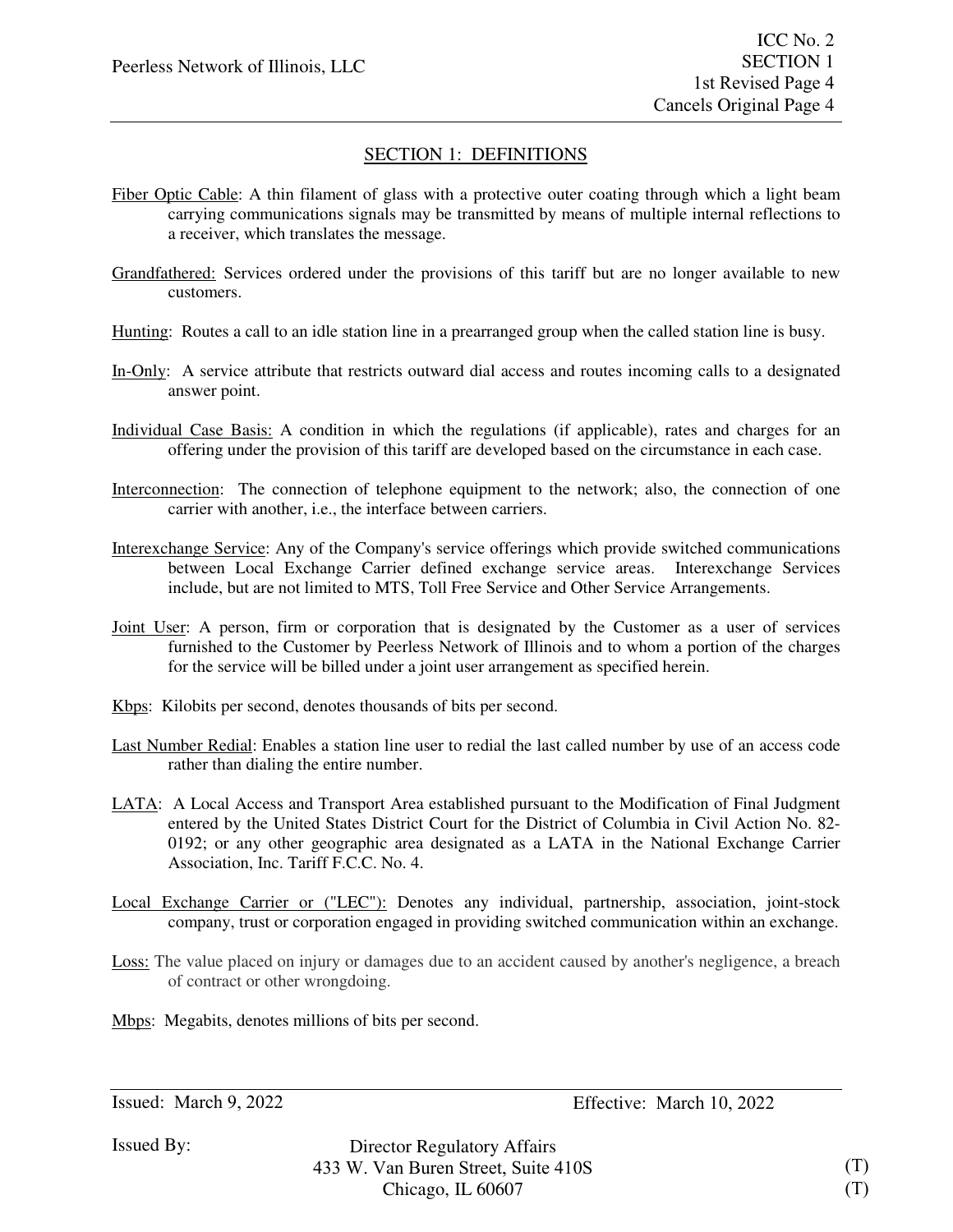- Multi-Frequency or ("MF"): An inter-machine pulse-type used for signaling between telephone switches or between telephone switches and PBX/key systems.
- North American Numbering Plan (NANP): A three-digit area code (also known as a Number Plan Area (NPA), and a seven digit telephone number, made up of a three digit central office code and a four-digit station number.
- Other Carrier: A person, firm, corporation, or entity regulated by the ICC or the FCC which subscribes to carriers' communications services and facilities and resells these communications services and facilities to the public for a profit. Unless otherwise indicated herein, the term "other carrier" when used in this tariff includes entities which are brokers of the service (act as intermediaries for the purpose of reselling), those entities which are processors of the service (enhance the value of the service through substantial incurred costs) and those entities which are underlying carriers or providers of facilities.
- Point of Presence ("POP"): Point at which responsibility for handling traffic changes over from the local telephone operating company to the interexchange carrier.
- Premises: The space designated by a Subscriber as its place or places of business for termination of service (whether for its own communications needs or for its resale subscribers).
- Primary InterLATA Carrier ("PIC") Long distance carrier designated by a telephone subscriber to provide him with interLATA service without having to dial a special access code.
- Recurring Charges: The monthly charges to the Customer for services, facilities and equipment, which continue for the agreed upon duration of the service.
- Service Commencement Date: The first day following the date on which the Company notifies the Customer that the requested service or facility is available for use, unless extended by the Customer's refusal to accept service which does not conform to standards set forth in the Service Order or this tariff, in which case the Service Commencement Date is the date of the Customer's acceptance. The Company and Customer may mutually agree on a substitute Service Commencement Date.
- Service Order: The written request for Network Services executed by the Customer and the Company in the format devised by the Company. The signing of a Service Order by the Customer and acceptance by the Company initiates the respective obligations of the parties as set forth therein and pursuant to this tariff, but the duration of the service is calculated from the Service Commencement Date.
- Shared: A facility or equipment system or subsystem that can be used simultaneously by several customers.
- Shared Inbound Calls: Refers to calls that are terminated via the Customer's LEC-provided local Local Exchange line.

```
Issued: March 9, 2022 Effective: March 10, 2022
```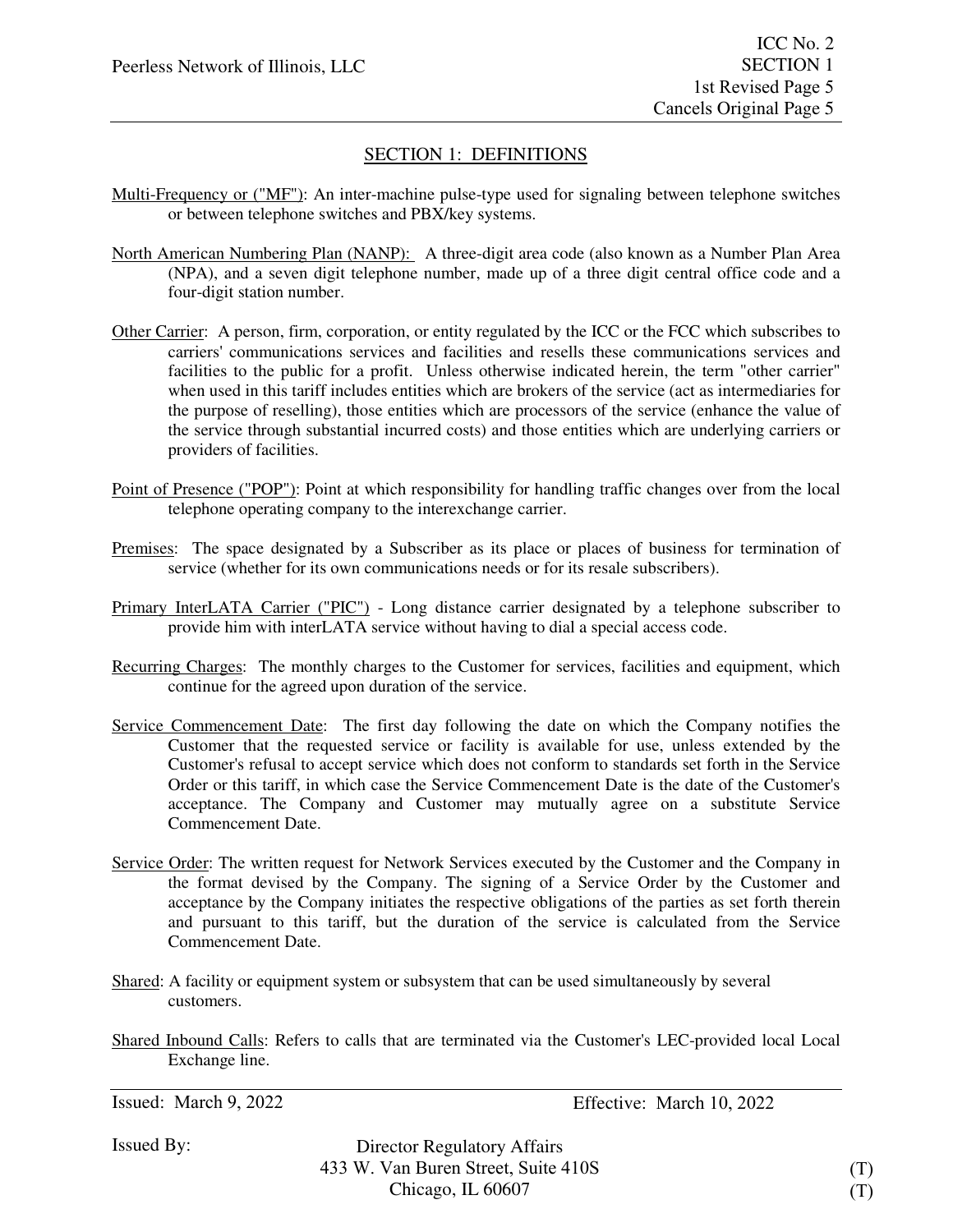- Shared Outbound Calls: Refers to calls in Feature Group D exchanges whereby the Customer's local telephone lines are presubscribed by the local exchange company to the Company's outbound service such that "1 + 10-digit number" calls are automatically routed to the Company's network. Calls to stations within the Customer's LATA may be placed by dialing " $10 + XXX$  or  $101XXXX$ + the 10-digit number".
- Speed Calling: Permits a station line user to dial selected numbers by using fewer digits than normally required. This is accomplished through the assignment of abbreviated codes to frequently called numbers. The speed-calling list is customer-changeable.
- State Commission: The State agency responsible for the regulation of telecommunications service within a particular state's borders
- Station: Allows a station line user to add, change or delete telephone numbers from a speed-calling list. The list is dedicated to the individual station line user.

Subscriber-Provided Equipment - Terminal equipment, as defined herein, provided by a subscriber

- System: Allows shared use of speed calling list. A control station will add, change or delete telephone numbers from the list for the group.
- Telecommunications Service: The offering of Telecommunications for a fee directly to the public, or to such classes of users as to be effectively available directly to the public, provided through a system of switches, transmission equipment, or other facilities (or combination thereof) by which a subscriber can originate and terminate a Telecommunications Service, regardless of the facilities used. Telecommunications Service generally provides the Customer with a telephonic connection to, and a unique telephone number address on, the public switched telecommunications network, and enables such Customer to place or receive calls to all other stations served by the public switched telecommunications network. It also provides service within a telephone exchange or within a connected system of telephone exchanges within the same exchange area operated to furnish subscribers intercommunicating service of the character ordinarily furnished by a single exchange
- Terminal Equipment Devices, apparatus and their associated wiring, such as teleprinters, telephone handsets, data sets, or microprocessors.
- T1 The basic 24-channel 1.544 Mbps pulse code modulation system as used in the United States.
- Three-Way Calling: Allows a station line user to add a third party to an existing conversation.

Two-Way: A service attribute that includes outward dial capabilities for outbound calls and can also be used to carry inbound calls to a central point for further processing.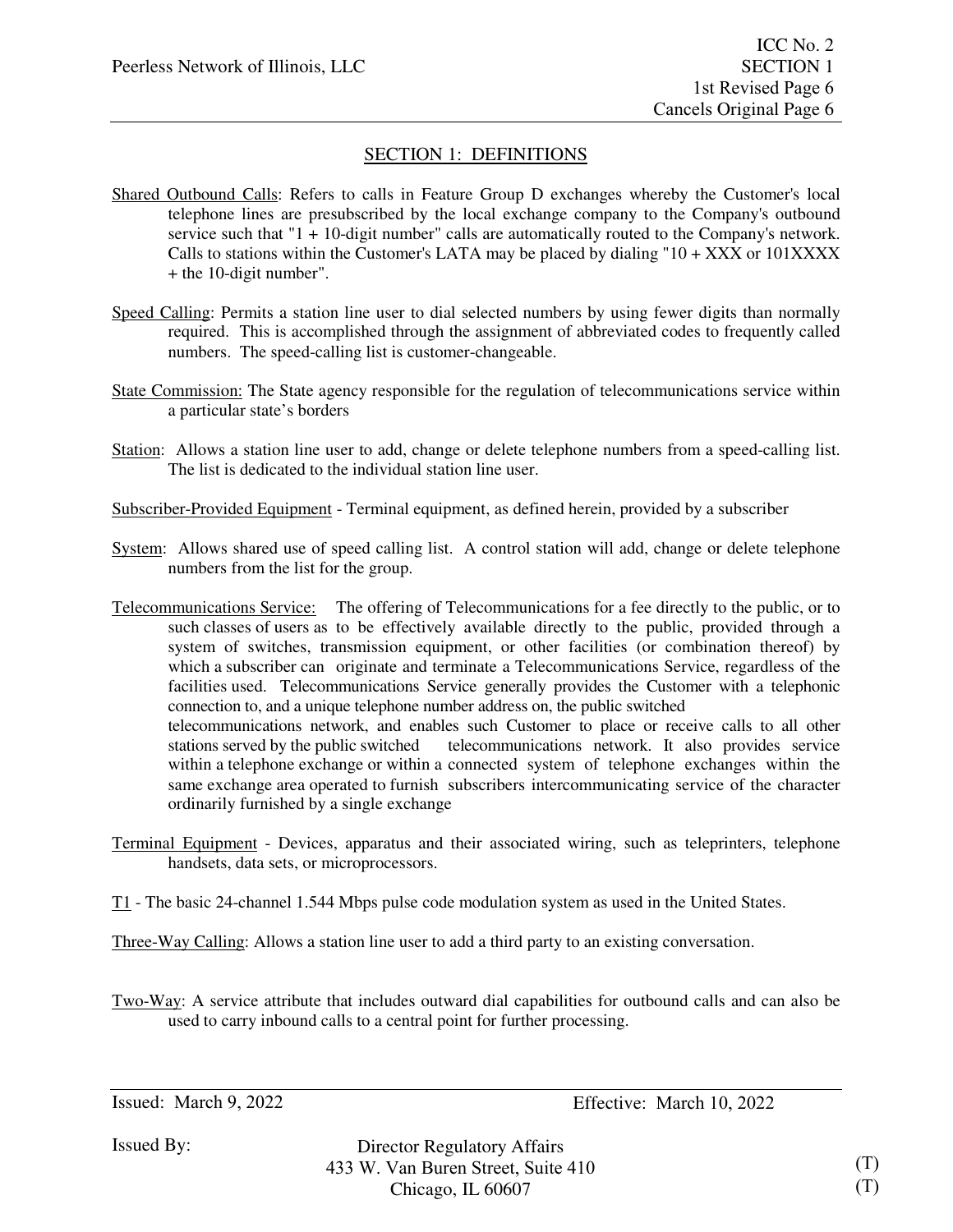User or End User: A Customer, Joint User, or any other person authorized by Customer to use service provided under this tariff. End users can include a business, company or enhanced service providers (including but not restricted to, internet service providers, conference calling providers, and Voice over Internet Protocol service providers) or other entities.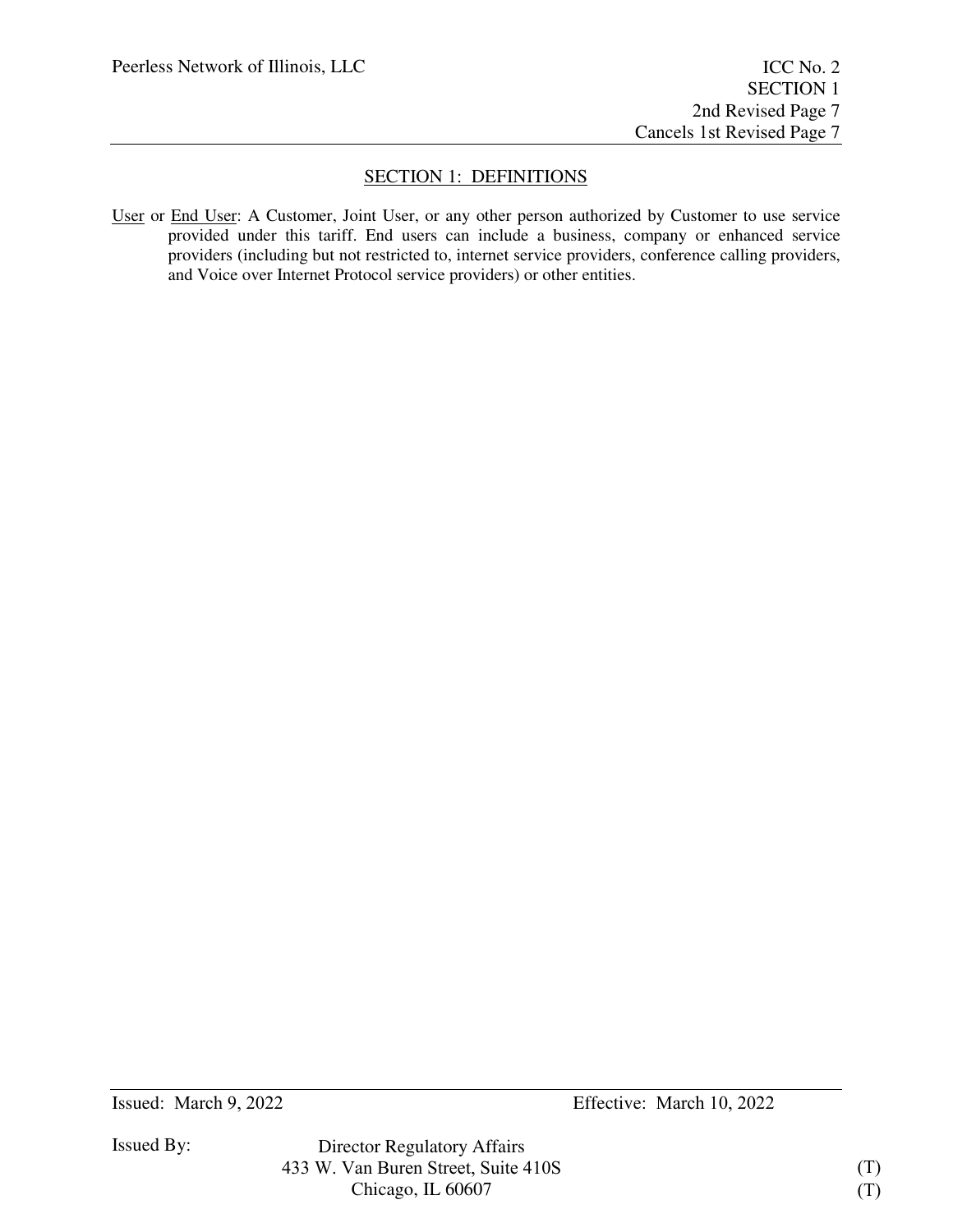#### 2.1 Undertaking of the Company

#### 2.1.1 Scope

The Company undertakes to furnish communications service pursuant to the terms of this tariff in connection with one-way and/or two-way information transmission between points within the State of Illinois.

Customers and users may use services and facilities provided under this tariff to obtain access to services offered by other service providers. The Company is responsible under this tariff only for the services and facilities provided hereunder, and it assumes no responsibility for any service provided by any other entity that purchases access to the Company network in order to originate or terminate its own services, or to communicate with its own customers.

#### 2.1.2 Shortage of Equipment or Facilities

- A) The Company reserves the right to limit or to allocate the use of existing facilities, or of additional facilities offered by the Company, when necessary because of lack of facilities, or due to some other cause beyond the Company's control.
- B) The furnishing of service under this tariff is subject to the availability on a continuing basis of all the necessary facilities and is limited to the capacity of the Company's facilities as well as facilities the Company may obtain from other carriers to furnish service from time to time as required at the sole discretion of the Company.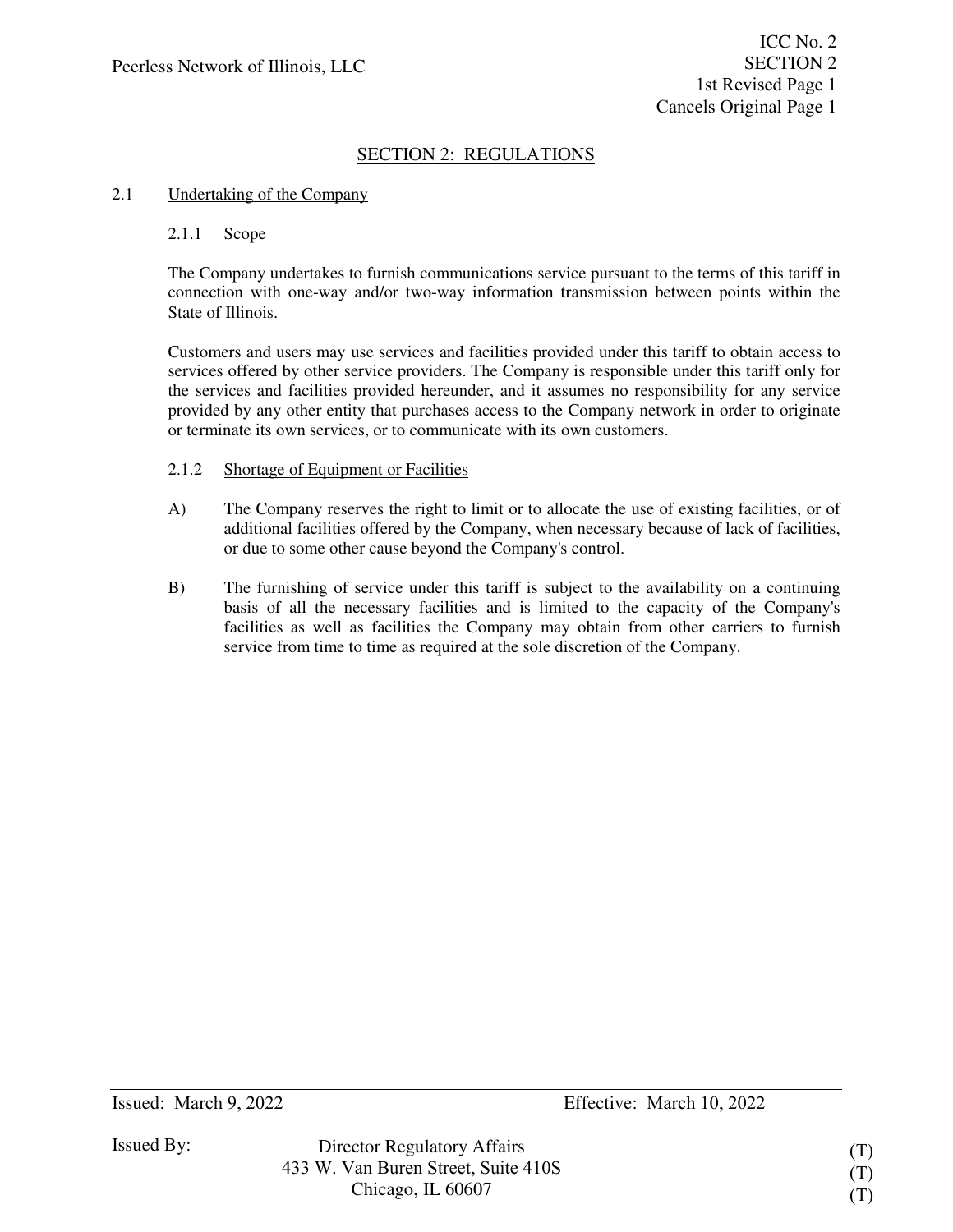### 2.1 Undertaking of the Company (cont'd.)

### 2.1.3 Terms and Conditions

- A) Service is provided on the basis of a minimum period of at least one month, 24-hours per day. For the purpose of computing charges in this tariff, a month is considered to have 30 days.
- B) Customers may be required to enter into written service orders which shall contain or reference a specific description of the service ordered, the rates to be charged, the duration of the services, and the terms and conditions in this tariff. Customers will also be required to execute any other documents as may be reasonably requested by the Company.
- C) Except as otherwise stated in this Tariff, at the expiration of the initial term specified in each Service Order, or in any extension thereof, service shall continue on a month to month basis at the then current rates unless terminated by either party upon 30 days written notice. Any termination shall not relieve the Customer of its obligation to pay any charges incurred under the service order and this tariff prior to termination. The rights and obligations which by their nature extend beyond the termination of the term of the service order shall survive such termination.
- D) In any action between the parties to enforce any provision of this tariff, the prevailing party shall be entitled to recover its legal fees and court costs from the non-prevailing party in addition to other relief a court may award.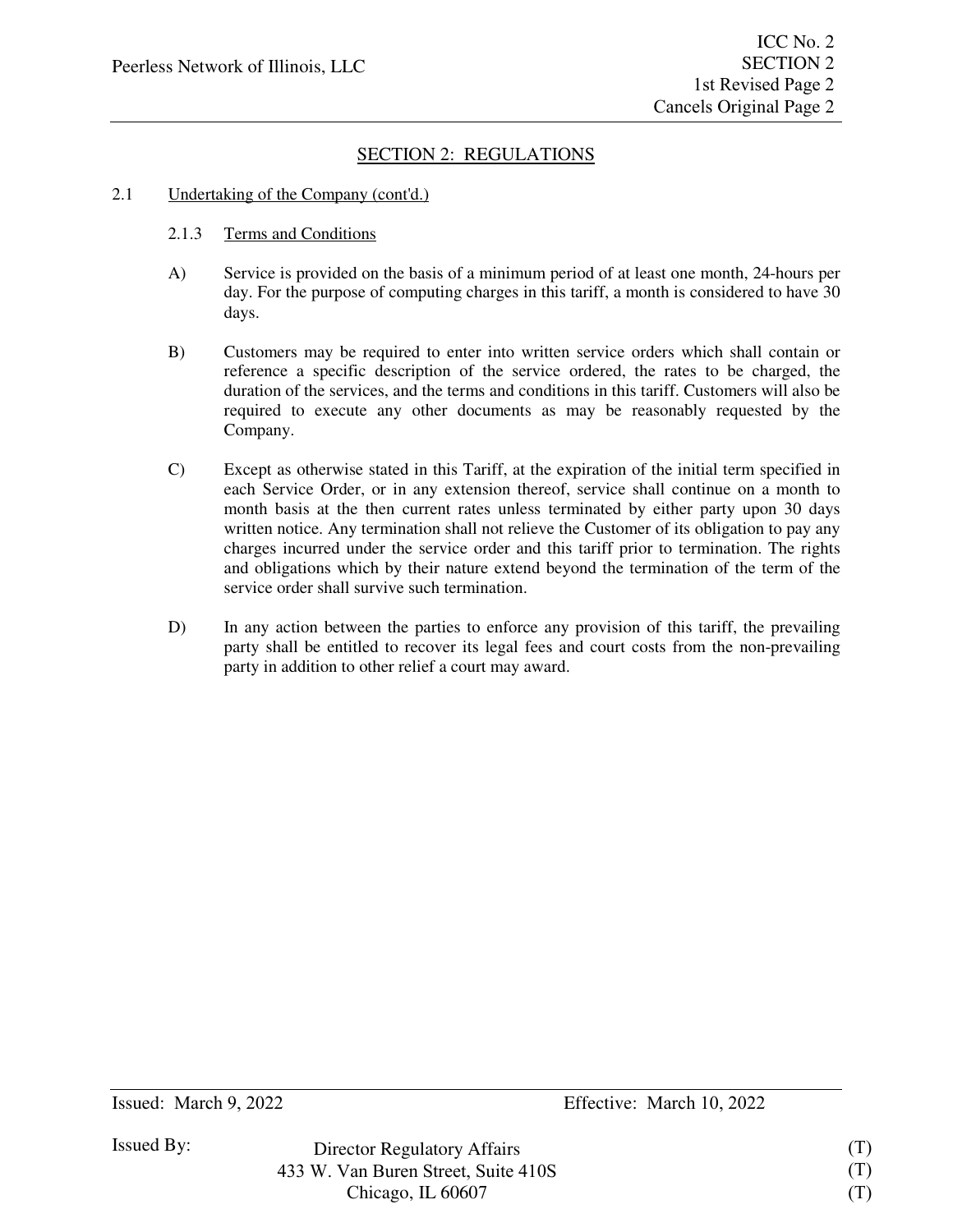- 2.1 Undertaking of the Company (cont'd.)
	- 2.1.3 Terms and Conditions (cont'd.)
	- E) Service may be terminated upon written notice to the Customer if:
		- 1) the Customer is using the service in violation of this tariff; or
		- 2) the Customer is using the service in violation of the law.
	- F) This tariff shall be interpreted and governed by the laws of the State of Illinois without regard for its choice of laws provision.
	- G) To the extent that either the Company or any Other Telephone Company exercises control over available cable pairs, conduit, duct space, raceways, or other facilities needed by the other to reach a person or entity, the party exercising such control shall make them available to the other on terms equivalent to those under which the Company makes similar facilities under its control available to its' customers. At the reasonable request of either party, the Company and the Other Telephone Company shall join the attempt to obtain from the owner of the property access for the other party to serve a person or entity.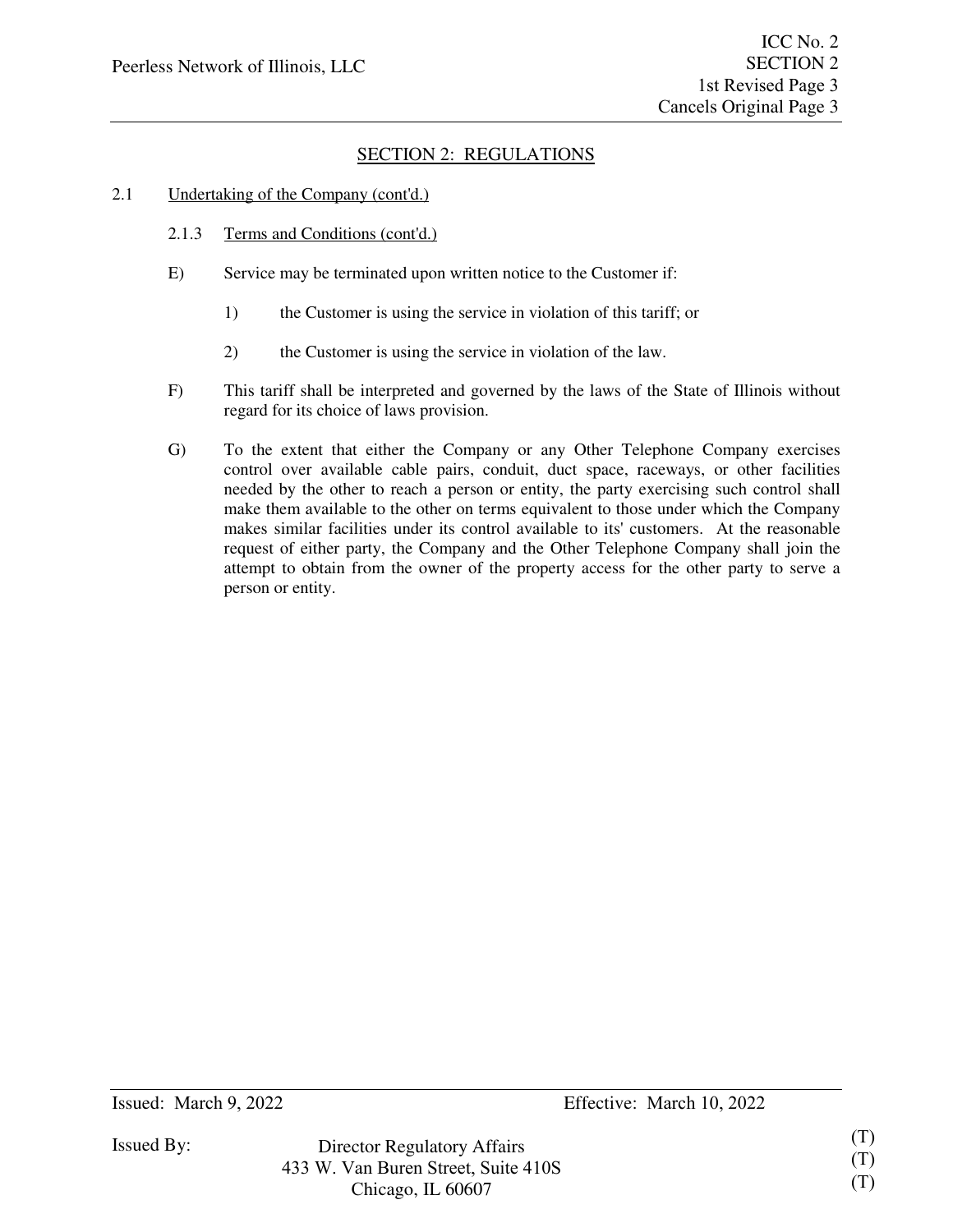### 2.1 Undertaking of the Company (cont'd.)

#### 2.1.4 Liability of the Company

- A) Except as otherwise stated in this Tariff, the liability of the Company for damages arising out of the furnishing of its Services, including but not limited to mistakes, omissions, interruptions, delays, or errors, or other defects, representations, or use of these services or arising out of the failure to furnish the service, whether caused by acts or omission, shall be limited to the extension of allowances for interruption as set forth in Section 2.7. The extension of such allowances for interruption shall be the sole remedy of the Customer and the sole liability of the Company. The Company will not be liable for any direct, indirect, incidental, special, consequential, exemplary or punitive damages to Customer as a result of any Company service, equipment or facilities, or the acts or omissions or negligence of the Company's employees or agents.
- B) The Company shall not be liable for any delay or failure of performance or equipment due to causes beyond its control, including but not limited to: acts of God, fire, flood, explosion or other catastrophes; any law, order, regulation, direction, action, or request of the United States Government, or of any other government, including state and local governments having or claiming jurisdiction over the Company, or of any department, agency, commission, bureau, corporation, or other instrumentality of any one or more of these federal, state, or local governments, or of any civil or military authority; national emergencies; insurrections; riots; wars; unavailability of rights-of-way or materials; or strikes, lock-outs, work stoppages, or other labor difficulties.
- C) The Company shall not be liable for:
	- 1) any act or omission of any entity furnishing to the Company or to the Company's Customers facilities or equipment used for interconnection with Network Services; or
	- 2) for the acts or omissions of common carriers or warehousemen.
- D) The Company shall not be liable for any damages or losses due to the fault or negligence of the Customer or due to the failure or malfunction of equipment or facilities provided by the Customer or third parties.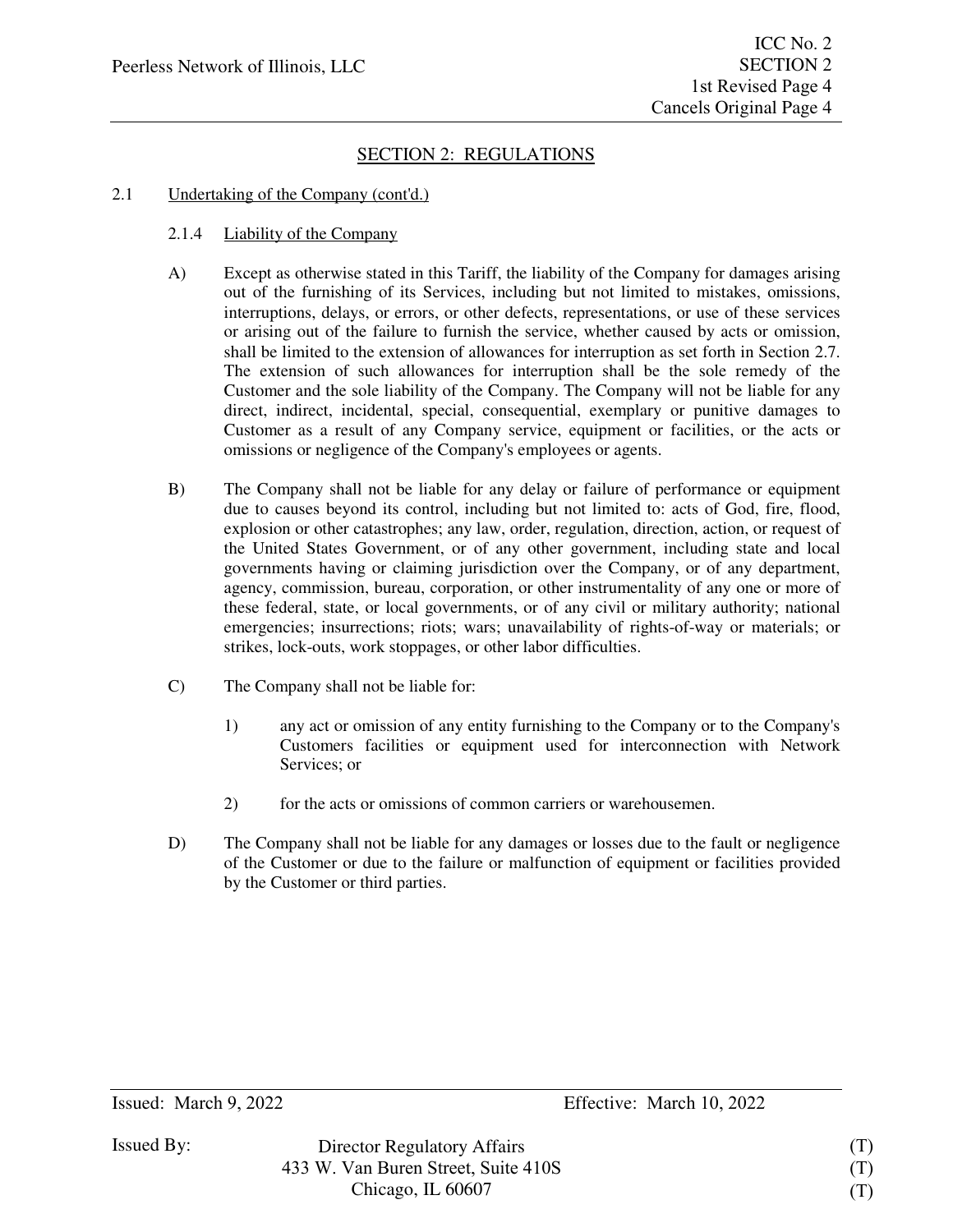#### 2.1 Undertaking of the Company (cont'd.)

#### 2.1.4 Liability of the Company (cont'd.)

- E) The Company does not guarantee nor make any warranty with respect to installations it provides for use in an explosive atmosphere. The Customer indemnifies and holds the Company harmless from any and all loss, claims, demands, suits, or other action, or any liability whatsoever, whether suffered, made, instituted, or asserted by any other party or person(s), and for any loss, damage, or destruction of any property, whether owned by the Customer or others, caused or claimed to have been caused directly or indirectly by the installation, operation, failure to operate, maintenance, removal presence, condition, location, or use of any installation so provided. The Company reserves the right to require each Customer to sign an agreement acknowledging acceptance of the provisions of this Section 2.1.4(E) as a condition precedent to such installations.
- F) The Company is not liable for any defacement of or damage to Customer premises resulting from the furnishing of services or equipment on such premises or the installation or removal thereof, unless such defacement or damage is caused by negligence or willful misconduct of the Company's agents or employees.
- G) The Company shall be indemnified, defended and held harmless by the Customer from and against all loss, liability, damage and expense, including reasonable counsel fees, due to claims for libel, slander, invasion of privacy or infringement of copyright in connection with the material transmitted over the Company's facilities; and any other claim resulting from any act or omission of the Customer or patron(s) of the Customer relating to the use of the Company's facilities.
- H) The entire liability for any claim, loss, damage or expense from any cause whatsoever shall in no event exceed sums actually paid the Company by the Customer for the specific services in the month in which the event giving rise to the liability occurred. No action or proceeding against the Company shall be commenced more than one year after the event giving rise to the liability occurred.
- I) THE COMPANY MAKES NO WARRANTIES OR REPRESENTATIONS, EXPRESS OR IMPLIED EITHER IN FACT OR BY OPERATION OF LAW, STATUTORY OR OTHERWISE, INCLUDING WARRANTIES OF MERCHANTABILITY OR FITNESS FOR A PARTICULAR USE, EXCEPT THOSE EXPRESSLY SET FORTH HEREIN.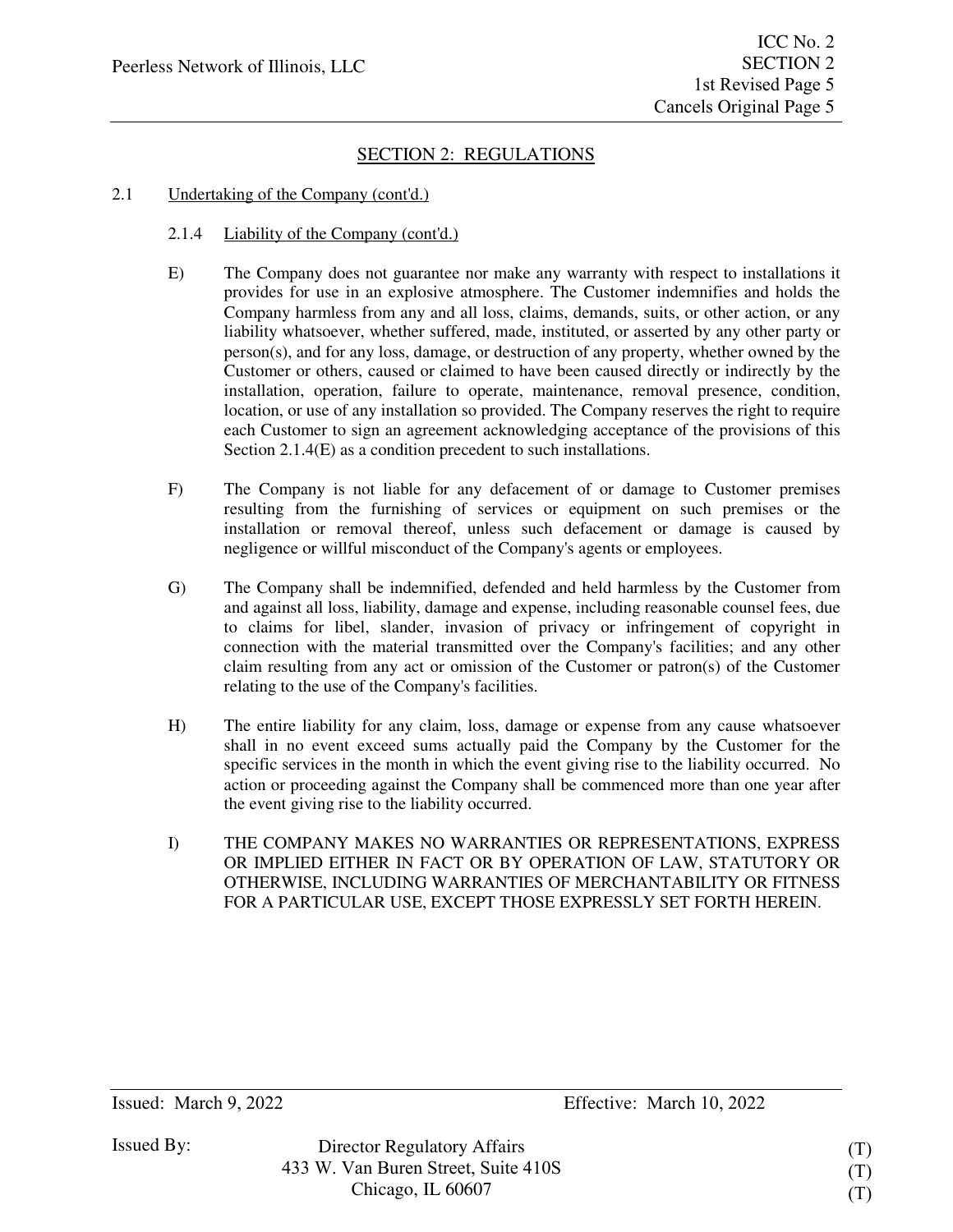### 2.1 Undertaking of the Company (cont'd.)

#### 2.1.4 Liability of the Company (cont'd.)

J) The Company shall indemnify, defend, and hold harmless the Customer from and against all claims, actions, damages, liabilities, costs and expenses, including reasonable attorneys' fees, for any injury to persons or property, and any interruption of, interference to, or other defect in any service provided by the Company to any third party, if such injury, interruption, interference, or other defect was not caused by any negligent or intentional act or omission of the Customer or any of its officers, employees, agents, invitees, or contractors.

### 2.1.5 Notification of Service-Affecting Activities

The Company will provide the Customer reasonable notification of service-affecting activities that may occur in normal operation of its business. Such activities may include, but are not limited to, equipment or facilities additions, removals or rearrangements and routine preventative maintenance. Generally, such activities are not specific to an individual Customer but affect many Customers' services. No specific advance notification period is applicable to all service activities. The Company will work cooperatively with the Customer to determine the reasonable notification requirements. With some emergency or unplanned service-affecting conditions, such as an outage resulting from cable damage, notification to the Customer may not be possible.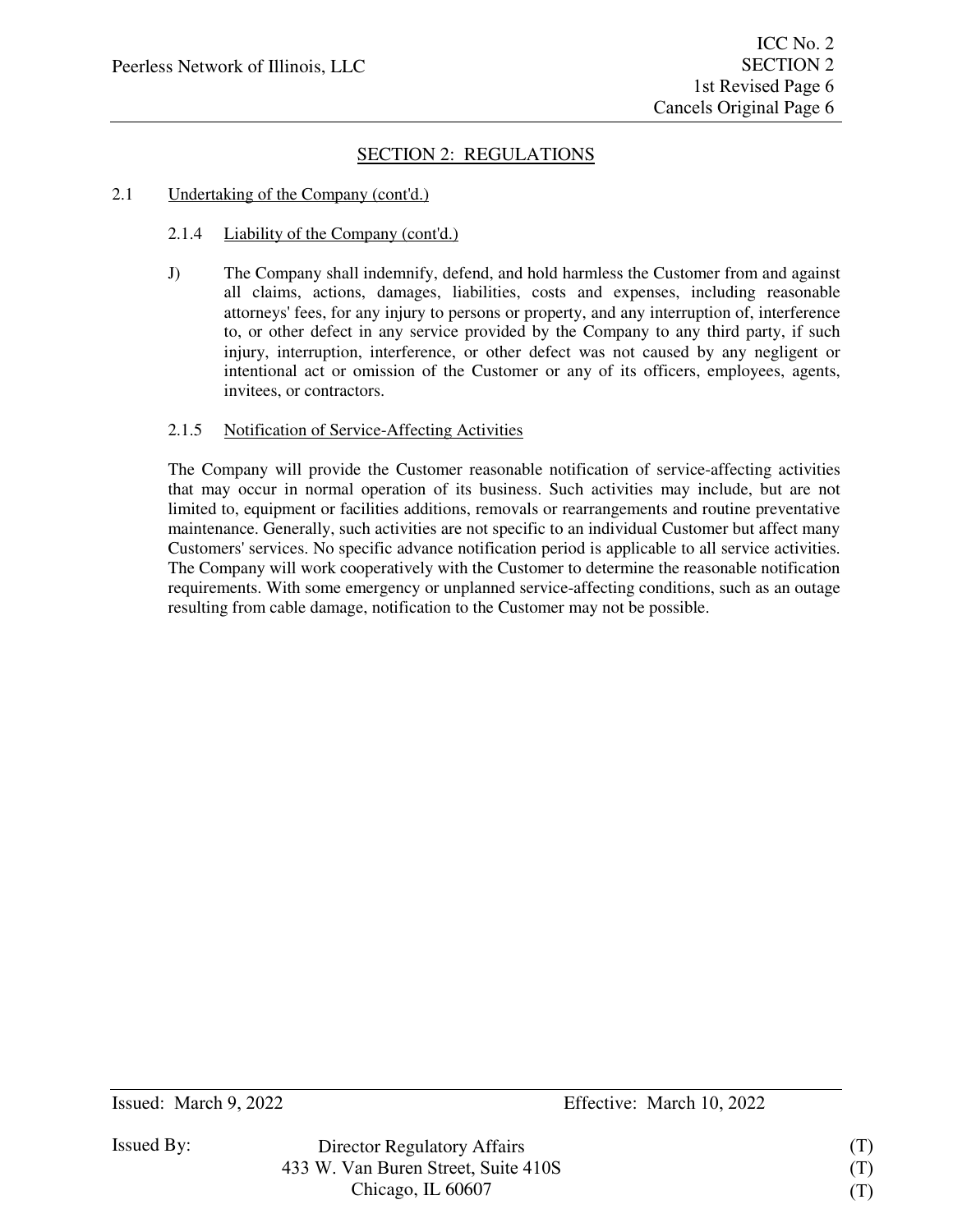#### 2.1 Undertaking of the Company (cont'd.)

- 2.1.6 Provision of Equipment and Facilities
- A) The Company shall use reasonable efforts to make available services to a Customer on or before a particular date, subject to the provisions of and compliance by the Customer with, the regulations contained in this tariff. The Company does not guarantee availability by any such date and shall not be liable for any delays in commencing service to any Customer.
- B) The Company shall use reasonable efforts to maintain only the facilities and equipment that it furnishes to the Customer. The Customer may not, nor may the Customer permit others to, rearrange, disconnect, remove, attempt to repair, or otherwise interfere with any of the facilities or equipment installed by the Company, except upon the written consent of the Company.
- C) The Company may substitute, change or rearrange any equipment or facility at any time and from time to time, but shall not thereby alter the technical parameters of the service provided the Customer.
- D) Equipment the Company provides or installs at the Customer Premises for use in connection with the services the Company offers shall not be used for any purpose other than that for which the Company provided it.
- E) The Customer shall be responsible for the payment of service charges as set forth herein for visits by the Company's agents or employees to the Premises of the Customer when the service difficulty or trouble report results from the use of equipment or facilities provided by any party other than the Company, including but not limited to the Customer.
- F) The Company shall not be responsible for the installation, operation, or maintenance of any Customer provided communications equipment. Where such equipment is connected to the facilities furnished pursuant to this tariff, the responsibility of the Company shall be limited to the furnishing of facilities offered under this tariff and to the maintenance and operation of such facilities. Subject to this responsibility, the Company shall not be responsible for:
	- 1) the transmission of signals by Customer provided equipment or for the quality of, or defects in, such transmission; or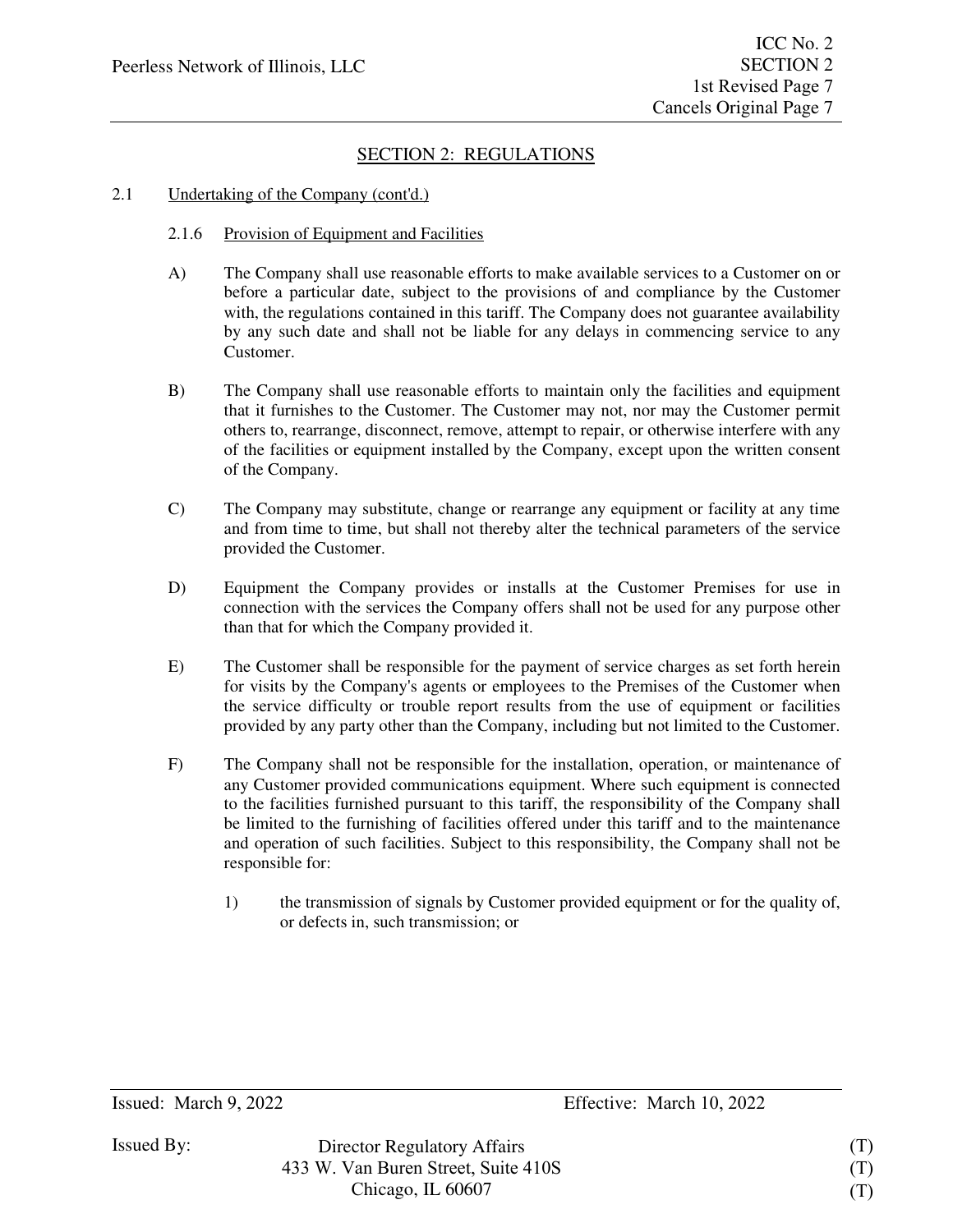### 2.1 Undertaking of the Company (cont'd.)

### 2.1.6 Provision of Equipment and Facilities (cont'd.)

- 2) the reception of signals by Customer-provided equipment; or
- 3) network control signaling where such signaling is performed by customer provided network control signaling equipment.
- G) Except as otherwise indicated, customer provided station equipment at the Customer's premises for use in connection with this service shall be so constructed, maintained and operated as to work satisfactorily with the facilities of the Company.

#### 2.1.7 Non routine Installation

At the Customer's request, installation and/or maintenance may be performed outside the Company's regular business hours or in hazardous locations. In such cases, charges based on cost of the actual labor, material, or other costs incurred by or charged to the Company will apply. If installation is started during regular business hours but at the Customer's request extends beyond regular business hours into time periods including, but not limited to, weekends, holidays, and/or night hours, additional charges may apply.

### 2.1.8 Special Construction

Subject to the agreement of the Company and to all of the regulations contained in this tariff, special construction of facilities may be undertaken on a reasonable efforts basis at the request of the Customer. Special construction is that construction undertaken:

- A) where facilities are not presently available and there is no other requirement for the facilities so constructed;
- B) of a type other than that which the Company would normally utilize in the furnishing of its services;
- C) over a route other than that which the Company would normally utilize in the furnishing of its services;
- D) in a quantity greater than that which the Company would normally construct;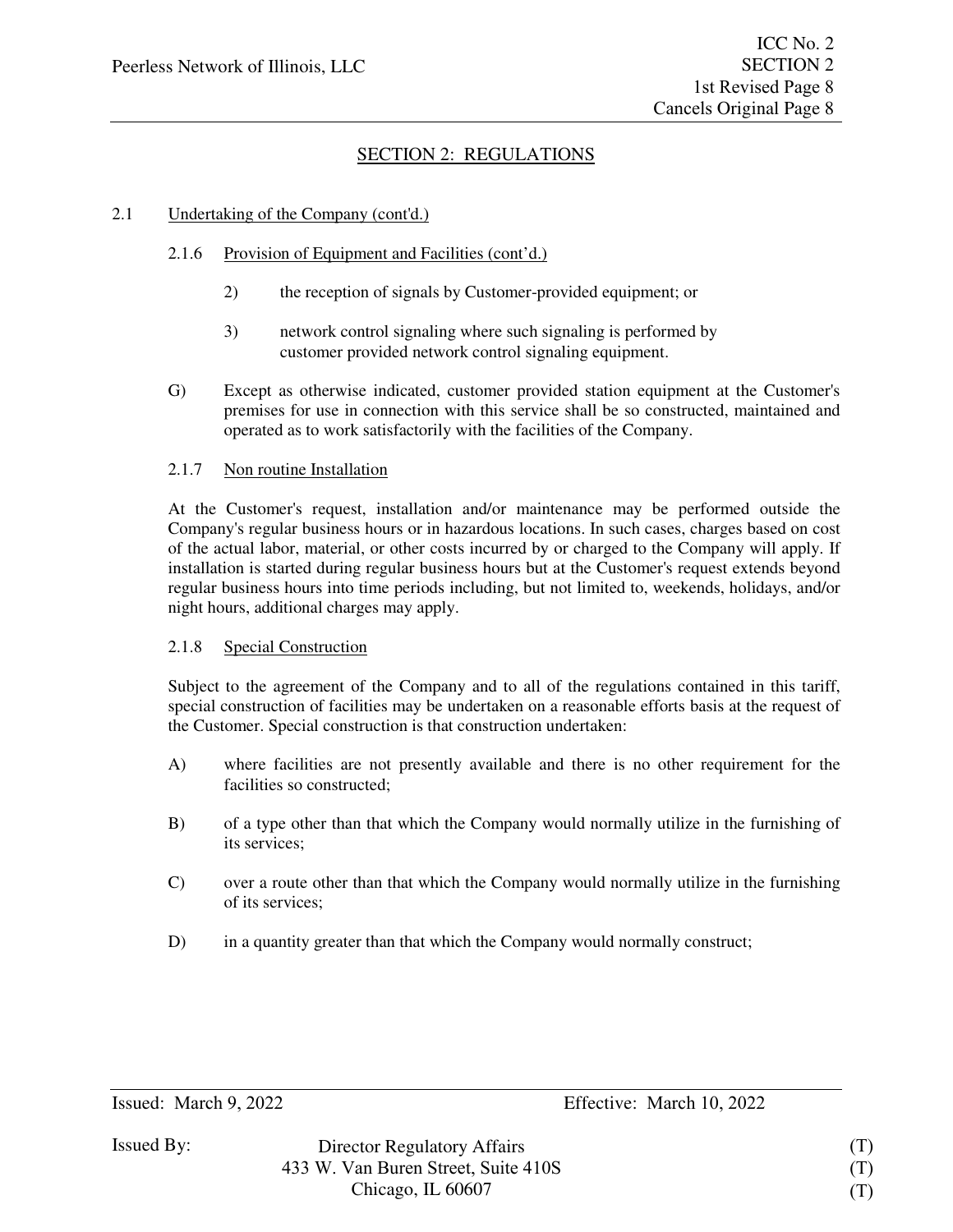### 2.1 Undertaking of the Company (cont'd.)

- 2.1.8 Special Construction (cont'd.)
- E) on an expedited basis;
- F) on a temporary basis until permanent facilities are available;
- G) involving abnormal costs; or
- H) in advance of its normal construction.
- 2.1.9 Ownership of Facilities

Title to all facilities provided in accordance with this tariff remains in the Company, its agents or contractors. Equipment furnished by the Company on the premises of a subscriber is the property of the Company.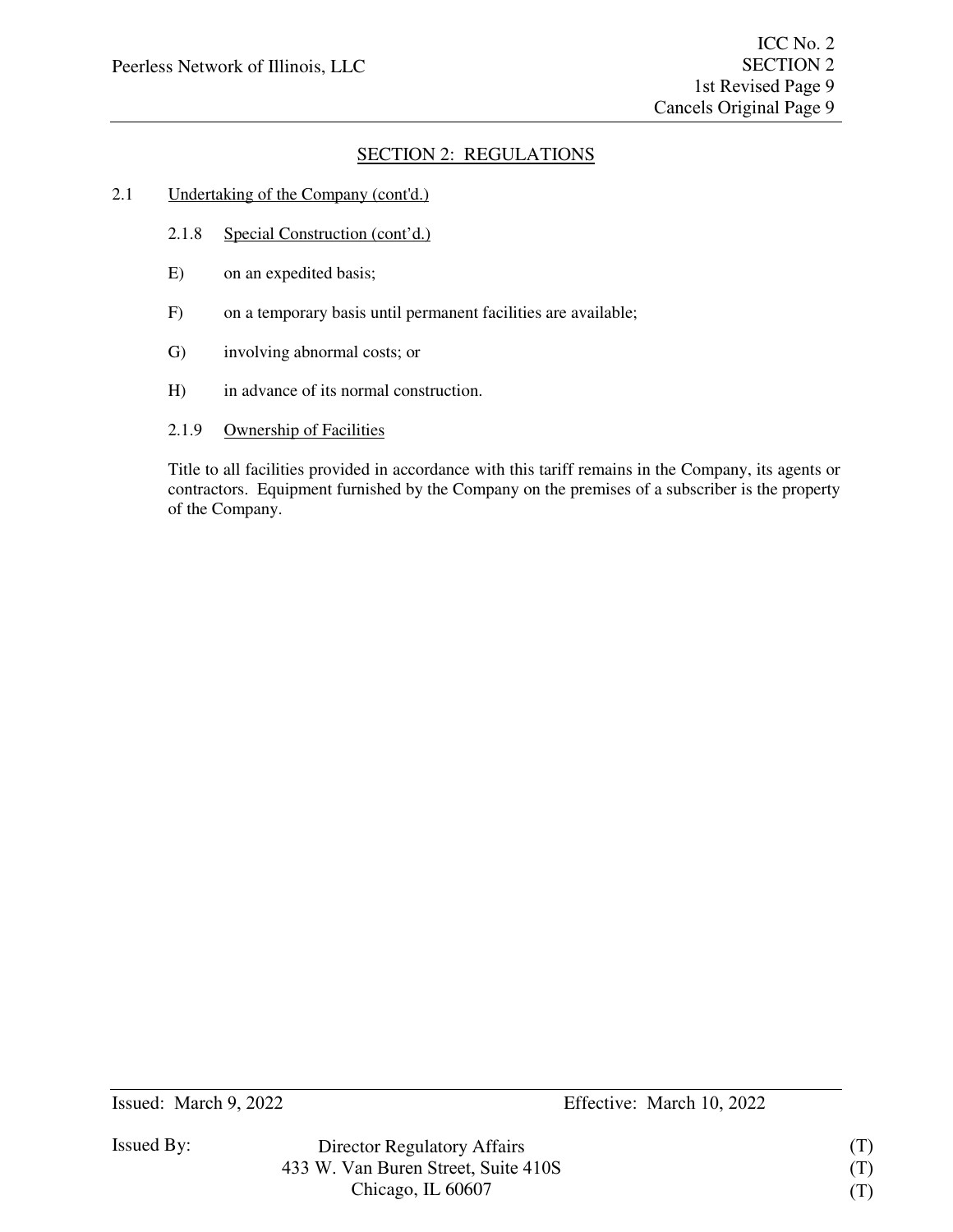### 2.2 Prohibited Uses

- A) The services the Company offers shall not be used for any unlawful purpose or for any use as to which the Customer has not obtained all required governmental approvals, authorizations, licenses, consents and permits.
- B) The Company may require applicants for service who intend to use the Company's offerings for resale and/or for shared use to file a letter with the Company confirming that their use of the Company's offerings complies with relevant laws and Illinois Commerce Commission regulations, policies, orders, and decisions.
- C) The Company may require a Customer to immediately shut down its transmission of signals if said transmission is causing interference to others.
- D) A customer, joint user, or authorized user may not assign, or transfer in any manner, the service or any rights associated with the service without the written consent of the Company. The Company will permit a Customer to transfer its existing service to another entity if the existing Customer has paid all charges owed to the Company for regulated communications services. Such a transfer will be treated as a disconnection of existing service and installation of new service, and non-recurring installation charges as stated in this tariff will apply.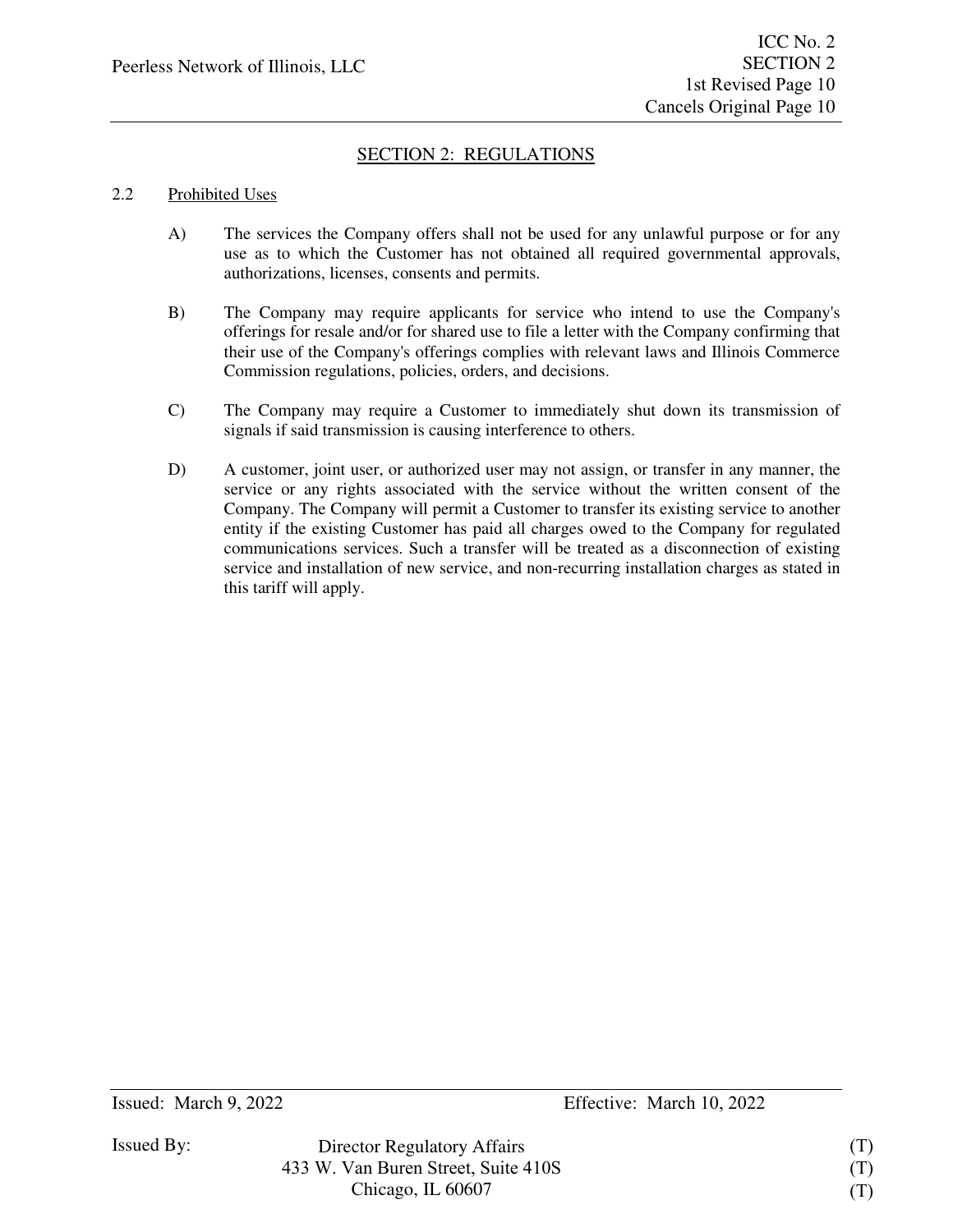#### 2.3 Obligations of the Customer

#### 2.3.1 General

The Customer shall be responsible for:

- A) the payment of all applicable charges pursuant to this tariff;
- B) damage to or loss of the Company's facilities or equipment caused by the acts or omissions of the Customer; or the noncompliance by the Customer, with these regulations; or by fire or theft or other casualty on the Customer Premises, unless caused by the negligence or willful misconduct of the employees or agents of the Company;
- C) providing at no charge, as specified from time to time by the Company, any needed personnel, equipment space and power to operate Company facilities and equipment installed on the premises of the Customer, and the level of heating and air conditioning necessary to maintain the proper operating environment on such premises;
- D) obtaining, maintaining, and otherwise having full responsibility for all rights-of-way and conduit necessary for installation of fiber optic cable and associated equipment used to provide Communications Services to the Customer from the cable building entrance or property line to the location of the equipment space described in Section 2.3.1(C). Any and all costs associated with the obtaining and maintaining the rights-of-way described herein, including the costs of altering the structure to permit installation of the Companyprovided facilities, shall be borne entirely by, or may be charged by the Company to, the Customer. The Company may require the Customer to demonstrate its compliance with this section prior to accepting an order for service.
- E) providing a safe place to work and complying with all laws and regulations regarding the working conditions on the premises at which Company employees and agents shall be installing or maintaining the Company's facilities and equipment. The Customer may be required to install and maintain Company facilities and equipment within a hazardous area if, in the Company's opinion, injury or damage to the Company employees or property might result from installation or maintenance by the Company. The Customer shall be responsible for identifying, monitoring, removing and disposing of any hazardous material (e.g. friable asbestos) prior to any construction or installation work;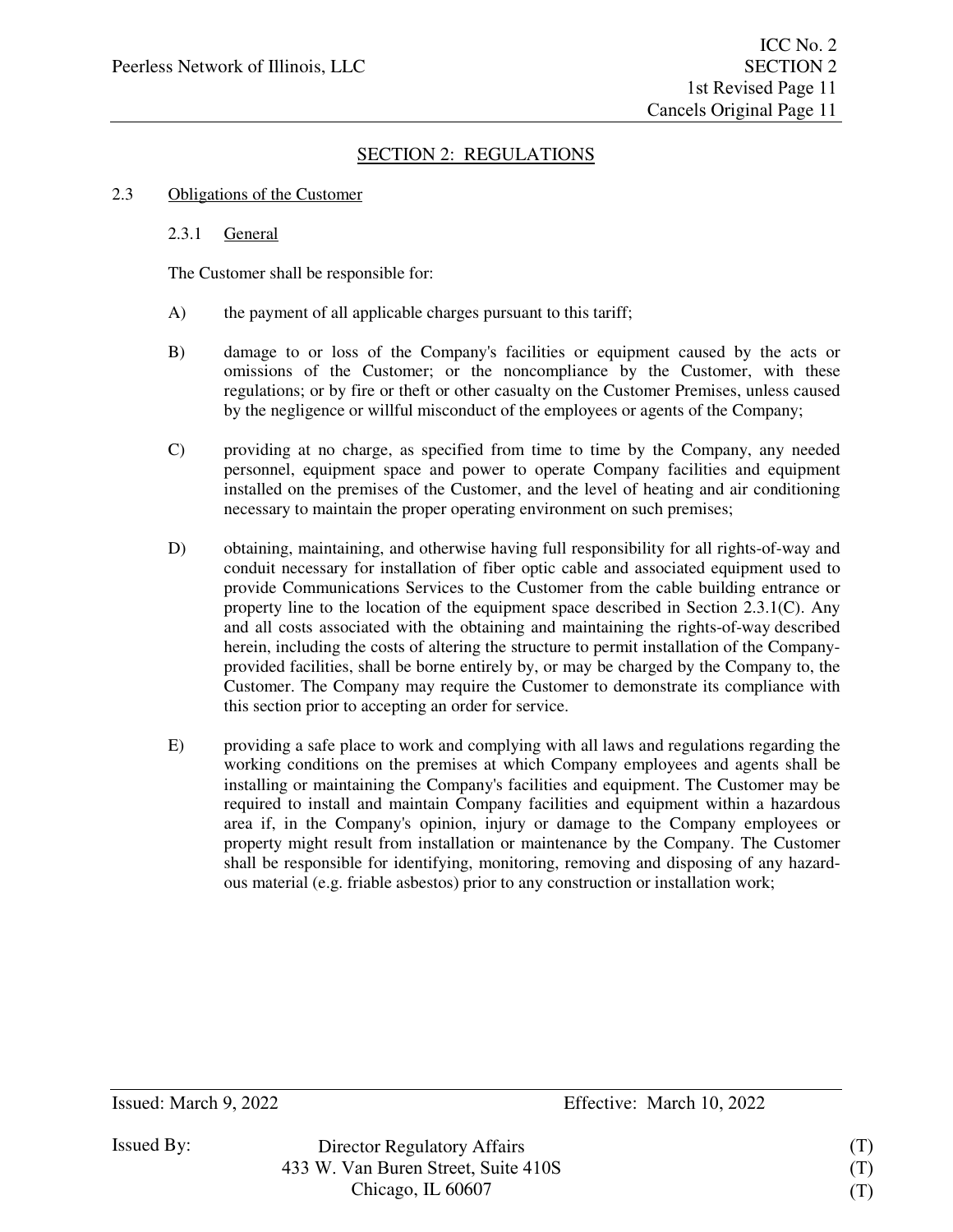#### 2.3 Obligations of the Customer (cont'd.)

- 2.3.1 General (cont'd.)
- F) complying with all laws and regulations applicable to, and obtaining all consents, approvals, licenses and permits as may be required with respect to, the location of Company facilities and equipment in any Customer premises or the rights-of-way for which Customer is responsible under Section 2.3.1(D); and granting or obtaining permission for Company agents or employees to enter the premises of the Customer at any time for the purpose of installing, inspecting, maintaining, repairing, or upon termination of service as stated herein, removing the facilities or equipment of the Company;
- G) not creating or allowing to be placed any liens or other encumbrances on the Company's equipment or facilities; and
- H) making Company facilities and equipment available periodically for maintenance purposes at a time agreeable to both the Company and the Customer. No allowance will be made for the period during which service is interrupted for such purposes.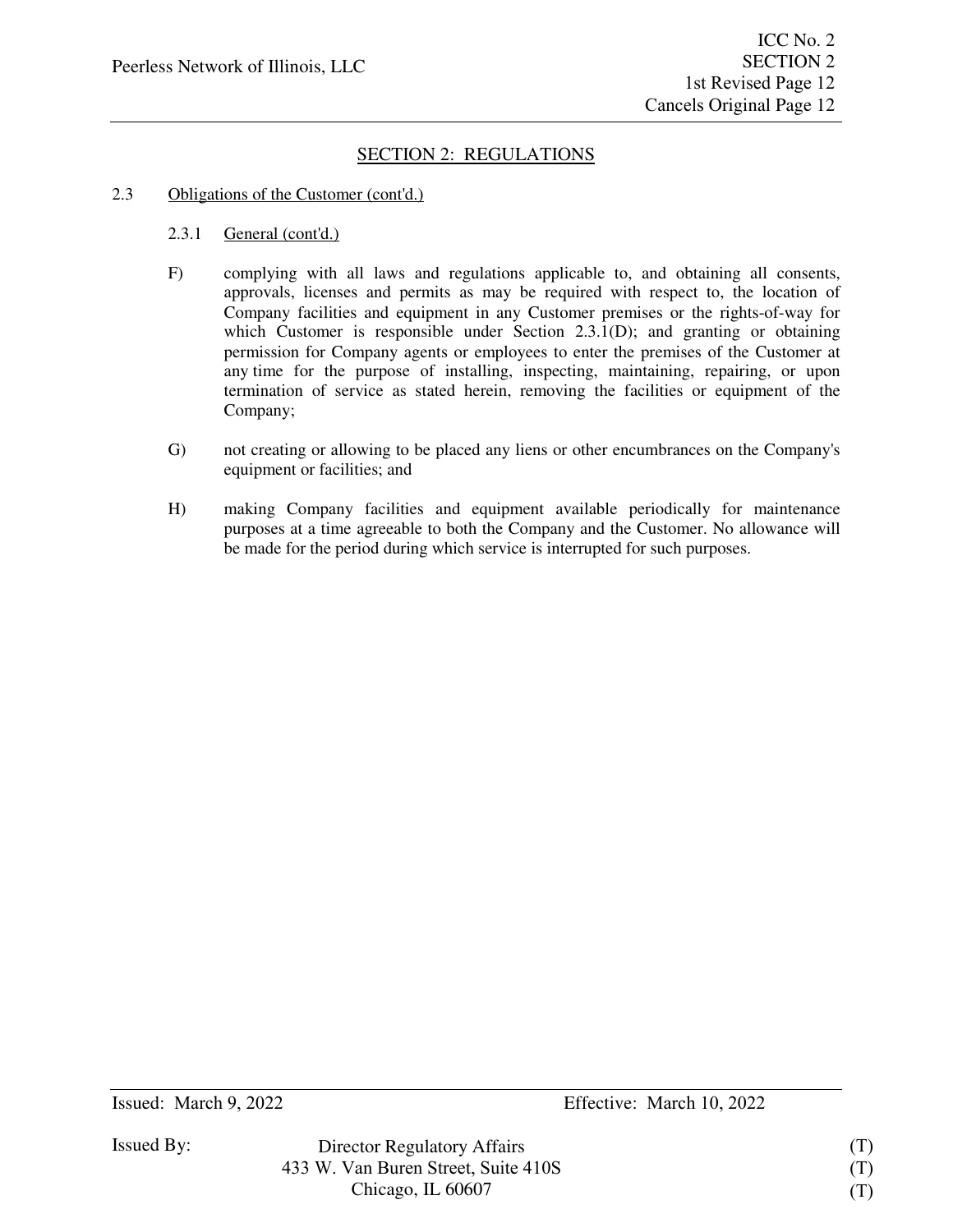#### 2.3 Obligations of the Customer (cont'd.)

#### 2.3.2 Liability of the Customer

- A) The Customer will be liable for damages to the facilities of the Company and for all incidental and consequential damages caused by the negligent or intentional acts or omissions of the Customer, its officers, employees, agents, invitees, or contractors where such acts or omissions are not the direct result of the Company's negligence or intentional misconduct.
- B) To the extent caused by any negligent or intentional act of the Customer as described in (A), preceding, the Customer shall indemnify, defend and hold harmless the Company from and against all claims, actions, damages, liabilities, costs and expenses, including reasonable attorneys' fees, for (1) any loss, destruction or damage to property of any third party, (2) the death of or injury to persons, including, but not limited to, employees or invitees of either party, and (3) any liability incurred by the Company to any third party pursuant to this or any other tariff of the Company, or otherwise, for any interruption of, interference to, or other defect in any service provided by the Company to such third party.
- C) The Customer shall not assert any claim against any other customer or user of the Company's services for damages resulting in whole or in part from or arising in connection with the furnishing of service under this Tariff including but not limited to mistakes, omissions, interruptions, delays, errors or other defects or misrepresentations, whether or not such other customer or user contributed in any way to the occurrence of the damages, unless such damages were caused solely by the negligent or intentional act or omission of the other customer or user and not by any act or omission of the Company. Nothing in this Tariff is intended either to limit or to expand Customer's right to assert any claims against third parties for damages of any nature other than those described in the preceding sentence.
- D) Neither subscriber's landlord nor landlord's officers, agents or employees, the building management or any party in interest to the lease under which subscriber occupies space in the building shall have any liability to subscriber arising from the provision or operation of the services and service-related equipment referred to herein, or the interruption or failure thereof from any cause whatsoever.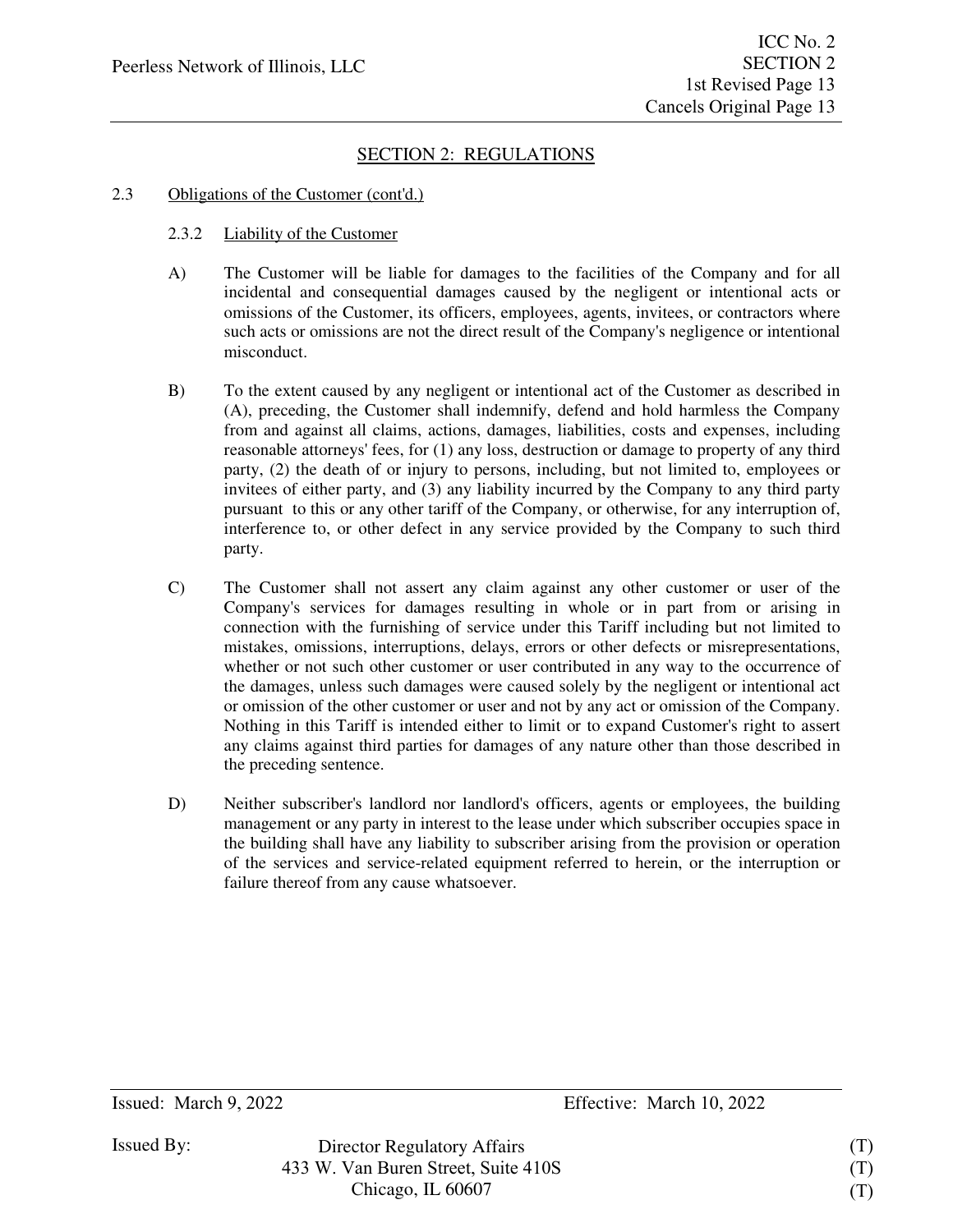#### 2.4 Customer Equipment and Channels

#### 2.4.1 General

A User may transmit or receive information or signals via the facilities of the Company. The Company's services are designed primarily for the transmission of voice-grade telephonic signals, except as otherwise stated in this tariff. A User may transmit any form of signal that is compatible with the Company's equipment, but the Company does not guarantee that its services will be suitable for purposes other than voice-grade telephonic communication except as specifically stated in this tariff.

#### 2.4.2 Station Equipment

- A) Terminal equipment on the User's Premises and the electric power consumed by such equipment shall be provided by and maintained at the expense of the User. The User is responsible for the provision of wiring or cable to connect its terminal equipment to the Company Point of Connection.
- B) The Customer is responsible for ensuring that Customer-provided equipment connected to Company equipment and facilities is compatible with such equipment and facilities. The magnitude and character of the voltages and currents impressed on Companyprovided equipment and wiring by the connection, operation, or maintenance of such equipment and wiring shall be such as not to cause damage to the Company-provided equipment and wiring or injury to the Company's employees or to other persons. Any additional protective equipment required to prevent such damage or injury shall be provided by the Company at the Customer's expense.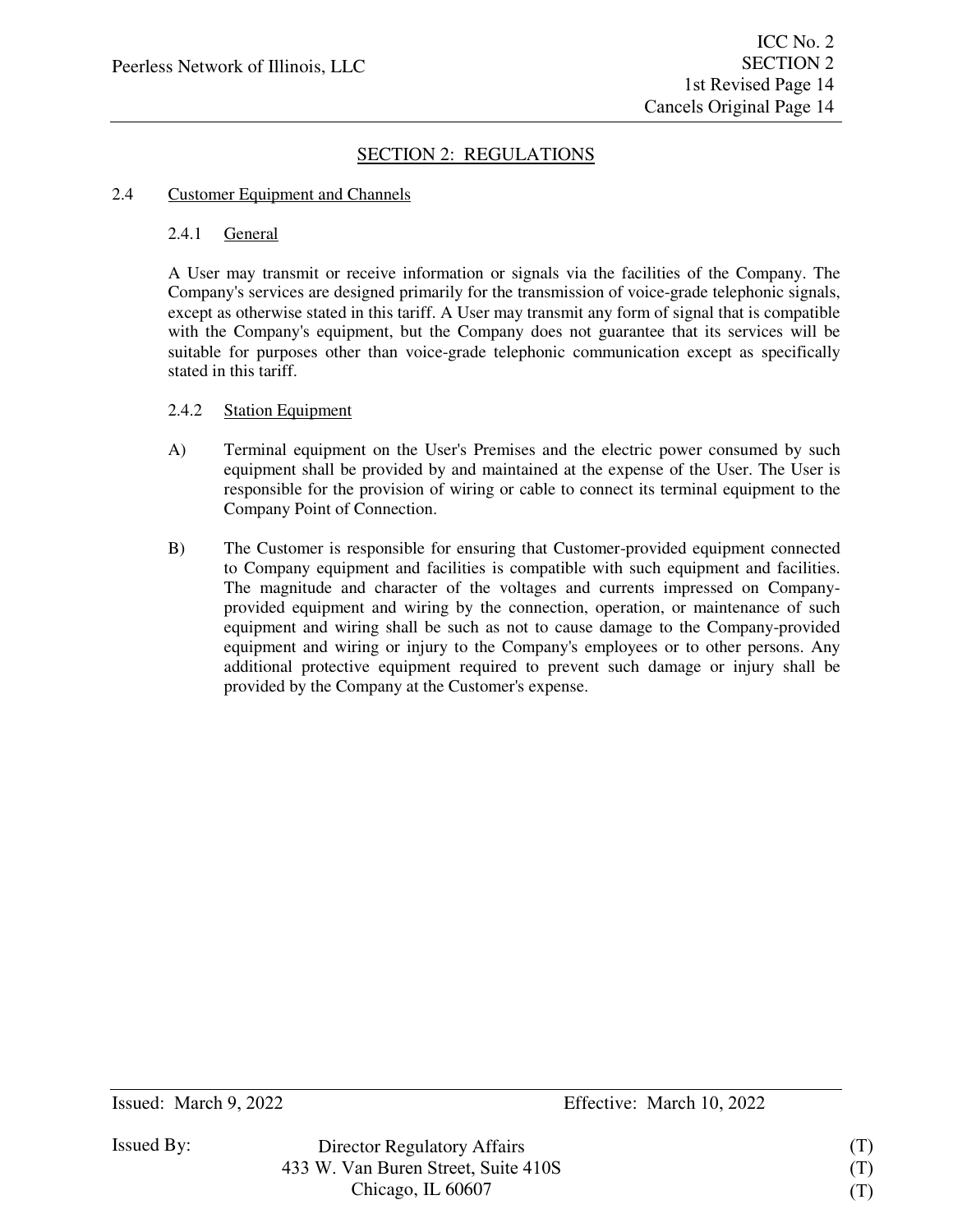#### 2.4 Customer Equipment and Channels (cont'd.)

- 2.4.3 Interconnection of Facilities
- A) Any special interface equipment necessary to achieve compatibility between the facilities and equipment of the Company used for furnishing Communications Services and the channels, facilities, or equipment of others shall be provided at the Customer's expense.
- B) Communications Services may be connected to the services or facilities of other communications carriers only when authorized by and in accordance with, the terms and conditions of the tariffs of the other communications carriers which are applicable to such connections.
- C) Facilities furnished under this tariff may be connected to customer provided terminal equipment in accordance with the provisions of this tariff. All such terminal equipment shall be registered by the Federal Communications Commission pursuant to Part 68 of Title 47, Code of Federal Regulations; and all User-provided wiring shall be installed and maintained in compliance with those regulations.
- D) Users may interconnect communications facilities that are used in whole or in part for interstate communications to services provided under this tariff only to the extent that the user is an "end user" as defined in Section 69.2(m), Title 47, Code of Federal Regulations (1992 edition).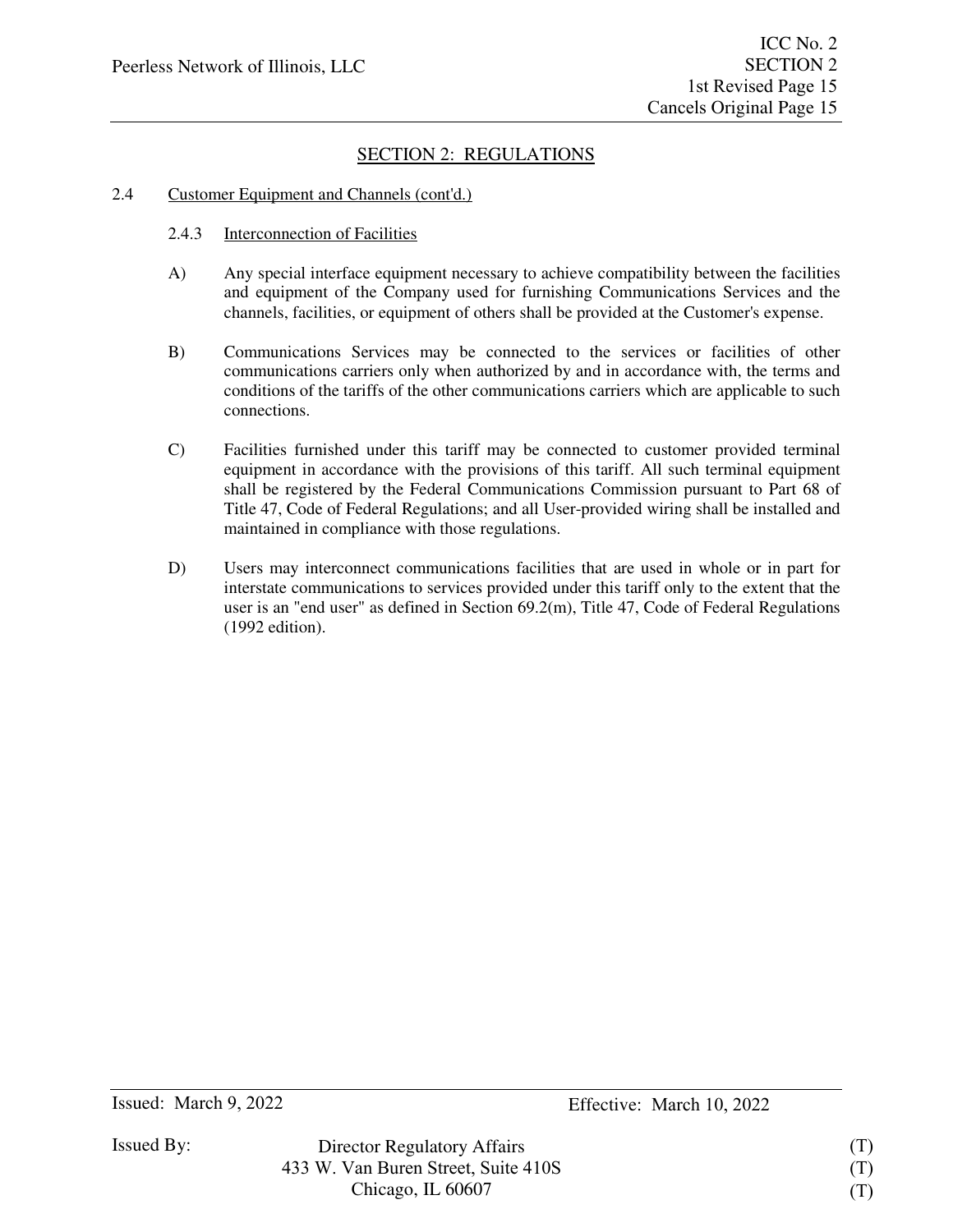#### 2.4 Customer Equipment and Channels (cont'd.)

- 2.4.4 Inspections
- A) Upon suitable notification to the Customer, and at a reasonable time, the Company may make such tests and inspections as may be necessary to determine that the Customer is complying with the requirements set forth in Section 2.4.2(B) for the installation, operation, and maintenance of Customer-provided facilities, equipment, and wiring in the connection of Customer-provided facilities and equipment to Company-owned facilities and equipment.
- B) If the protective requirements for Customer-provided equipment are not being complied with, the Company may take such action, as it deems necessary to protect its facilities, equipment, and personnel. The Company will notify the Customer promptly if there is any need for further corrective action. Within ten days of receiving this notice, the Customer must take this corrective action and notify the Company of the action taken. If the Customer fails to do this, the Company may take whatever additional action is deemed necessary, including the suspension of service, to protect its facilities, equipment and personnel from harm.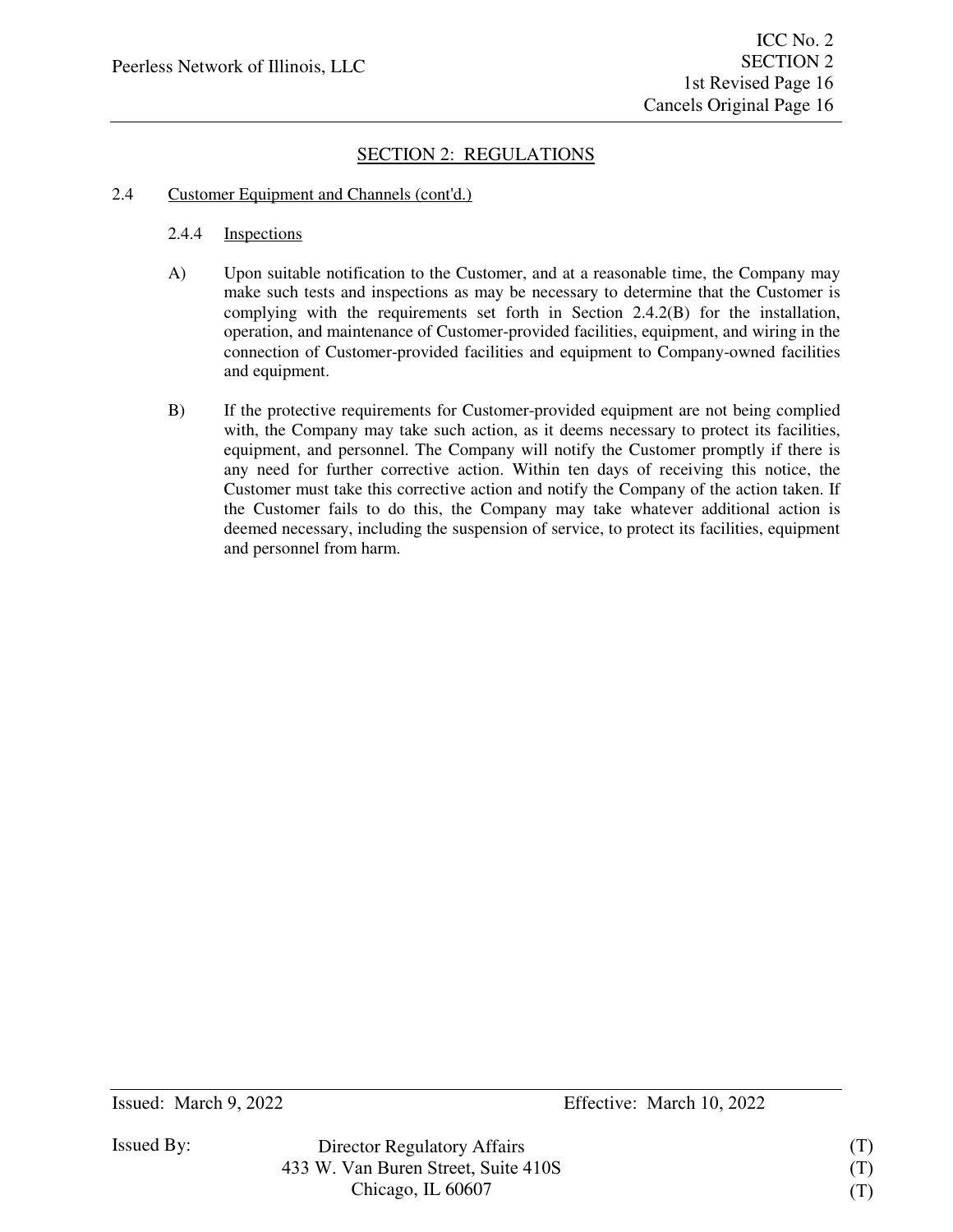### 2.5 Customer Deposits and Advance Payments

### 2.5.1 Advance Payments

To safeguard its interests, the Company may require a Customer to make an advance payment before services and facilities are furnished. The advance payment will not exceed an amount up to two months of estimated monthly usage charges. In addition, where special construction is involved, the advance payment may also include an amount equal to the estimated non-recurring charges for the special construction and recurring charges (if any) for a period to be set between the Company and the Customer. The advance payment will be credited to the Customer's initial bill. An advance payment may be required in addition to a deposit.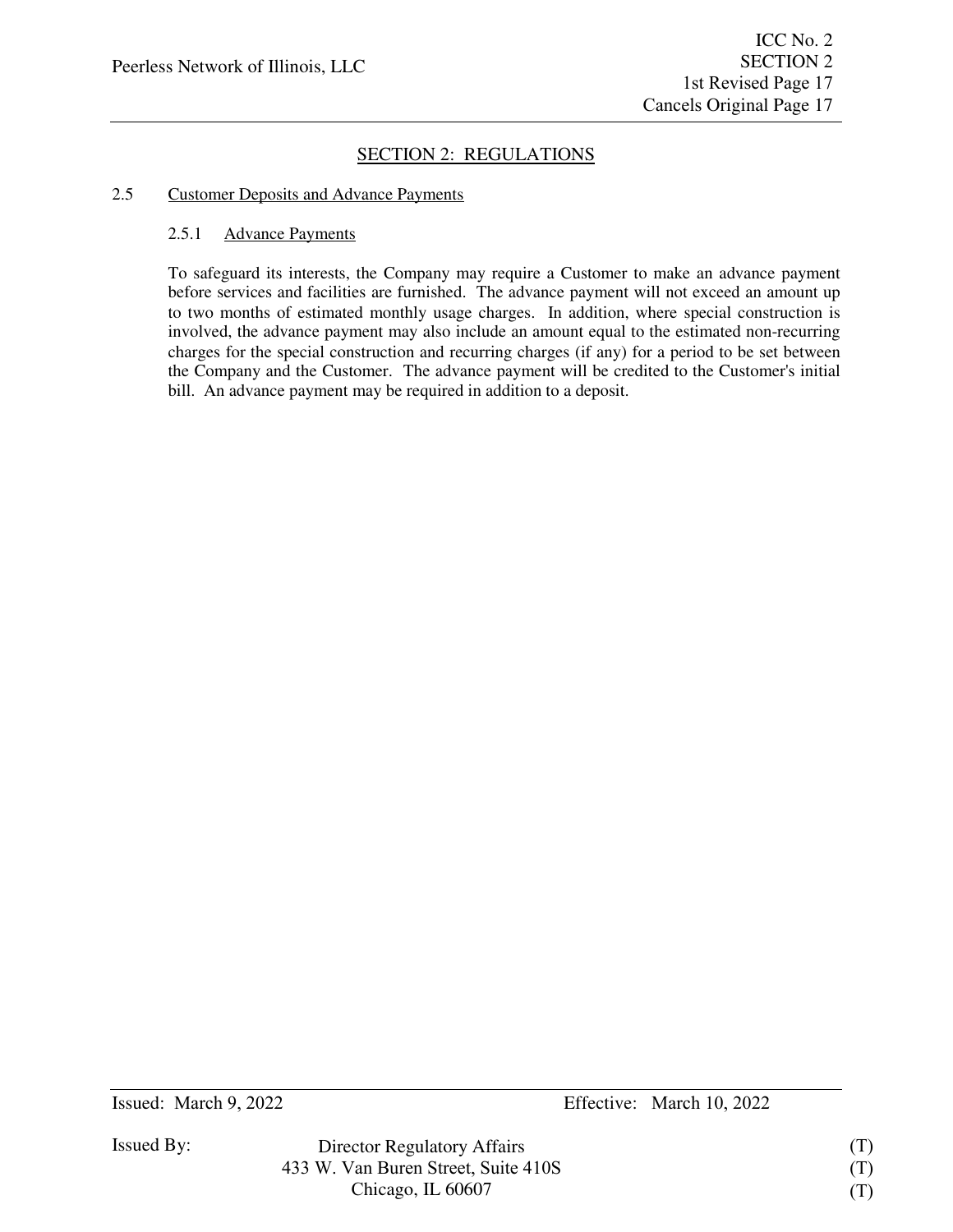#### 2.5 Customer Deposits and Advance Payments (cont'd)

#### 2.5.2 Deposits

- A) To safeguard its interests, the Company may require the Customer to make a deposit to be held as a guarantee for the payment of charges. A deposit does not relieve the Customer of the responsibility for the prompt payment of bills on presentation. The deposit will not exceed an amount equal to:
	- 1) three month's charges for a service or facility which has a minimum payment period of one month; or
	- 2) the charges that would apply for the minimum payment period for a service or facility which has a minimum payment period of more than one month; except that the deposit may include an additional amount in the event that a termination charge is applicable.
- B) A deposit may be required in addition to an advance payment.
- C) When a service or facility is discontinued, the amount of a deposit, if any, will be applied to the Customer's account and any credit balance remaining will be refunded. Before the service or facility is discontinued, the Company may, at its option, return the deposit or credit it to the Customer's account. If the amount of the deposit is insufficient to cover the balance due to the Customer's account, the Company retains the right to collect any amounts owing after the deposit has been applied plus any costs related to the collection of any remaining balance.
- D) Deposits held will accrue interest at a rate specified by the Illinois Commerce Commission without deductions for any taxes on such deposits. Interest will not accrue on any deposit after the date on which reasonable effort has been made to return it to the Customer.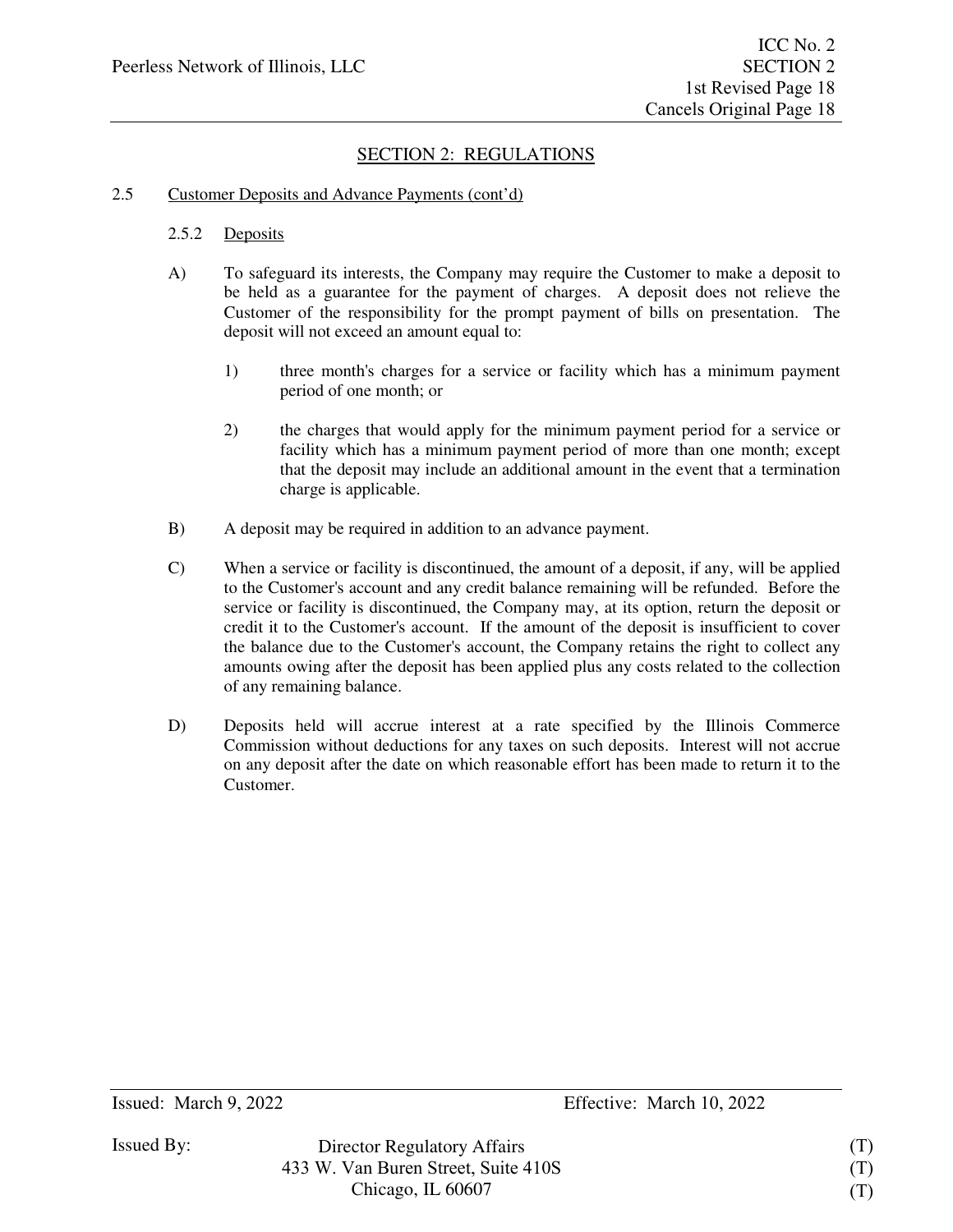#### 2.6 Payment Arrangements

#### 2.6.1 Payment for Service

The Customer is responsible for the payment of all charges for facilities and services furnished by the Company to the Customer. The Customer is responsible for payment of any sales, use, gross receipts, excise, access or other local, state and federal taxes, charges or surcharges (however, designated) (excluding taxes on the Company's net income) imposed on or based upon the provision, sale or use of Network Services.

#### 2.6.2 Billing and Collection of Charges

The Customer is responsible for payment of all charges incurred by the Customer or other users for services and facilities furnished to the Customer by the Company.

- A) Non-recurring charges are due and payable within 30 days after the date of the invoice.
- B) The Company shall present invoices for monthly Recurring Charges as well as usage charges to the Customer for the preceding billing period.
- C) When service does not begin on the first day of the month, or end on the last day of the month, the charge for the fraction of the month in which service was furnished will be calculated on a pro rate basis. For this purpose, every month is considered to have 30 days.
- D) Billing of the Customer by the Company will begin on the Service Commencement Date, which is the day on which the Company notifies the Customer that the service or facility is available for use, except that the Service Commencement Date may be postponed by mutual agreement of the parties, or if the service or facility does not conform to standards set forth in this tariff or the Service Order. Billing accrues through and includes the day that the service, circuit, arrangement or component is discontinued.
- E) If any portion of the payment is received by the Company after the date due, or if any portion of the payment is received by the Company in funds which are not immediately available upon presentment, then a late payment penalty shall be due to the Company. The late payment penalty shall be the portion of the payment not received by the date due, multiplied by a late factor. The late factor shall be the lesser of: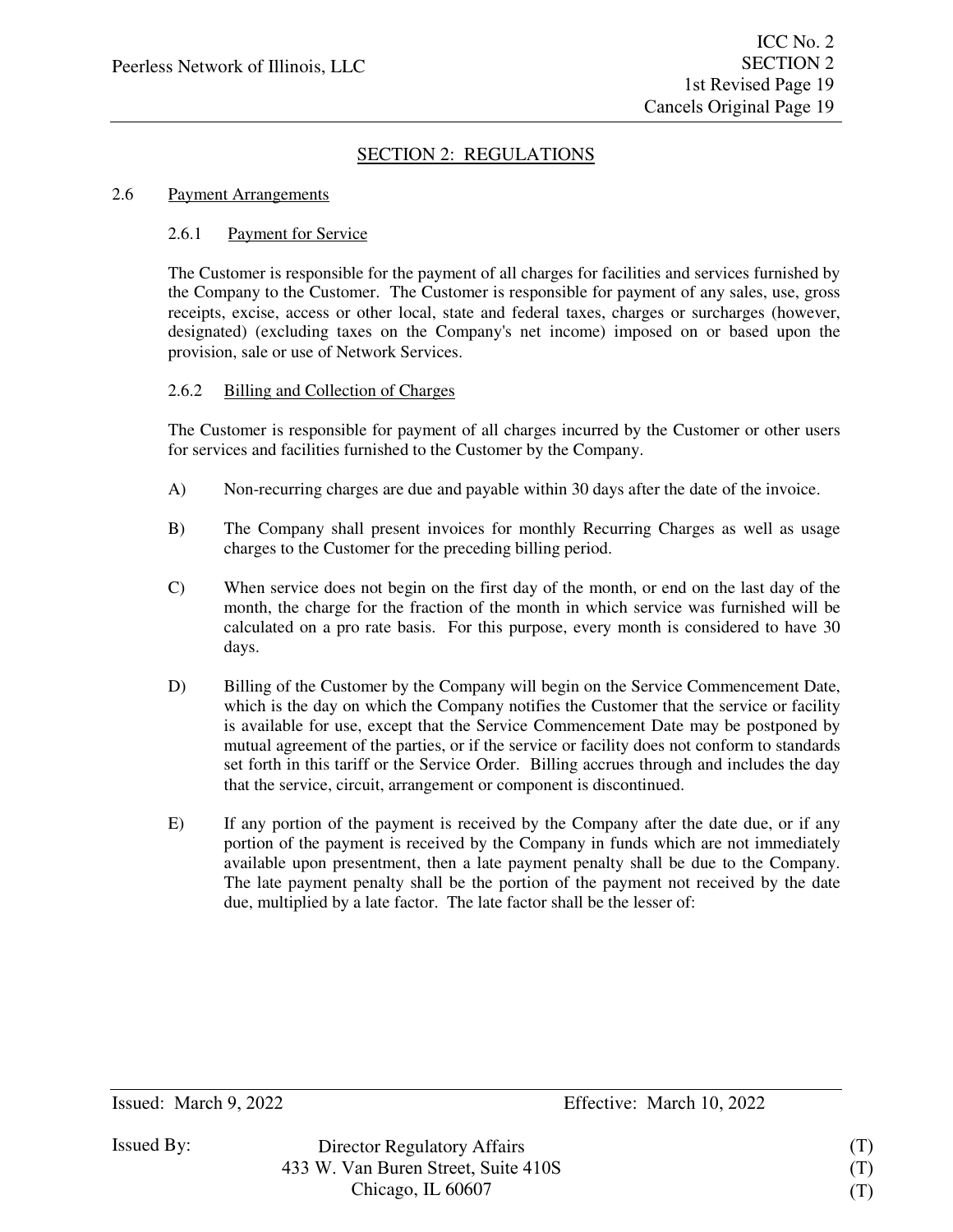#### 2.6.2 Billing and Collection of Charges (cont'd.)

- 1) a rate of 1.5 percent per month; or
- 2) the highest interest rate which may be applied under state law for commercial transactions.
- F) The Customer will be assessed a charge of twenty-five dollars (\$25.00) for each check submitted by the Customer to the Company which a financial institution refuses to honor.
- G) Customers have up to 90 days (commencing 5 days after remittance of the bill) to initiate a dispute over charges or to receive credits.
- H) If service is disconnected by the Company in accordance with Section 2.6.3 following and later restored, restoration of service will be subject to all applicable installation charges.
- 2.6.3 Discontinuance of Service for Cause
- A) Upon nonpayment of any amounts owing to the Company, the Company may, by giving 24 hours prior written notice to the Customer, discontinue or suspend service without incurring any liability.
- B) Upon violation of any of the other material terms or conditions for furnishing service the Company may, by giving 24 hours prior notice in writing to the Customer, discontinue or suspend service without incurring any liability if such violation continues during that period.
- C) Upon condemnation of any material portion of the facilities used by the Company to provide service to a Customer or if a casualty renders all or any material portion of such facilities inoperable beyond feasible repair, the Company, by notice to the Customer, may discontinue or suspend service without incurring any liability.
- D) Upon the Customer's insolvency, assignment for the benefit of creditors, filing for bankruptcy or reorganization, or failing to discharge an involuntary petition within the time permitted by law, the Company may immediately discontinue or suspend service without incurring any liability.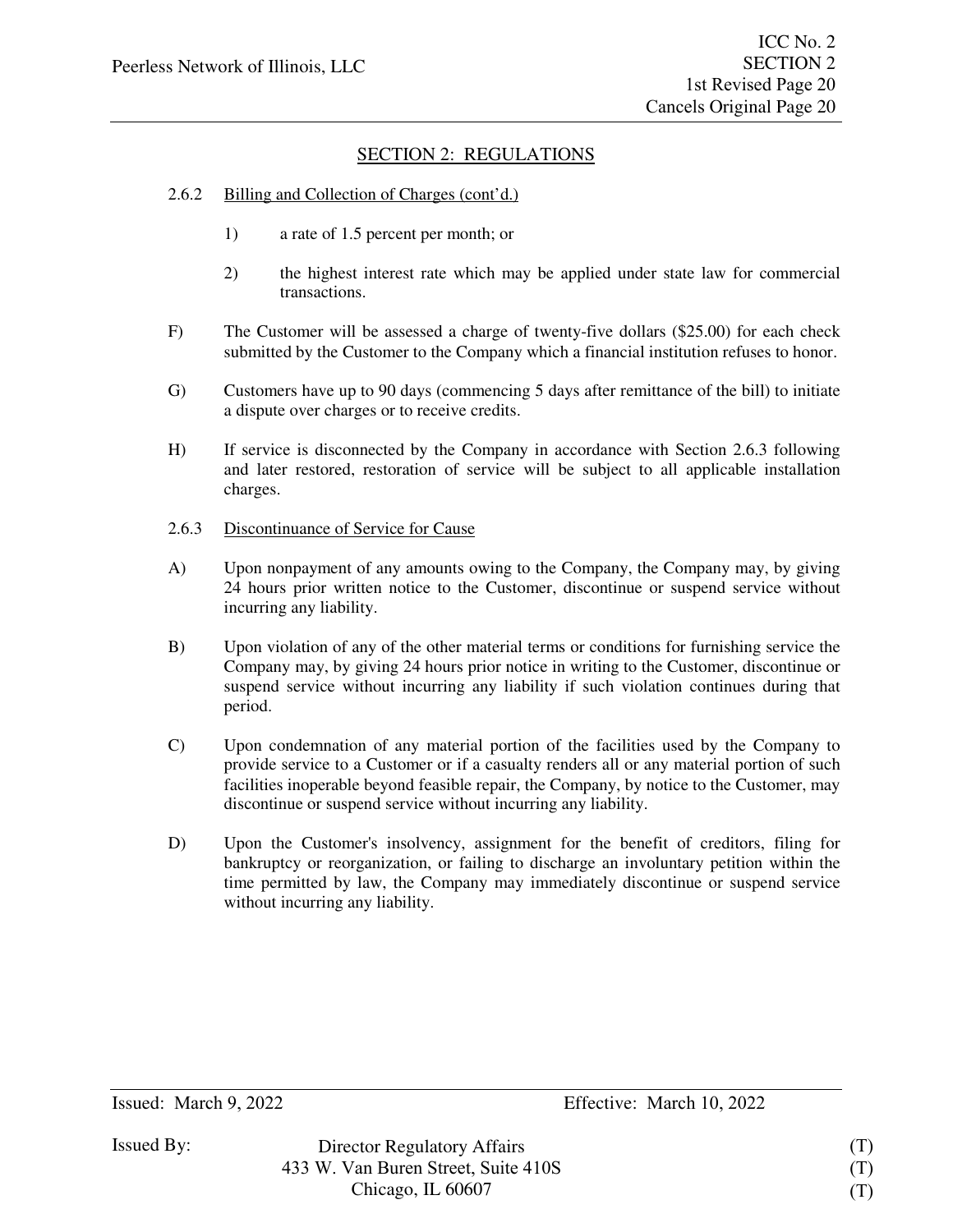### 2.6.3 Discontinuance of Service for Cause (cont'd.)

- E) Upon any governmental prohibition or required alteration of the services to be provided or any violation of an applicable law or regulation, the Company may immediately discontinue service without incurring any liability.
- F) In the event of fraudulent use of the Company's network, the Company may without notice suspend or discontinue service. The Customer will be liable for all related costs as set forth in Section 2.9 of this tariff. The Customer will also be responsible for payment of any reconnection charges.
- G) Upon the Company's discontinuance of service to the Customer under Section 2.6.3(A) or 2.6.3(B), the Company, in addition to all other remedies that may be available to the Company at law or in equity or under any other provision of this tariff, may declare all future monthly and other charges which would have been payable by the Customer during the remainder of the term for which such services would have otherwise been provided to the Customer to be immediately due and payable (discounted to present value at six percent).
- H) The Customer is responsible for providing adequate access lines to enable the Company to terminate all Toll Free Service calls to the Customer's telephone equipment. Should the Customer have insufficient access lines on which to terminate Toll Free Service calls, the Company reserves the right to request the Customer to add additional lines for call terminations. If, after 90 days, the Customer has not made the requested change, the Company, without incurring any liability, reserves the right to terminate the Customer's Toll Free Service, with 30 days written notice.

#### 2.6.4 Notice to Company for Cancellation of Service

Customers desiring to terminate service shall provide Company thirty (30) days written notice of desire to terminate service. Notice should be sent to:

Peerless Network of Illinois, LLC 433 W. Van Buren Street, Suite 410S Chicago, IL 60607 Attn: Customer Care

 $(T)$ (T)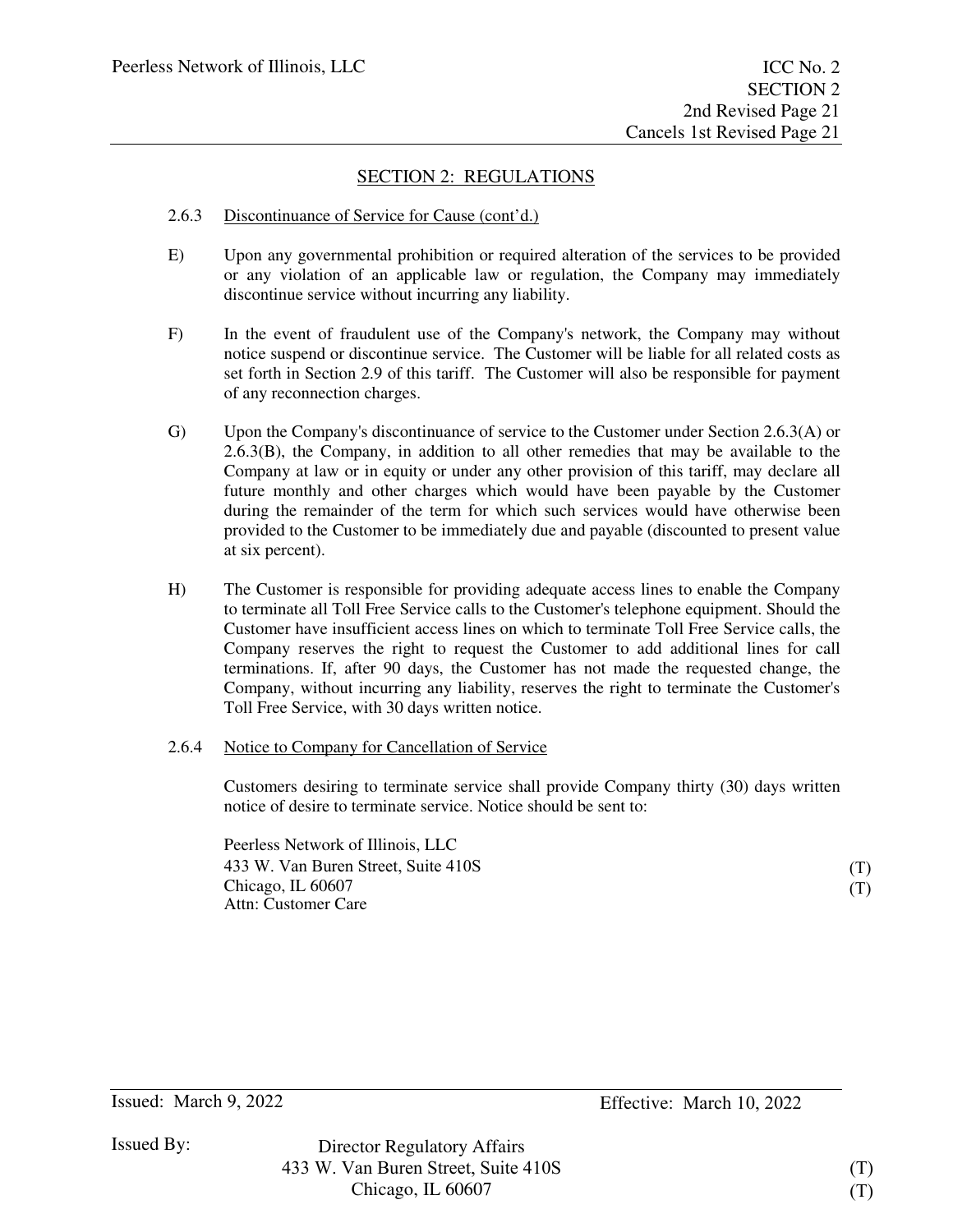### 2.6 Payment Arrangements (cont'd.)

- 2.6.5 Cancellation of Application for Service
- A) Applications for service are non-cancelable unless the Company otherwise agrees. Where the Company permits the Customer to cancel an application for service prior to the start of service or prior to any special construction, no charges will be imposed except for those specified below.
- B) Where, prior to cancellation by the Customer, the Company incurs any expenses in installing the service or in preparing to install the service that it otherwise would not have incurred, a charge equal to the costs the Company incurred, less net salvage, shall apply, but in no case shall this charge exceed the sum of the charge for the minimum period of services ordered, including installation charges, and all charges others levy against the Company that would have been chargeable to the Customer had service begun (all discounted to present value at six percent).
- C) Where the Company incurs any expense in connection with special construction, or where special arrangements of facilities or equipment have begun, before the Company receives a cancellation notice, a charge equal to the costs incurred, less net salvage, applies. In such cases, the charge will be based on such elements as the cost of the equipment, facilities, and material, the cost of installation, engineering, labor, and supervision, general and administrative expense, other disbursements, depreciation, maintenance, taxes, provision for return on investment, and any other costs associated with the special construction or arrangements.
- D) The special charges described in 2.6.5(A) through 2.6.5(C) will be calculated and applied on a case-by-case basis.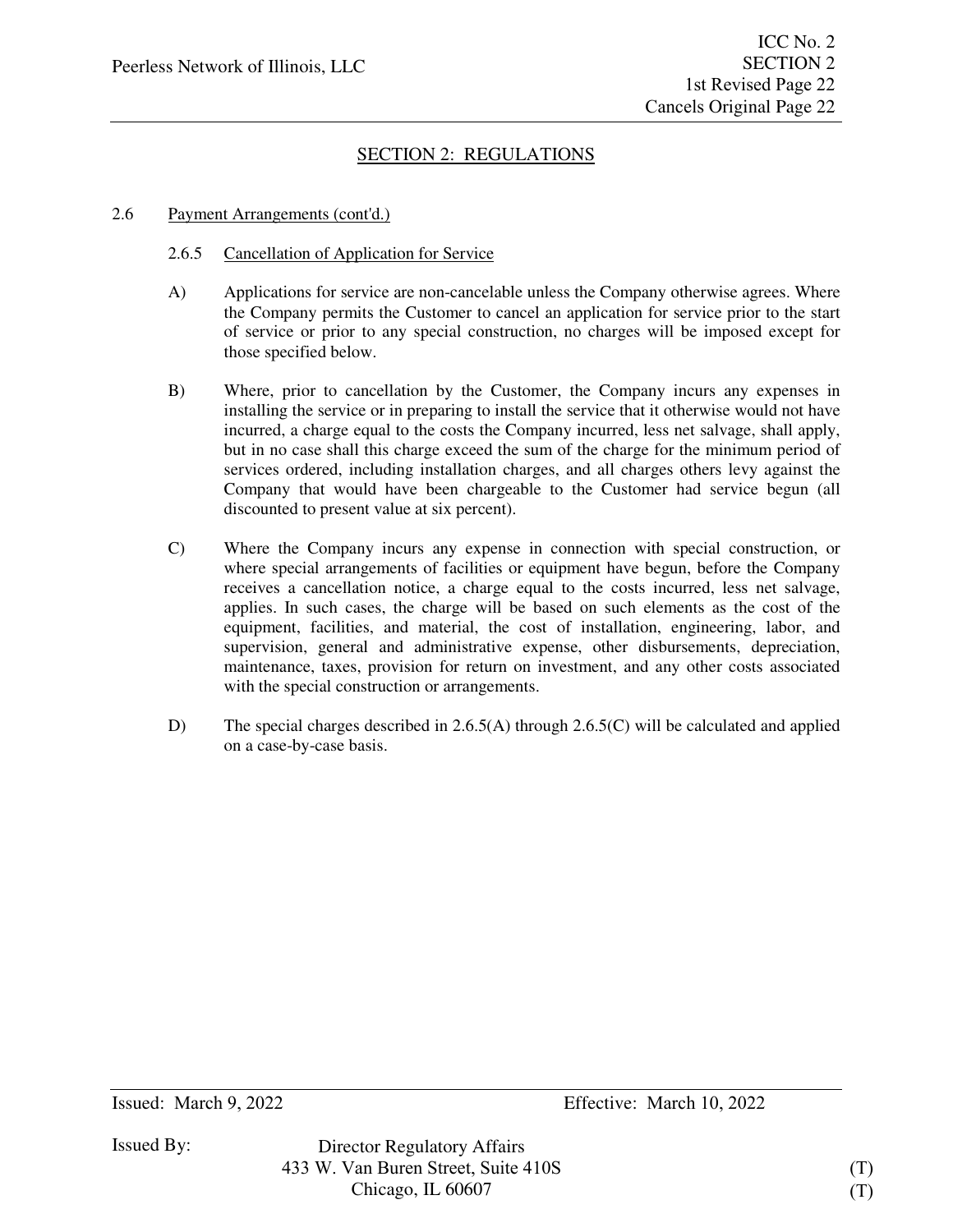#### 2.6 Payment Arrangements (cont'd.)

#### 2.6.6 Changes in Service Requested

If the Customer makes or requests material changes in circuit engineering, equipment specifications, service parameters, premises locations, or otherwise materially modifies any provision of the application for service, the Customer's installation fee shall be adjusted accordingly.

#### 2.6.7 Back Billing Procedure

- A) The Company will not include on subscriber's bill any previously unbilled charge for service furnished prior to three months immediately preceding the date of the bill, except as specified below.
- B) Subscriber's bill may include charges for service furnished up to five months prior to the date of the bill for:
	- 1) collect calls
	- 2) credit card calls
	- 3) third party calls<br>4) "error file" call
	- 4) "error file" calls (calls which cannot be billed due to the unavailability of complete billing information to the Company.)
- C) Subscriber's bill may include charges for service furnished up to one and a half (1 1/2) years prior to the date of the bill in circumstances involving toll fraud.

#### 2.6.8 Establishment and Re-establishment of Credit

The Company reserves the right to examine the credit record of all applicants and subscribers. A subscriber whose service has been discontinued for nonpayment of bills will be required to pay any unpaid balance due to the Company and to re-establish credit.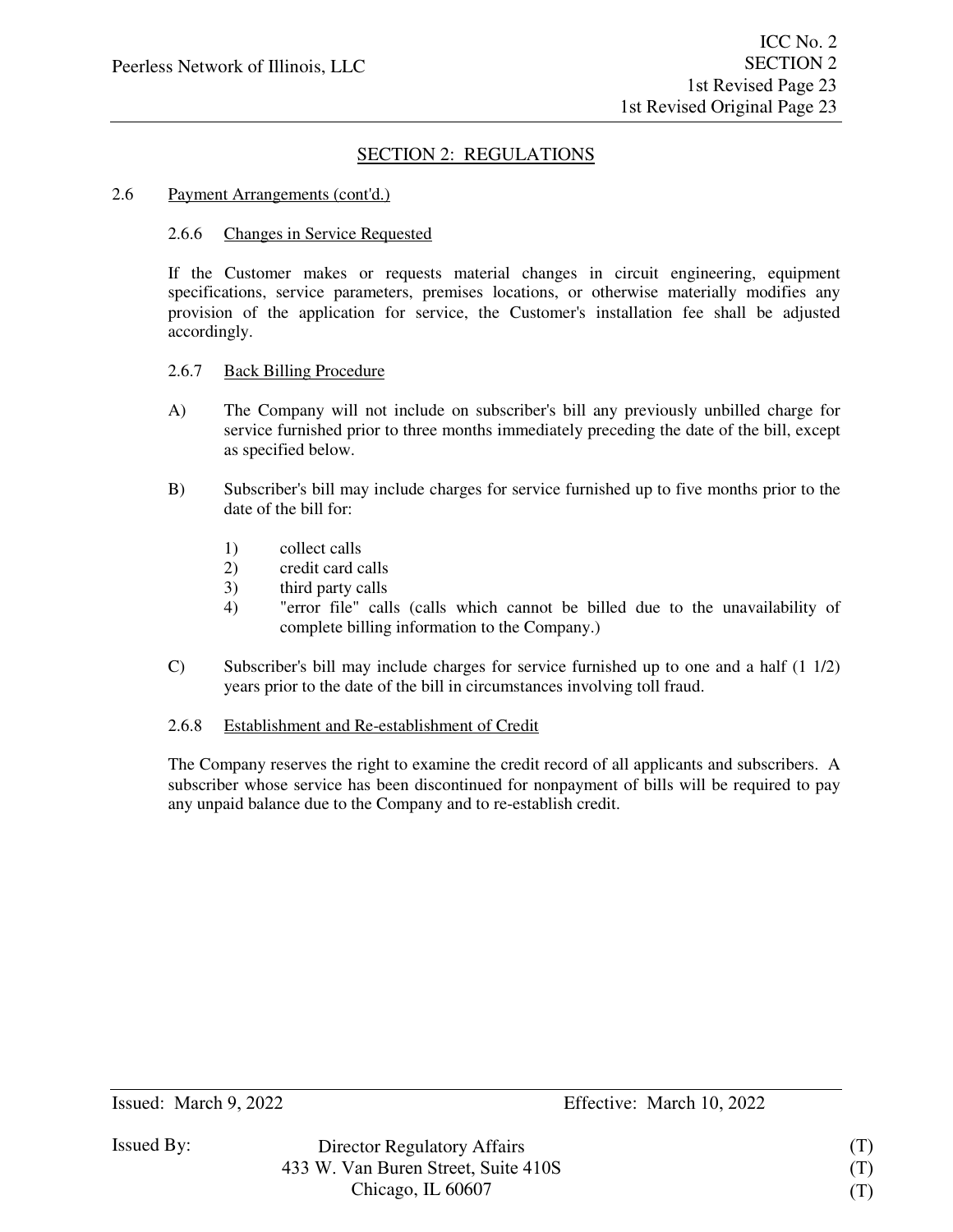### 2.7 Allowances for Interruptions in Service

Interruptions in service, which are not due to the negligence of, or noncompliance with the provisions of this tariff by, the Customer or the operation or malfunction of the facilities, power or equipment provided by the Customer, will be credited to the Customer as set forth in 2.7.1 for the part of the service that the interruption affects.

### 2.7.1 Credit for Interruptions

- A) The Company will grant a one (1) day credit for fixed charges for service allowance for any service interruption due to failure in the Company's facility. The Company will waive (1) month's fixed charges for any service interruption lasting more than five (5) hours in a billing month due to failure in the Company's facility. Credits will be payable only if the Customer has called in a trouble report within 3 days of the occurrence.
- B) A service interruption will be deemed to have occurred only if service becomes unusable to Customer as a result of failure of the Company's facility, equipment or personnel used to provide the service in question, and only where the interruption is not the result of: (i) the negligence or acts of Customer or its agents; (ii) the failure or malfunction of non-Company equipment or systems; (iii) circumstances or causes beyond the control of the Company; or (iv) a service interruption caused by service maintenance, alteration or implementation. Such credits will be granted only if: (a) Customer affords the Company full and free access to Customer's premises to make appropriate repairs, maintenance, testing, etc.: and (b) Customer does not continue to use the service on an impaired basis.
- C) The foregoing states Customer's sole remedy for service interruption under the Agreement and in no event shall the Company be liable for any direct, indirect, incidental, consequential, punitive or special damages to Customer as result of any of the Company's service, equipment, facilities, person or system provided or utilized under this Agreement.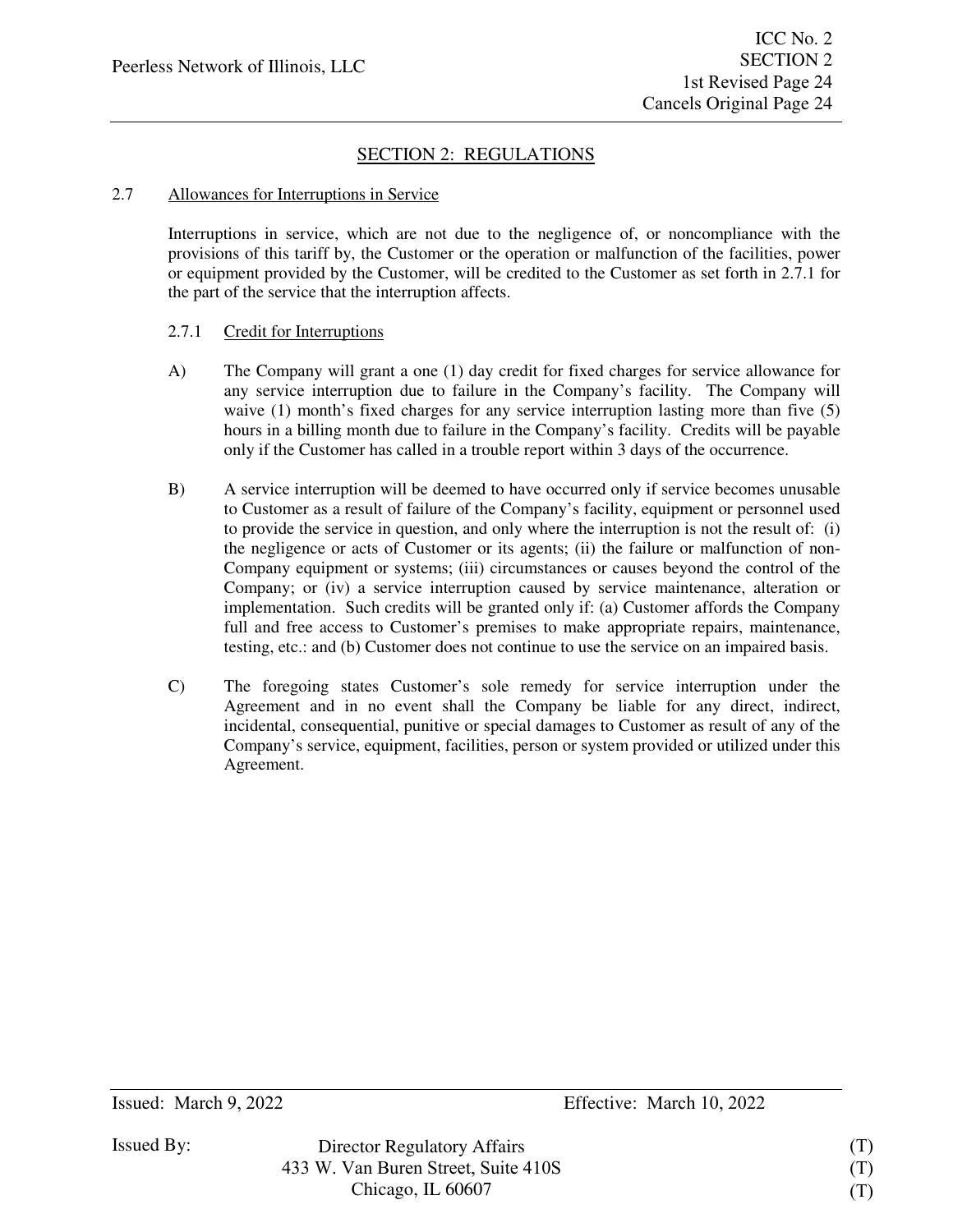#### 2.7.2 Limitations on Allowances

No credit allowance will be made for:

- A) interruptions due to the negligence of, or noncompliance with the provisions of this tariff by, the Customer, authorized user, joint user, or other common carrier providing service connected to the service of the Company;
- B) interruptions due to the negligence of any person other than the Company, including but not limited to the Customer or other common carriers connected to the Company's facilities;
- C) interruptions due to the failure or malfunction of non-Company equipment;
- D) interruptions of service during any period in which the Company is not given full and free access to its facilities and equipment for the purpose of investigating and correcting interruptions;
- E) interruptions of service during a period in which the Customer continues to use the service on an impaired basis;
- F) interruptions of service during any period when the Customer has released service to the Company for maintenance purposes or for implementation of a Customer order for a change in service arrangements; and
- G) due to circumstances or causes beyond the control of Company; and
- H) that occur or continue due to the Customer's failure to authorize replacement of any element of special construction.

### 2.7.3 Cancellation For Service Interruption

Cancellation or termination for service interruption is permitted only if any circuit experiences a single continuous outage of 8 hours or more or cumulative service credits equaling 16 hours in a continuous 12-month period. The right to cancel service under this provision applies only to the single circuit which has been subject to the outage or cumulative service credits.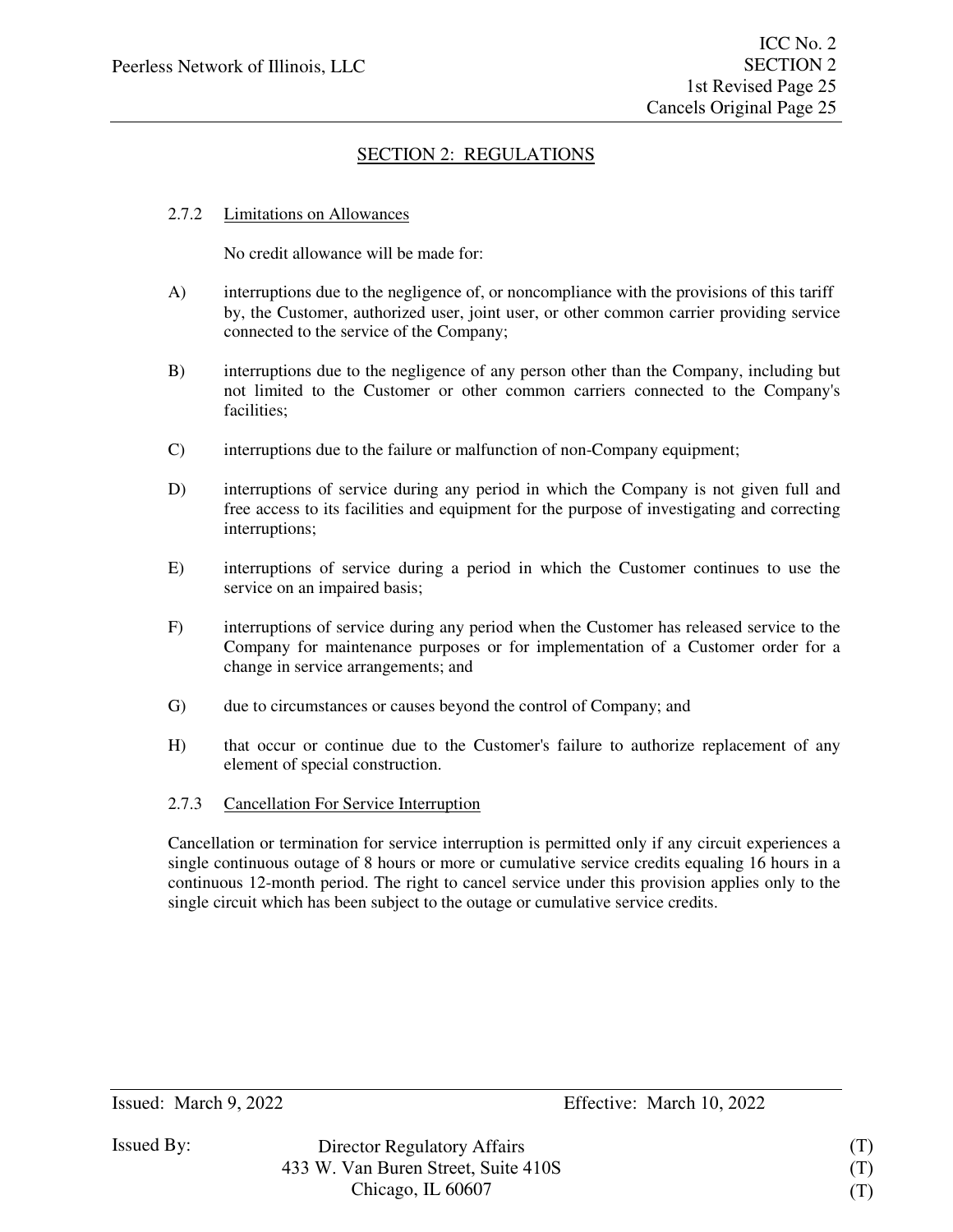### 2.8 Cancellation of Service/Termination Liability

If a Customer cancels a Service Order or terminates services before the completion of the term for any reason whatsoever other than a service interruption (as defined in Section 2.7.1), Customer agrees to pay to Company termination liability charges, which are defined below. These charges shall become due and owing as of the effective date of the cancellation or termination and be payable within the period set forth in Section 2.6.2.

Upon cancellation or termination of service hereunder, Customer will make service available for removal, which will be accomplished by the Company in a careful and reasonably expeditious fashion. If Customer does not make the service or equipment available for removal by the Company, then in addition to all other remedies at law or equity available to the Company, all obligations of Customer will remain in force and effect until removal is accomplished. Customer will continue to pay charges for services during such period.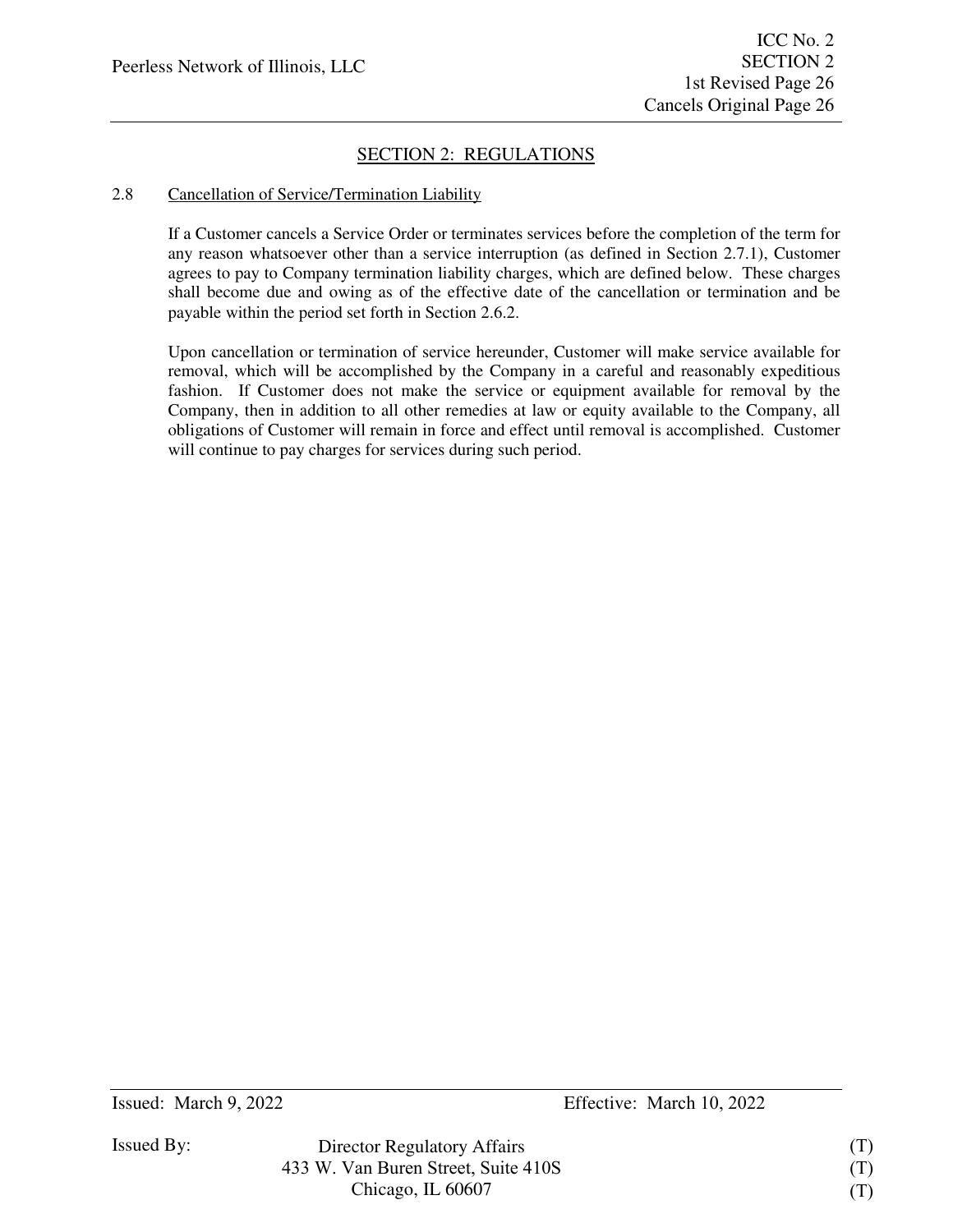### 2.8 Cancellation of Service/Termination Liability (cont'd.)

#### 2.8.1 Termination Liability

Customer's termination liability for cancellation of service shall be equal to:

- A) all unpaid Non-Recurring charges reasonably expended by Company to establish service to Customer, plus;
- B) any disconnection, early cancellation or termination charges reasonably incurred and paid to third parties by Company on behalf of Customer, plus;
- C) all Recurring Charges specified in the applicable Service Order for the balance of the then current term discounted at 8% per year.
- D) the reasonable removal of all equipment specially ordered to service customers, including: crating, shipping and insurance charges to Chicago if the Company can utilize the Equipment.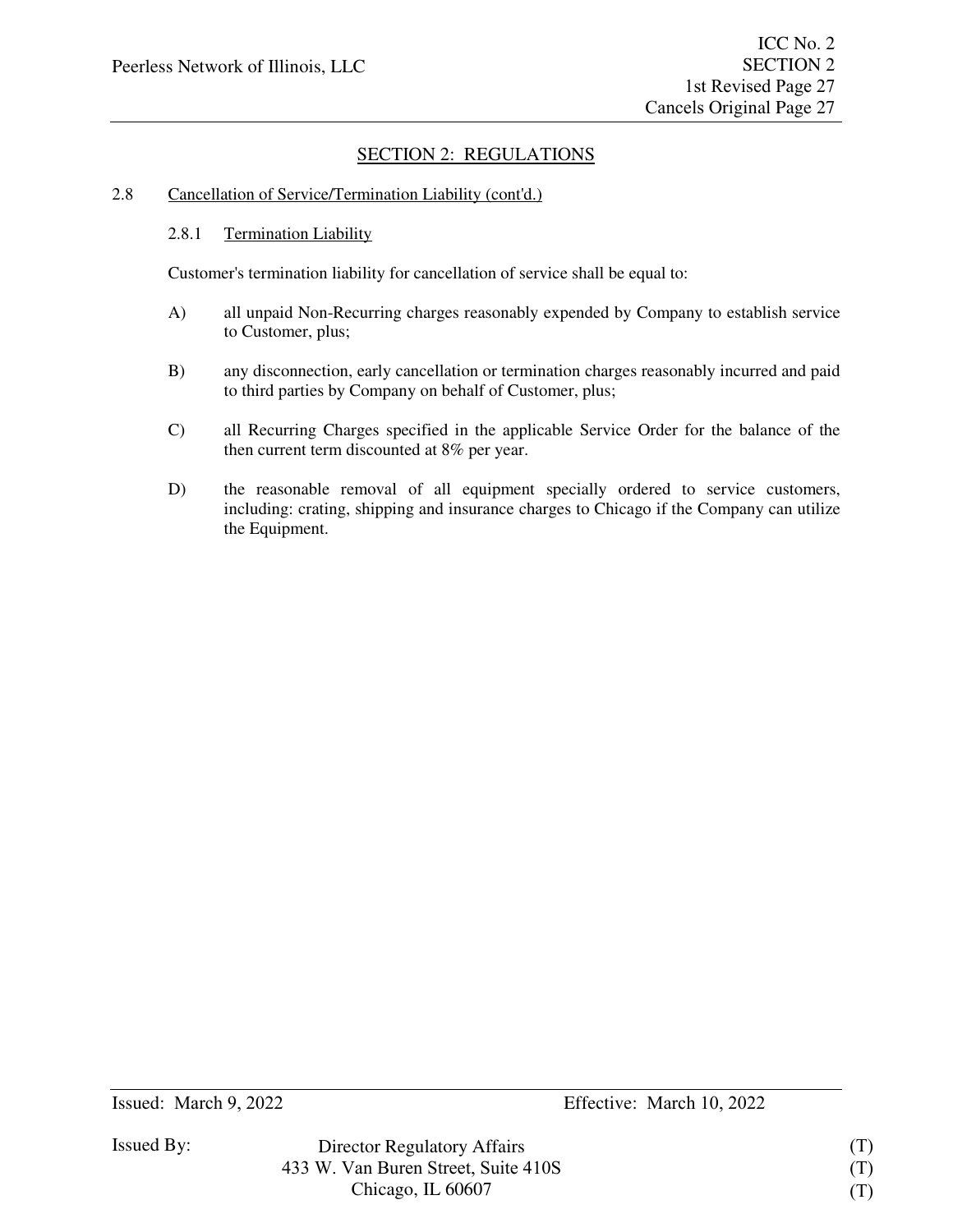#### 2.9 Customer Liability for Unauthorized Use of the Network

#### 2.9.1 Unauthorized Use of the Network

Unauthorized use of the Network occurs when a person or entity that does not have actual, apparent, or implied authority to use the Network, obtains the Company's services provided under this tariff.

#### 2.9.2 Liability for Calling Card Fraud

- A) The Customer is liable for the unauthorized use of the Network obtained through the fraudulent use of a Company calling card, provided that the unauthorized use occurs before the Company has been notified.
- B) A Company calling card is a telephone calling card issued by the Company at the Customer's request, which enables the Customer or user(s) authorized by the Customer to place calls over the Network and to have the charges for such calls billed to the Customer's account.
- C) The Customer must give the Company written notice that an unauthorized use of the Company calling card has occurred or may occur as a result of loss, theft or other reasons.
- D) The Customer is responsible for payment of all charges for services furnished to the Customer or to users authorized by the Customer to use service provided under this tariff. This responsibility is not changed due to any use, misuse, or abuse of the Customer's service or Customer-provided equipment by third parties, the Customer's employees, or the public.
- E) The Customer is liable for all charges incurred as a result of unauthorized use of the Network, including incidental and consequential damages. In addition, the Customer is responsible for payment of any charges related to the suspension and/or termination of service and any charges for reconnection of service.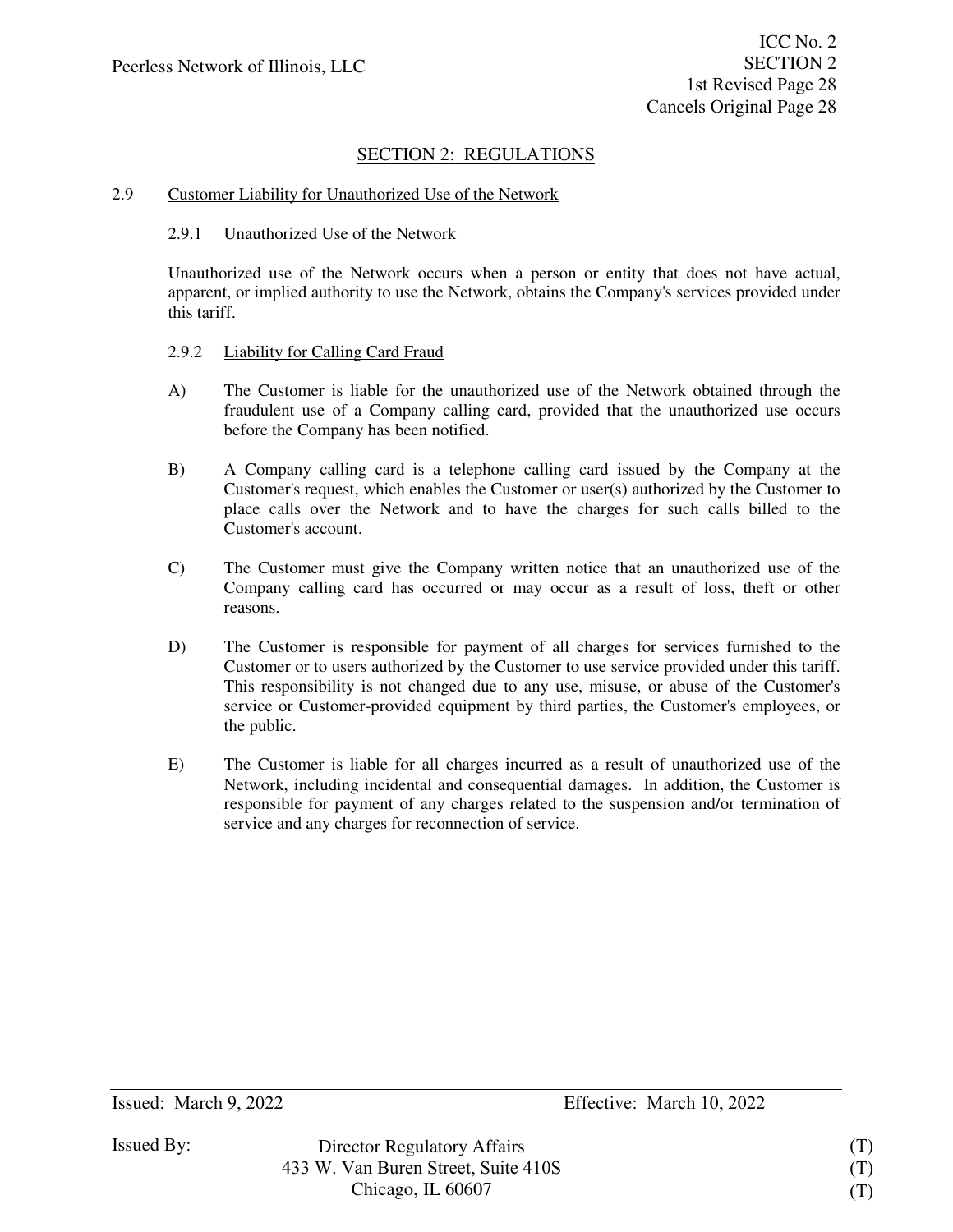### 2.9 Customer Liability for Unauthorized Use of the Network (cont'd.)

- 2.9.3 Liability for Credit Card Fraud and Other Unauthorized Use
- A) The Customer is liable for the unauthorized use of the Network obtained through the fraudulent use of a credit card, provided: (1) the card is an accepted credit card, and (2) the unauthorized use occurs before the Company has been notified. An accepted credit card is any credit card that a cardholder has requested or applied for and received, or has signed, used, or authorized another person to use to obtain credit. Any credit card issued as a renewal or substitute in accordance with this paragraph is an accepted credit card when received by the cardholder.
- B) The liability of the Customer for unauthorized use of the Network by credit card fraud will not exceed the lesser of \$50 or the amount of money, property, labor, or services obtained by the unauthorized user before notification to the Company.
- C) The Customer must give the Company written notice that an unauthorized use of the credit card has occurred.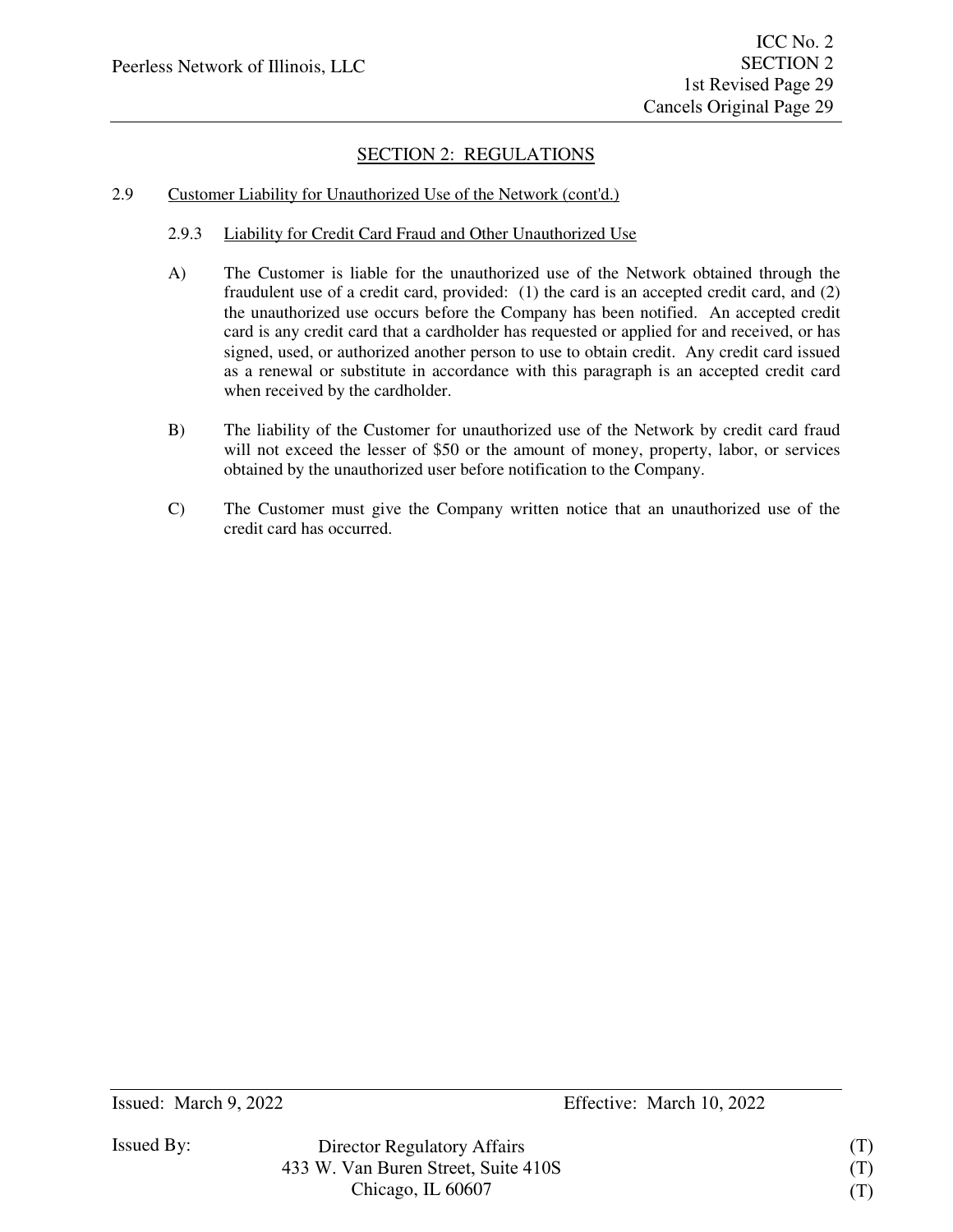### 2.10 Use of Customer's Service by Others

#### 2.10.1 Resale and Sharing

Any service provided under this tariff may be resold to or shared with other persons at the option of Customer, subject to compliance with any applicable laws or Illinois Commerce Commission regulations governing such resale or sharing. The Customer remains solely responsible for all use of services ordered by it or billed to its telephone number(s) pursuant to this tariff, for determining who is authorized to use its services, and for notifying the Company of any unauthorized use.

### 2.10.2 Joint Use Arrangements

Joint use arrangements will be permitted for all services provided under this tariff. From each joint use arrangement, one member will be designated as the Customer responsible for the manner in which the joint use of the service will be allocated. The Company will accept orders to start, rearrange, relocate, or discontinue service only from the Customer. Without affecting the Customer's ultimate responsibility for payment of all charges for the service, each joint user shall be responsible for the payment of the charges billed to it.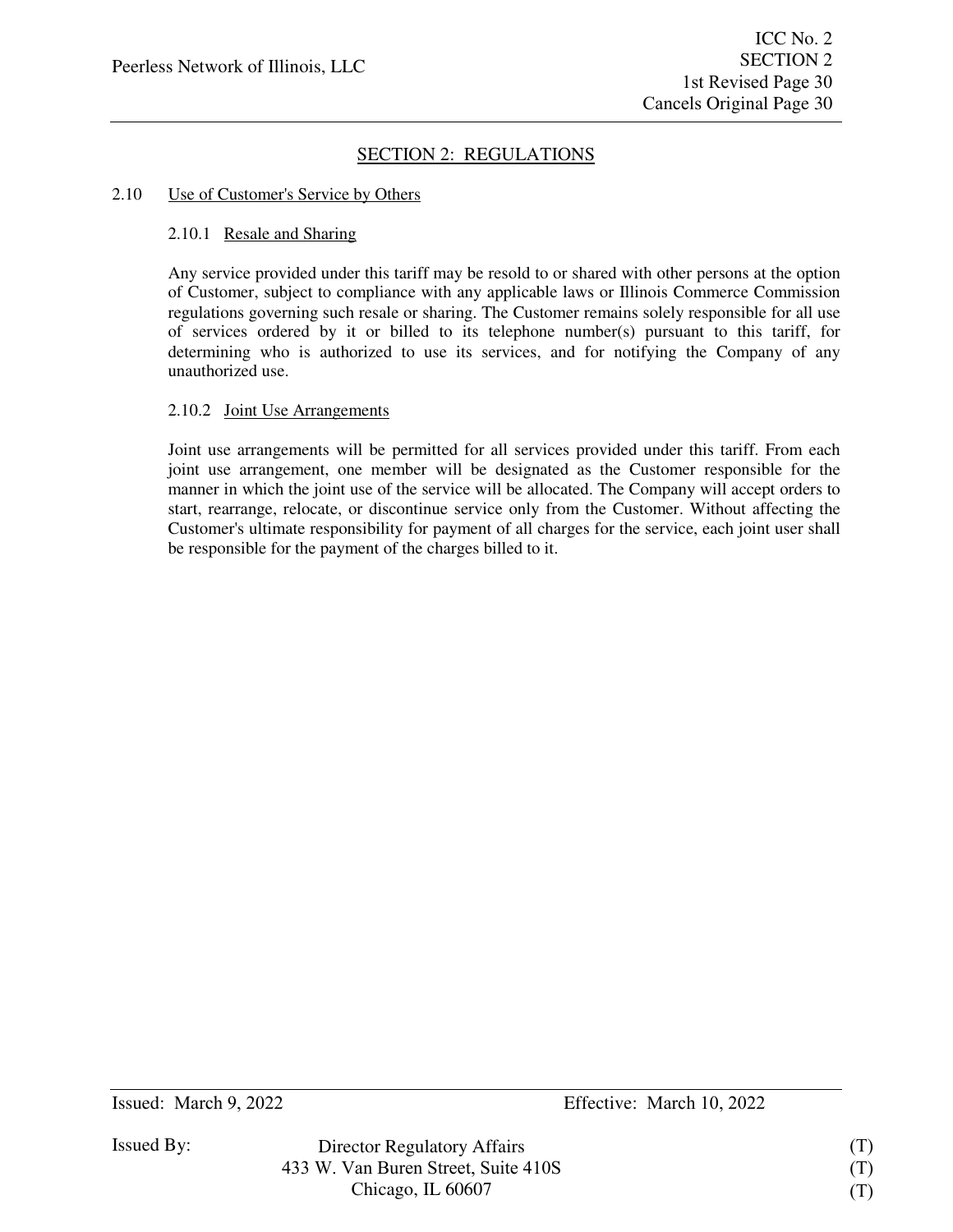### 2.11 Transfers and Assignments

Neither the Company nor the Customer may assign or transfer its rights or duties in connection with the services and facilities provided by the Company without the written consent of the other party, except that the Company may assign its rights and duties:

- A) to any subsidiary, parent company or affiliate of the Company; or
- B) pursuant to any sale or transfer of substantially all the assets of the Company; or
- C) pursuant to any financing, merger or reorganization of the Company.

### 2.12 Notices and Communications

- A) The Customer shall designate on the Service Order an address to which the Company shall mail or deliver all notices and other communications, except that Customer may also designate a separate address to which the Company's bills for service shall be mailed.
- B) The Company shall designate on the Service Order an address to which the Customer shall mail or deliver all notices and other communications, except that Company may designate a separate address on each bill for service to which the Customer shall mail payment on that bill. Mail or other communications should be delivered to: Peerless Network of Illinois, LLC 433 W. Van Buren Street, Suite 410S Chicago, IL 60607 Attn: Customer Care
- C) All notices or other communications required to be given pursuant to this tariff will be in writing. Notices and other communications of either party, and all bills mailed by the Company, shall be presumed to have been delivered to the other party on the third business day following placement of the notice, communication or bill with the U.S. Mail or a private delivery service, prepaid and properly addressed, or when actually received or refused by the addressee, whichever occurs first.
- D) The Company or the Customer shall advise the other party of any changes to the addresses designated for notices, other communications or billing, by following the procedures for giving notice set forth herein.

Director Regulatory Affairs 433 W. Van Buren Street, Suite 410S Chicago, IL 60607

(T) (T)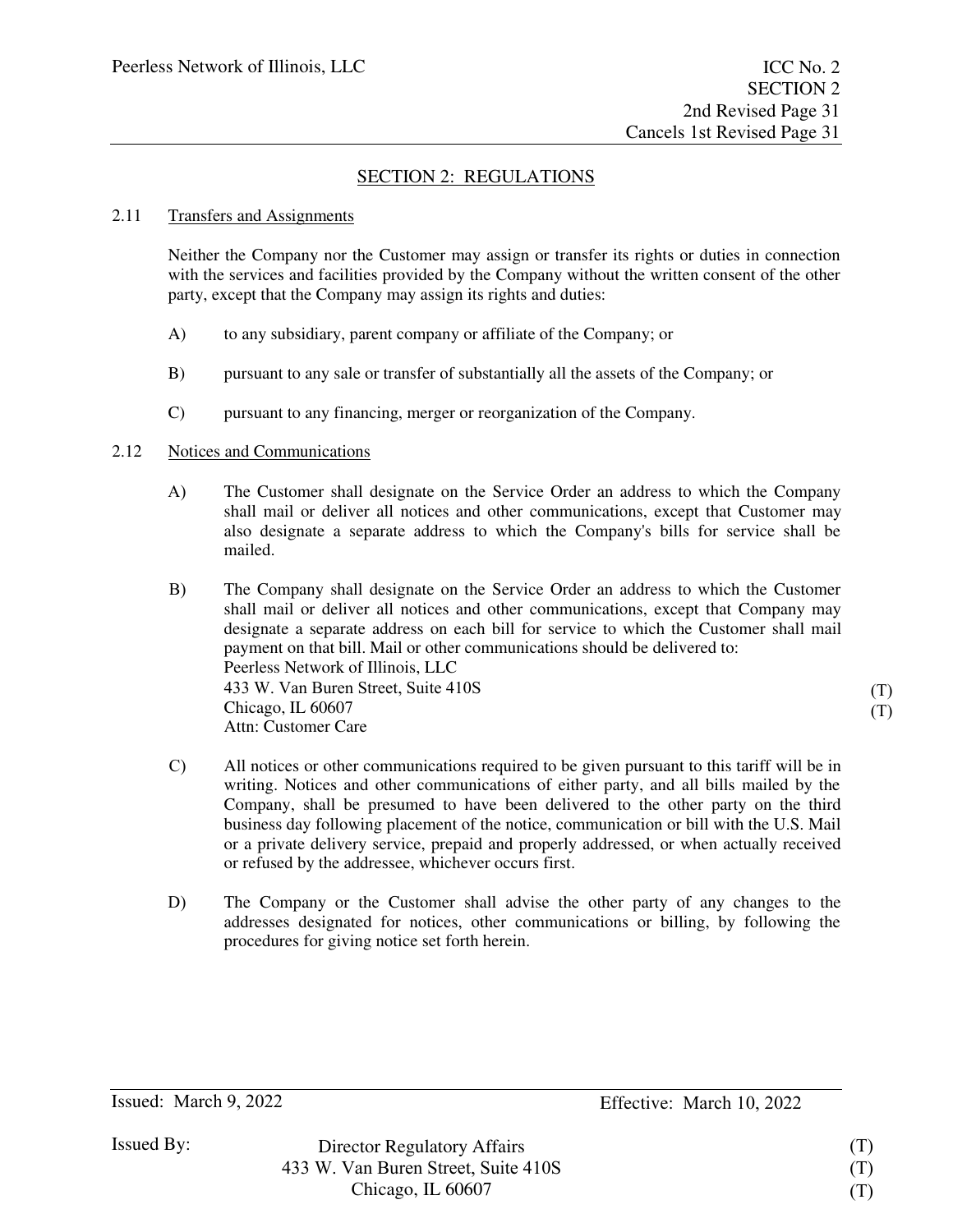### 2.13 Operator Services Rules

A) The Company will enforce the following operator service rules.

A provider of intrastate operator assisted communications services must:

- 1) identify itself at the time the end-user accesses its services;
- 2) upon request, quote all rates and charges for its services to the end-user accessing its system;
- 3) arrange to have posted in plain view at each telephone location which automatically accesses the operator service provider's network and where its services are made available to the public or transient end-users:
	- a) the operator service provider's name and address;
	- b) bill and service dispute calling information including the operator service provider's dispute resolution phone number;
	- c) clear and specific instructions informing the end-user how to access a local exchange telephone company operator as an alternative available to the end-user; and
	- d) notice concerning any and all amounts to be billed by the operator services provider on behalf of any host location or third party which will appear on the operator service provider's bill for services rendered.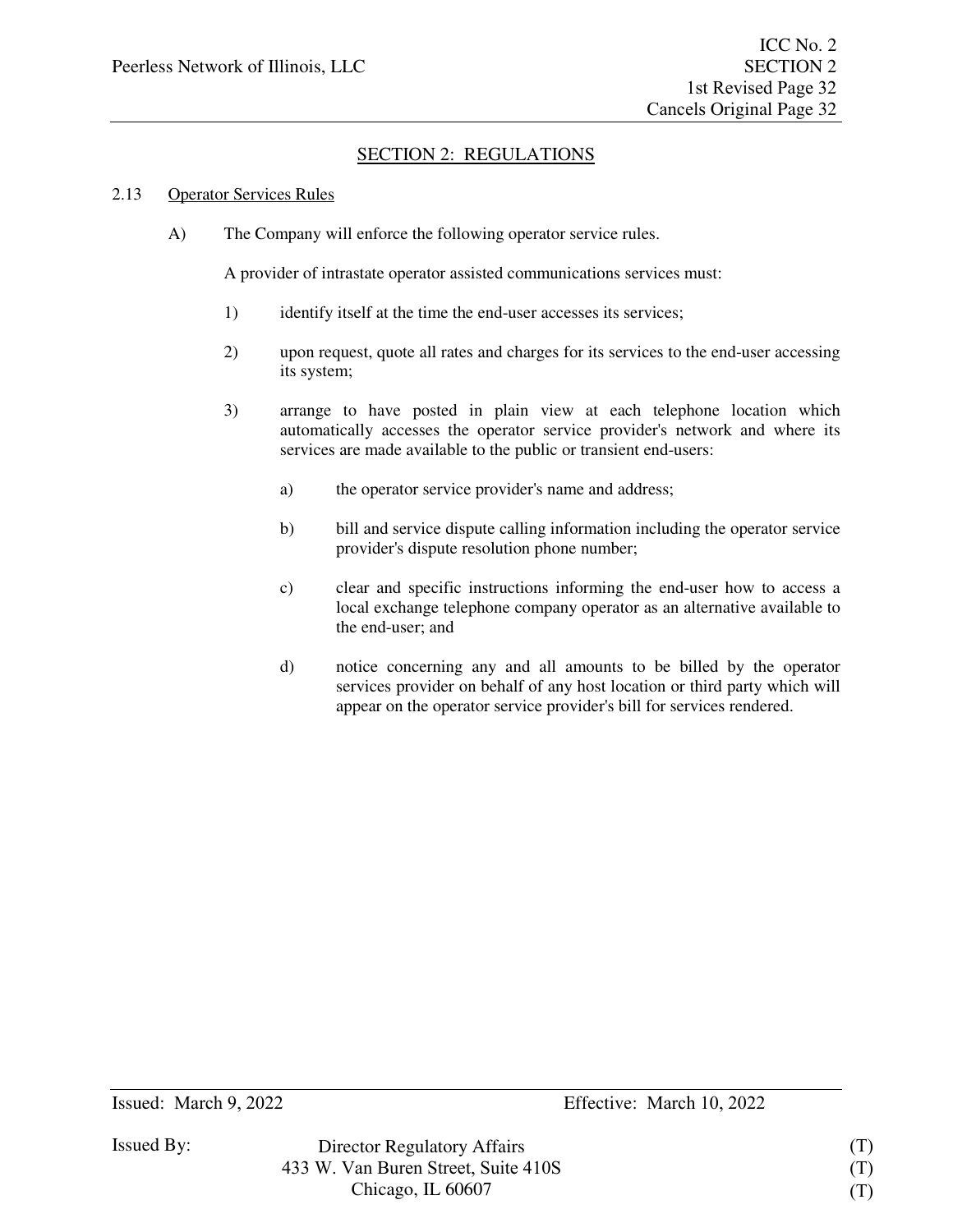#### 2.13 Operator Services Rules (cont'd.)

### A)  $(cont'd.)$

- 4) in instances when the provider is unable to complete the call and it requires transfer to another telephone corporation which may affect the rates and charges applicable to the telephone bill, inform the caller of the transfer and its possible effect on the applicable rates and charges, before any charges are incurred; and
- 5) in the case of such transfer, the telephone corporation or provider to which the call is transferred shall identify itself and inform the caller of the transfer's effect on the applicable rates and charges, before any charges are incurred.
- B) The Company will comply with the following provisions:
	- 1) Providers of intrastate operator assisted communications services shall not take any action or enter into any arrangement which restricts end-user selection among competing interexchange telephone corporations or end users access to competing providers of intrastate operator assisted communications services, or pay any commissions or other compensation to any entity engaged in such action or arrangement.

### 2.14 Illinois Telephone Access Corporation (ITAC) Line Charge

Pursuant to the Order dated April 29, 2021, of the Illinois Commerce Commission in Docket 21-0156, Peerless Network shall impose a supplemental charge of 2 cents per month per line for all Illinois telecommunications carriers, including wireless carriers (other than prepaid wireless carriers) and VoIP residential subscriber lines, a charge of .4 cents per VoIP business subscriber lines, a charge of .4 cents per line for all centrex lines and a charge of 10 cents per PBX trunk. Charges for services provisioned by T-1 lines and other advanced service shall mirror the Company's application of 9-1-1 charges. The assessment on prepaid wireless transactions is established at .07% of prepaid retail transactions, to be implemented by the Illinois Department of Revenue. These charges shall be effective with bills rendered or transactions occurring on or after July 1, 2021, or at the beginning of the first cycle after July 1, 2021.

#### 2.15 Link-Up Program

A) The Link-Up Program is a federally funded program established to provide assistance to low income households. Under the program eligible customers may receive a fifty (50%) percent reduction of service connection charges up to \$30.00. Participation in any of the following assistance programs is required to establish eligibility. The Illinois Department of Human Resources will certify the applicant's participation in assistance programs (1), (2) and (3) below for purposes of determining eligibility.

Issued: March 9, 2022 Effective: March 10, 2022 Filed in compliance with ICC order in Docket 08-0417

Issued By:

Director Regulatory Affairs 433 W. Van Buren Street, Suite 410S Chicago, IL 60607

(T) (T)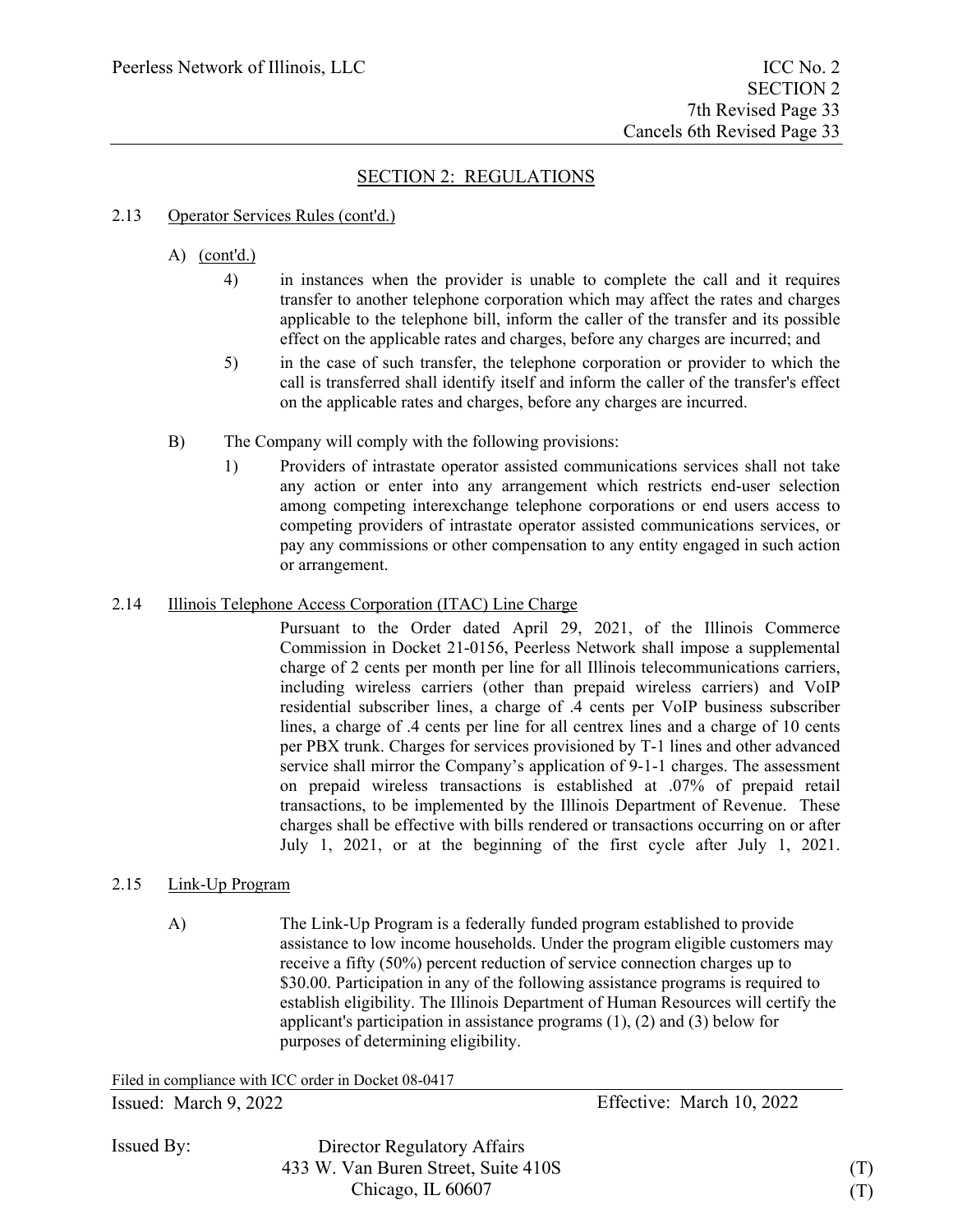#### 2.15 Link-Up Program (cont'd)

- Medicaid
- Food Stamps
- Supplemental Security Income (SSI)
- Federal Housing Assistance
- Low-Income Home Energy Assistance (LIHEAP)
- National School Lunch Program's free lunch program
- Temporary Assistance for Needy families
- 1. The Telephone Company's verification either through the Department of Human Resources or, in lieu of electronic verification, applicants will sign the form contained in Part 757 as Exhibit E, shall constitute proof of income eligibility.
- 2. The Link-Up Program connection charge reduction shall be available to only one access line per low income household.
- 3. The fifty percent Link-Up discount shall apply only to service connection charges up to \$30.00.
- 4. A participant in the Link-Up Program shall have the option to defer payment of the remaining installment charges over a minimum period of twelve months. Monthly payments to retire the outstanding balance shall be required, but no interest or carrying charges shall apply.
- B) Supplemental Link-Up Telephone Assistance Program

In addition to the fifty percent discount described above, a supplemental credit of \$20.00, or fifty percent of the total connection charge, will be applied to each new eligible subscriber, as defined above. The supplemental Link-Up Program is funded through voluntary contributions from Illinois customers as described in C. following.

### 2.16 Lifeline Telephone Assistance Program

The Lifeline Program is a federally funded program established to provide monthly assistance to low income households. Eligible subscribers may receive a discount on monthly local exchange access service of \$1.75. The eligibility criteria for the Lifeline Program shall be the same as that provided under the Link-Up Program as specified above in 2.15. Lifeline service shall not be disconnected for nonpayment of toll charges.

Filed in compliance with ICC order in Docket 13-0374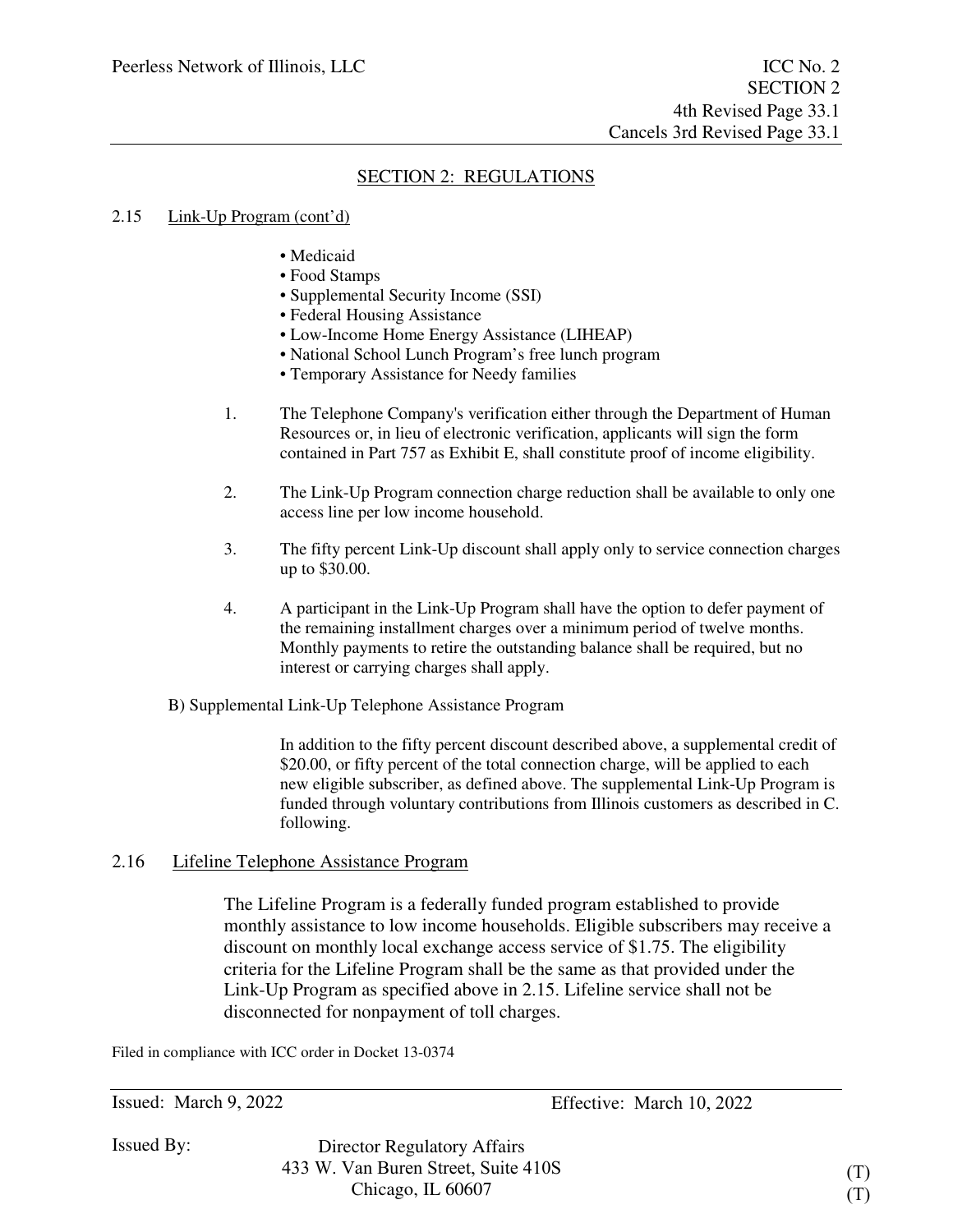### 2.16 Lifeline Telephone Assistance Program (cont'd)

Qualifying low-income subscribers who voluntarily elect toll blocking where the service is available, will not be required to pay a service deposit in order to initiate Lifeline service. This service will only be provided at the customer's request.

The supplemental Lifeline Program is funded through voluntary contributions from Illinois customers as described in 2.17 below.

### 2.17 Universal Telephone Service Assistance Program (UTSAP) Voluntary Funding

Customers wishing to participate in the funding of Universal Telephone Service Assistance Program (UTSAP) may do so by electing to contribute, on a monthly basis, a fixed amount to be included by the Company on the customer's monthly bill. The voluntary contribution shall not reduce the customer's total monthly bill amount due the Company for telephone services or other charges.

Residential customers may elect to contribute:

a. \$0.50 b. \$1.00

c. \$2.00

d. \$5.00

Business customers may elect to contribute:

a. \$1.00 b. \$5.00

c. \$10.00

d. \$25.00

Customers may elect to discontinue or change the amount of monthly contribution on their bill at any time upon providing at least 30 days notice to Company. Failure by the customer in any month to remit the entire billed amount shall reduce the UTSAP contribution accordingly

Filed in compliance with ICC order in Docket 08-0417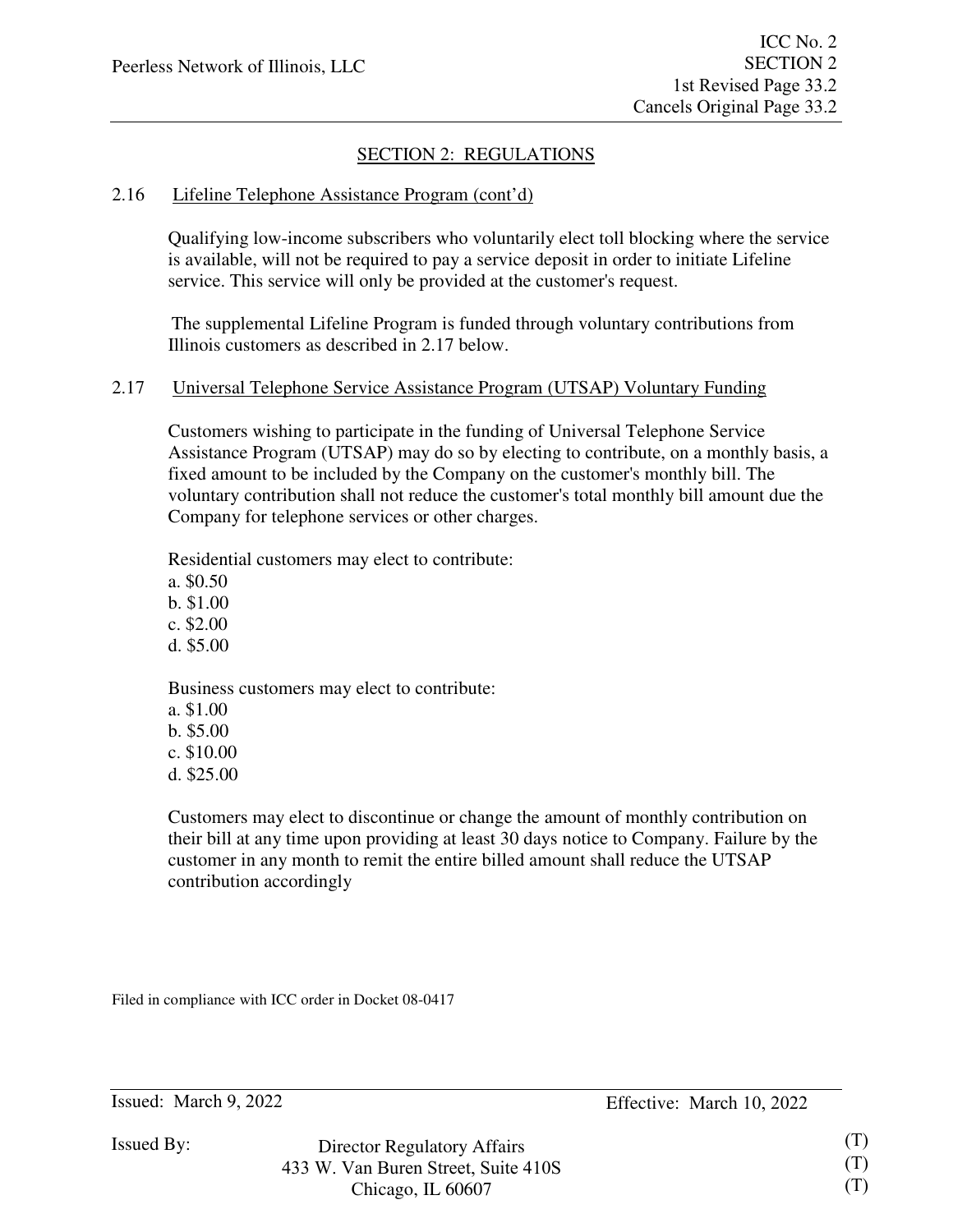(N)

(N)

### SECTION 2: REGULATIONS

### 2.18 Digital Divide Elimination Fund Program

Digital Divide Elimination Fund Program is created as a special fund in the State Treasury to foster elimination of the Digital Divide. All monies in the Fund will be collected by the Company and reported to the Department of Commerce and Community Affairs, who will issue grants to the various communities based upon their needs.

- 1. Customers wishing to participate in the funding of the Program may do so by electing to contribute, on a monthly basis, a fixed amount to be included on the customer's monthly bill. This contribution shall not reduce the customer's total amount due for telecommunications services or other charges appearing on the bill.
- 2. This contribution will be a line item on the bill and identified as the Digital Divide Fund.
- 3. Customers may elect to contribute \$0.50, \$1, \$2, \$5, \$10, \$15 or \$25 per month per line.
- 4. Customers may elect to discontinue or change the amount of the monthly contribution on their bill at any time upon providing at least 30 days notice by telephone or mail to the Company.
- 5. Failure by the customer in any month to remit the entire billed amount may reduce the contribution accordingly.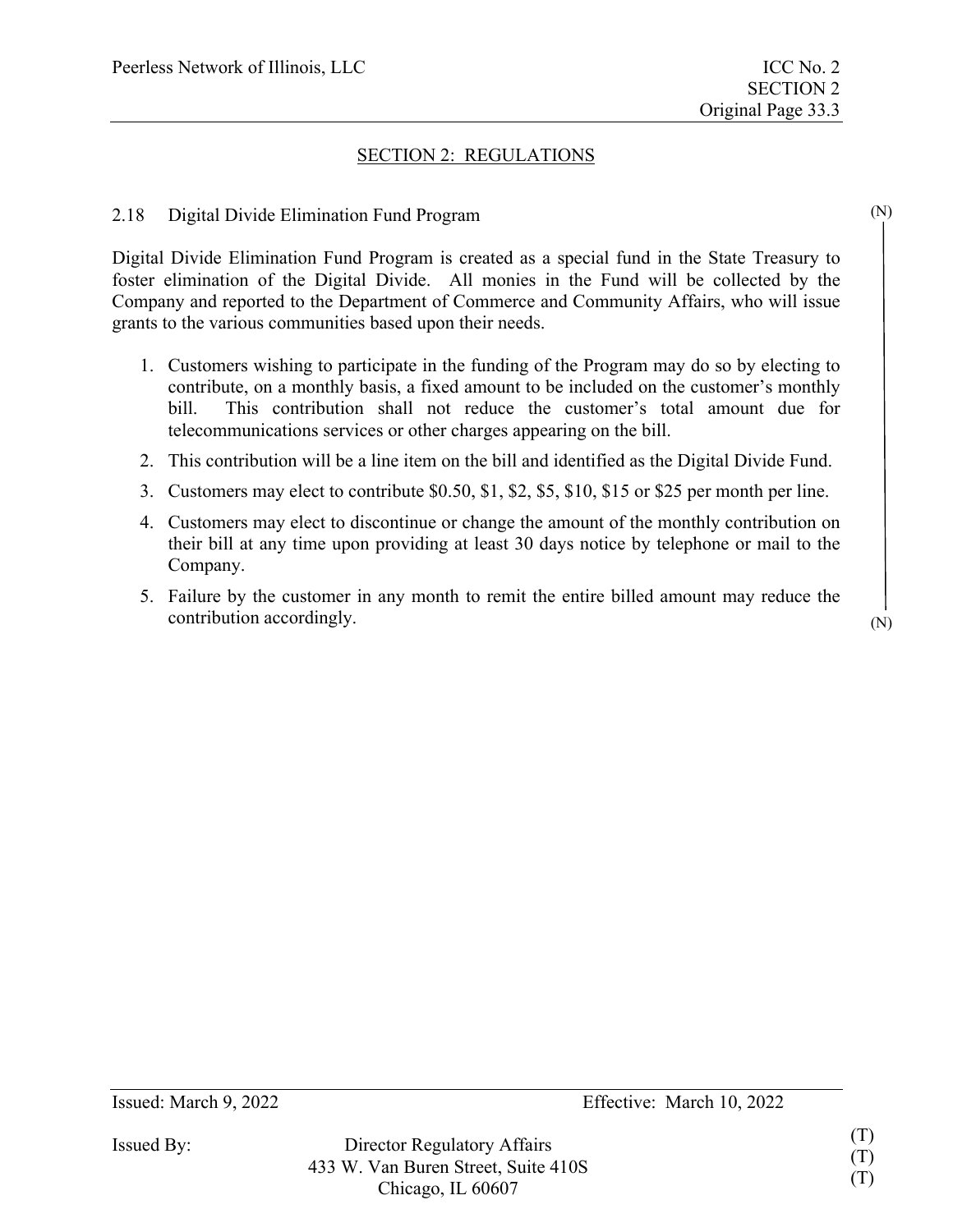# SECTION 3: APPLICATIONS OF RATES

#### 3.1 Introduction

The regulations set forth in this section govern the application of rates for services contained in other sections of this tariff.

### 3.2 Charges Based on Duration of Use

Where charges for a service are specified based on the duration of use, such as the duration of a telephone call, the following rules apply:

- A) Calls are measured in durational increments identified for each service. All calls which are fractions of a measurement increment are rounded-up to the next whole unit.
- B) Timing on completed calls begins when the called party answers the call. Answering is determined by hardware answer supervision in all cases where this signaling is provided by the terminating local carrier and any intermediate carrier(s). Timing for operator service person-to-person calls start with completion of the connection to the person called or an acceptable substitute, or to the PBX station called.
- C) Timing terminates on all calls when the calling party hangs up or the Company's network receives an off-hook signal from the terminating carrier.
- D) Calls originating in one time period and terminating in another will be billed in proportion to the rates in effect during different segments of the call.
- E) All times refer to local time.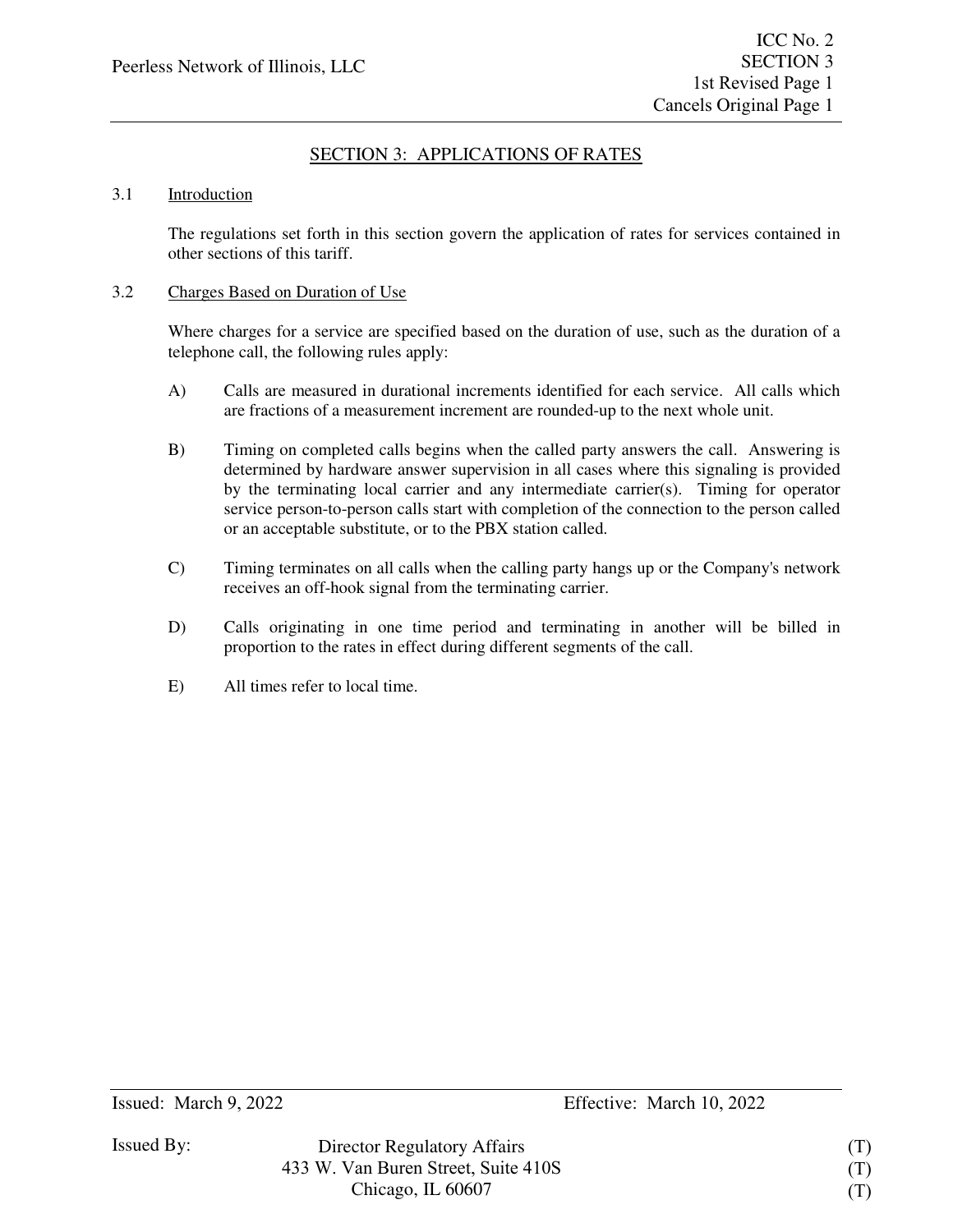# SECTION 3: APPLICATIONS OF RATES

### 3.3 Rates Based Upon Distance

Where charges for a service are specified based upon distance, the following rules apply:

- A) Distance between two points is measured as airline distance between the rate centers of the originating and terminating telephone lines. The rate center is a set of geographic coordinates, as referenced in the Local Exchange Routing Guide issued by Telcordia, associated with each NPA-NXX combination (where NPA is the area code and NXX is the first three digits of a seven-digit telephone number). Where there is no telephone number associated with an access line on the Company's network (such as a dedicated Toll Free Service or WATS access line), the Company will apply the rate center of the Customer's main billing telephone number.
- B) The airline distance between any two rate centers is determined as follows:
	- 1) Obtain the "V" (vertical) and "H" (horizontal) coordinates for each rate center from the above-referenced Telcordia document.
	- 2) Compute the difference between the "V" coordinates of the two rate centers; and the difference between the two "H" coordinates.
	- 3) Square each difference obtained in step (2) above.
	- 4) Add the square of the "V" difference and the square of the "H" difference obtained in step (3) above.
	- 5) Divide the sum of the squares by 10. Round to the next higher whole number if any fraction is obtained.
	- 6) Obtain the square root of the whole number result obtained above. Round to the next higher whole number if any fraction is obtained. This is the airline mileage.

7) FORMULA = 
$$
\sqrt{\frac{(VI - V2)^2 + (HI - H2)^2}{10}}
$$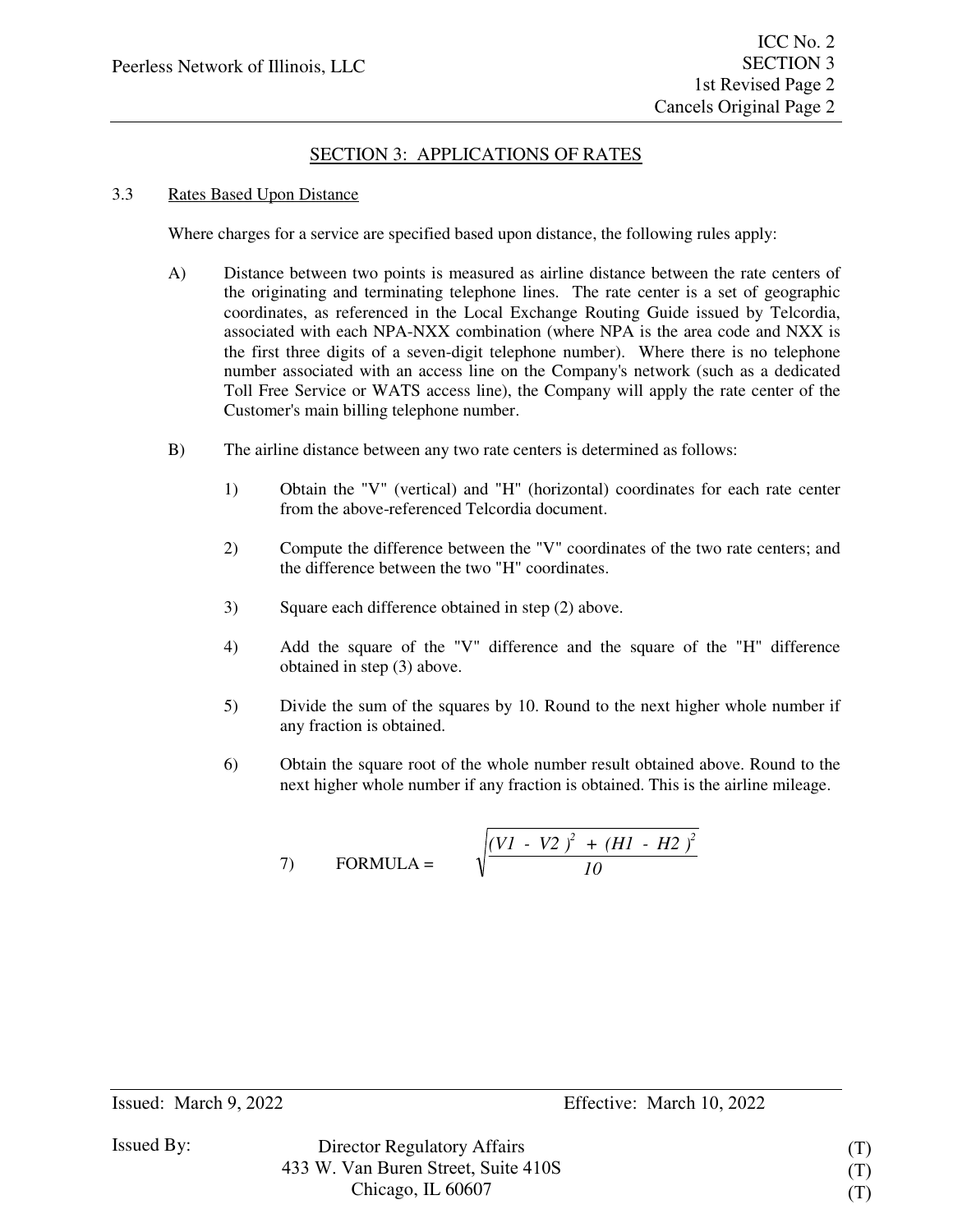### SECTION 4: SERVICE AREAS

#### 4.1 Local Exchange Service Areas

Local Exchange Service Areas (EASA) are provided (pursuant to Section 5.1) in limited geographic areas. Local Exchange Services bearing the following NPA-NXX are provided in the following  $area<sup>1</sup>$ :

NPA-NXX Geographic Area in which Full Service is Available

(NPA-NXXs to be determined)

Issued: March 9, 2022 Effective: March 10, 2022

Issued By:

Director Regulatory Affairs 433 W. Van Buren Street, Suite 410S Chicago, IL 60607

(T) (T) (T)

<sup>&</sup>lt;sup>1</sup> Full service versions of the Company's Local Exchange Services will be provided to Customers, at Customer premises located in these areas pursuant to this tariff to the extent that: (a) the Company has in-place and available network facilities extending to such premises; or (b) the Customer's premises is served by an Incumbent Local Exchange Carrier (ILEC) wire center at which the Company maintains a collocation arrangement and is able to reasonably employ such arrangement to interconnect to unbundled exchange link facilities which the Company, in its sole discretion, judges to be of a type, grade, technical specification, quality and quantity sufficient to, and offered under conditions consistent with, the delivery of such services.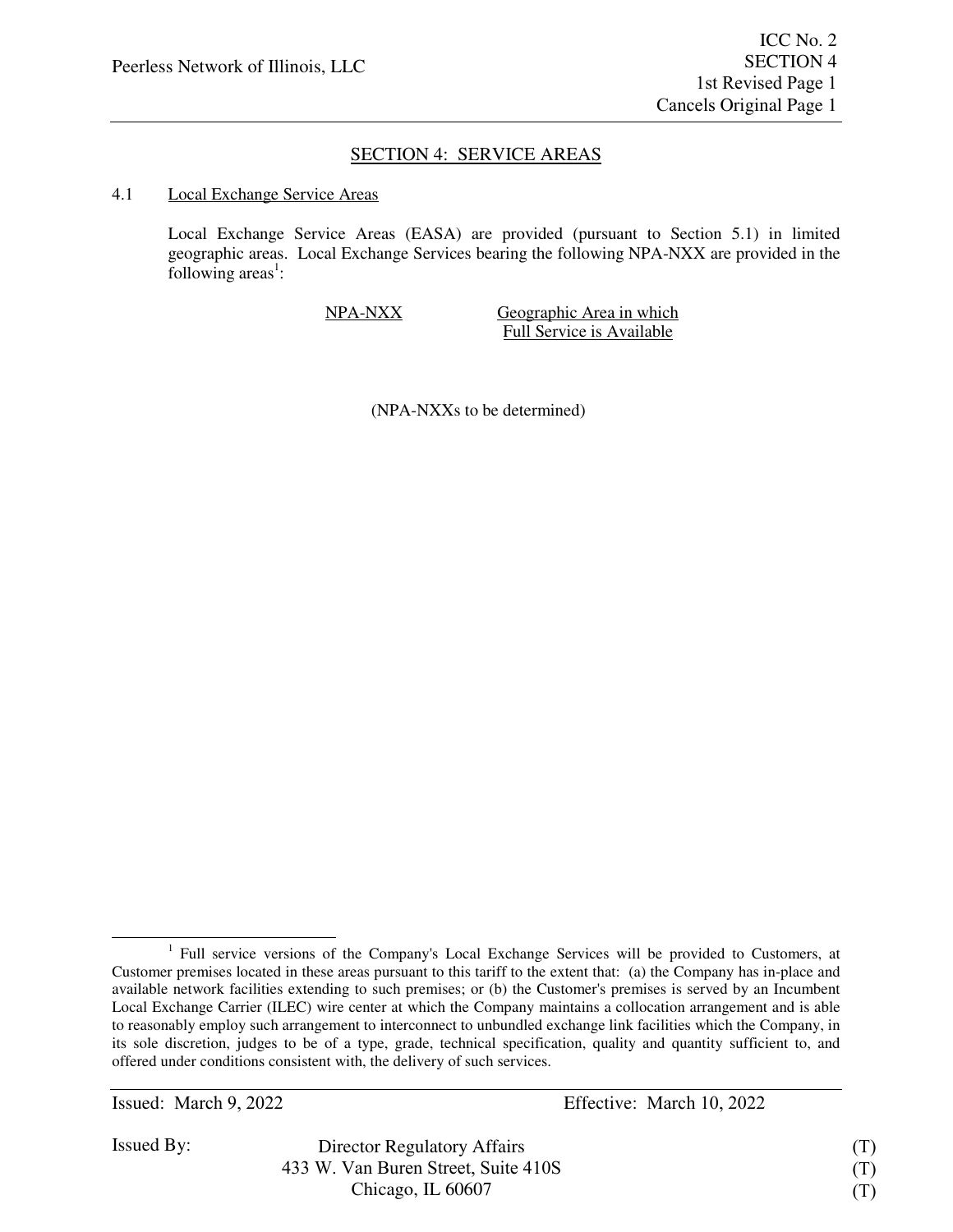# SECTION 4: SERVICE AREAS

### 4.2 Calling Areas

Geographically defined Local Calling Areas<sup>1</sup> are associated with each Local Exchange Service provided pursuant to Section 5.1. Local Exchange Services bearing the following NPA-NXX designations shall have the following local calling areas:

NPA-NXX Exchange Local Calling Areas

(NPA-NXXs to be determined)

<sup>&</sup>lt;sup>1</sup> Rates and rate plans for Local and IntraLATA Calling Area calls placed over Company-provided Local Exchange Service are set forth in Section 7.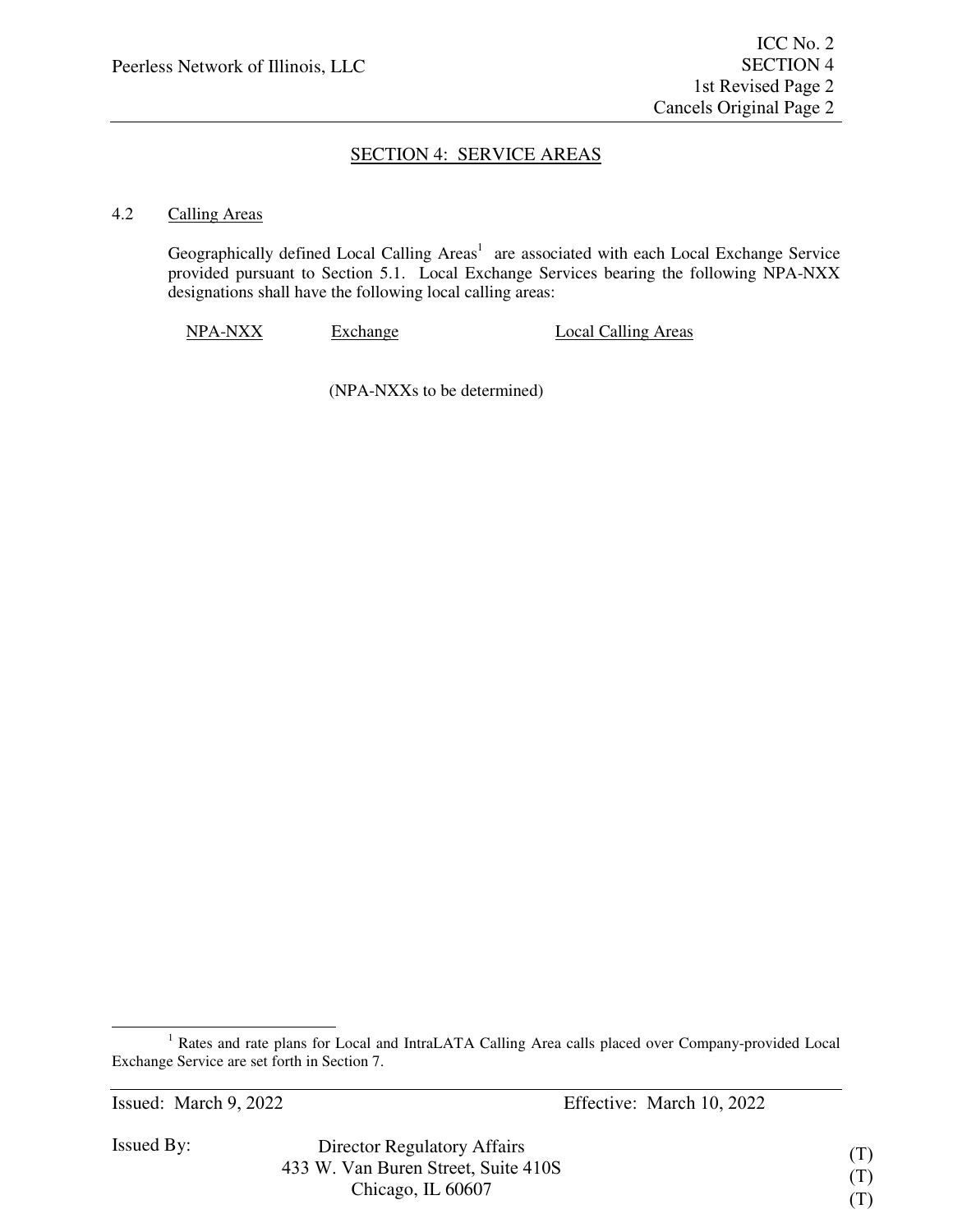### 5.1 General

Local Exchange Service provides a Customer with a telephonic connection and a unique telephone number address on the public switched telecommunications network. Each Local Exchange Service enables users to:

- A) receive calls from other stations on the public switched telecommunications network;
- B) access other services offered by the Company as set forth in this tariff;
- C) access certain interstate and international calling services provided by the Company;
- D) access (at no additional charge) the Company's operators and business office for service related assistance;
- E) access (at no additional charge) emergency services by dialing 0- or 9-1-1; and
- F) access services provided by other common carriers which purchase the Company's Switched Access services as provided under the Company's Federal and State tariffs, or which maintain other types of traffic exchange arrangements with the Company.
- G) Local Exchange Service can not be used to originate calls to other telephone companies' caller-paid information services (e.g. NPA 900, NXX 970, 540, etc.). Calls to those numbers and other numbers used for caller-paid information services will be blocked. Calls to numbers "NXX 976" will also be blocked unless otherwise specified by the Customer at the time service is ordered. Should a customer request unblocking for access to a caller-paid information service, the Company will bill and collect on behalf of the telephone companies' information provider holding the customer fully liable for all charges incurred for use of the information provider's service.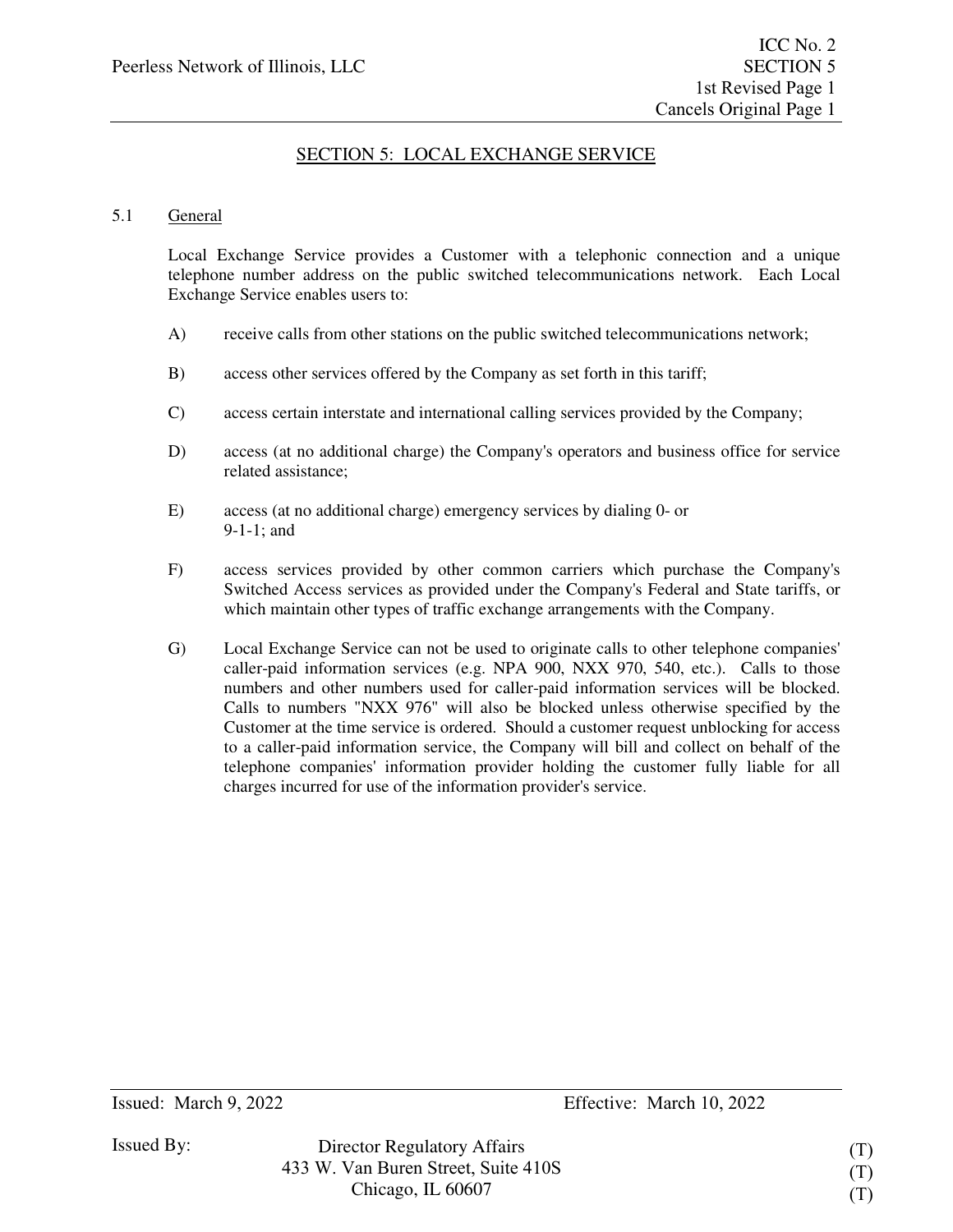### 5.1 General (cont'd.)

Each Local Exchange Service is available on a "Full" service basis, whereby service is delivered to a demarcation/connection block at the customer's premises.

The following Local Exchange Services are offered:

| (T) |
|-----|
| (N) |
|     |

- 5.1.1 Monthly access rates for network access lines are determined by class of service and by rate group.
- 5.1.2 The appropriate rate group for each district is shown in section 5.2 following.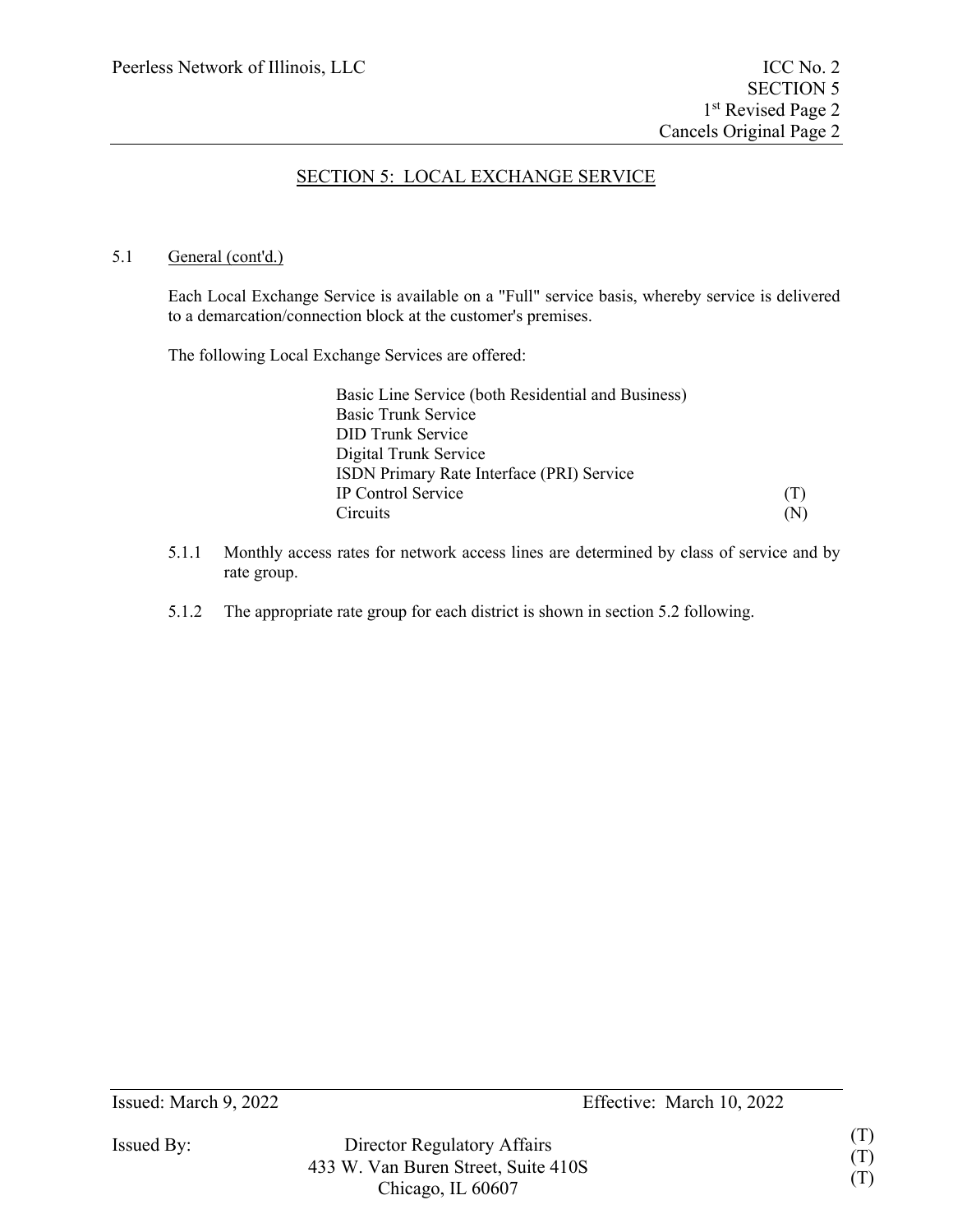# 5.2 Business Line Service

|    | A. Business Access                      | Per Month |
|----|-----------------------------------------|-----------|
| 1. | <b>Business Direct Lines</b>            |           |
|    | Access Line MSA 1-A                     | \$268.79  |
|    | Access Line MSA 1-B                     | \$268.79  |
|    | Access Line MSA 1-C                     | \$268.79  |
|    | Cost Assessment Charge (CAC)            | \$1.11    |
|    | Line Recovery Charge                    | \$2.50    |
|    | PBX Trunk - Area A                      | \$268.79  |
|    | PBX Trunk - Area B                      | \$268.79  |
|    | PBX Trunk - Area C                      | \$268.79  |
|    | Cost Assessment Charge (CAC)            | \$9.99    |
| 2. | Service Order Charges                   |           |
|    | Establish – Service Order               | \$40.00   |
|    | Add or Change (ILEC)                    | \$14.12   |
|    | Add or Change (all other carriers)      | \$25.00   |
|    | Record Work Only                        | \$4.00    |
| 3. | Line Connection Charges                 |           |
|    | Establish                               | \$55.00   |
|    | Add or Change                           | \$55.00   |
| 4. | Other Service Charges                   |           |
|    | Presubscription (first line)            | \$5.00    |
|    | Presubscription (add'l line)            | \$5.00    |
| 5. | Invoice Charge (each customer location) | \$3.00    |

Issued: March 9, 2022 Effective: March 10, 2022

Issued By: Director Regulatory Affairs 433 W. Van Buren Street, Suite 410S Chicago, IL 60607

(N)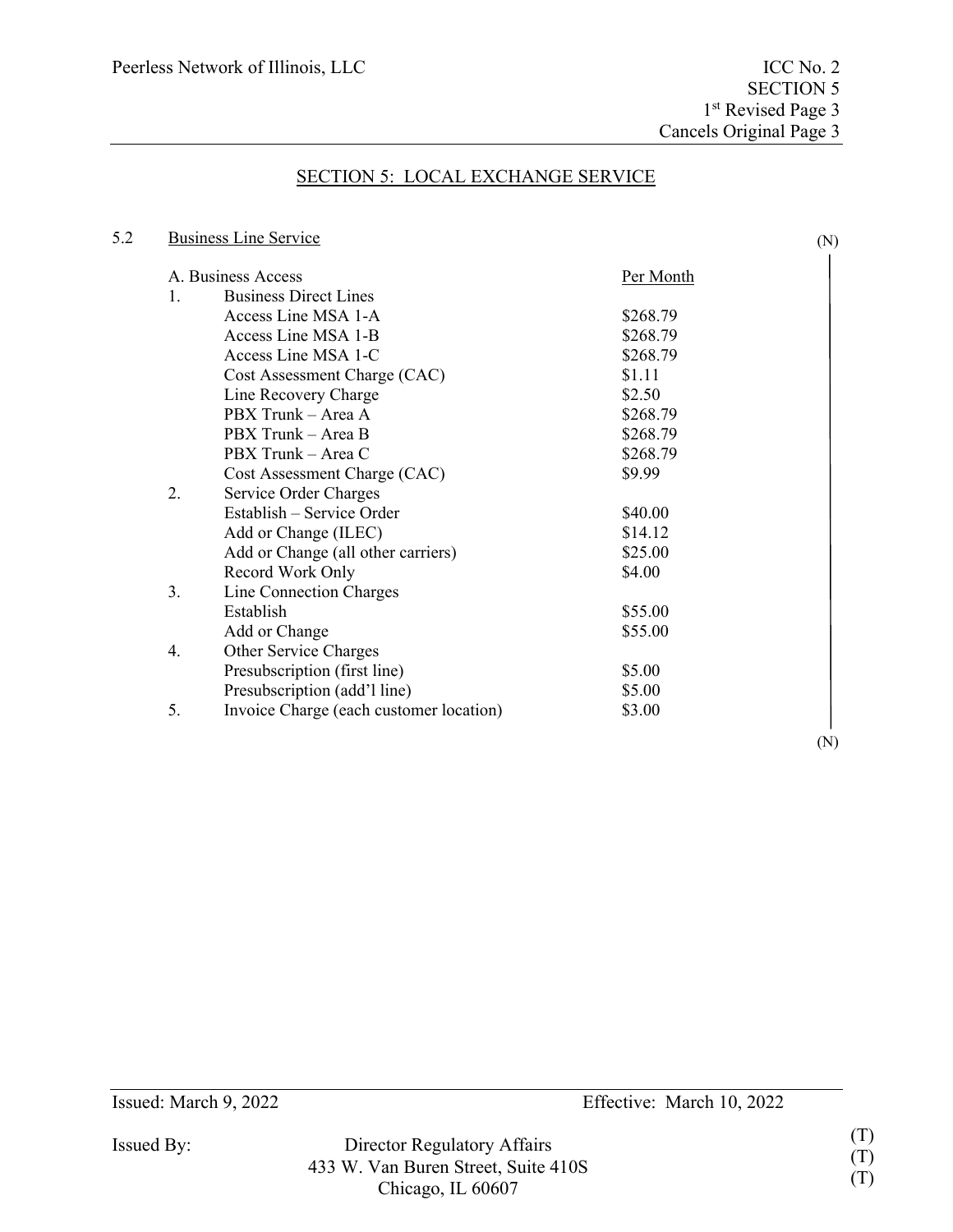#### 5.2 Business Line Service (cont'd).

B. Business Usage

1. Business Local Usage Services:

Customers are provided a discount off of the month-to-month local usage rates listed below generally based on a term commitment of one, two or three years. Company may provide customers a specific flat rate for Band A, for Band B and for Band C calculated at the appropriate term discount level. The local usage penalty for early termination is the total local usage discount received by the customer calculated as the difference between the total local usage charges billed to customer at the discounted rates and the total local usage charges that would have been billed at the month-to-month rates listed below.

Issued By: Director Regulatory Affairs 433 W. Van Buren Street, Suite 410S Chicago, IL 60607

(N)

(N)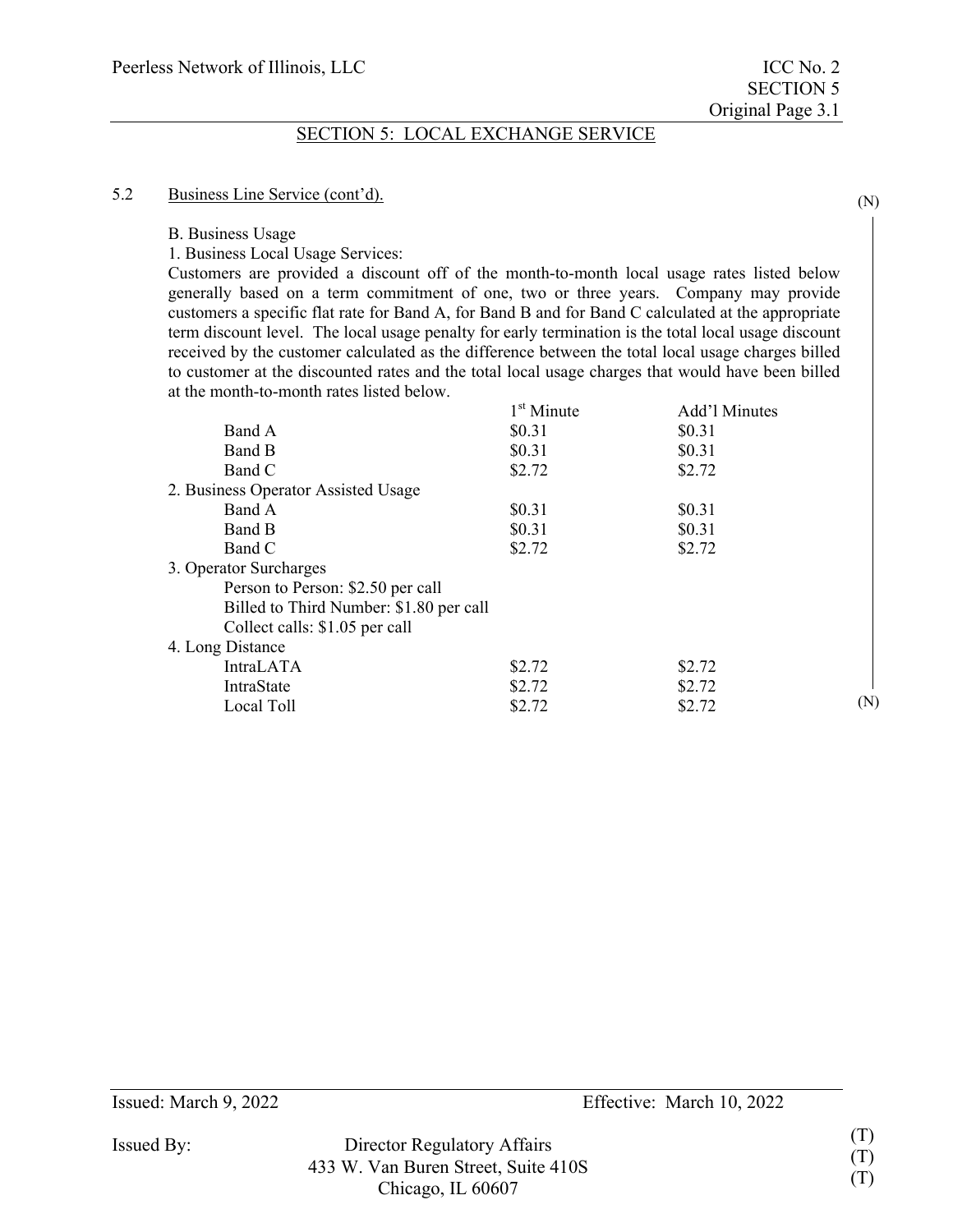### 5.2 Business Line Service (cont'd).

|    |                                      |                      | (N) |
|----|--------------------------------------|----------------------|-----|
| C. | <b>Telecommunications Features</b>   |                      |     |
|    | Call Waiting                         | \$34.88 (per month)  |     |
|    | Call Forwarding Variable             | \$34.88 (per month)  |     |
|    | Three-way Calling                    | $$33.14$ (per month) |     |
|    | Three-way Calling                    | \$3.00 (per use)     |     |
|    | Call Trace                           | \$4.00 (per month)   |     |
|    | Call Trace                           | $$1.49$ (per use)    |     |
|    | Distinctive Ring                     | $$5.00$ (per month)  |     |
|    | Call Screening                       | $$6.90$ (per month)  |     |
|    | Caller ID                            | \$47.68 (per month)  |     |
|    | Caller ID Name                       | $$5.75$ (per month)  |     |
|    | Automatic Callback                   | \$5.95 (per use)     |     |
|    | <b>Repeat Dialing</b>                | \$0.75 (per use)     |     |
|    | Automatic Callback                   | \$6.84 (per month)   |     |
|    | <b>Repeat Dialing</b>                | $$9.65$ (per month)  |     |
|    | 900 Special Access Blocking          | No charge            |     |
|    | 976 Prefix Blocking                  | No charge            |     |
|    | Multi-Ring Service                   | \$5.00 (per line)    |     |
|    | Busy Line Transfer (BLT)             | $$0.86$ (per month)  |     |
|    | Alternate Answer (AA)                | \$0.86 (per month)   |     |
|    | Customer Control Options - BLT       | $$1.00$ (per month)  |     |
|    | Customer Control Options - AA        | $$1.00$ (per month)  |     |
|    | Message Waiting Tone                 | $$0.33$ (per month)  |     |
|    | Easy Call                            | $$5.00$ (per month)  |     |
|    | <b>Special Delivery</b>              | $$0.15$ (per month)  |     |
|    | Remote Call Forwarding/Add'l Path(s) | \$58.33 (per month)  |     |
|    | <b>Outgoing Call Control</b>         | $$10.40$ (per month) |     |
|    | Privacy Manager                      | $$64.01$ (per month) |     |
|    | FeatureLink                          | $$17.25$ (per month) |     |
|    | <b>Direct Connect</b>                | \$195.00 (per month) |     |
|    | Speed Call 8                         | $$29.46$ (per month) |     |
| D. | Directory Services                   |                      |     |
|    | Extra Listings                       | \$8.27 (per listing) |     |
|    | Private                              | $$4.25$ (per month)  |     |
|    | Semi-Private                         | $$3.50$ (per month)  |     |
|    | Customer Number & Search             | \$38.00              |     |
|    | Directory Assistance Call (local)    | $$2.68$ (per call)   |     |
|    | Directory Assistance Call (national) | \$2.68 (per call)    |     |
|    | Information Call Completion          | \$0.22 (per call)    | (N) |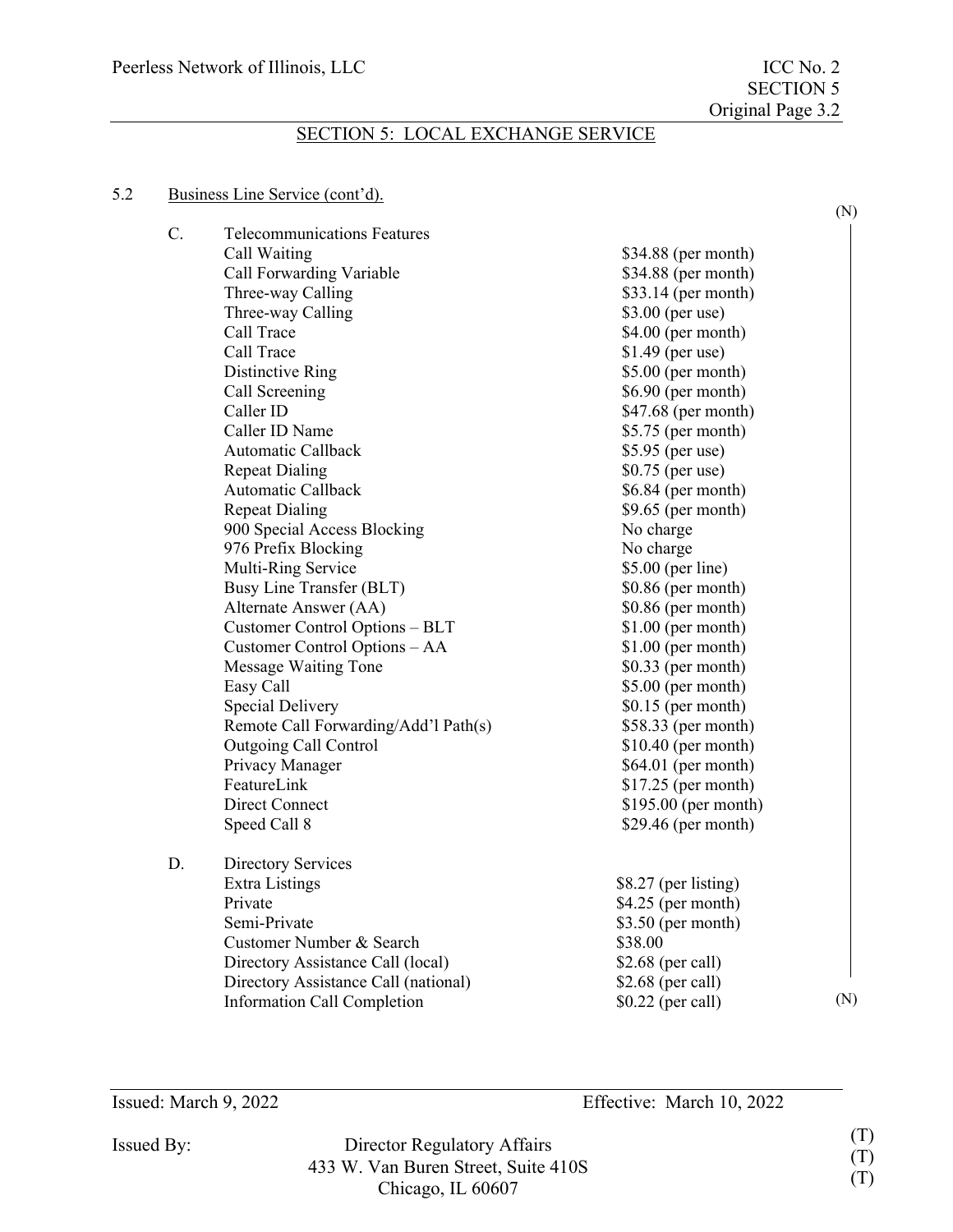### 5.2 Business Line Service (cont'd).

E. Centrex

| Per Month | Non-Recurring                                            | (N)                                                                            |
|-----------|----------------------------------------------------------|--------------------------------------------------------------------------------|
|           |                                                          |                                                                                |
|           | \$600.00                                                 |                                                                                |
| \$261.00  |                                                          |                                                                                |
|           | \$800.00                                                 |                                                                                |
| \$261.00  |                                                          |                                                                                |
|           |                                                          |                                                                                |
|           |                                                          |                                                                                |
|           |                                                          |                                                                                |
|           |                                                          |                                                                                |
|           |                                                          |                                                                                |
| \$261.00  |                                                          |                                                                                |
|           |                                                          |                                                                                |
|           | \$100.00                                                 |                                                                                |
| \$254.00  |                                                          |                                                                                |
|           |                                                          |                                                                                |
| \$254.00  |                                                          |                                                                                |
|           |                                                          |                                                                                |
|           |                                                          |                                                                                |
|           |                                                          |                                                                                |
|           |                                                          |                                                                                |
|           |                                                          |                                                                                |
|           |                                                          |                                                                                |
| \$3.25    |                                                          |                                                                                |
| \$1.11    |                                                          | (N)                                                                            |
|           | \$261.00<br>\$261.00<br>\$254.00<br>\$254.00<br>\$254.00 | \$975.00<br>\$1,400<br>\$1,900<br>\$200.00<br>\$275.00<br>\$500.00<br>\$750.00 |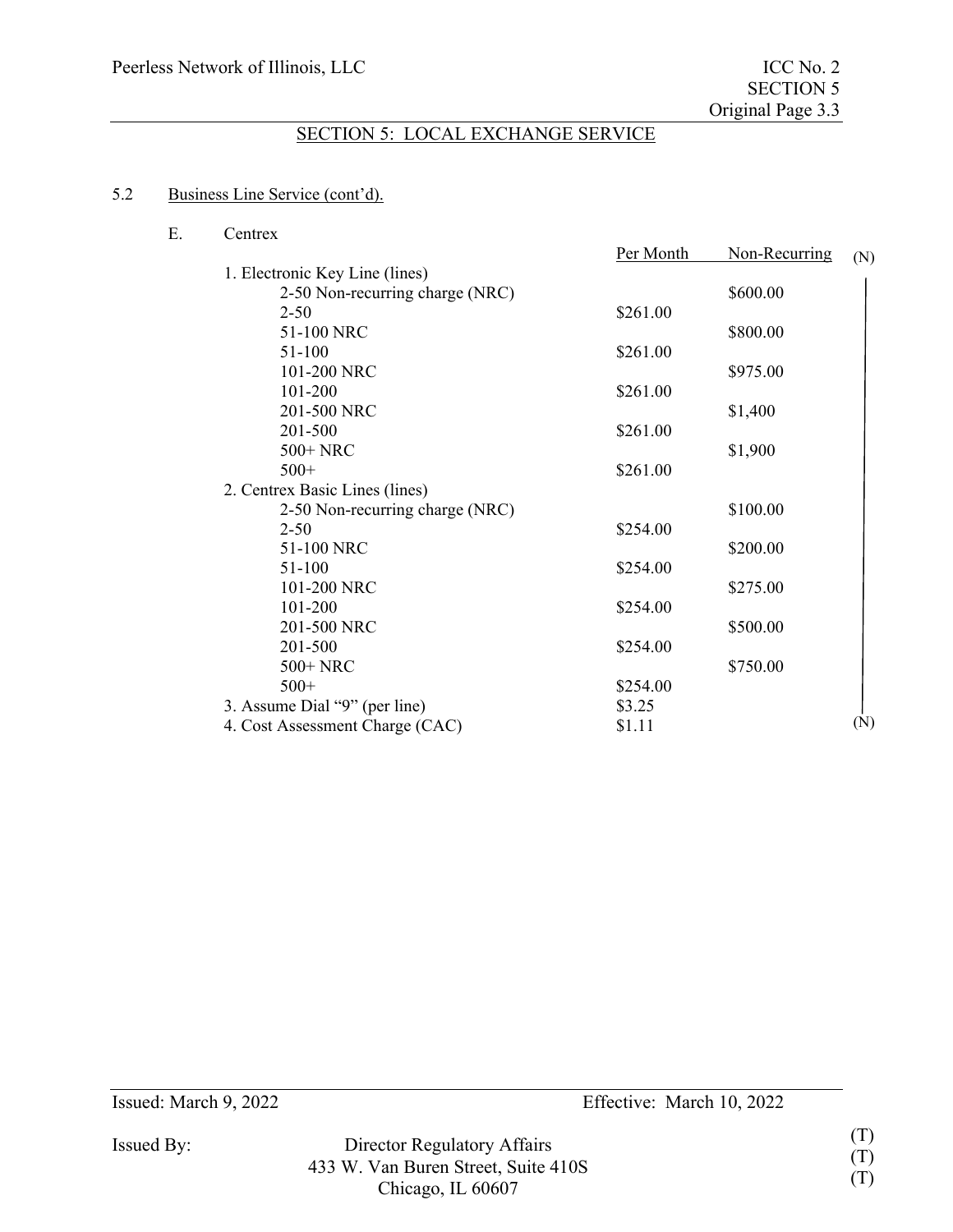### 5.3 Basic Trunk Service

Basic Trunk Service provides a Customer with a single, voice-grade telephonic communications channel which can be used to place or receive one call at a time. Basic Trunks are provided for connection of Customer-provided private branch exchanges (PBX) to the public switched telecommunications network. Each Basic Trunk is provided with touch tone signaling and may be configured into a hunt group with other Company-provided Basic Trunks.

For trunks equipped with Direct Inward Dial (DID) capability and DID number blocks, see Sections 5.6 & 5.7.

Non-recurring and Recurring charges per Basic Trunk apply as follows:

|                   | Non-Recurring Charge | <b>Recurring Charge</b> |
|-------------------|----------------------|-------------------------|
| All Service Areas | \$500.00             | \$35.00                 |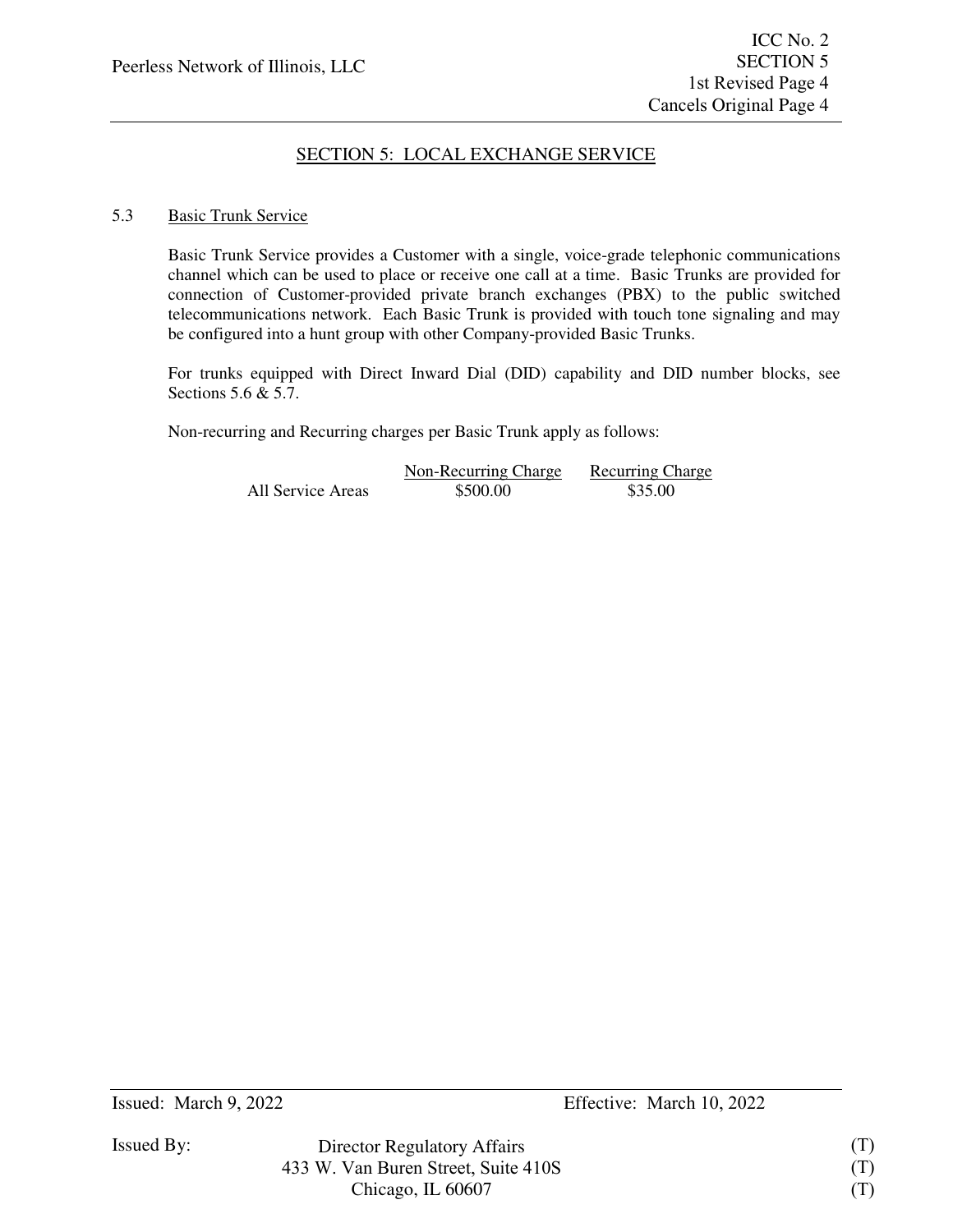### 5.4 DID Trunk Service

DID Trunk Service provides a Customer with a single, voice-grade telephonic communications channel which can be used to receive incoming calls one call at a time. DID Trunk Service transmits the dialed digits for all incoming calls allowing the customer's PBX to route incoming calls directly to individual stations corresponding to each individual DID number. Charges for DID number blocks apply in addition to the DID Trunk charges listed below.

Non-recurring and Recurring charges per DID Trunk apply as follows:

|                   | Non-Recurring Charge | <b>Recurring Charge</b> |
|-------------------|----------------------|-------------------------|
| All Service Areas | \$500.00             | \$300.00                |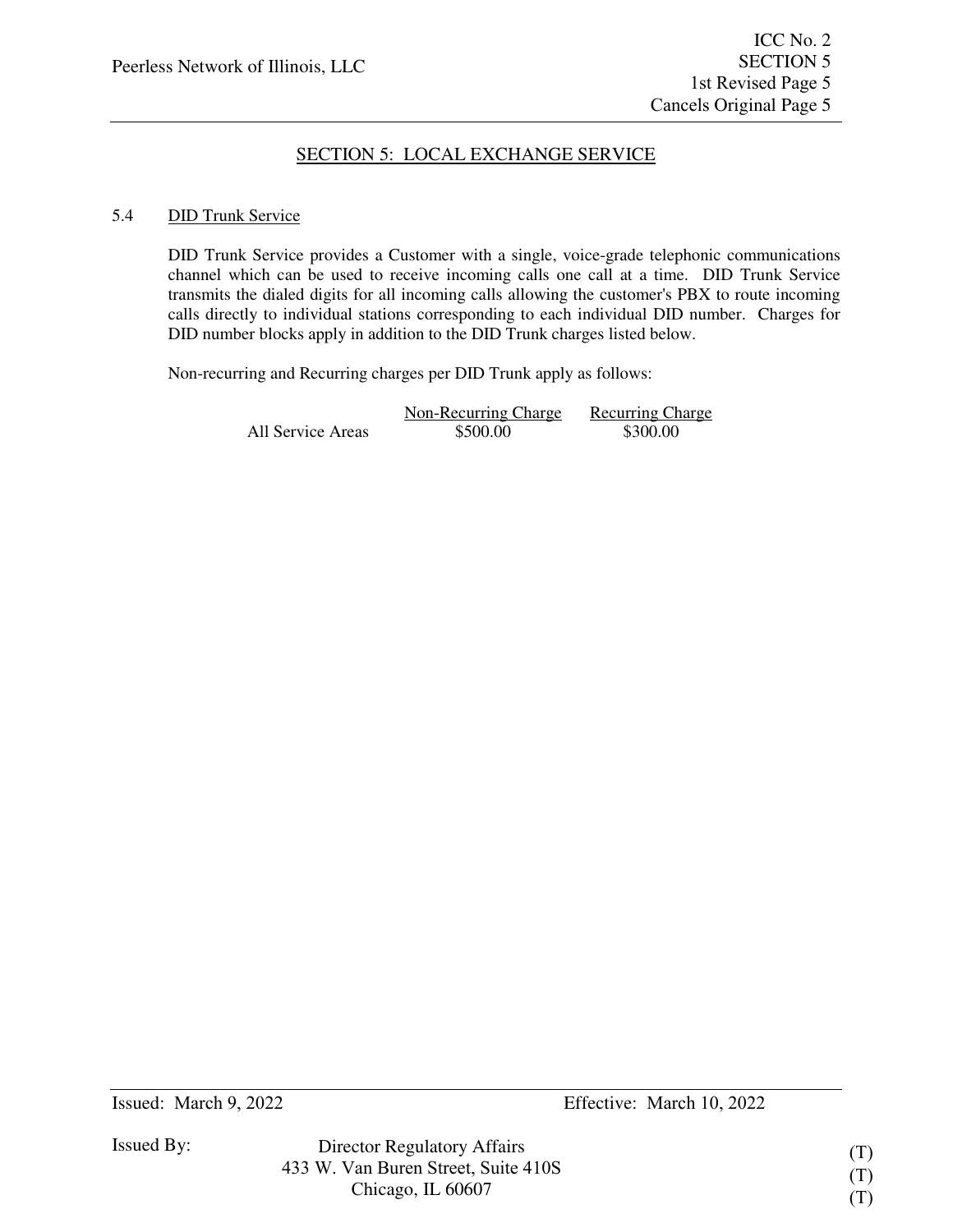### 5.5 Digital Trunk Service

Digital Trunk Service provides a Customer with a digital connection operating at 1.544 Mbps which is time division multiplexed into 24 individual voice-grade telephonic communications channels, each of which can be used to place or receive one call at a time. Digital Trunks are provided for connection of compatible Customer-provided private branch exchanges (PBX) to the public switched telecommunications network. Each Digital Trunk is provided with dual tone multi-frequency (DTMF) or multi-frequency (MF) signaling, as specified by the Customer. Digital Trunks may be configured into hunt groups with other Company-provided Digital Trunks. The terminal interface for each Digital Trunk Service is a DSX-1 panel.

Individual channels carried over a Digital Trunk may be equipped with Direct Inward Dial (DID) capability. Additional charges for DID number blocks are set forth in Section 6.2. Monthly recurring rates per Digital Trunk per point, apply as follows:

|         | All Service Areas |             |
|---------|-------------------|-------------|
|         | 1 year term       | 2 year term |
| Per DS1 | \$600.00          | \$550.00    |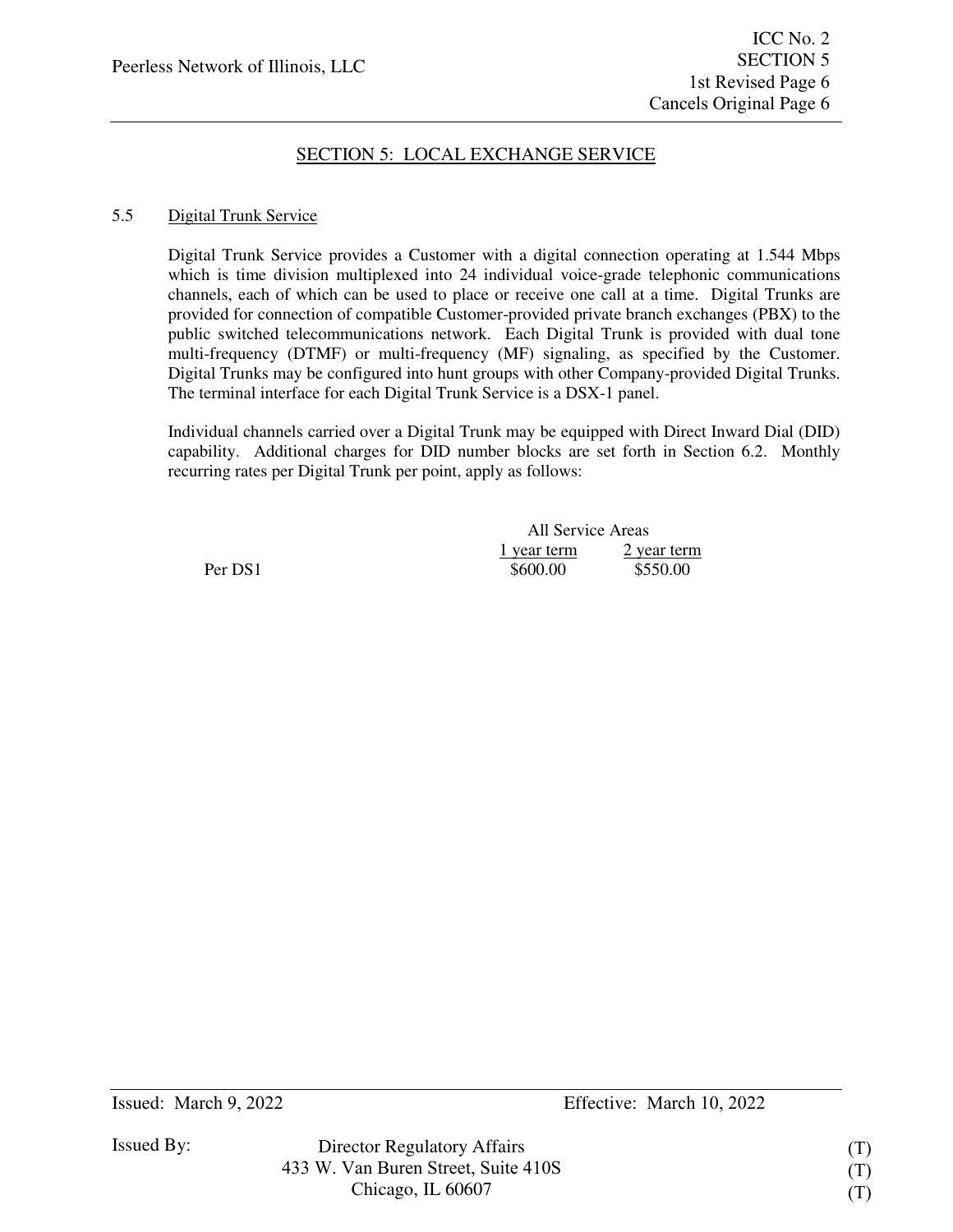### 5.5 Digital Trunk Service (cont'd.)

Non-recurring rates per Digital Trunk per point apply as follows:

| Service Area     | Non-Recurring Charge |
|------------------|----------------------|
| All Service Area | \$500.00             |

Customer may, at its option, procure links directly from another service provider other than the Company while subscribing to Company provided port elements.

5.6 ISDN Primary Rate Interface (PRI) Service

ISDN PRI is a competitive digital business telecommunications service offered to all customers located within Illinois. ISDN PRI is a switched service that provides the end user with clear channel signaling (64Kbs) in increments of 24 channels formatted within a T1 (1.544 Mbps) allowing such uses as carrying voice traffic, packetized data, or acting as common trunks. ISDN PRI end users will connect their CPE equipment to the Company's central office via T1 connections.

All Customer Provided Equipment (CPE) used with ISDN PRI is required to conform with the Telcordia Technical Reference Specifications as used by the Company: ISDN Primary Rate Access Transport System Requirements (a module of TSGR, FR-440), Issue Number 01; Technical Reference: TR-TSY-000754.

- 5.7.1. Standard Features for Circuit Switched Voice and Circuit Switched Data Services
- A) Call by Call for Trunk Groups

Allows Circuit Switched Voice and Circuit Switched Data Services to enable over the ISDN PRI trunk to share "B" channels and arrange them as a single trunk group.

This allows incoming and outgoing Circuit Switched Voice and Data calls to utilize "B" Channels on a call by call basis. (Without this capability, each service would require "B" channel.) "B" Channel Packet Switched Data Service cannot utilize this capability. ISDN PRI provides the end user with fractional T1 capabilities by using multiple B channels as required to support the request for aggregate bandwidth of each application thus using SS7 interconnection trunks between the Company and the customer. All of the 23 channels (24 where technology permits) are usable as stand alone trunk groups. Trunk groups can be equipped with Direct Inward Dial (DID) functionality.

Director Regulatory Affairs 433 W. Van Buren Street, Suite 410S Chicago, IL 60607

(T) (T)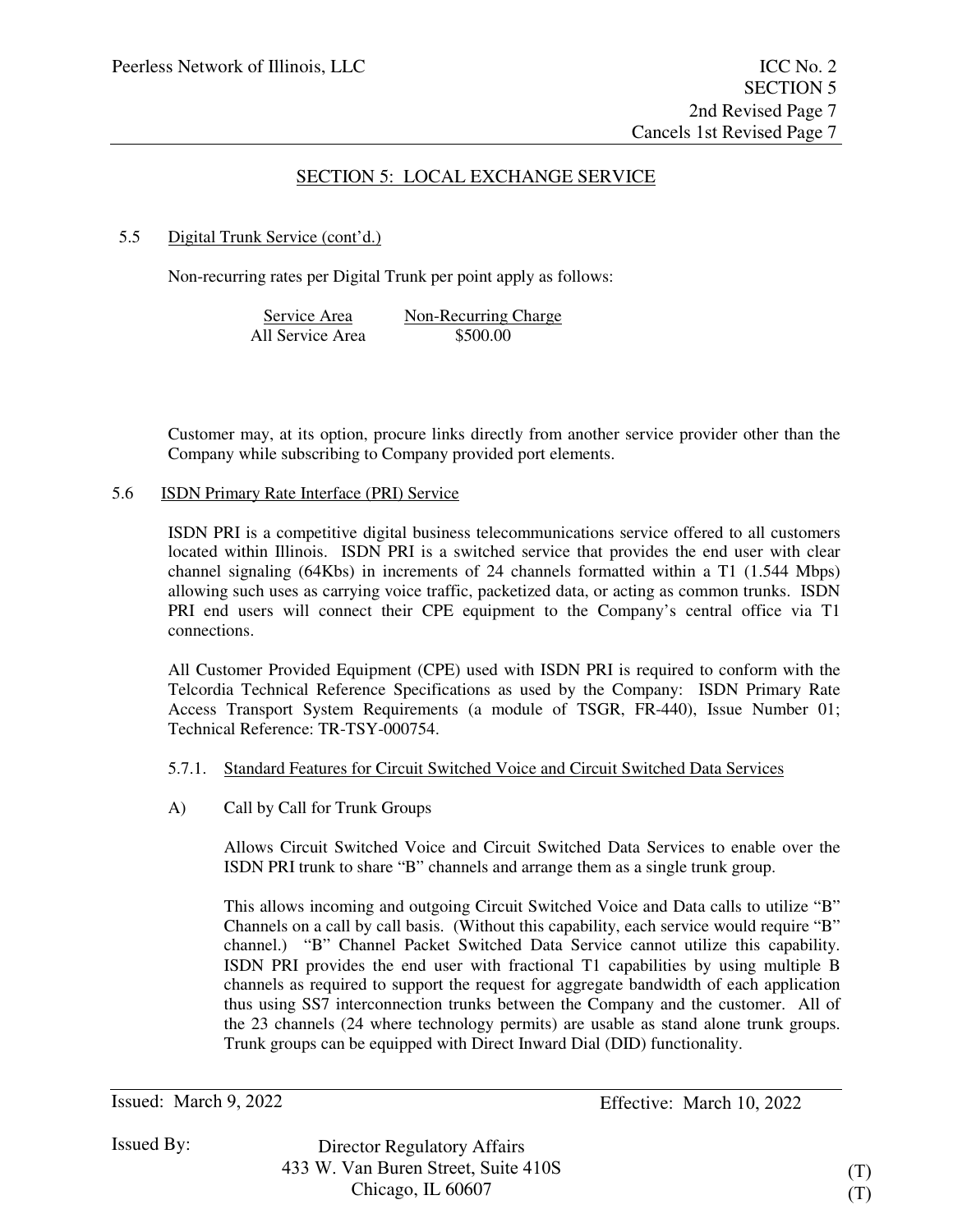### 5.6 ISDN Primary Rate Interface (PRI) Service (cont'd.)

- 5.6.1. Standard Features for Circuit Switched Voice and Circuit Switched Data Services (cont'd)
- B) Caller ID Capability

All calling numbers presented to the services working on the ISDN PRI connection can be delivered to the customer's CPE, including calls made to Direct Inward Dialing Service telephone numbers.

C) Clear Channel Capability

ISDN PRI uses a standard 23b +D channel format providing "B" channels solely used for customer applications, since all signaling and control functions are handled by the "D" channel. This allows up to 64 Kbps access on each "B" channel and multiple B channels can be configured together in order to satisfy bandwidth requirements required to pass customer information to distant end terminations where technically feasible via ISDN PRI connections. ISDN PRI also allows multiple T1s to be configured as one user group using a single D channel for signaling support thus increasing available bandwidth.

D) Digital Voice Transmission

All voice calls are converted from an analog into a digital format to be transported across the network.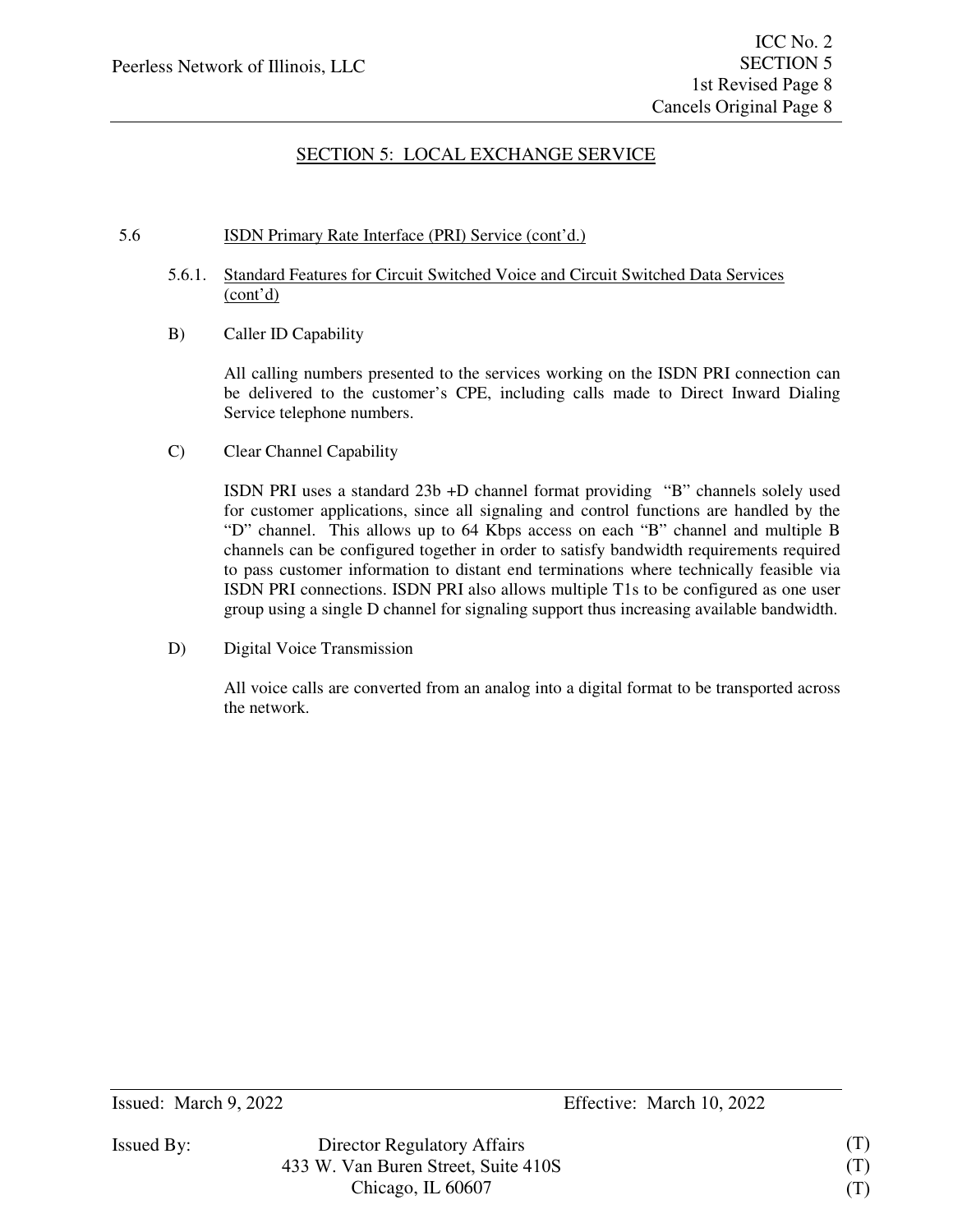### 5.6 ISDN Primary Rate Interface (PRI) Service (cont'd.)

- 5.6.1 Standard Features for Circuit Switched Voice and Circuit Switched Data Services  $(cont'd.)$
- E) "D" Channel Control of Multiple Prime

Utilizes a single "D" channel to provide signaling and control for multiple ISDN PRI connections within a defined group. This allows the end user an additional bandwidth of 1.544 Mbs for each additional PRI port connection.

### F) Equal Access Calling

Allows the customer to predefine an interexchange carrier or randomly access an interexchange carrier for each Trunk Group enabled. The carrier designation can be changed for charges as filed for the State of Illinois with the F.C.C. in Peerless Network, Inc., F.C.C. tariff No. 4.

(T)

#### 5.6.2 Optional Features for Circuit Switched Voice and Circuit Switched Data Services

A) Backup "D" Channel Arrangement

Provides backup for a primary "D" channel under those circumstances where multiple ISDN Prime connections share a "D" single channel. A pre-determined "D" channel on another PRI connection would automatically take over call control and signaling functions.

B) System Intercommunication Service

Allows ISDN PRI "B" channels to connect to a Centrex business system or another Company provided ISDN PRI circuit that originates in the same central office. This feature is offered on a per trunk group basis only.

C) Call by Call for FX and Tie Lines

Allows Foreign District (FX) and Tie Line calls to be directed to and originated from ISDN PRI "B" channels. This provides Call by Call service selection for incoming and outgoing Circuit Switched and Private Facility services.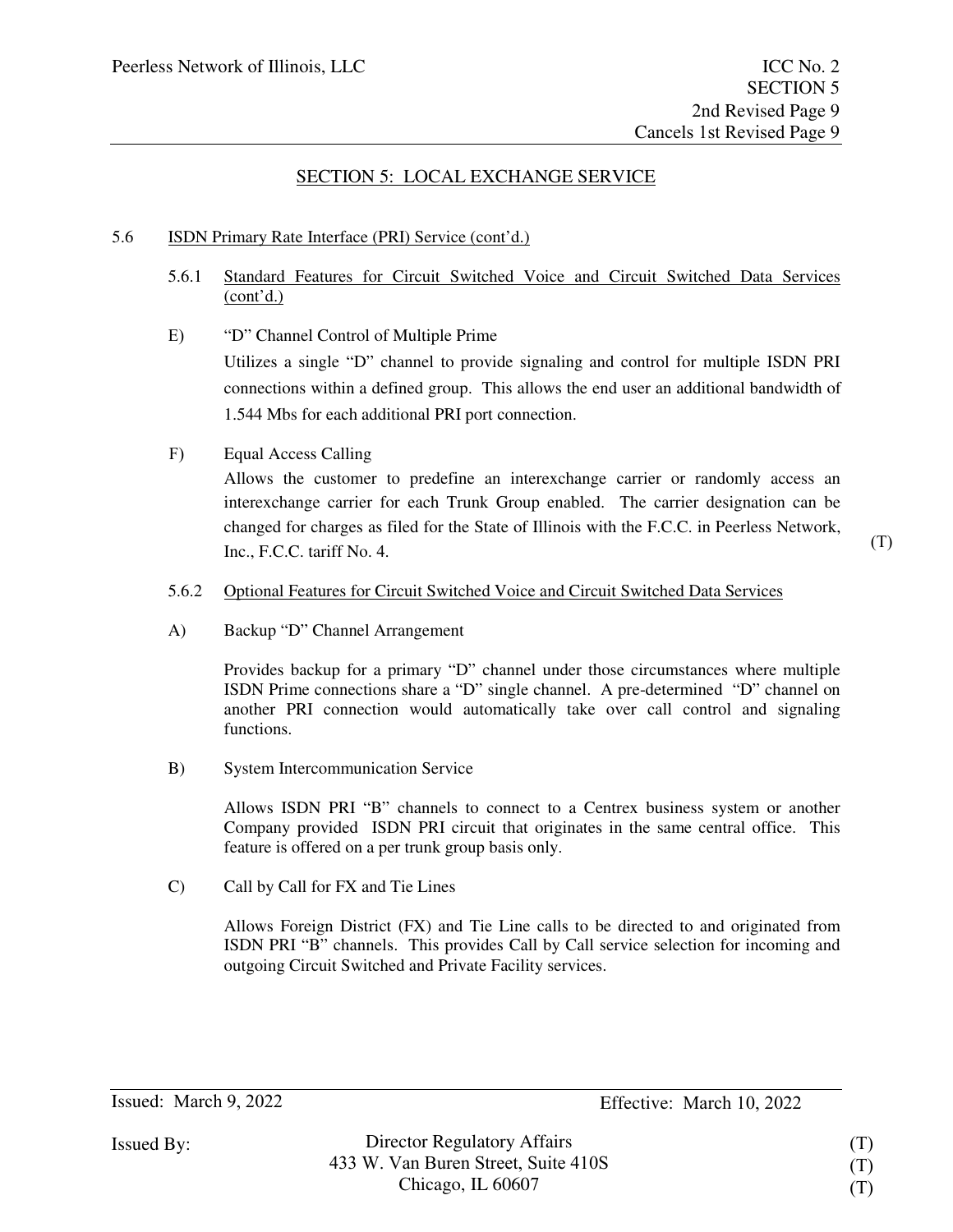#### 5.6 ISDN Primary Rate Interface (PRI) Service (cont'd.)

- 5.6.2 Optional Features for Circuit Switched Voice and Circuit Switched Data Services  $\frac{1}{\text{(cont'd.)}}$
- D) Network Ring Again

Enables station users whose Digital PBX is connected to a central office by ISDN Prime to complete calls to a busy station line in another system without redialing. The system may be in the same or a different central office.

E) Network Name Display

Allows the name of a station user calling over an ISDN PRI to be forwarded for display on a properly equipped customer-provided set. The terminating system may be in the same or a different central office.

5.6.3 Usage Rates

Voice and circuit switched calls will be subject to the usage charges in the Company's Basic Line Service as shown in section 8.3 of this tariff.

#### 5.6.4 Line Charges

The rates shown below for PRI are exclusive of local and toll usage charges, T1, and associated customer premises equipment.

|              | (Rates apply to All Service Areas) |                         |  |
|--------------|------------------------------------|-------------------------|--|
|              |                                    | 1 year term 2 year term |  |
|              |                                    |                         |  |
| Per ISDN PRI | \$700.00                           | \$650.00                |  |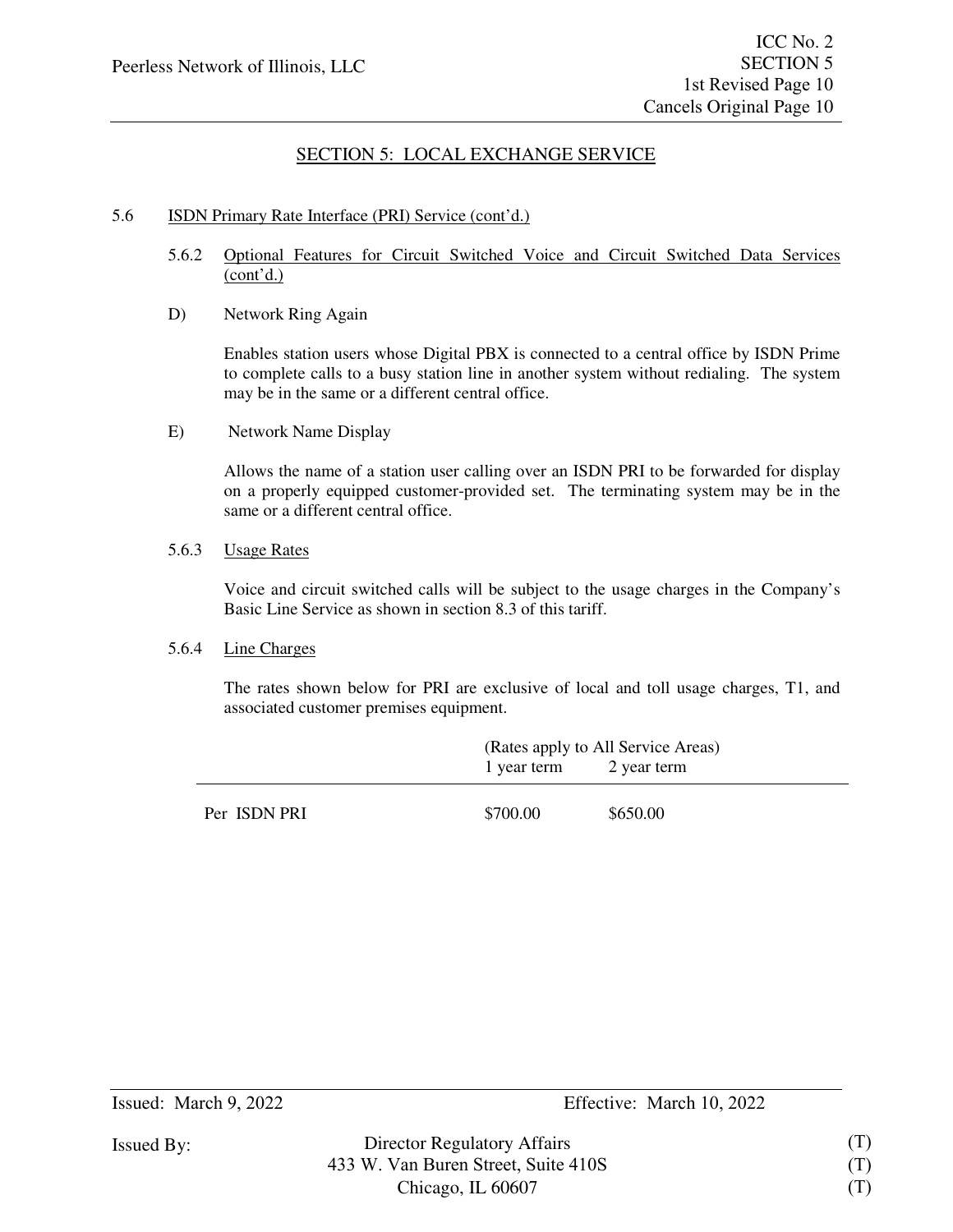### 5.7 IP Control Service

IP Control is a DID voice line equivalent service used to connect the public switched telephone network and a Customer's IP-based telephony equipment for the transmission of voice, data, or video traffic using Session Initiation Protocol (SIP). IP Control may be provisioned using Company or Customer provided access.

Trunk and port charges will be based on DS0-equivalent concurrent SIP sessions derived by taking the total incoming DID traffic divided by 7,000,000 minutes multiplied by 672. A minimum 24 DS0 equivalent SIP sessions is required and each additional concurrent SIP session will be billed individually.

When Customer provided access is used (including but not limited to public internet access), Trunk and End User Common Line (EUCL) charges will not apply. EUCL charges will be applied according to the Peerless Network FCC tariff for all Company provided access.

| 5.7.1 DID Charges Per DID                                                             | <b>Managed Service</b><br><b>MRC</b> | <b>NRC</b> |
|---------------------------------------------------------------------------------------|--------------------------------------|------------|
| $DID - Standard$                                                                      | \$0.15                               | \$0.10     |
| $DID - 3rd$ Party SMS-Enablement                                                      | \$0.20                               | \$0.20     |
|                                                                                       |                                      |            |
| 5.7.2 Port Charges<br>Per DS0 equivalent                                              | \$10.00                              |            |
| 5.7.3 Trunk Charges<br>Per DS0 equivalent                                             | \$15.00                              |            |
| 5.7.4 Non-Recurring Charges (NRC)<br><b>Installation Charge</b><br>Per DS1 Equivalent |                                      | \$500.00   |
|                                                                                       |                                      |            |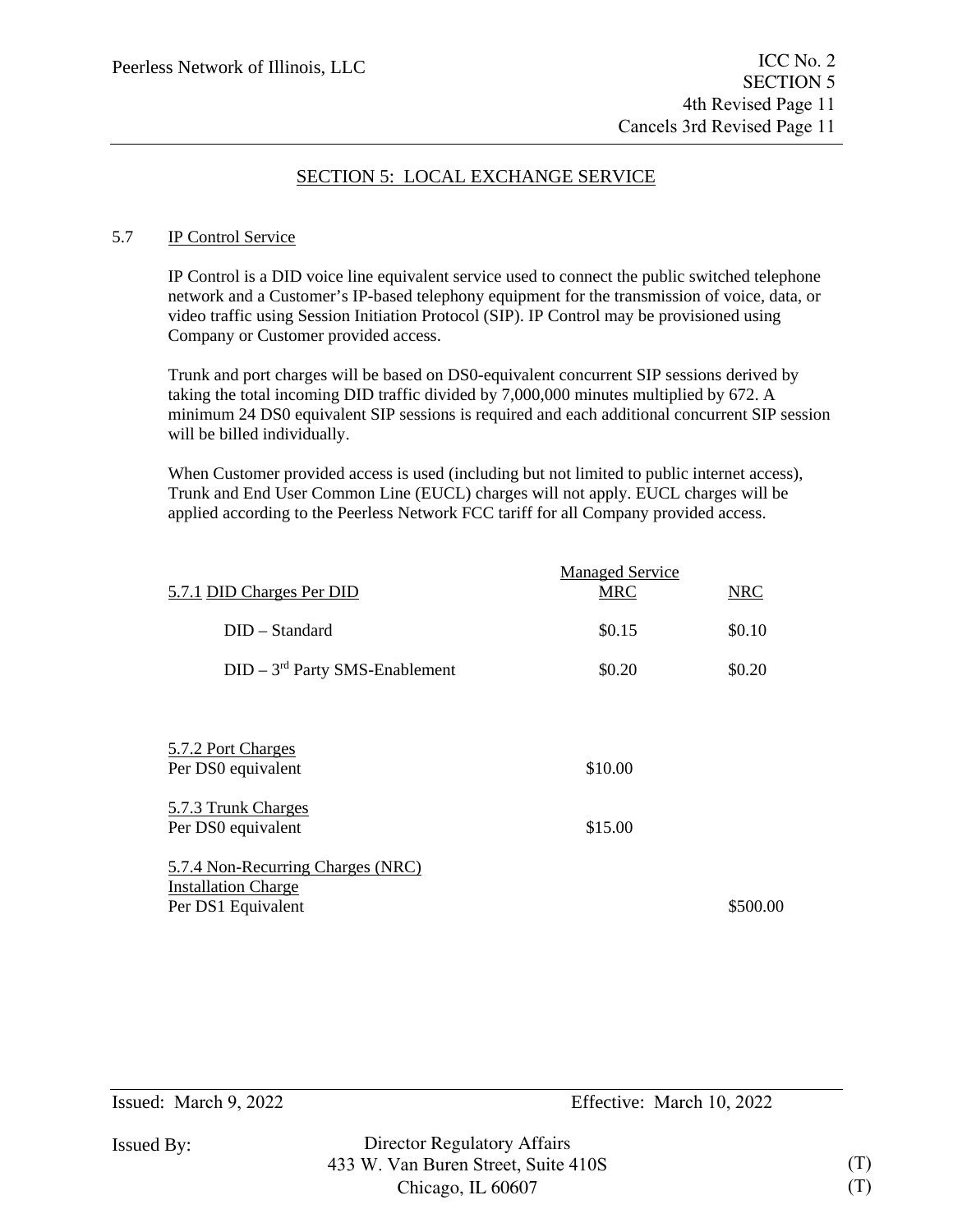### 5.7 IP Control Service (Cont'd)

### 5.7.5 Local Number Portability (LNP)

The following LNP pricing and rate structure applies to all current and future Company Markets:

| Port-in – First telephone number, per Order      | Rate<br>\$12.00 |
|--------------------------------------------------|-----------------|
| Port-in – Each add'l telephone number, per Order | \$6.00          |
| Port-outs, per telephone number                  | \$6.00          |
| Expedite Charge, per Order                       | \$100.00        |
| <b>Snapback Port Fee</b>                         | \$300.00        |
| <b>Cancellation of Port Request</b>              | \$50.00         |

5.7.5.1 "Snapback" fees are incurred when a telephone number is ported due to Customer error or Customer requests a telephone number not be ported after porting has already taken place. Snapback requests must be done within twentyfour (24) hours of the port. However, Company provides no guarantee that a Snapback request will be successful. Customer is responsible for the Snapback fee regardless of whether the Snapback was successful or not. Customer is not responsible for Snapback fees if Company was responsible for the port error.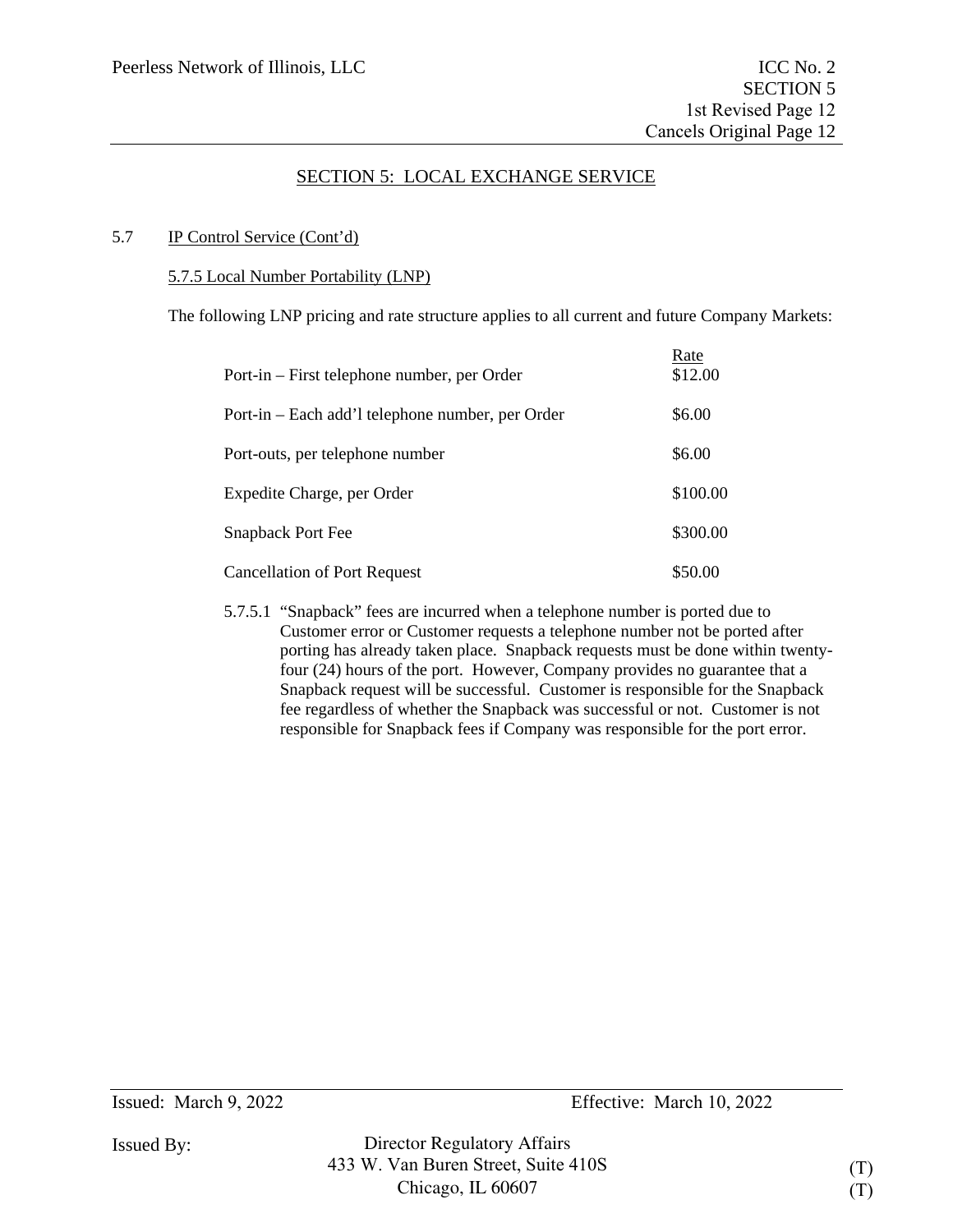| 5.8 | Circuits                                                                                                                                                                     |                                                               | (N) |
|-----|------------------------------------------------------------------------------------------------------------------------------------------------------------------------------|---------------------------------------------------------------|-----|
|     |                                                                                                                                                                              | Per Month                                                     |     |
|     | 1. DS0<br>Channel Mileage per Mile<br><b>Channel Mileage Termination</b><br><b>Local Distribution Channel</b>                                                                | \$24.00<br>\$237.60<br>\$1521.60                              |     |
|     | 2. DS1<br>Channel Mileage per Mile<br><b>Channel Mileage Termination</b><br><b>Channel Termination</b>                                                                       | \$78.00<br>\$232.00<br>\$771.00                               |     |
|     | 3. DS3<br>Channel Mileage per Mile<br><b>Channel Mileage Termination</b><br><b>Channel Termination</b>                                                                       | \$78.00<br>\$232.00<br>\$771.00                               |     |
|     | 4. Series 1000<br>Intra Service Area Local Channel (SALC) 2P<br>Inter SALC 2P<br>Intra SALC MP<br>Inter SALC MP<br>Inter SALC First 1/4 Mile<br>Inter SALC Add'l per ¼ Miles | \$68.90<br>\$34.70<br>\$34.70<br>\$34.70<br>\$43.80<br>\$1.25 |     |
|     | 5. Series 2000<br>Channel Area A<br>Channel Area B<br>Channel Area C<br>Mileage First Mile<br>Mileage Add'l per 1/4 Miles                                                    | \$44.50<br>\$47.85<br>\$69.35<br>\$76.40<br>\$5.40            |     |
|     | 6. Series 3000<br>Channel Area A<br>Channel Area B<br>Channel Area C<br>Mileage First Mile<br>Mileage Add'l per 1/4 Miles                                                    | \$50.40<br>\$57.60<br>\$100.20<br>\$54.60<br>\$1.10           |     |
|     | 7. Series 6000<br>Channel Area A<br>Channel Area B<br>Channel Area C<br>Mileage First Mile<br>Mileage Add'l per 1/4 Miles                                                    | \$6.76<br>\$6.58<br>\$14.87<br>\$20.75<br>\$0.60              | (N) |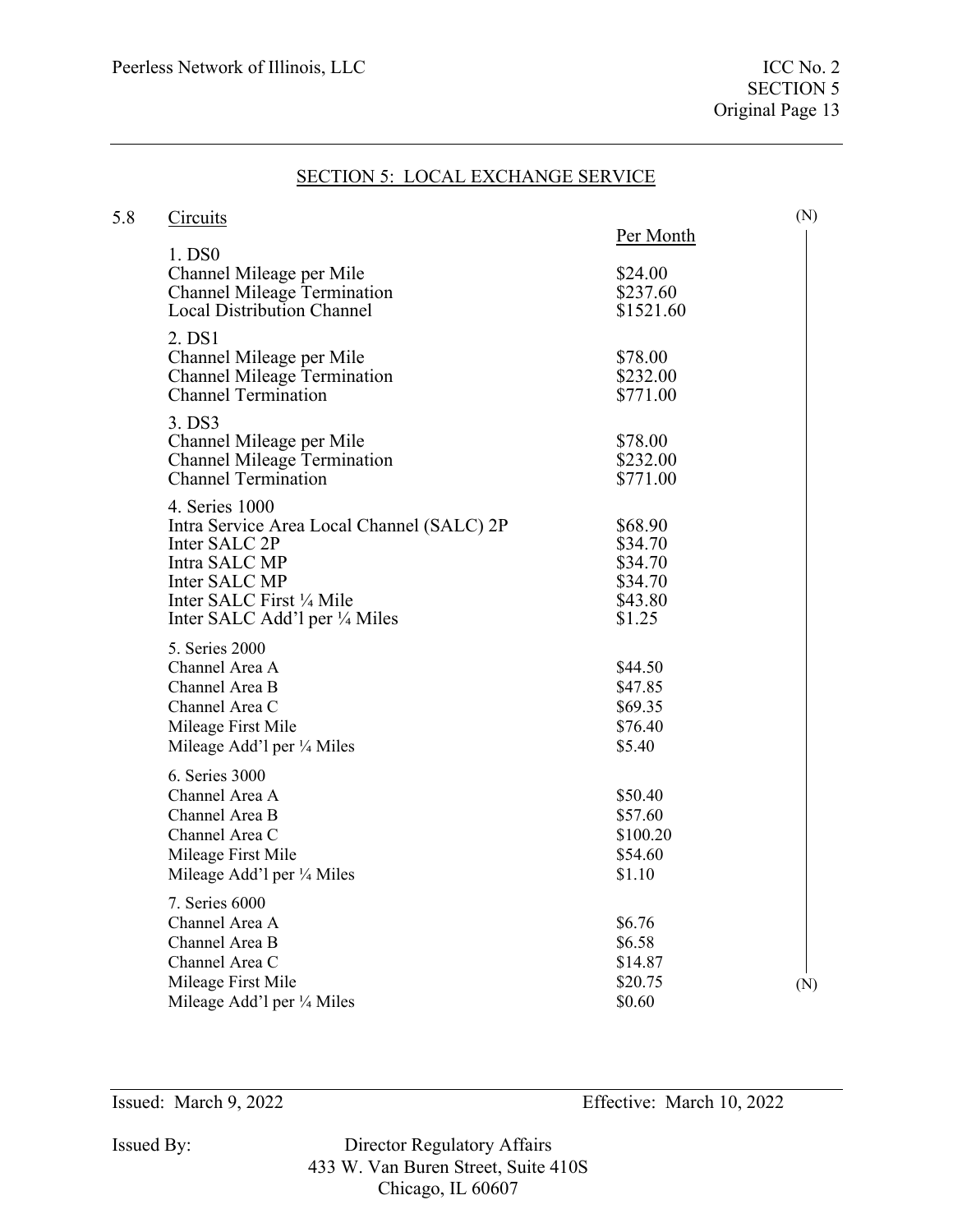(N)

### SECTION 5: LOCAL EXCHANGE SERVICE

#### 5.8 Circuits (cont'd)

|                                                               | <b>USOC</b>  | Per Month  |     |
|---------------------------------------------------------------|--------------|------------|-----|
| Long Haul Mileage $-3002$ , 4 wire, add'l miles               | JZN1B        | \$129.37   |     |
| Short Haul Mileage $-3002$ , 4 wire, add'l ¼ mile             | <b>JZN1C</b> | \$20.84    |     |
| Short Haul Mileage $-3002$ , 4 wire, first $\frac{1}{4}$ mile | JZN1J        | \$1,343.93 |     |
| Long Haul Mileage $-3002$ , 4 wire first mile                 | <b>JZN1X</b> | \$1,920.14 |     |
| Short Haul Mileage - 3002, 2 wire, add'l 1/4 mile             | JZN2C        | \$13.42    |     |
| Short Haul Mileage - 3002, 2 wire, first 1/4 mile             | JZN2J        | \$1,240    |     |
| Type 3002 – Four Wire Interface, add'l 1/4 mile               | JZN3B        | \$6.08     |     |
| Short Haul Mileage $-3002$ , 4 wire, add'l ¼ mile             | JZN3C        | \$13.42    |     |
| Short Haul Mileage $-3002$ , 4 wire, first $\frac{1}{4}$ mile | JZN3J        | \$1,343.93 |     |
| Type 3002 – Four Wire Interface First Mile                    | <b>JZN3X</b> | \$70.02    |     |
| Mileage $-2001$ , add'l miles                                 | <b>JZNAB</b> | \$136.84   |     |
| Mileage $-2001$ , add'l ¼ miles                               | <b>JZNAC</b> | \$20.84    |     |
| Mileage $-2001$ , first ¼ mile                                | <b>JZNAJ</b> | \$1,387.73 |     |
| Mileage $-2001$ , first mile                                  | <b>JZNAX</b> | \$1,864.98 |     |
| Mileage $-2001E$ , add'l mile                                 | <b>JZNBB</b> | \$136.84   |     |
| Mileage $-2001E$ , add'l ¼ mile                               | <b>JZNBC</b> | \$20.84    |     |
| Mileage $-2001E$ , first ¼ mile                               | <b>JZNBJ</b> | \$1,387.73 |     |
| Mileage $-2001E$ , first mile                                 | <b>JZNBX</b> | \$1,864.98 |     |
| Inter Service Area Channel Add'l 1/4 mile LH MP               | <b>JZNCB</b> | \$38.95    |     |
| Inter Service Area Channel Add'l ¼ mile SH MP MET             | <b>JZNCC</b> | \$20.84    |     |
| Inter Service Area Channel First 1/4 mile SH MP MET           | <b>JZNCJ</b> | \$1,162.77 |     |
| Inter Service Area Channel First Mile LH MP                   | <b>JZNCX</b> | \$256.52   |     |
| Inter Service Area Channel Add'l Miles LH 2P                  | <b>JZNDB</b> | \$123.48   |     |
| Inter Service Area Channel Add'l 1/4 mile SH 2P MET           | <b>JZNDC</b> | \$20.84    |     |
| Inter Service Area Channel First 1/4 mile SH 2P MET           | <b>JZNDJ</b> | \$1,161.80 |     |
| Inter Service Area Channel First Mile LH 2P                   | <b>JZNDX</b> | \$1,161.80 |     |
| Mileage - 2002, 2 wire, add'l miles                           | JZNEB        | \$185.23   |     |
| Mileage $-2002$ , 2 wire, add'l ¼ miles                       | <b>JZNEC</b> | \$21.62    |     |
| Mileage $-2002$ , 2 wire, First $\frac{1}{4}$ mile            | <b>JZNEJ</b> | \$1,878.53 |     |
| Mileage $-2002$ , 2 wire, First Mile                          | <b>JZNEX</b> | \$2,524.57 |     |
| Inter Service Area Channel Add'l ¼ Miles LH 2P DCC            | <b>JZNFB</b> | \$52.91    |     |
| Inter Service Area Channel Add'l ¼ Miles SH 2P DCC            | <b>JZNFC</b> | \$10.79    |     |
| Inter Service Area Channel First 1/4 Mile SH 2P DCC           | <b>JZNFJ</b> | \$1,022.69 |     |
| Type $1006 - Add'1\frac{1}{4}$ Mile                           | <b>JZNGC</b> | \$0.85     |     |
| Type $1006 -$ First ¼ Mile                                    | <b>JZNGJ</b> | \$43.35    |     |
| Inter Service Area Channel First 1/4 Mile LH 2P DCC           | <b>JZNFX</b> | \$1,507.58 |     |
| Inter Service Area Channel Add'l ¼ Mile LH MP DCC             | JZNKB        | \$38.95    |     |
| Inter Service Area Channel Add'l ¼ Mile SH MP DCC             | <b>JZNKC</b> | \$8.47     | (N) |
|                                                               |              |            |     |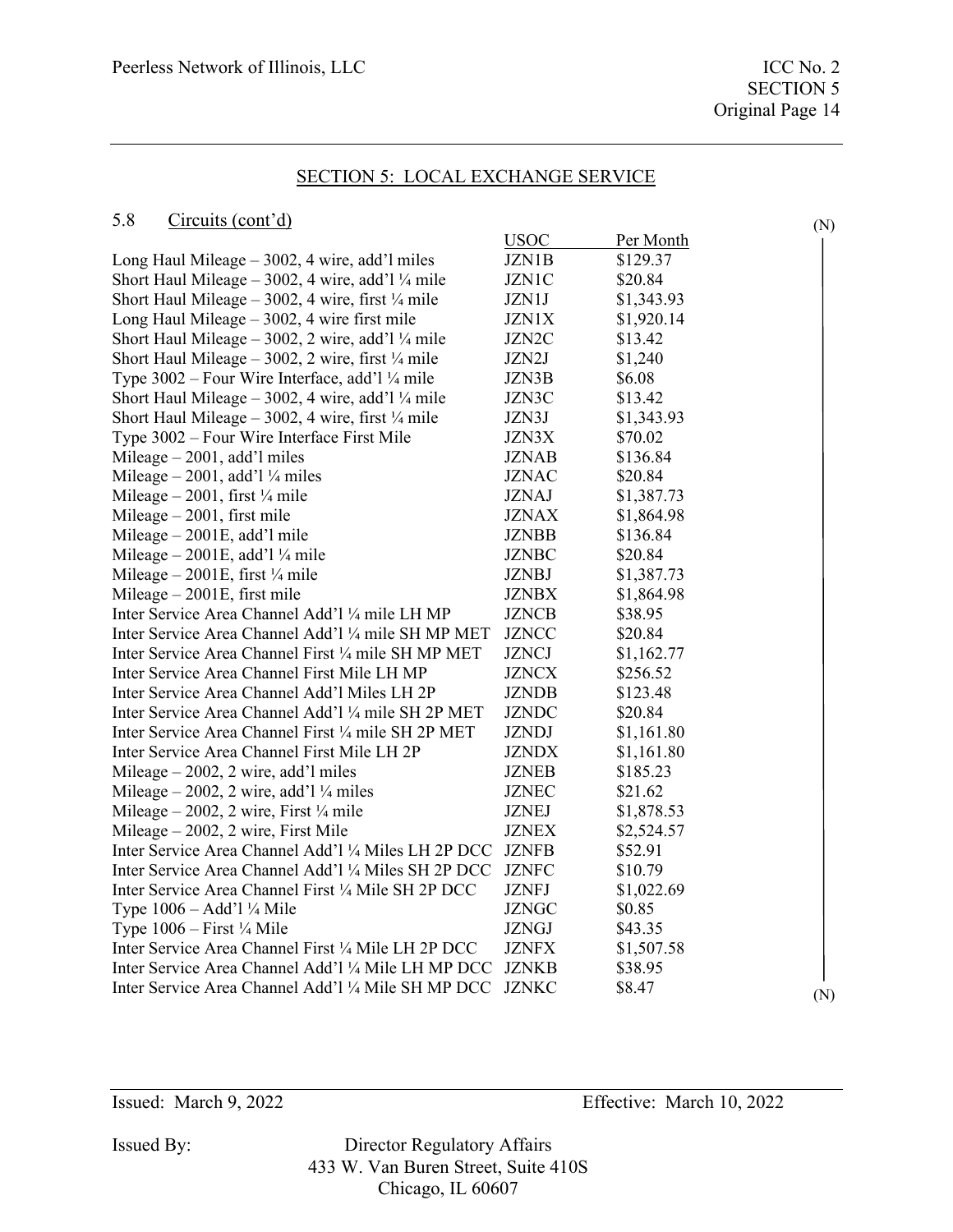### 5.8 Circuits (cont'd)

|                                                     | <b>USOC</b>  | Per Month  |     |
|-----------------------------------------------------|--------------|------------|-----|
| Inter Service Area Channel First 1/4 Mile SH MP DCC | <b>JZNKJ</b> | \$324.07   |     |
| Inter Service Area Channel First 1/4 Mile LH MP DCC | <b>JZNKX</b> | \$460.60   |     |
| Mileage 2301, 2 wire, add'l miles                   | <b>JZNMB</b> | \$136.84   |     |
| Mileage 2301, 2 wire, add'l $\frac{1}{4}$ miles     | <b>JZNMC</b> | \$20.84    |     |
| Mileage 2301, 2 wire, First 1/4 mile                | <b>JZNMJ</b> | \$1,387.73 |     |
| Mileage 2301, 2 wire, First Mile                    | <b>JZNMX</b> | \$1,864.98 |     |
| Mileage 2001A, add'l Miles                          | <b>JZNOB</b> | \$136.84   |     |
| Mileage 2001A, add'l 1/4 miles                      | <b>JZNOC</b> | \$20.84    |     |
| Mileage 2001A, First 1/4 mile                       | <b>JZNOJ</b> | \$1,387.73 |     |
| Mileage 2001A, First Mile                           | <b>JZNOX</b> | \$1,864.98 |     |
| Mileage 2001B, add'l miles                          | <b>JZNPB</b> | \$136.84   |     |
| Mileage 2001B, add'l 1/4 miles                      | <b>JZNPC</b> | \$20.84    |     |
| Mileage 2001B, First 1/4 mile                       | <b>JZNPJ</b> | \$1,387.73 |     |
| Mileage 2001B, First mile                           | <b>JZNPX</b> | \$1,864.98 |     |
| Mileage 2001C, add'l miles                          | <b>JZNQB</b> | \$136.84   |     |
| Mileage 2001C, add'l $\frac{1}{4}$ miles            | <b>JZNQC</b> | \$20.84    |     |
| Mileage 2001C, First 1/4 mile                       | <b>JZNQJ</b> | \$1,387.73 |     |
| Mileage 2001C, First mile                           | <b>JZNQX</b> | \$1,864.98 |     |
| Mileage 2001D, add'l miles                          | <b>JZNRB</b> | \$136.84   |     |
| Mileage 2001D, add'l 1/4 miles                      | <b>JZNRC</b> | \$20.84    |     |
| Mileage 2001D, First 1/4 mile                       | <b>JZNRJ</b> | \$1,387.73 |     |
| Mileage 2001D, First mile                           | <b>JZNRX</b> | \$1,864.98 |     |
| Mileage 2002, 4 wire, add'l miles                   | <b>JZNSB</b> | \$136.84   |     |
| Mileage 2002, 4 wire, add'l 1/4 miles               | <b>JZNSC</b> | \$28.21    |     |
| Mileage 2002, 4 wire, First 1/4 mile                | <b>JZNSJ</b> | \$1,878.53 |     |
| Mileage 2002, 4 wire, First mile                    | <b>JZNSX</b> | \$1,864.98 |     |
| Mileage 2301, 4 wire, add'l miles                   | <b>JZNTB</b> | \$136.84   |     |
| Mileage 2301, 4 wire, add'l $\frac{1}{4}$ miles     | <b>JZNTC</b> | \$20.84    |     |
| Mileage 2301, 4 wire, First 1/4 mile                | <b>JZNTJ</b> | \$1,387.73 |     |
| Mileage 2301, 4 wire, First mile                    | <b>JZNTX</b> | \$1,864.98 |     |
| Type 2001, add'l 1/4 miles                          | <b>JZNVC</b> | \$1.27     |     |
| Type 2001, First $\frac{1}{4}$ mile                 | <b>JZNVJ</b> | \$43.44    |     |
| Type 2001, w/out conferencing, add'l 1/4 mile       | <b>JZNWC</b> | \$1.27     |     |
| Type 2001, w/out conferencing, First 1/4 mile       | <b>JZNWJ</b> | \$47.35    |     |
| Type 2002, with conferencing                        | <b>JZNXB</b> | \$5.33     |     |
| Type 2002, add'l $\frac{1}{4}$ miles                | <b>JZNXC</b> | \$1.27     |     |
| Type 2002, First mile                               | <b>JZNXJ</b> | \$54.46    |     |
| Type 2002, with conferencing                        | <b>JZNXX</b> | \$54.94    | (N) |
|                                                     |              |            |     |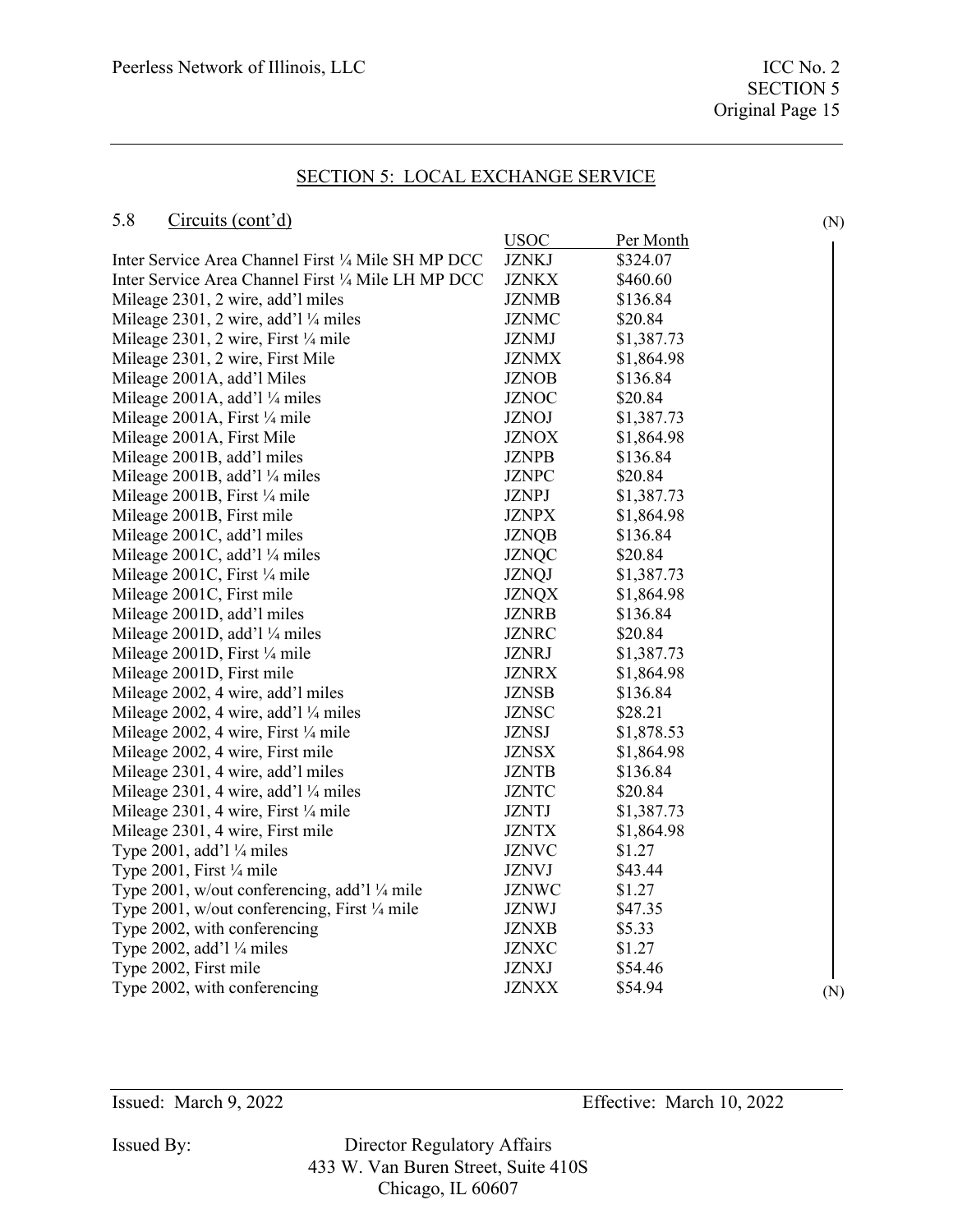(N)

### SECTION 5: LOCAL EXCHANGE SERVICE

#### 5.8 Circuits (cont'd)

|                                                   | <b>USOC</b>  | Per Month  |  |
|---------------------------------------------------|--------------|------------|--|
| Long Haul Mileage, 3002, 2 wire, add'l miles      | <b>JZNZB</b> | \$136.84   |  |
| Short Haul Mileage, 3002, 2 wire, add'l 1/4 miles | <b>JZNZC</b> | \$18.75    |  |
| Short Haul Mileage, 3002, 2 wire, First mile      | <b>JZNZJ</b> | \$1,091.85 |  |
| Long Haul Mileage, 3002, 2 wire, First Mile       | <b>JZNZX</b> | \$1,516.89 |  |
| Type 3002 Per Primary Termination                 | <b>LUNXA</b> | \$15.75    |  |
| Type 3002 Per Primary Termination                 | <b>LUNXB</b> | \$15.75    |  |
| Type 3002 Per Primary Termination                 | <b>LUNXC</b> | \$15.75    |  |
| Type 1001 Two Point Service                       | <b>OWAAB</b> | \$0.85     |  |
| Type 1001 Two Point Service                       | <b>OWAAC</b> | \$0.85     |  |
| Type 3002 Long Haul Mileage                       | OXG4C        | \$14.90    |  |
| Type D Conditioning, per Station                  | QHA          | \$18.29    |  |
| Type 2001B Signaling Arrangement                  | <b>SLM</b>   | \$0.54     |  |
| Series 2000 Signaling                             | <b>UOE</b>   | \$17.70    |  |
| Channel Conditioning Two Wire Interface           | <b>VUAOB</b> | \$20.32    |  |
| Channel Conditioning Two Wire Interface           | <b>VUAOC</b> | \$40.56    |  |
| Series 3000, Four Wire Interface                  | <b>VUAPC</b> | \$10.16    |  |
| Series 3000, Short Haul Mileage                   | <b>VUGPC</b> | \$10.16    |  |
| Series 3000, Type C2 Long Haul Mileage            | <b>VUGSB</b> | \$10.16    |  |
| Series 3000, Long Haul Mileage                    | <b>VUGTC</b> | \$10.16    |  |
| Series 3000, Type C4 Conditioning                 | <b>VVAOC</b> | \$50.72    |  |
| Series 3000, Four Wire Interface                  | <b>VVAPC</b> | \$20.32    |  |
| Series 3000, Short Haul Mileage                   | <b>VVGOC</b> | \$20.32    |  |
| Short Haul Mileage Four Wire Interface            | <b>VVGPC</b> | \$20.32    |  |
| Intra Service Area Local Channel 2P               | <b>WWAAA</b> | \$849.37   |  |
| Intra Service Area Local Channel 2P               | <b>WWAAB</b> | \$1,261.24 |  |
| Intra Service Area Local Channel 2P               | <b>WWAAC</b> | \$1,505.16 |  |
| Type 2001 with conferencing                       | WWB5A        | \$27.51    |  |
| Type 2001 with conferencing                       | WWB5C        | \$58.51    |  |
| 2001 Channel Area A                               | <b>WWBAA</b> | \$759.36   |  |
| 2001 Channel Area B - intra                       | <b>WWBAB</b> | \$1,043.41 |  |
| 2001 Channel Area C                               | <b>WWBAC</b> | \$1,384.91 |  |
| Type 2001 Intra Service Area Channel              | <b>WWBBB</b> | \$36.08    |  |
| Type 2001 Intra Service Area Channel              | <b>WWBBC</b> | \$45.73    |  |
| Type 2001A Intra Service Area Channel             | <b>WWBCB</b> | \$26.53    |  |
| 2001 Channel Area A                               | <b>WWBCC</b> | \$53.65    |  |
| Type 2001B Intra Service Area Channel             | <b>WWBDB</b> | \$56.56    |  |
| Type 2001B Intra Service Area Channel             | <b>WWBDC</b> | \$92.88    |  |

(N)

Issued: March 9, 2022 Effective: March 10, 2022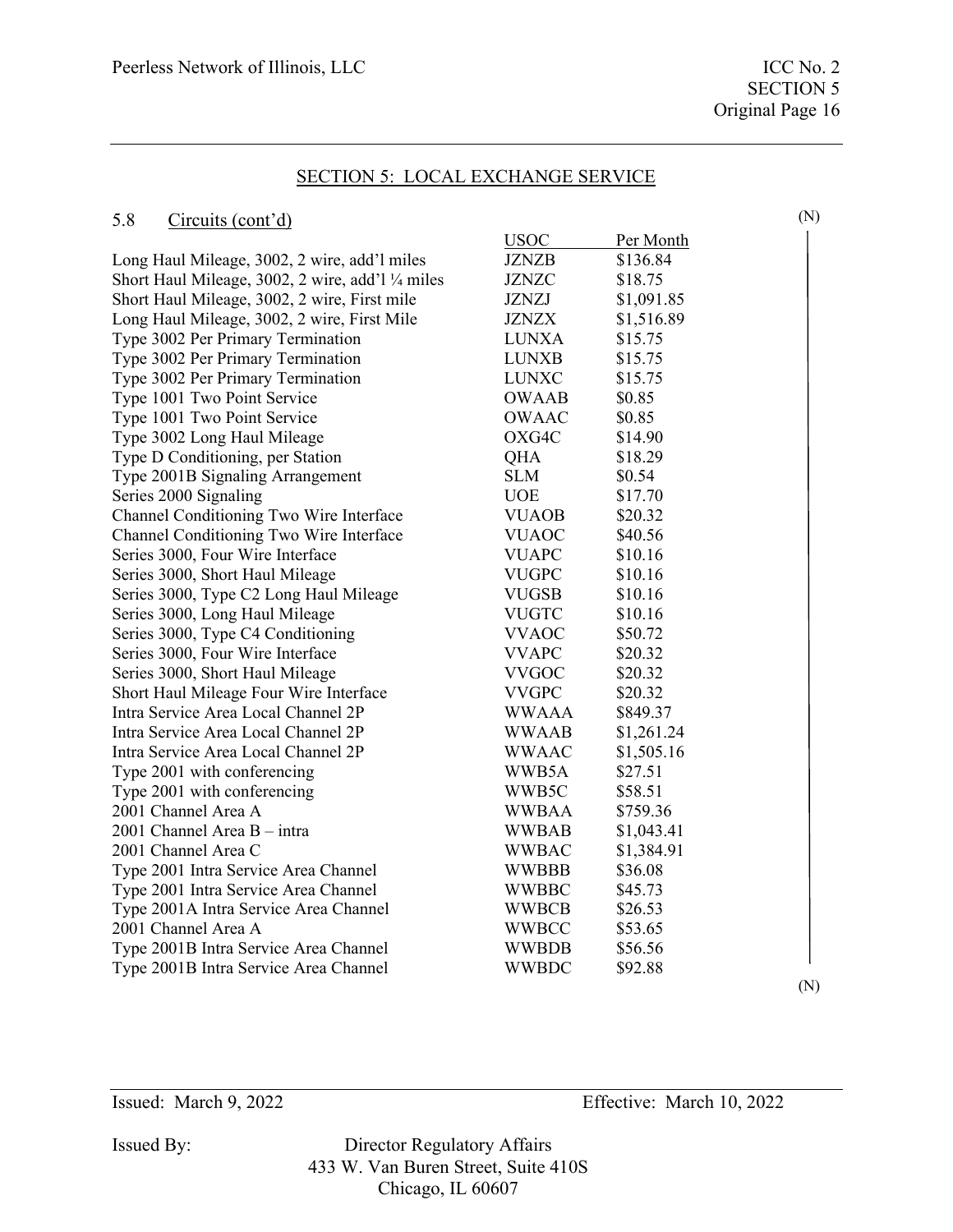### 5.8 Circuits (cont'd)

| ິ∙∙<br>$C$ ncuns (com $u_t$               |              |            |     |
|-------------------------------------------|--------------|------------|-----|
|                                           | <b>USOC</b>  | Per Month  | (N) |
| 2001C Channel Area A                      | <b>WWBGA</b> | \$1,048.47 |     |
| 2001C Channel Area B                      | <b>WWBGB</b> | \$1,496.88 |     |
| 2001C Channel Area C                      | <b>WWBGC</b> | \$1,559.07 |     |
| Type 2001 Intra Service Area Channel      | <b>WWBHC</b> | \$35.01    |     |
| 2002 Channel Area A-2 Wire Intra          | <b>WWBOA</b> | \$775.16   |     |
| 2002 Channel Area B                       | <b>WWBOB</b> | \$1,300.30 |     |
| 2002 Channel Area C                       | <b>WWBOC</b> | \$1,904.09 |     |
| Type 2002 Four Wire Interface             | <b>WWBPB</b> | \$36.53    |     |
| 2002 Channel Area C-4 Wire                | <b>WWBPC</b> | \$81.73    |     |
| 2000 Channel Type 2301 Two Wire           | <b>WWEAA</b> | \$20.72    |     |
| Type 2301, Two Wire Interface             | <b>WWEAB</b> | \$28.39    |     |
| Type 2301, Two Wire Interface             | <b>WWEAC</b> | \$41.59    |     |
| 2002 Channel Area A                       | WWG3A        | \$279.41   |     |
| 2002 Channel Area B                       | WWG3B        | \$1,342.73 |     |
| 2002 Channel Area C                       | WWG3C        | \$2,328.10 |     |
| Type 2002 Long Haul Mileage               | WWG4B        | \$38.08    |     |
| Type 2002 Long Haul Mileage               | WWG4C        | \$69.68    |     |
| Type 2001 Short Haul Mileage              | WWG5A        | \$28.01    |     |
| Type 2001 Short Haul Mileage              | WWG5C        | \$63.59    |     |
| 2001 Channel Area A                       | <b>WWGAA</b> | \$760.56   |     |
| 2001 Channel Area B - inter               | <b>WWGAB</b> | \$1,063.36 |     |
| 2001 Channel Area C                       | <b>WWGAC</b> | \$1,507.92 |     |
| Type 2001 Short Haul Mileage              | <b>WWGBC</b> | \$43.51    |     |
| Type 2001 Short Haul Mileage              | <b>WWGCC</b> | \$48.52    |     |
| 2001C Channel Area A - Inter Service Area | <b>WWGGA</b> | \$1,016.70 |     |
| 2001C Channel Area B                      | <b>WWGGB</b> | \$1,273.14 |     |
| 2001C Channel Area C                      | WWGGC        | \$1,683.05 |     |
| 2001 Channel Area A                       | <b>WWGHA</b> | \$1,282.54 |     |
| 2001 Channel Area B                       | <b>WWGHB</b> | \$1,756.00 |     |
| 2001 Channel Area C                       | <b>WWGHC</b> | \$1,892.05 |     |
| 2002 Channel Area A                       | <b>WWGOA</b> | \$1,365.30 |     |
| 2002 Channel Area B                       | <b>WWGOB</b> | \$2,366.44 |     |
| 2002 Channel Area C                       | <b>WWGOC</b> | \$2,670.91 |     |
| Type 2002 Short Haul Mileage              | <b>WWGPB</b> | \$38.08    |     |
| Type 2002 Short Haul Mileage              | <b>WWGPC</b> | \$87.72    |     |
| Type 2001 Long Haul Mileage               | <b>WWGRA</b> | \$16.87    | (N) |
| Type 2001 Long Haul Mileage               | <b>WWGRC</b> | \$38.08    |     |

Issued By: Director Regulatory Affairs 433 W. Van Buren Street, Suite 410S Chicago, IL 60607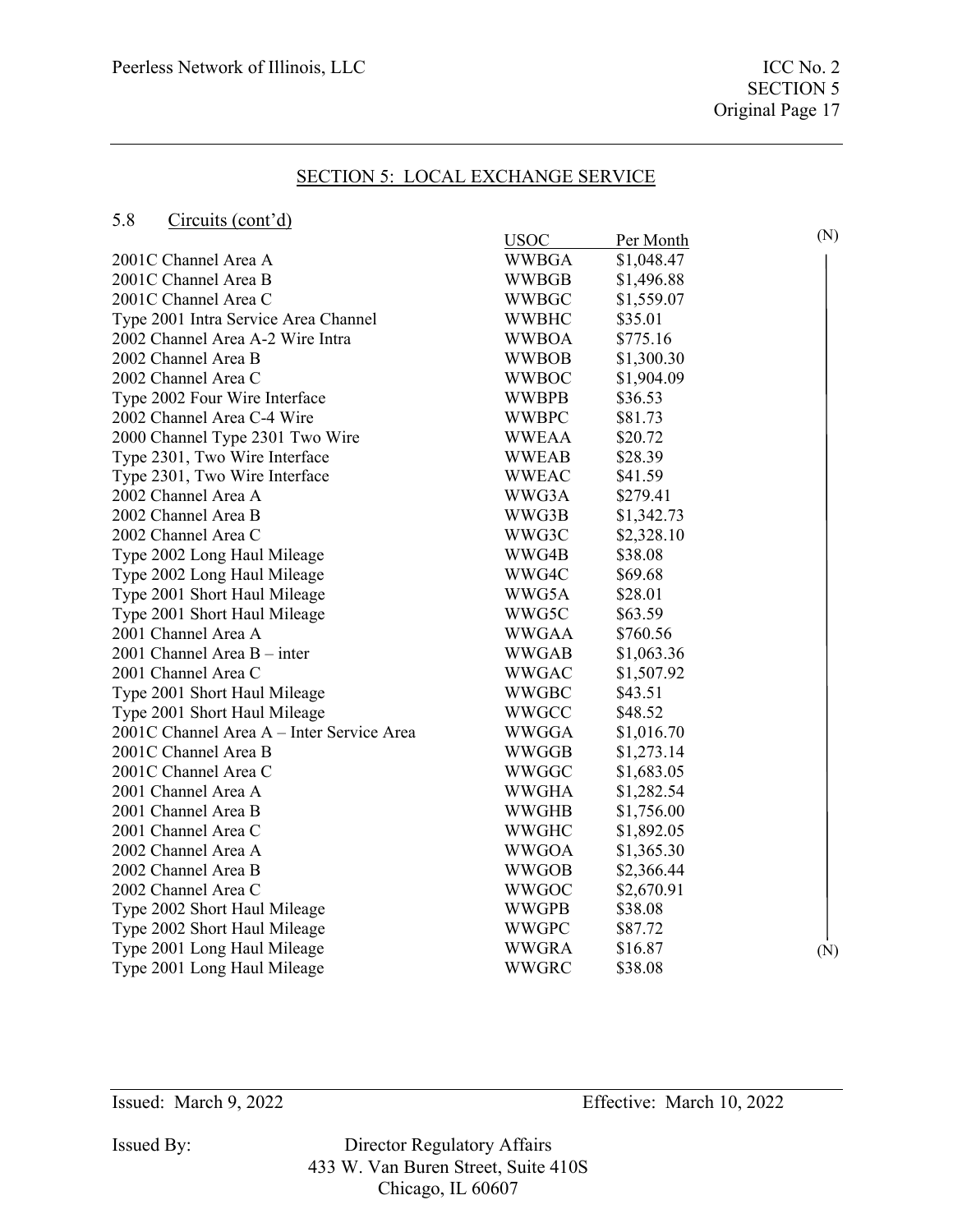### 5.8 Circuits (cont'd)

|                                      | <b>USOC</b>  | Per Month  | (N) |
|--------------------------------------|--------------|------------|-----|
| Type 2001 Long Haul Mileage          | <b>WWGTC</b> | \$43.52    |     |
| Series 2000 Long Haul Mileage        | <b>WWGXA</b> | \$36.16    |     |
| Type 2001C Long Haul Mileage         | <b>WWGXB</b> | \$36.01    |     |
| Type 2001C Long Haul Mileage         | <b>WWGXC</b> | \$43.65    |     |
| 2001D Channel Area A                 | <b>WWGYA</b> | \$393.18   |     |
| 2001D Channel Area B                 | <b>WWGYB</b> | \$427.29   |     |
| 2001D Channel Area C                 | <b>WWGYC</b> | \$1,892.05 |     |
| Type 2001D Long Haul Mileage         | <b>WWGZC</b> | \$47.43    |     |
| Type 2301 Short Haul Mileage         | <b>WWHAB</b> | \$46.30    |     |
| Type 2301 Short Haul Mileage         | <b>WWHAC</b> | \$62.49    |     |
| Type 2301 Short Haul Mileage         | <b>WWHBC</b> | \$76.32    |     |
| Series 2000 Long Haul Mileage        | <b>WWHCA</b> | \$35.65    |     |
| Series 2000 Long Haul Mileage        | WWHCC        | \$62.49    |     |
| Type 2001 w/out conferencing         | <b>WWJAA</b> | \$17.87    |     |
| Type 2001 Channel w/out conferencing | <b>WWJAB</b> | \$21.44    |     |
| Type 2001 Channel w/out conferencing | <b>WWJAC</b> | \$38.86    |     |
| Type 2001 Channel w/out conferencing | <b>WWJBB</b> | \$48.30    |     |
| Type 2002 Two Wire Interface         | <b>WWJOB</b> | \$81.96    |     |
| Type 2002 Two Wire Interface         | <b>WWJOC</b> | \$119.82   |     |
| Type 2002 Four Wire Interface        | <b>WWJPB</b> | \$64.79    |     |
| Type 2002 Four Wire Interface        | <b>WWJPC</b> | \$102.11   |     |
| Type 2001 w/out conferencing         | WWN5B        | \$56.48    |     |
| Type 2001 w/out conferencing         | WWN5C        | \$93.40    |     |
| Type 2002 Two Wire Interface         | <b>WWNOC</b> | \$108.16   |     |
| Type 2002 Four Wire Interface        | <b>WWNPB</b> | \$57.74    |     |
| Type 2002 Four Wire Interface        | <b>WWNPC</b> | \$99.85    |     |
| Type 2335 Two Wire Remote Station    | <b>WWSOC</b> | \$29.50    |     |
| Inter Service Area Local Channel MP  | <b>WWVAA</b> | \$849.52   |     |
| Inter Service Area Local Channel MP  | <b>WWVAB</b> | \$365.66   |     |
| Inter Service Area Local Channel MP  | <b>WWVAC</b> | \$1,491.88 |     |
| Inter Service Area Local Channel 2PC | <b>WWYAA</b> | \$849.37   |     |
| Inter Service Area Local Channel 2P  | <b>WWYAB</b> | \$1,261.24 |     |
| Inter Service Area Local Channel 2P  | WWYAC        | \$1,491.82 |     |
| Intra Service Area Local Channel MP  | <b>WWZAA</b> | \$204.38   |     |
| Intra Service Area Local Channel MP  | <b>WWZAB</b> | \$1,261.34 |     |
| Intra Service Area Local Channel MP  | <b>WWZAC</b> | \$1,491.88 |     |
| 3010 Channel Area A                  | <b>WXAAA</b> | \$1,326.58 | (N) |
|                                      |              |            |     |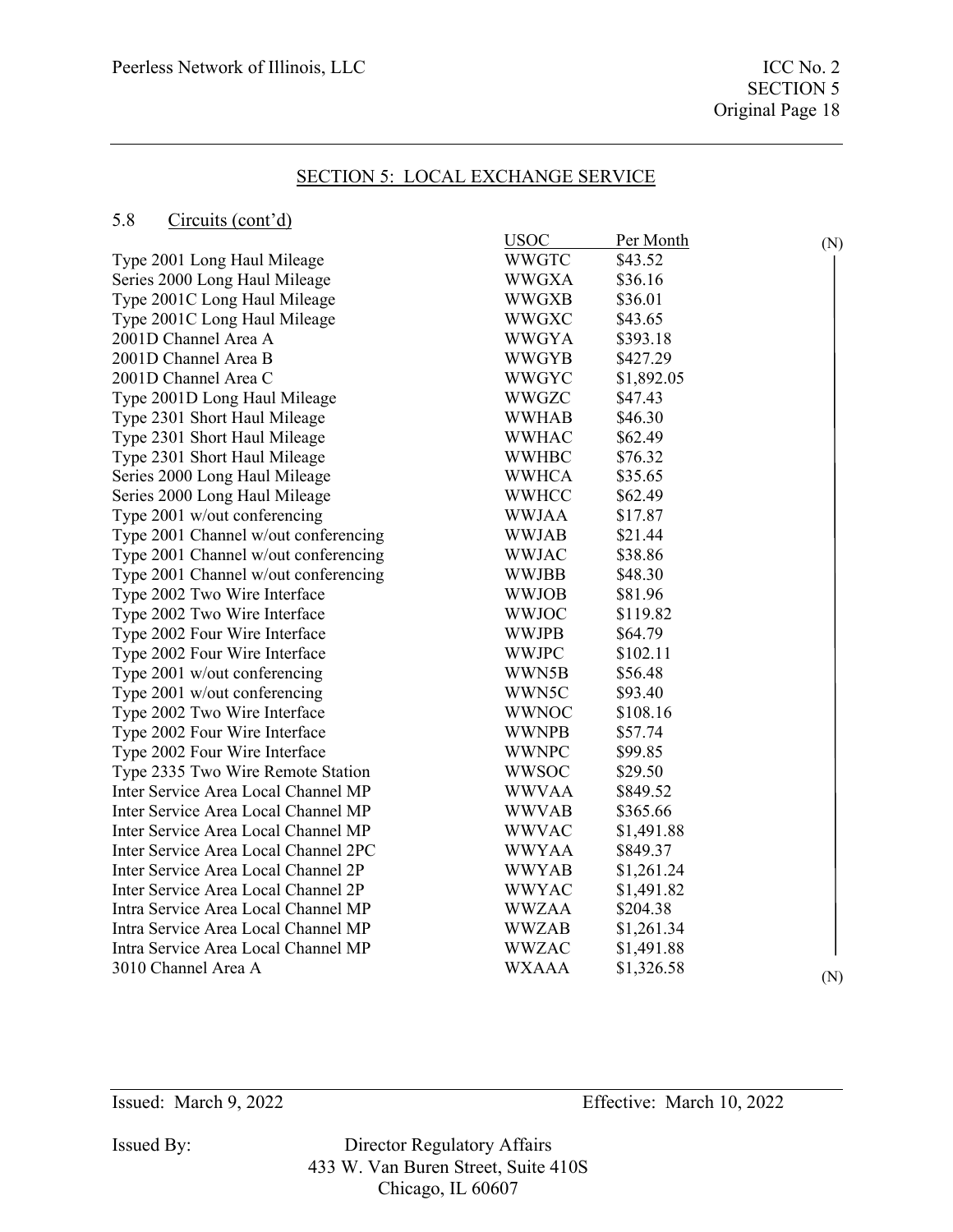### 5.8 Circuits (cont'd)

| ິ∙∙<br>$C$ ncuns (com $u_t$                      |              |            |     |
|--------------------------------------------------|--------------|------------|-----|
|                                                  | <b>USOC</b>  | Per Month  | (N) |
| 3010 Channel Area B                              | <b>WXAAB</b> | \$1,952.84 |     |
| 3010 Channel Area C                              | <b>WXAAC</b> | \$3,133.17 |     |
| Type 3002 Two Wire Interface                     | <b>WXAOB</b> | \$42.73    |     |
| Type 3002 Two Wire Interface                     | <b>WXAOC</b> | \$83.43    |     |
| 3002 Channel Area A                              | <b>WXAPA</b> | \$1,604.81 |     |
| 3002 Channel Area B                              | <b>WXAPB</b> | \$2,169.67 |     |
| 3002 Channel Area C                              | <b>WXAPC</b> | \$3,615.18 |     |
| Type 3002 Long Haul Mileage                      | WXG3A        | \$41.94    |     |
| Type 3002 Long Haul Mileage                      | WXG3B        | \$42.87    |     |
| Type 3002 Long Haul Mileage                      | WXG3C        | \$84.84    |     |
| 3002 Channel Area A                              | WXG4A        | \$1,660.76 |     |
| 3002 Channel Area B                              | WXG4B        | \$519.84   |     |
| 3002 Channel Area C                              | WXG4C        | \$3,711.38 |     |
| Type 3002 Two Wire Interface                     | <b>WXGOB</b> | \$37.36    |     |
| Type 3002 Two Wire Interface                     | <b>WXGOC</b> | \$80.85    |     |
| 3002 Channel Area A                              | <b>WXGPA</b> | \$391.18   |     |
| 3002 Channel Area B                              | <b>WXGPB</b> | \$1,865.91 |     |
| 3002 Channel Area C                              | <b>WXGPC</b> | \$2,270.61 |     |
| Type 3002 Two Wire Interface                     | <b>WXHOC</b> | \$105.02   |     |
| Type 3002 Four Wire Interface                    | <b>WXHPC</b> | \$105.02   |     |
| Type 3002, Two Wire Interface Short Haul Mileage | <b>WXJOB</b> | \$86.75    |     |
| Type 3002, Two Wire Interface Short Haul Mileage | <b>WXJOC</b> | \$107.53   |     |
| Channel 3002, 4 wire, Area A                     | <b>WXJPA</b> | \$386.10   |     |
| Channel 3002, 4 wire, Area B                     | <b>WXJPB</b> | \$2,333.06 |     |
| Channel 3002, 4 wire, Area C                     | <b>WXJPC</b> | \$3,517.87 |     |
| Type 6005 Intra Service Area Channel             | <b>WXQAC</b> | \$29.04    |     |
| Short Haul Mileage                               | <b>WXVAC</b> | \$32.25    |     |
| Series 2000 Type A Signaling                     | X6W1A        | \$20.74    |     |
| Series 2000 Type A Signaling                     | X6W1B        | \$26.50    |     |
| Series 2000 Type A Signaling                     | X6W1C        | \$27.77    |     |
| Series 2000 Type A Signaling                     | X6W2C        | \$22.61    |     |
| Type 2001C Channel, Type B Signaling             | X6Y1B        | \$26.42    |     |
| Type 2001C Channel, Type B Signaling             | X6Y1C        | \$27.26    |     |
| Type 2001C Channel, Type B Signaling             | X6Y2B        | \$15.49    |     |
| Type 2001C Channel, Type B Signaling             | X6Y2C        | \$17.36    |     |
| 2000 Channel Type C Signaling                    | X6Z1A        | \$5.08     |     |
| 2000 Channel Type C Signaling                    | X6Z1B        | \$23.11    | (N) |

Issued By: Director Regulatory Affairs 433 W. Van Buren Street, Suite 410S Chicago, IL 60607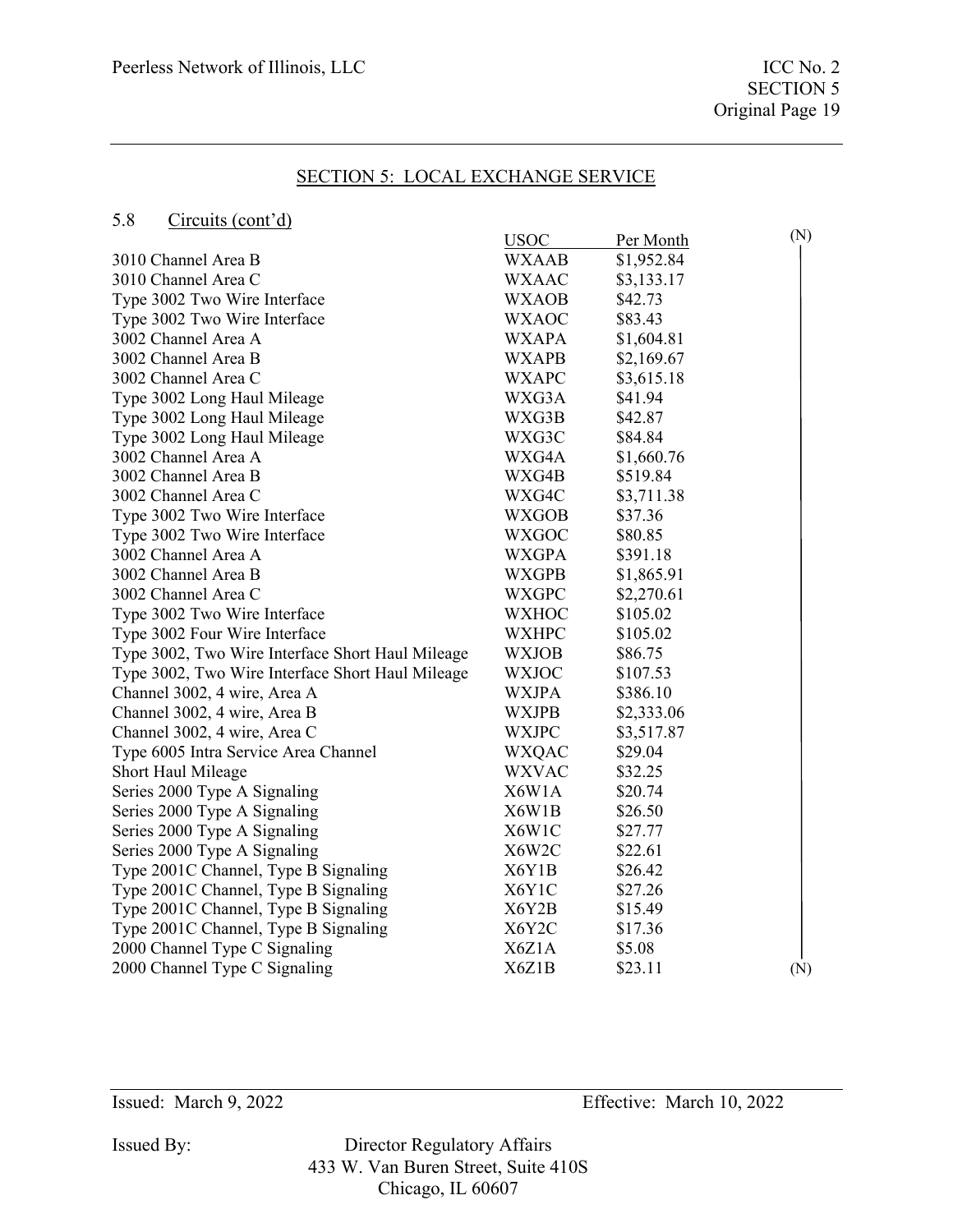### 5.8 Circuits (cont'd)

| <b>USOC</b>  | Per Month |
|--------------|-----------|
| X6Z1C        | \$24.30   |
| X6Z2C        | \$4.40    |
| <b>XVAOC</b> | \$19.65   |
| <b>XVAPC</b> | \$15.83   |
| YY8          | \$29.44   |
| JZH3B        | \$3.81    |
| JZH3X        | \$50.80   |
| <b>OXAAC</b> | \$17.66   |
| OXAPC        | \$12.79   |
| WWBHA        | \$19.91   |
| <b>WWBHB</b> | \$18.44   |
| WWBHC        | \$32.26   |
| WWBLB        | \$12.99   |
| <b>WWGQC</b> | \$46.15   |
| <b>WWGTB</b> | \$28.36   |
| WWGTC        | \$43.52   |
| WWEBB        | \$32.01   |
| <b>WWEBC</b> | \$69.26   |
| 41G1X        | \$9.45    |
| 41G          | \$57.00   |
|              |           |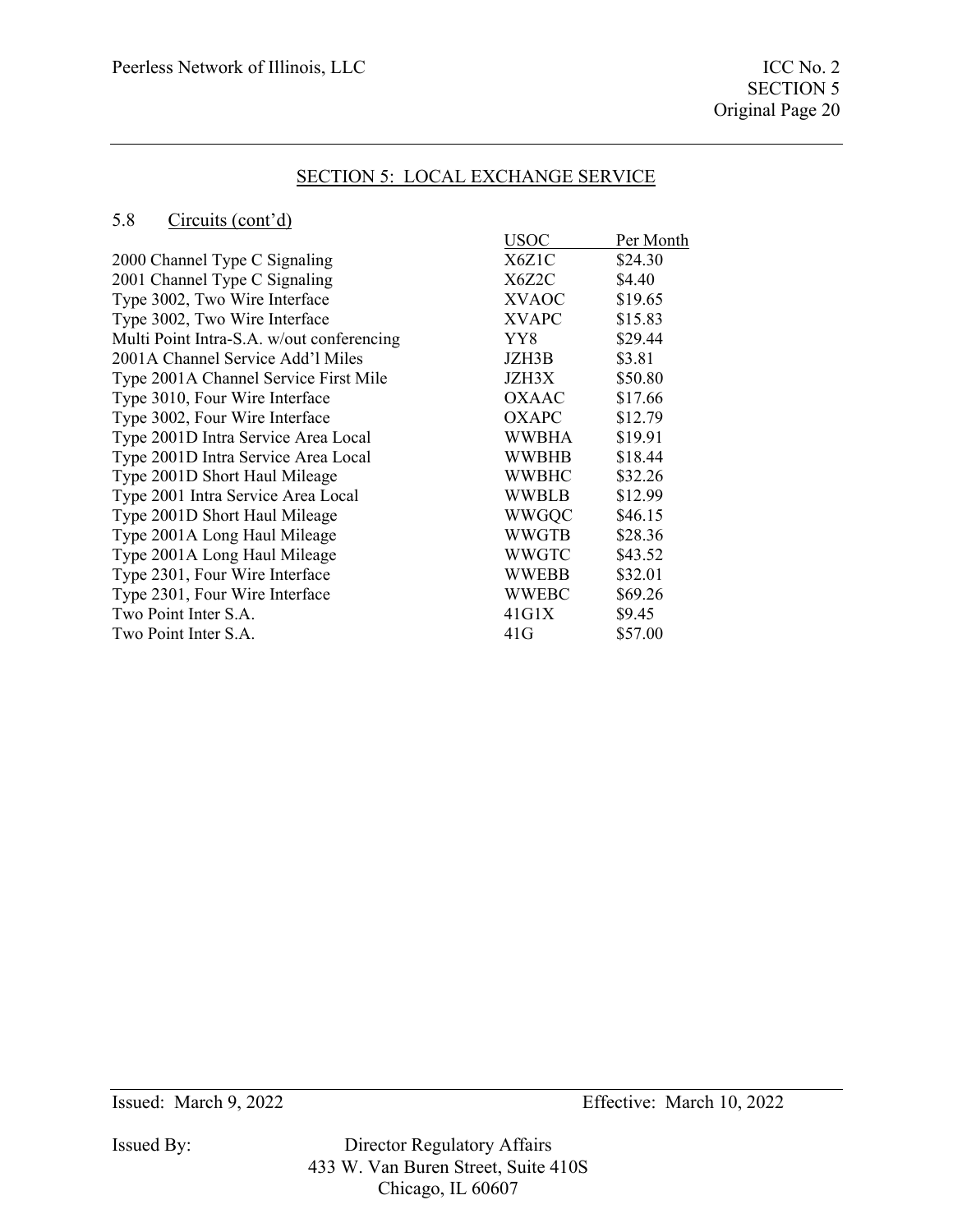### SECTION 6: LOCAL EXCHANGE OPTIONAL FEATURES

#### 6.1 Directory Listings

For each Customer of Company-provided Local Exchange Service(s), the Company shall arrange for the listing of the Customer's main billing telephone number in the directory(ies) published by the dominant Local Exchange Carrier in the area at no additional charge. For Customers with multiple premises served by the Company, the Company will arrange for a listing of the main billing telephone number at each premise. At a Customer's option, the Company will arrange for additional listings at the following rates:

|                          | Non-Recurring | <b>Monthly Recurring</b> |
|--------------------------|---------------|--------------------------|
| Each Additional Listing: | \$1.00        | \$0.40                   |

#### 6.2 Premium Number Service

Premium numbers are those telephone numbers that end in 00, 000 or 0000. Premium numbers are assigned on a first come, first served basis and are limited to those numbers that exist in the Company's inventory, as acquired, according to industry numbering assignment practices. Premium numbers can be used in conjunction with other services offered by the Company. Standard usage charges that appear in this tariff for other services used with premium numbers will also apply.

| Non-Recurring Charge, per order      | \$100  |
|--------------------------------------|--------|
| Monthly Recurring Charge, per number | \$1.00 |

Issued By: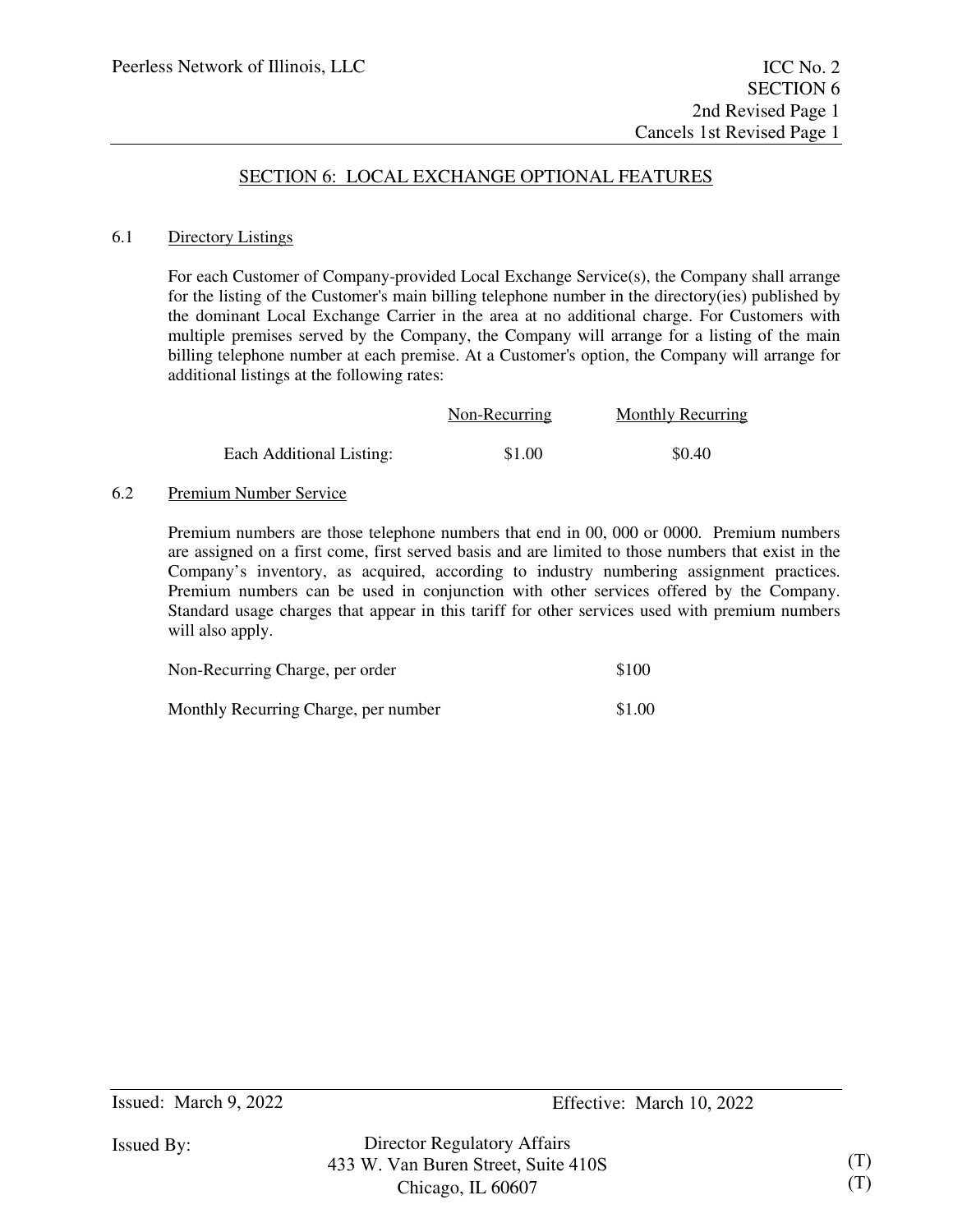# SECTION 7: LOCAL AND INTRALATA CALLING SERVICE

### 7.1 Description

Local and IntraLATA Calling Service provides a Customer with the ability to originate calls from a Company-provided access line to all other stations on the public switched telephone network bearing the designation of any central office exchanges, areas, and zones included in the caller's local and IntraLATA calling areas, but within the caller's LATA.

### 7.2 Time Periods

Peak, Mid-Peak and Off-Peak rates apply as follows:

| Rates    | From    | To But Not | Days            |  |
|----------|---------|------------|-----------------|--|
|          |         | Including  |                 |  |
| Peak     | 8:00 AM | 5:00 PM    | Monday-Friday   |  |
| Off-Peak | 5:00 PM | 8:00 AM    | Monday-Friday   |  |
|          | 8:00 AM | 8:00 AM    | Saturday-Sunday |  |
|          | 8:00 AM | 8:00 AM    | Holidays*       |  |

\*Holidays include New Year's Day (January 1), Memorial Day (the last Monday in May), Independence Day (July 4), Labor Day (the first Monday in September), Thanksgiving Day (the fourth Thursday in November), and Christmas Day (December 25).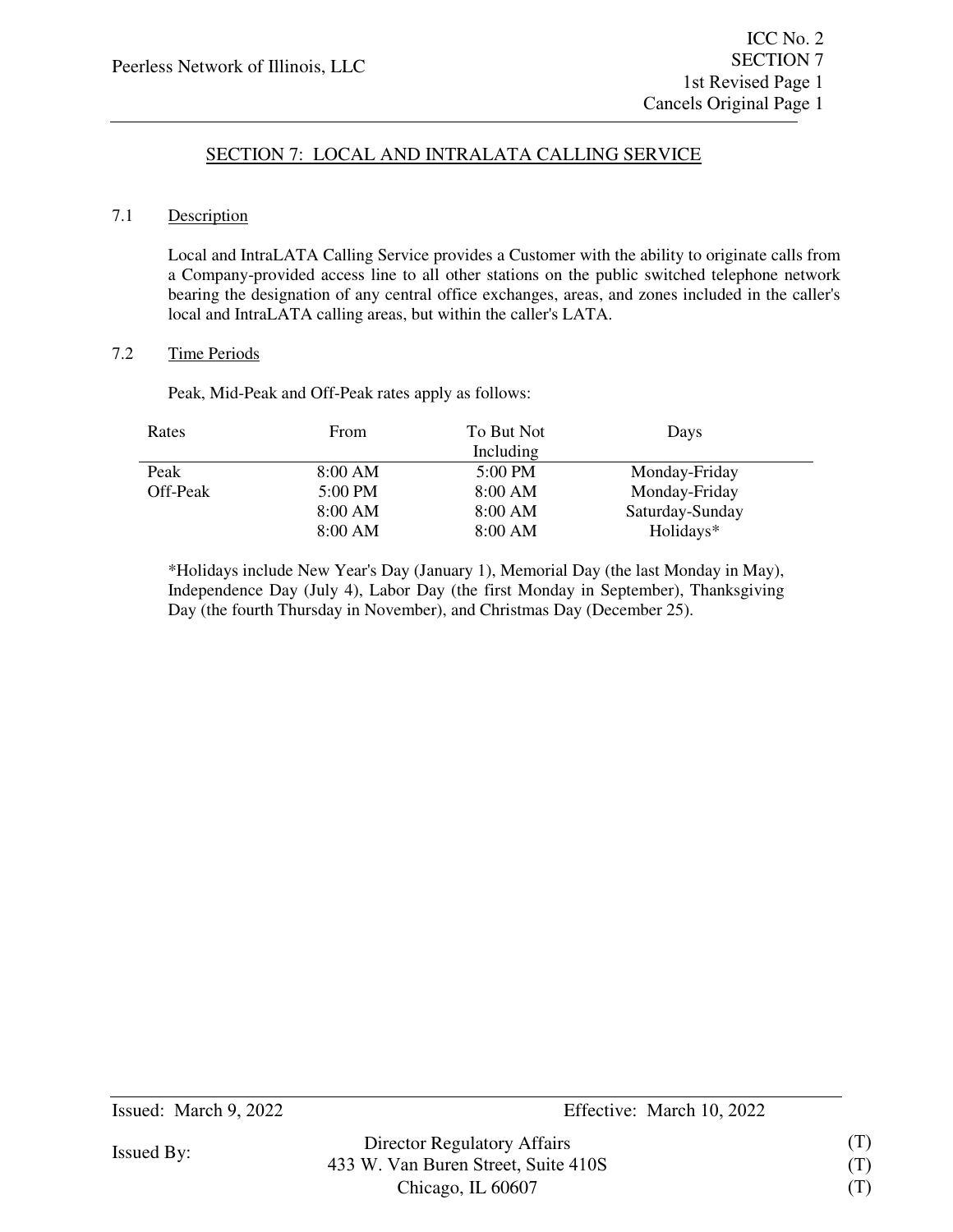## SECTION 7: LOCAL AND INTRALATA CALLING SERVICE

### 7.3 Rates

The rates set forth in this section apply to all direct-dialed local and IntraLATA calls. For operator-assisted local and intraLATA calls, the operator charges listed in Section 11.1.3 apply in addition to the charges listed below.

> Director Regulatory Affairs 433 W. Van Buren Street, Suite 410S Chicago, IL 60607

### 7.3.1 Rates for Local Calling

Per minute charges apply for each call. Timing is in whole minute increments, with a minimum charge of one minute per call.

Per minute  $$0.02$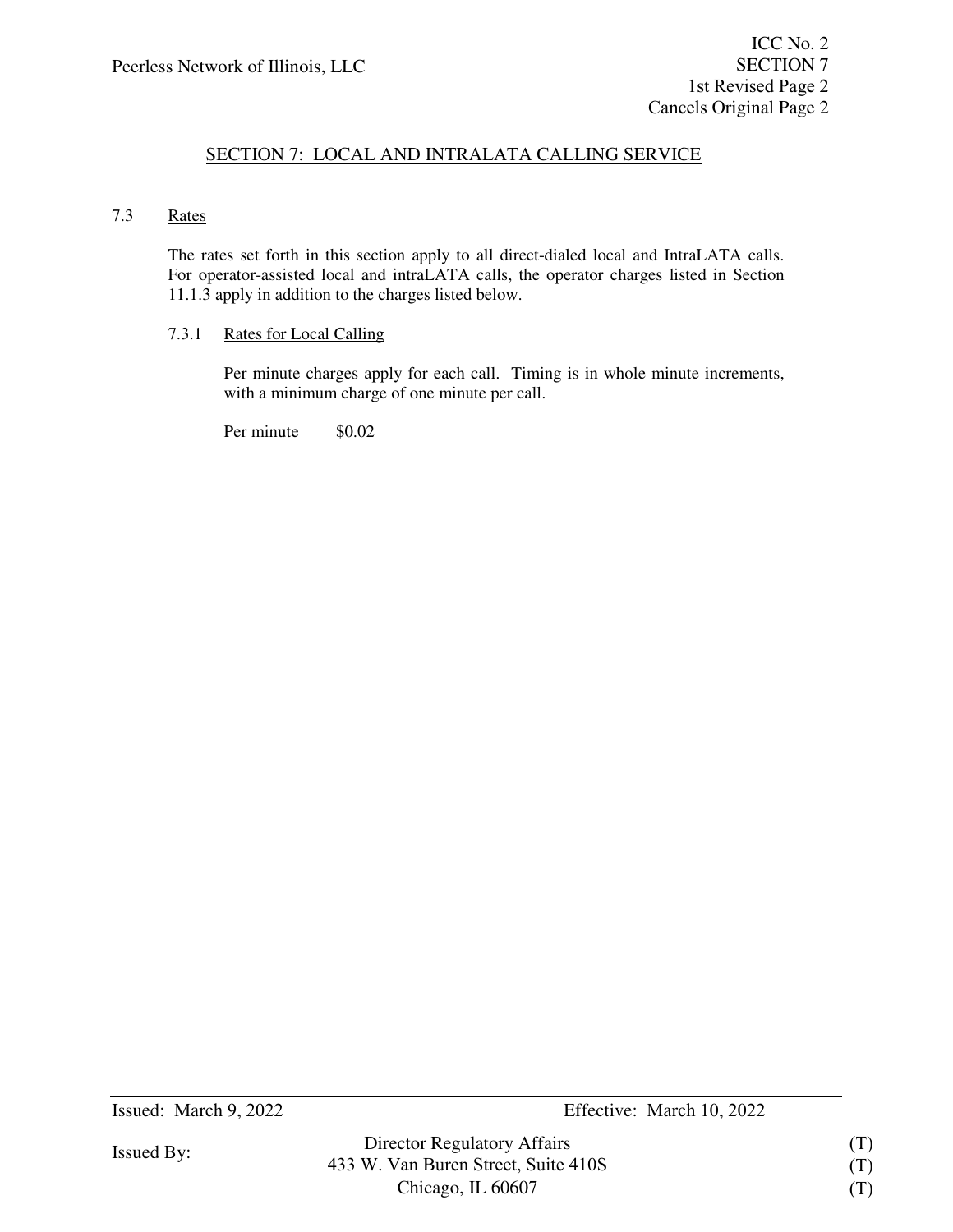## SECTION 8: MESSAGE TOLL SERVICE

#### 8.1 Description

Message Toll Service enables a User of a Local Exchange line provided by the Company or another certified local exchange carrier to place calls to any station on the public switched telecommunications network bearing an NPA-NXX designation associated with points outside the customer's Local Calling Area, but within the State of Illinois.

MTS calls will be billed in 1 minute increments.

The service is offered in two variations depending upon the method the Customer employs to gain access to the Company's network for use of the service:

- A) Subscriber MTS enables Users of Company-provided Local Exchange Services to place calls to any station on the public switched telecommunications network bearing an NPA-NXX designation associated with points outside the Customer's Local Calling Area, but within the State of Illinois.
- B) Pre-subscriber MTS enables a User of a Local Exchange line provided by another certified local exchange carrier, which has been pre-subscribed by the Customer to the Company's Pre-Subscribed MTS to originate calls to any station on the public switched telecommunications network within the State of Illinois. Calls to stations bearing an NPA-NXX designation associated with a point outside the Customer's LATA may be placed by dialing  $1 +$  the 10-digit number. Calls to stations bearing an NPA-NXX designation associated with a point inside the Customer's LATA may be placed by dialing  $10XXX$  or  $101XXX + 1 +$  the 10-digit telephone number.
- 8.2 Rates

The rates set forth below are for all direct dialed Message Toll Service (MTS) calls. Rates for Operator assisted calls are set forth in Section 11.

|    |                | Rate per $1st$ minute | Each additional minute |
|----|----------------|-----------------------|------------------------|
| A) | Subscriber     | \$0.09                | \$0.035                |
| B) | Pre-Subscriber | \$0.10                | \$0.040                |

(T) (T) (T)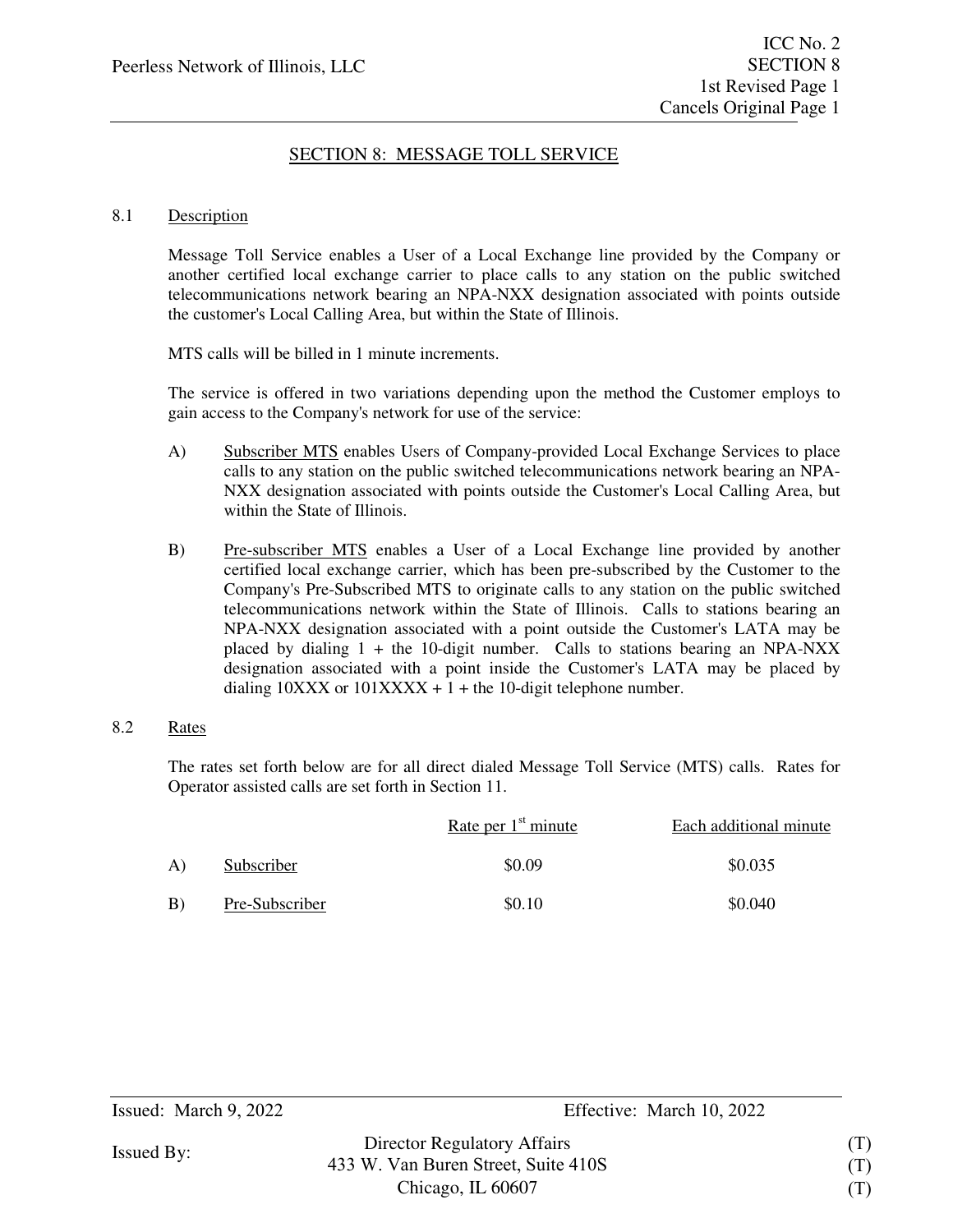## SECTION 9: LONG DISTANCE SERVICE

#### 9.1 Description

Long Distance Service enables a User of an Local Exchange line provided by the Company or another certified local exchange carrier to place calls to any station on the public switched telecommunications network bearing an NPA-NXX designation associated with points outside of the state of Illinois.

Long Distance calls will be billed in 60 second increments with an initial billing period of 60 seconds.

 $\mathcal{C}$ 

The service is offered in two variations depending upon the method the Customer employs to gain access to the Company's network for use of the service:

- A) Subscriber Long Distance enables Users of Company-provided Local Exchange Services to place calls to any station on the public switched telecommunications network bearing an NPA-NXX designation associated with points outside the state of Illinois.
- B) Pre-subscriber Long Distance enables a User of an Local Exchange line provided by another certified local exchange carrier, which has been pre-subscribed by the Customer to the Company's Pre-Subscribed Long Distance Service to originate calls to any station on the public switched telecommunications network within the State of Illinois. Calls to stations bearing an NPA-NXX designation associated with a point outside the state of Illinois may be placed by dialing  $1 +$  the 10-digit number. Calls to stations bearing an NPA-NXX designation associated with a point inside the Customer's LATA may be placed by dialing  $10XXX$  or  $101XXX + 1 +$  the 10-digit telephone number.

### 9.2 Rates

The rates set forth below are for all direct dialed Long Distance calls. Rates for Operator-assisted calls are set forth in Section 11.

|    |                | Rate per minute |
|----|----------------|-----------------|
| A) | Subscriber     | \$0.10          |
| B) | Pre-Subscriber | \$0.12          |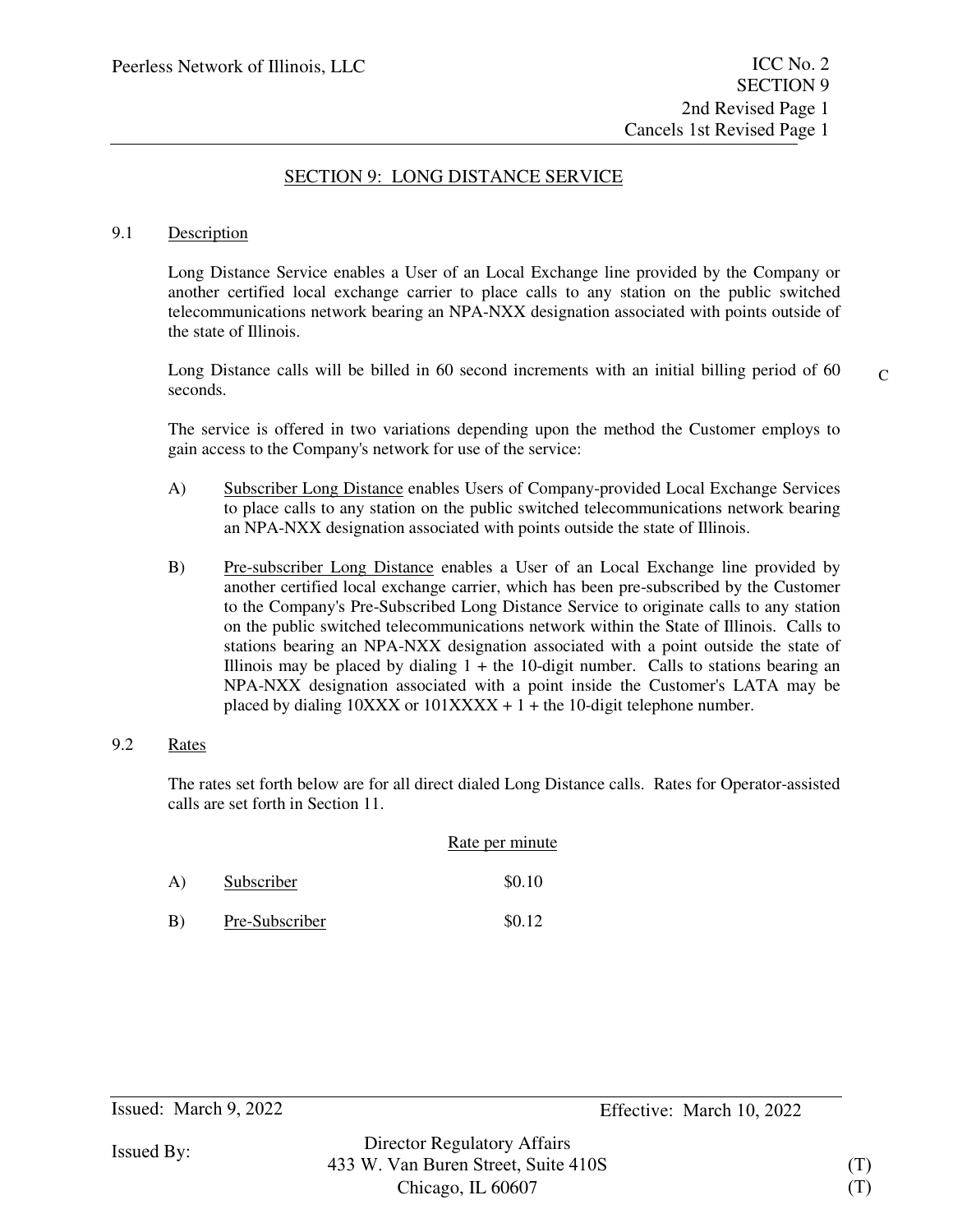## SECTION 10: OTHER SERVICE ARRANGEMENTS

### 10.0 Other Service Arrangements

This Section reserved for Other Service Arrangements.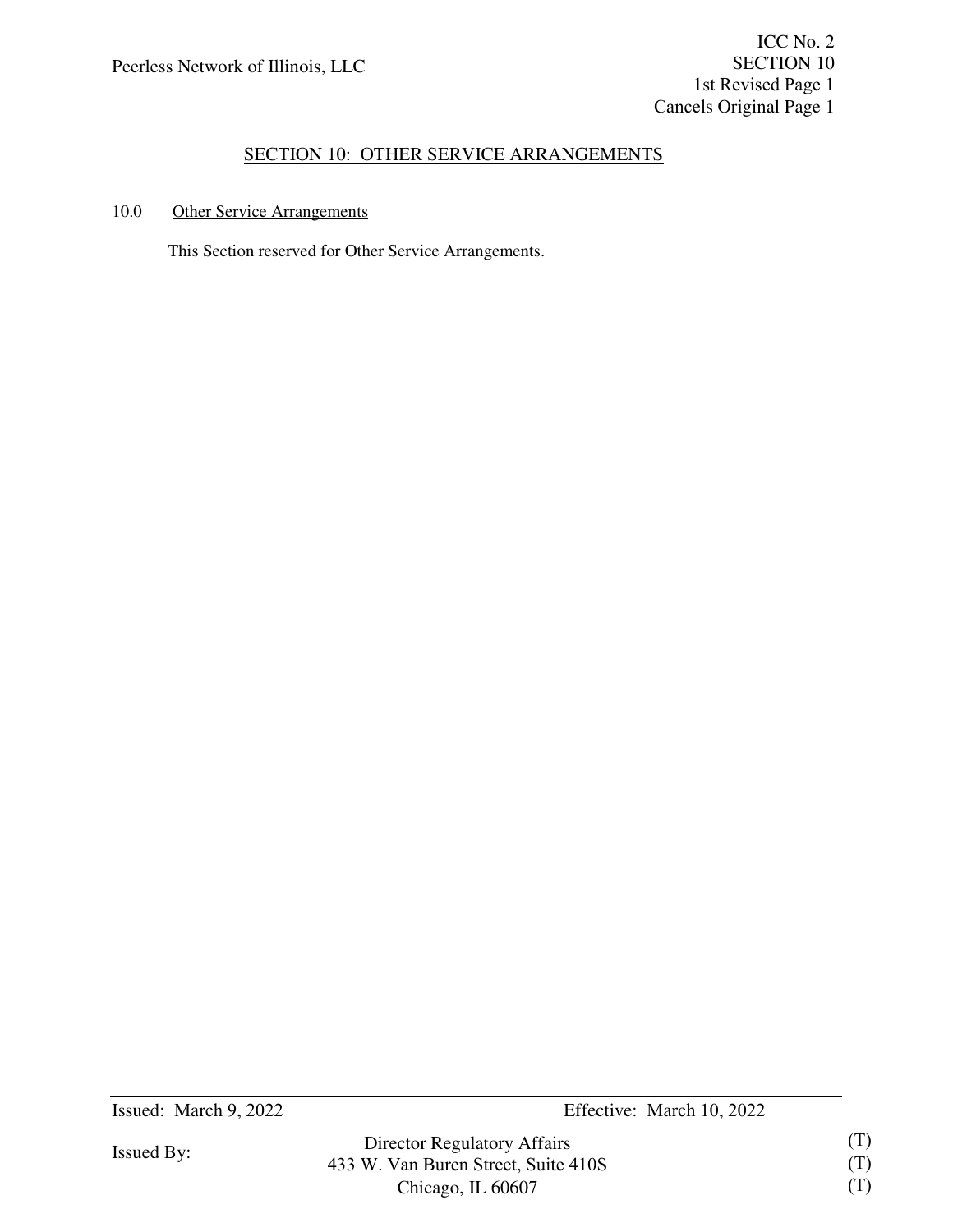#### 11.1 Operator Services

Operator Handled Calling Services are provided to Customers and Users of Companyprovided Local Exchange Services, to users accessing presubscribed public pay phones or customer provided stations, and to Customers and Users of another local exchange carrier's access lines which the Customer has pre-subscribed to the Company's outbound calling services.

#### 11.1.1 Definitions

Person-to-Person: Calls completed with the assistance of a Company operator to a particular person, station, department, or PBX extension specified by the calling party. Charges may be billed to the Customer's commercial credit card and/or LEC calling card, calling station, called station, or a designated third-party station. Calls may be dialed with or without the assistance of a Company operator.

Station-to-Station: Refers to calls other than person-to-person calls billed to either the end user's commercial credit card and/or non-proprietary calling card. Calls may be dialed with or without the assistance of a Company operator. Collect calls to coin telephones and transfers of charges to third-party telephones which are coin telephones will not be accepted.

Operator Dialed Charge: The end user places the call without dialing the destination number, although the capability to do it himself exists. The end user will dial "0" for local calls and "00" for long distance calls and then requests the operator to dial the called station.

Billed to Non-Proprietary Calling Card: Refers to calls that are dialed by the customer in accordance with standard dialing instructions and billed to a nonproprietary calling card issued by another carrier.

Issued By:

Chicago, IL 60607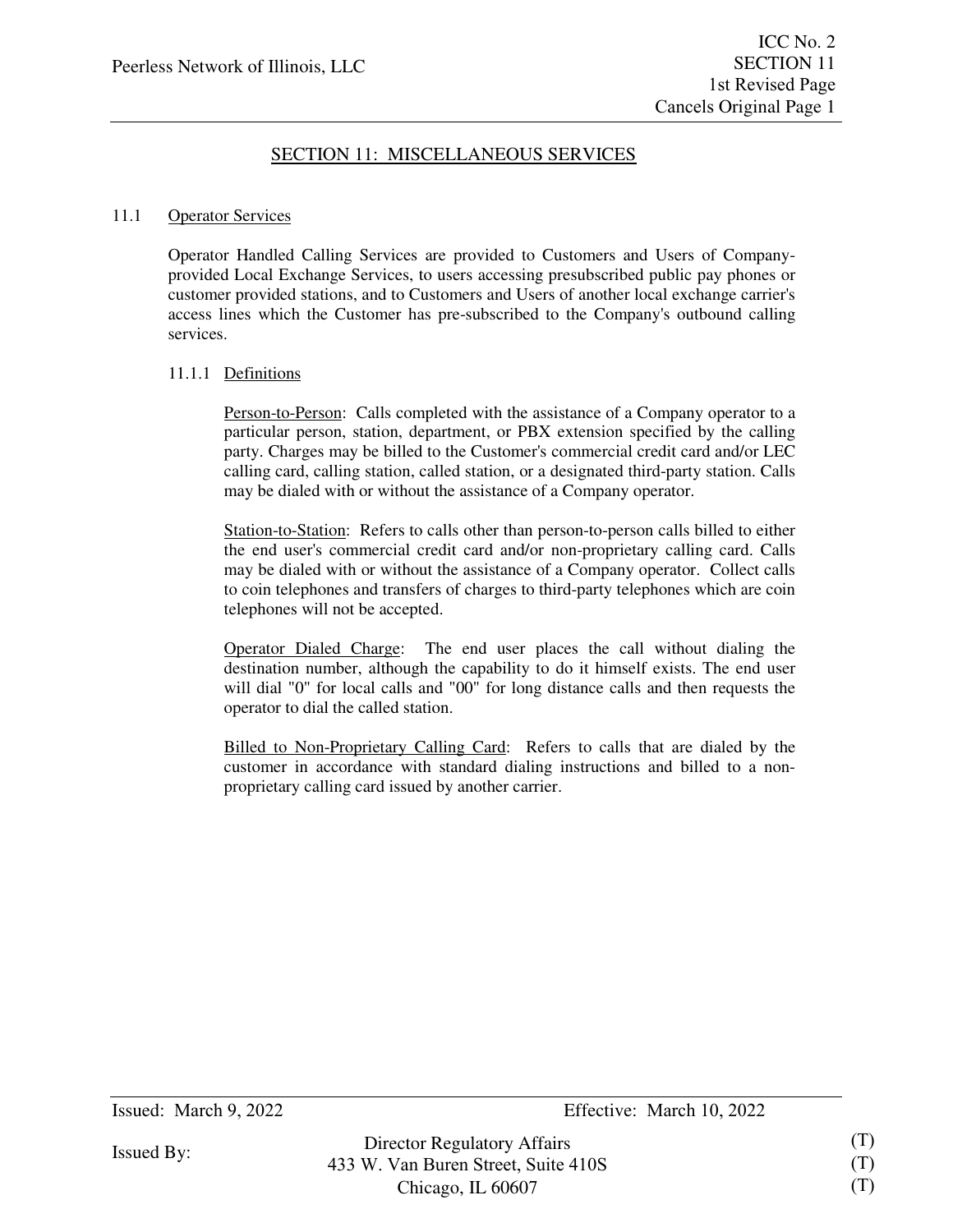### 11.1 Operator Services (cont'd.)

Local exchange, IntraLATA, and Long Distance calls may be placed on an Operator Assisted basis. Usage charges for Operator Assisted calls are the same as those set forth in Sections 7 and 8, preceding. For Operator Assisted calls to Busy Line Verification and Interrupt, or Directory Assistance, the surcharges specified in Section 11.2.3 and Section 11.3.2 will apply in addition to any applicable Operator charges.

In addition to the usage charges identified above, the following operator-assisted charges will apply:

> Director Regulatory Affairs 433 W. Van Buren Street, Suite 410S Chicago, IL 60607

|                                                                                                 | Per Call Charges |
|-------------------------------------------------------------------------------------------------|------------------|
| Person-to-Person (Customer Dialed)                                                              | \$3.00           |
| Station-to-Station (Customer Dialed)                                                            | \$1.25           |
| <b>Operator Dialed Charge</b><br>(applies in addition to other<br>operator charges, per minute) | \$0.08           |
| <b>Billed to Third Party</b><br>(additional surcharge)                                          | \$1.33           |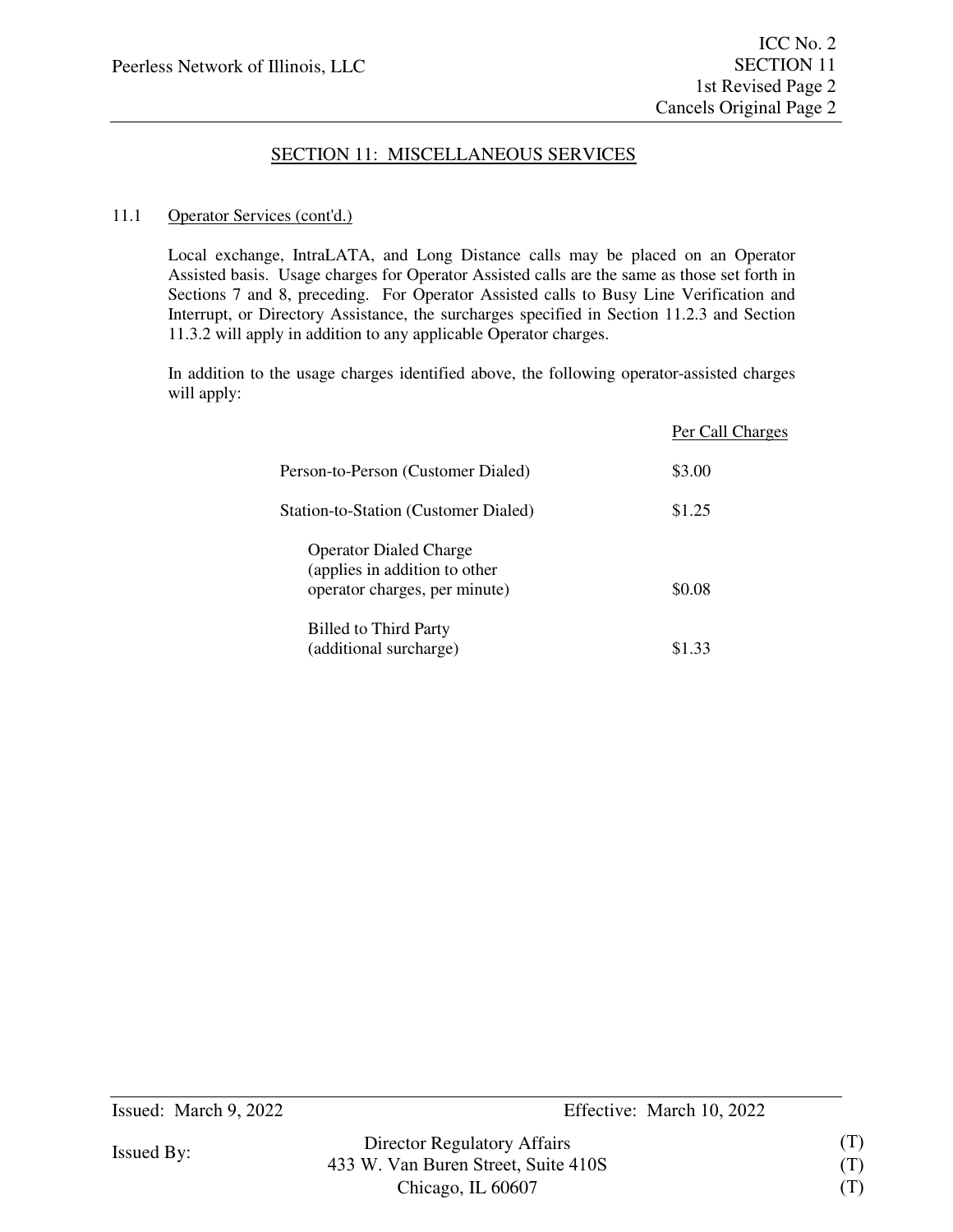### 11.2 Busy Line Verify and Line Interrupt Service

### 11.2.1 Description

Upon request of a calling party the Company will verify a busy condition on a called line.

- A) The operator will determine if the line is clear or in use and report to the calling party.
- B) The operator will interrupt the call on the called line only if the calling party indicates an emergency and requests interruption.
- 11.2.2 Regulations
- A) A charge will apply when:
	- 1) The operator verifies that the line is busy with a call in progress.
	- 2) The operator verifies that the line is available for incoming calls.
	- 3) The operator verifies that the called number is busy with a call in progress and the customer requests interruption. The operator will then interrupt the call, advising the called party the name of the calling party. One charge will apply for both verification and interruption.
- B) No charge will apply:
	- 1) When the calling party advises that the call is to or from an official public emergency agency.
	- 2) Under conditions other than those specified in 11.2.2(A) preceding.
- C) Busy Verification and Interrupt Service is furnished where and to the extent that facilities permit.
- D) The Customer shall identify and save the Company harmless against all claims that may arise from either party to the interrupted call or any person.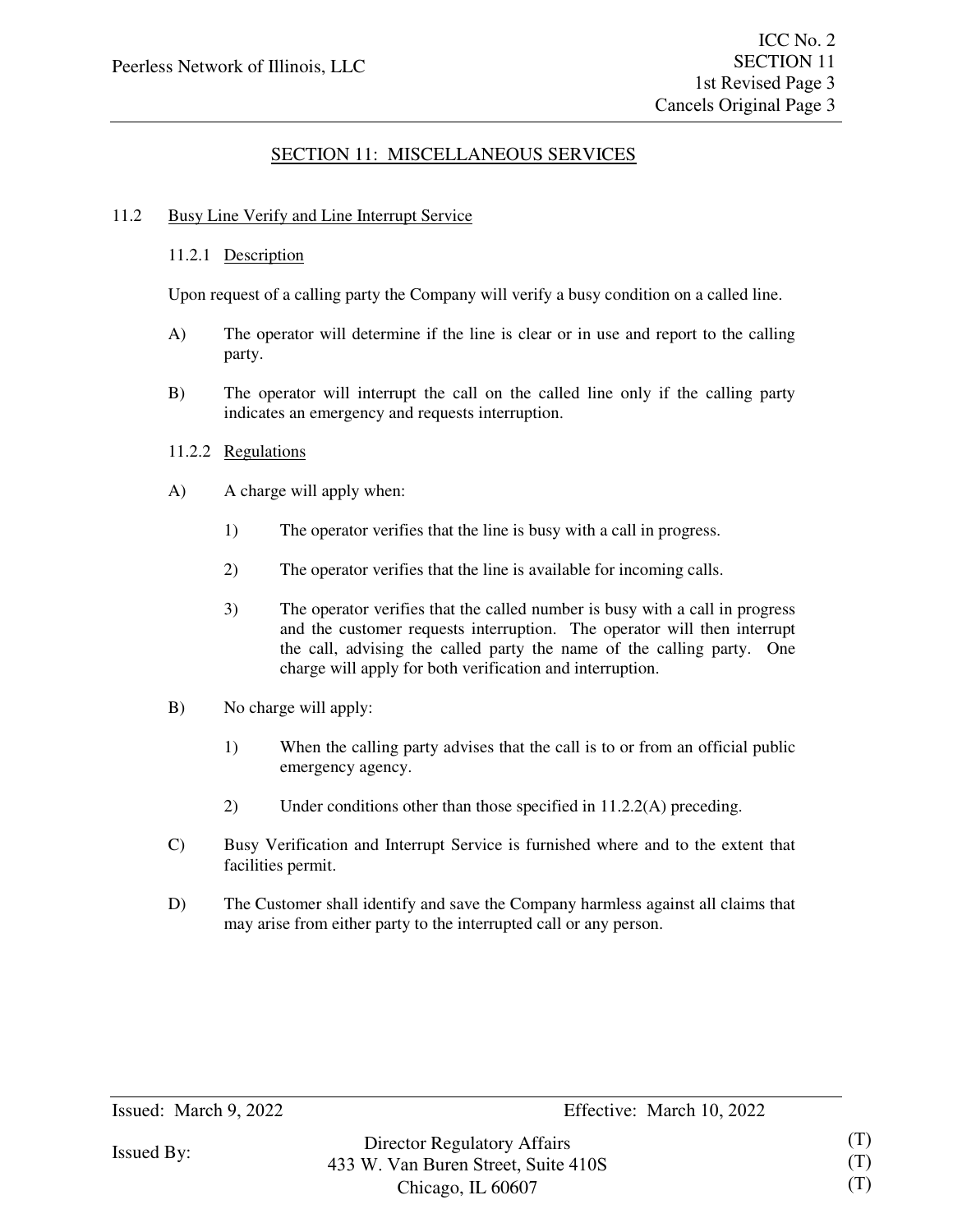#### 11.2 Busy Line Verify and Line Interrupt Service (cont'd.)

11.2.3 Rates

|                                                                    | <b>Per Request Charges</b> |
|--------------------------------------------------------------------|----------------------------|
| <b>Busy Line Verify Service</b><br>(each request)                  | \$0.80                     |
| Busy Line Verify and Busy Line<br>Interrupt Service (each request) | \$1.00                     |

#### 11.3 Directory Assistance

12.3.1 Description

Customers and Users of the Company's calling services (excluding toll free services) may obtain directory assistance in determining telephone numbers within Illinois by calling the Directory Assistance operator.

### 11.3.2 Rates

A) Directory Assistance charges apply for all requests for which the Company's facilities are used. Each number requested is charged for as shown below. Requests for information other than telephone numbers will be charged the same rate as shown for the applicable request for telephone numbers.

|            | Local  |
|------------|--------|
| Per Number |        |
| Requested  | \$0.15 |

- B) A credit will be given for calls to Directory Assistance when:
	- 1) the Customer experiences poor transmission or is cut-off during the call,
	- 2) the Customer is given an incorrect telephone number, or
	- 3) the Customer inadvertently misdials an incorrect Directory Assistance NPA.

To receive a credit, the customer must notify the Company operator or Business Office of the problem experienced.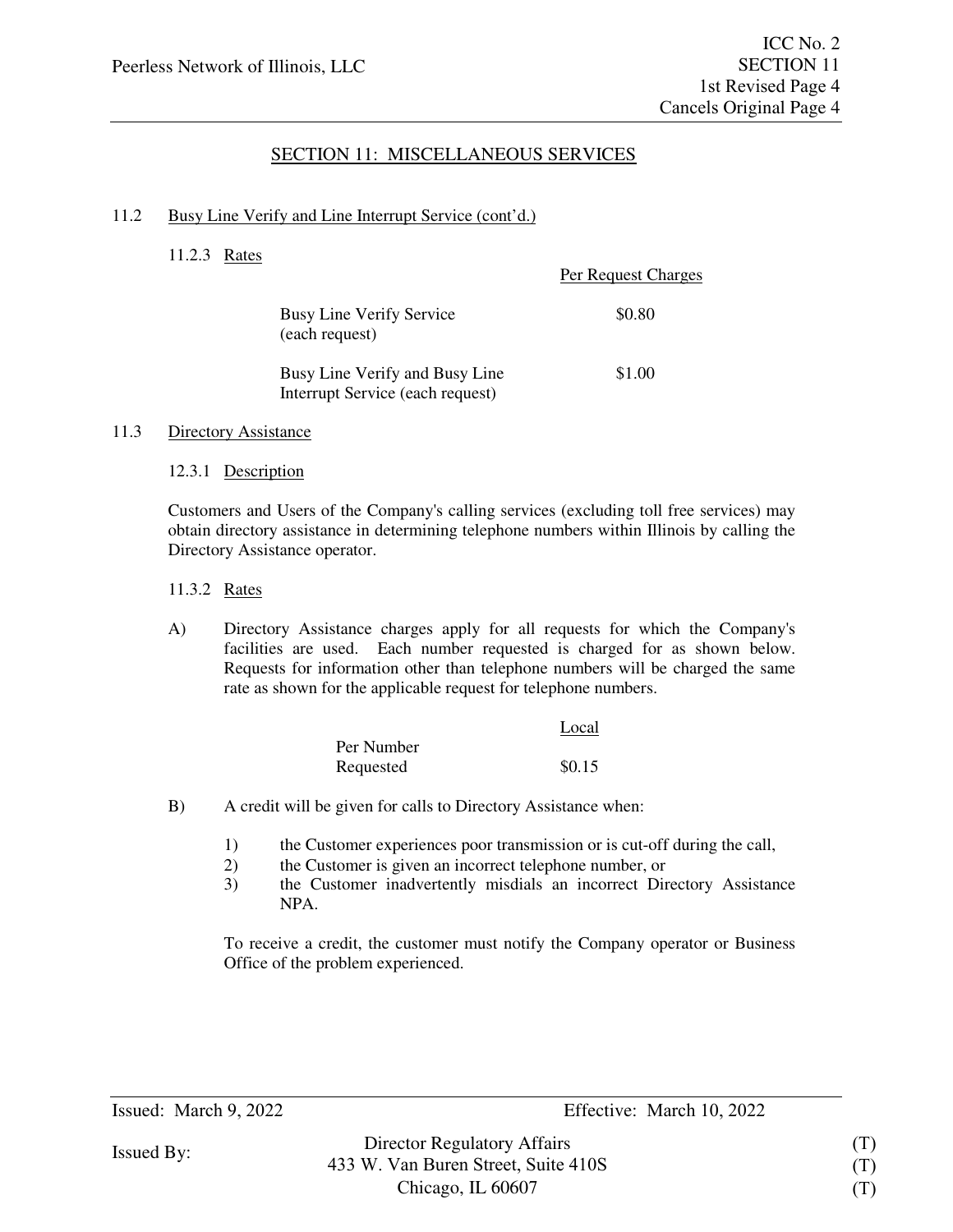## 11.4 Reserved For Future Use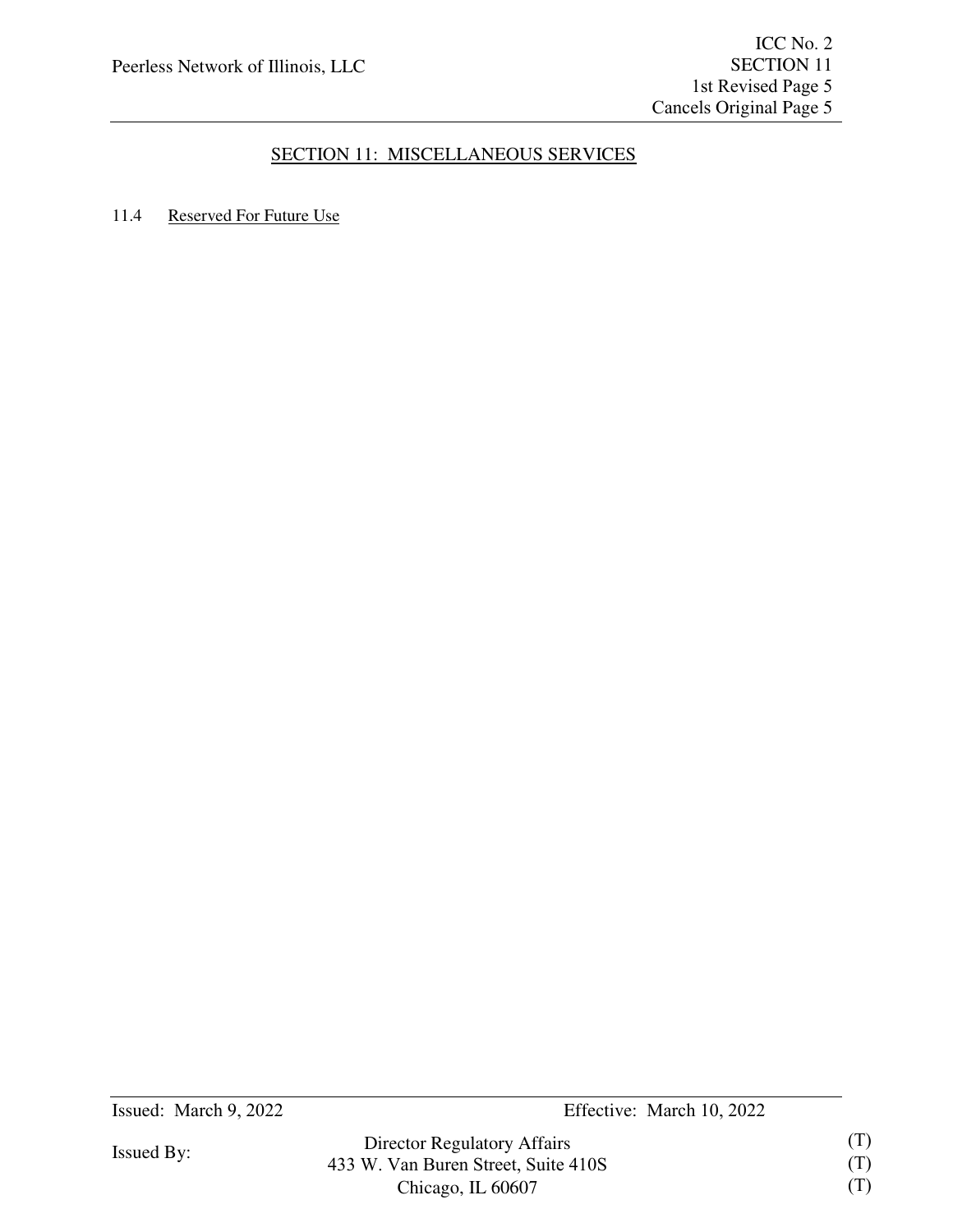#### 11.6 Restoration of Service

A restoration charge applies to the re-establishment of service and facilities suspended because of nonpayment of bills and is payable at the time that the re-establishment of the service and facilities suspended is arranged for. The restoration charge does not apply when, after disconnection of service, service is later re-established. The following rates apply per occasion:

|              | Non-Recurring |
|--------------|---------------|
| Per occasion | \$50.00       |

#### 11.7 Service Trip Charge

If an on-premise visit by the Company is required for trouble or service difficulties not resultant from the Company's provided equipment, a Service Trip Charge may assessed to the subscriber for the visit by the Company and reasonable hourly charges by the technician. The following rates apply per visit:

|           | Non-Recurring |
|-----------|---------------|
| Per visit | \$100.00      |

### 11.8 Schedules for Emergency Telephone System Surcharge (9-1-1)

Pursuant to Section 15.3 of "The Emergency Telephone System Act", as amended, the various municipalities and counties in Illinois have enacted an ordinance imposing a surcharge on all telecommunications carriers in the business of transmitting intrastate messages electrically originating within their corporate limits at a rate per network connection.

Pursuant to Section 9-221 of "The Public Utilities Act", as amended, the Company will charge its customers in any municipality which imposes such a surcharge, in addition to any other lawful rates and charges.

Director Regulatory Affairs 433 W. Van Buren Street, Suite 410S Chicago, IL 60607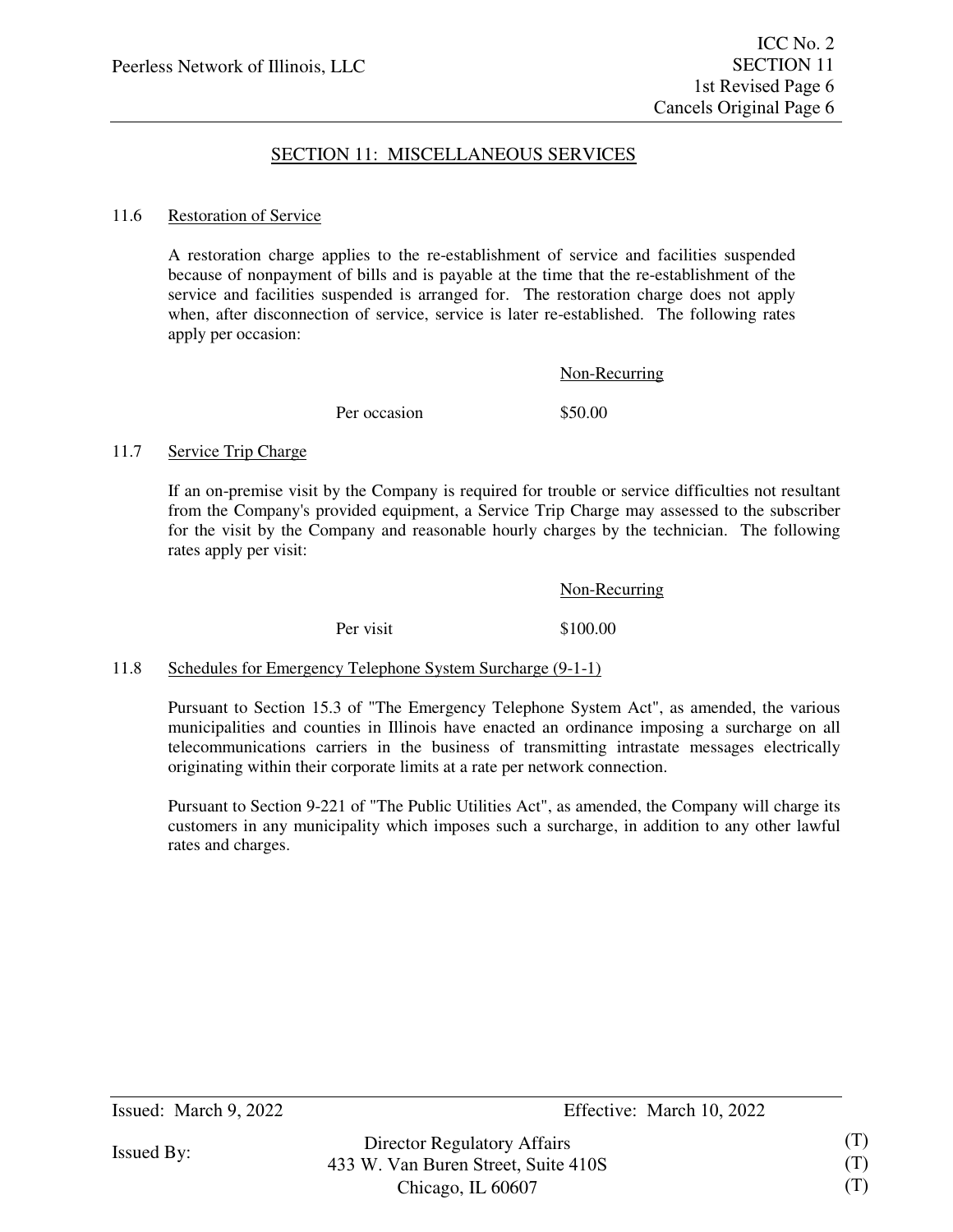#### 12.1 Special Construction

#### 12.1.1 Basis for Charges

Where the Company furnishes a facility or service for which a rate or charge is not specified in the Company's tariffs, charges will be based on the costs incurred by the Company and may include:

- A) non-recurring type charges;
- B) recurring type charges;
- C) termination liabilities; or
- D) combinations thereof.

#### 12.1.2 Basis for Cost Computation

The costs referred to in 12.1.1 preceding may include one or more of the following items to the extent they are applicable:

- A) cost installed of the facilities to be provided including estimated costs for the rearrangements of existing facilities. Cost installed includes the cost of:
	- 1) equipment and materials provided or used,
	- 2) engineering, labor and supervision,
	- 3) transportation, and
	- 4) rights of way;
- B) cost of maintenance;

Issued By:

Chicago, IL 60607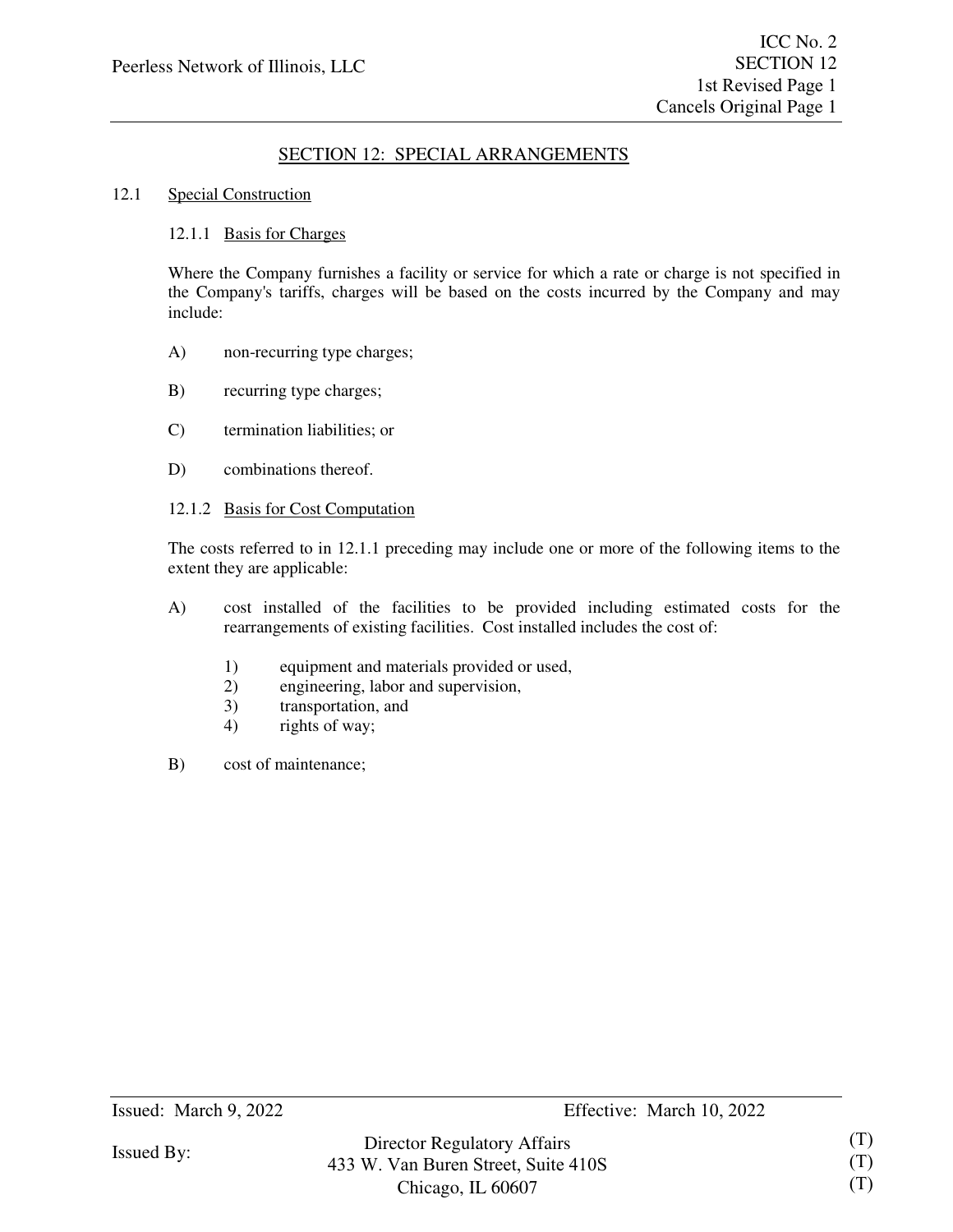### 12.1 Special Construction (cont'd.)

- 12.1.2 Basis for Cost Computation (cont'd.)
- C) depreciation on the estimated cost installed of any facilities provided, based on the anticipated useful service life of the facilities with an appropriate allowance for the estimated net salvage;
- D) administration, taxes and uncollectible revenue on the basis of reasonable average costs for these items;
- E) license or permit preparation, processing and related fees;
- F) tariff preparation, processing and related fees;
- G) any other identifiable costs related to the facilities provided; or
- H) an amount for return and contingencies.
- I) environmental studies or assessments.

#### 12.1.3 Termination Liability

To the extent that there is no other requirement for use by the Company, a termination liability may apply for facilities specially constructed at the request of the customer.

A) The termination liability period is the estimated service life of the facilities provided.

Issued By: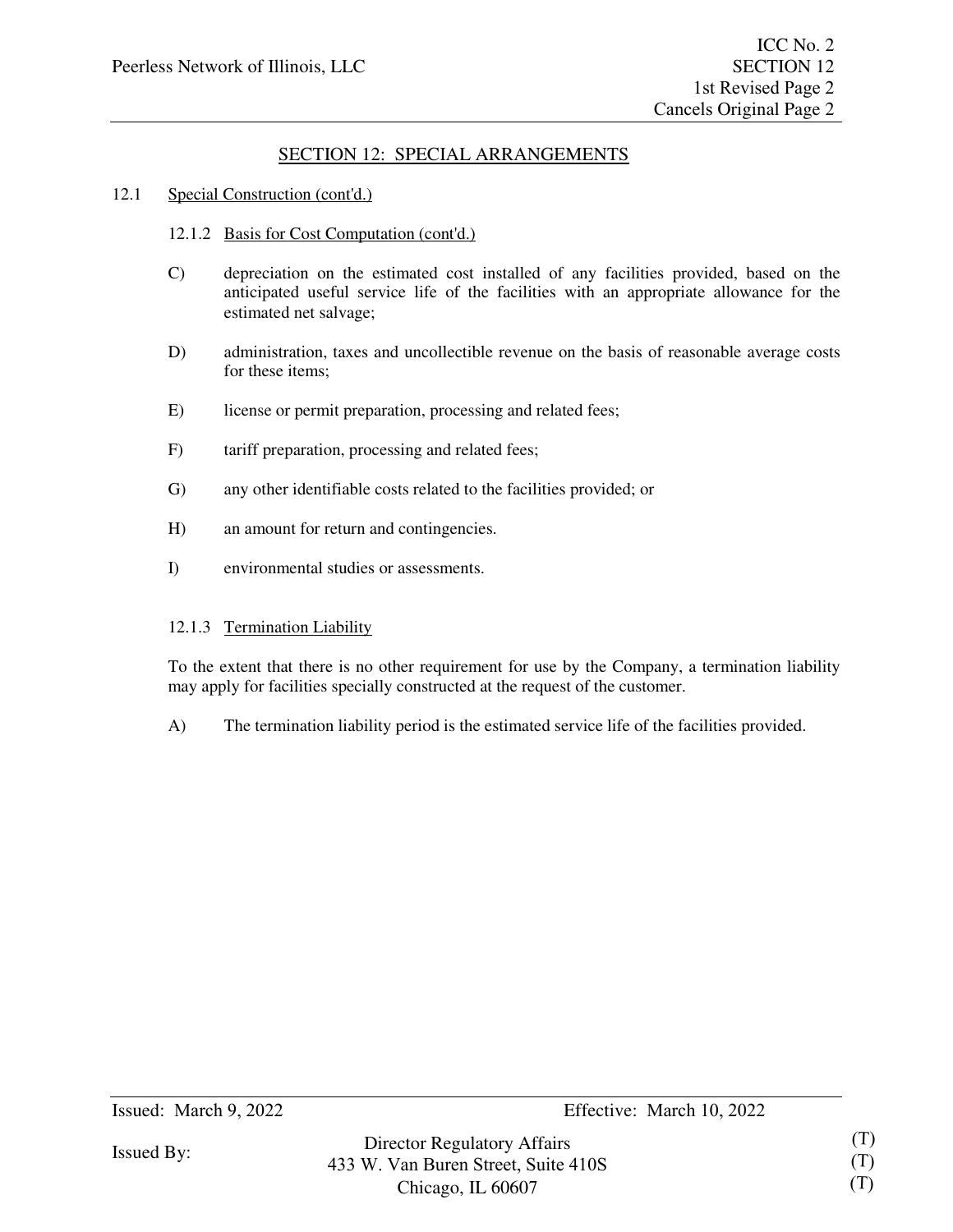#### 12.1 Special Construction (cont'd.)

#### 12.1.3 Termination Liability (cont'd.)

- B) The amount of the maximum termination liability is equal to the estimated amounts for:
	- 1) Cost installed of the facilities provided including estimated costs for rearrangements of existing facilities and/or construction of new facilities as appropriate, less net salvage. Cost installed includes the cost of:
		- a) equipment and materials provided or used,
		- b) engineering, labor and supervision,
		- c) transportation, and
		- d) rights of way;
	- 2) license or permit preparation, processing, and related fees;
	- 3) tariff preparation, processing, and related fees;
	- 4) cost of removal and restoration, where appropriate; and
	- 5) any other identifiable costs related to the specially constructed or rearranged facilities.
- C) The applicable termination liability method for calculating the unpaid balance of a term obligation. The amount of such charge is obtained by multiplying the sum of the amounts determined as set forth in Section 12.1.3(B) preceding by a factor related to the unexpired period of liability and the discount rate for return and contingencies. The amount determined in section 12.1.3(B) preceding shall be adjusted to reflect the redetermined estimate net salvage, including any reuse of the facilities provided. This product is adjusted to reflect applicable taxes.

Director Regulatory Affairs 433 W. Van Buren Street, Suite 410S Chicago, IL 60607

(T) (T) (T)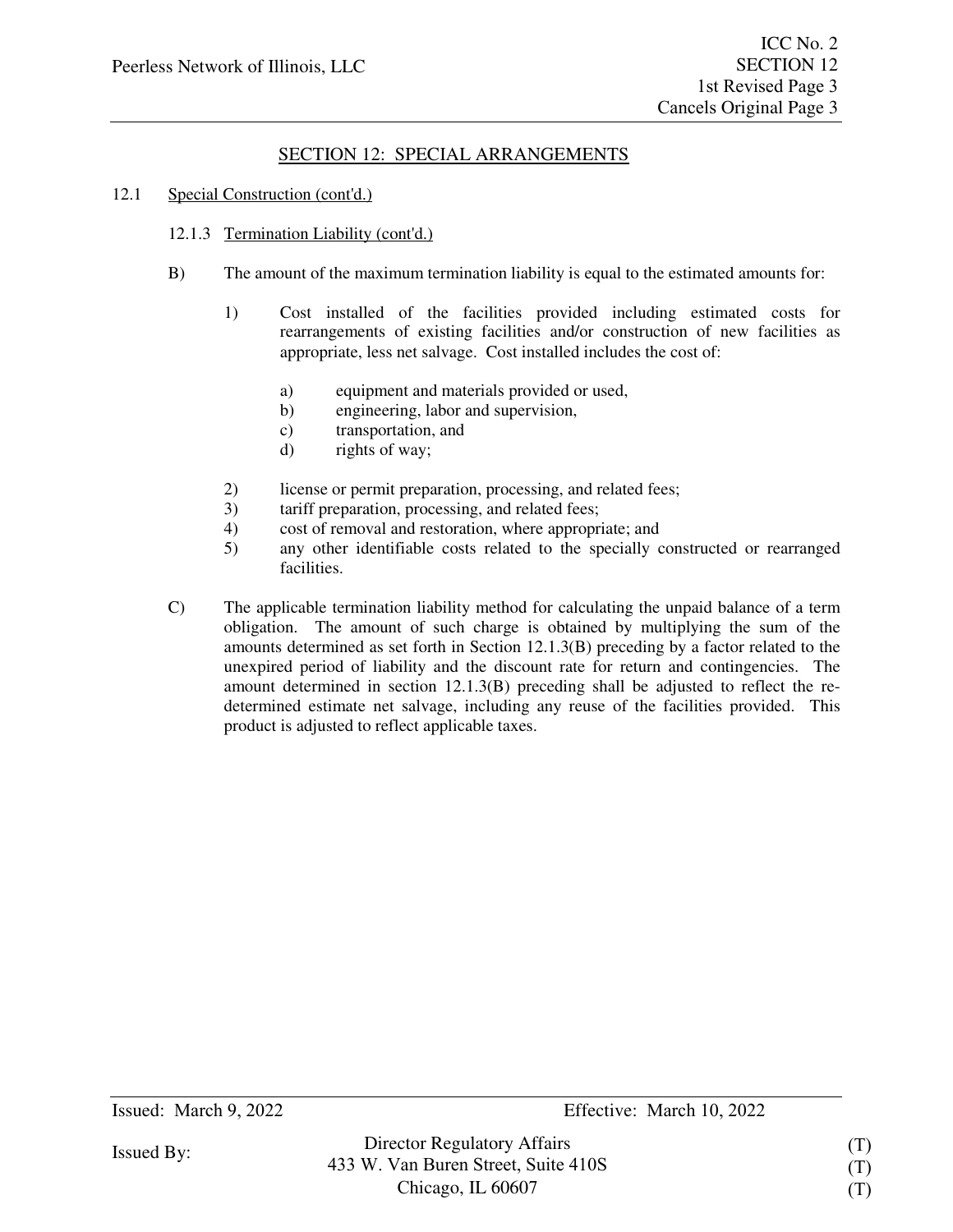### 12.2 Individual Case Basis (ICB) Arrangements

Arrangements will be developed on a case-by-case basis in answer to a bona fide request from a Customer or prospective Customer to develop a competitive bid for a service offered under this tariff. Rates quoted in response to such competitive requests may be different than those specified for such service in this tariff. ICB rates will be offered to the Customer in writing.

Contracts will be used in the circumstance of Individual Case Basis ("ICB") service offerings. The terms and conditions of each contract offering are subject to the agreement of both the Customer and Company. Such contract offerings will be made available to similarly situated Customers in substantially comparable circumstances. Contracts are obtainable to any similarly situated Customer that places an order within 90 days of their effective date. In the event of a conflict between the Customer and the Company, the contract will take precedence over this tariff in regards to resolution of the conflict. Contracts are subject to applicable law of a competent jurisdiction.

### 12.3 Temporary Promotional Programs

The Company may establish temporary promotional programs wherein it may waive or reduce non-recurring or recurring charges, to introduce present or potential Customers to a service not previously received by the Customers.

Issued: March 9, 2022 Effective: March 10, 2022